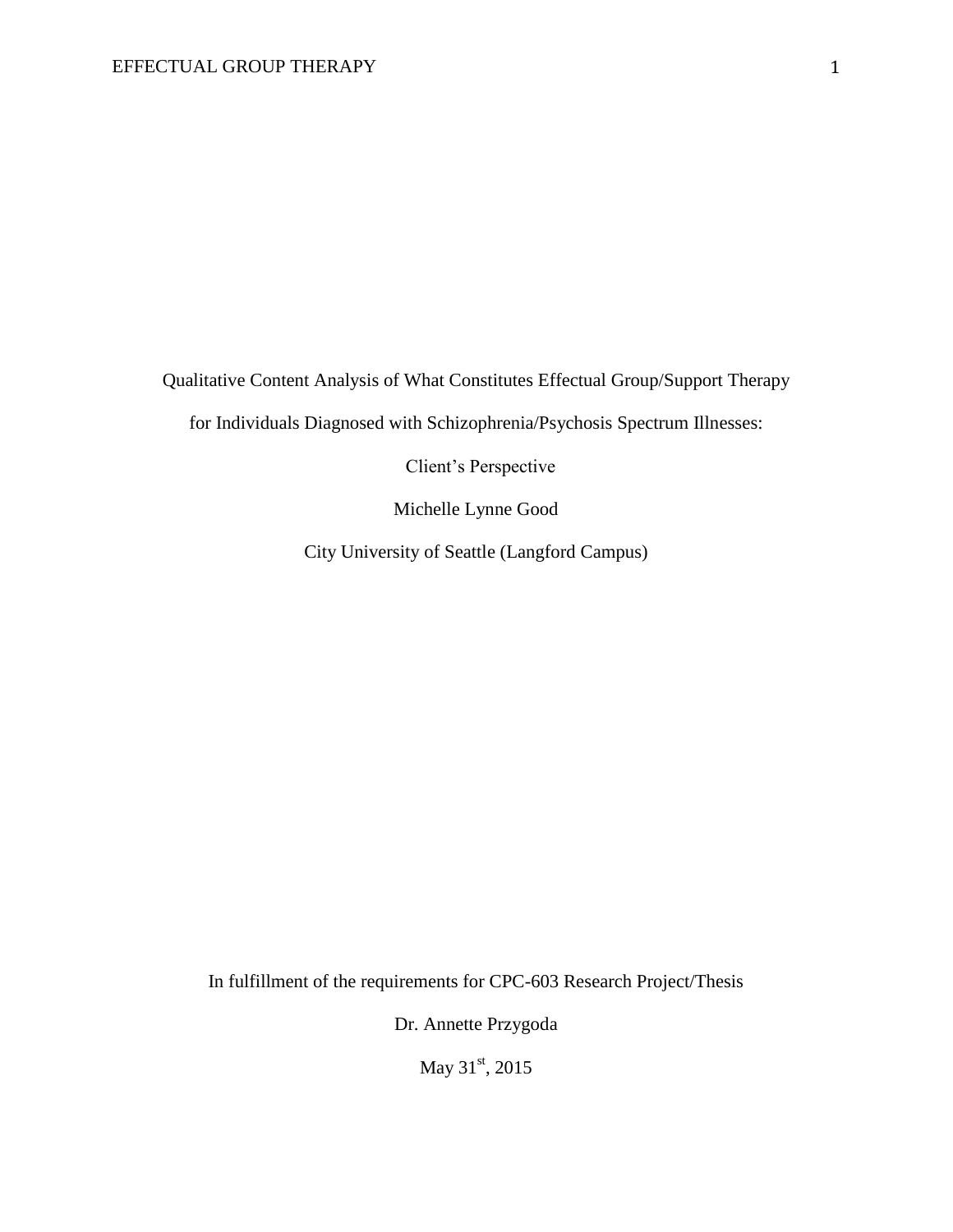#### **Abstract**

The purpose of this qualitative content analysis is to demonstrate that individuals diagnosed with a schizophrenia spectrum illness know and understand what the need from individual and group therapy in order to achieve therapeutic success and mental wellness. Additionally, clients know how to collaborate, know what it feels like to be empowered and have the know-how to inform mental-health professionals on the constituents of what would create successful group therapy rather than the expert/mental health professional telling them what they think they need. This study focused on client messages embedded in the various text, audio, and video resources. After an exhaustive search for content, this study utilized 10 resources exclusive to a schizophrenia spectrum illness. The ten resources were examined and themed as determined by the author of this study.

Results indicate the most valued theme for effective group or individual (one-on-one) therapy is that the client and mental health professional relationship fosters autonomy. Eight out of the 10 data resources analyzed revealed autonomy as highly valued. Three of the data resources appreciated active versus passive listening skills on the part of the mental health professional, upholding or fostering dignity, and establishing trust.

In order to truly adopt a therapeutic stance in a group setting, a counsellor might benefit from recognizing that the client is the expert on their own existence. Furthermore, carefully thought-out group therapy for those living with schizophrenia spectrum illness is needed within communities. Because of the stigma associated with mental illness, the societal wedge is growing between cohorts of those diagnosed with a schizophrenia spectrum illness and the remaining majority of the collective considered as functioning "normally."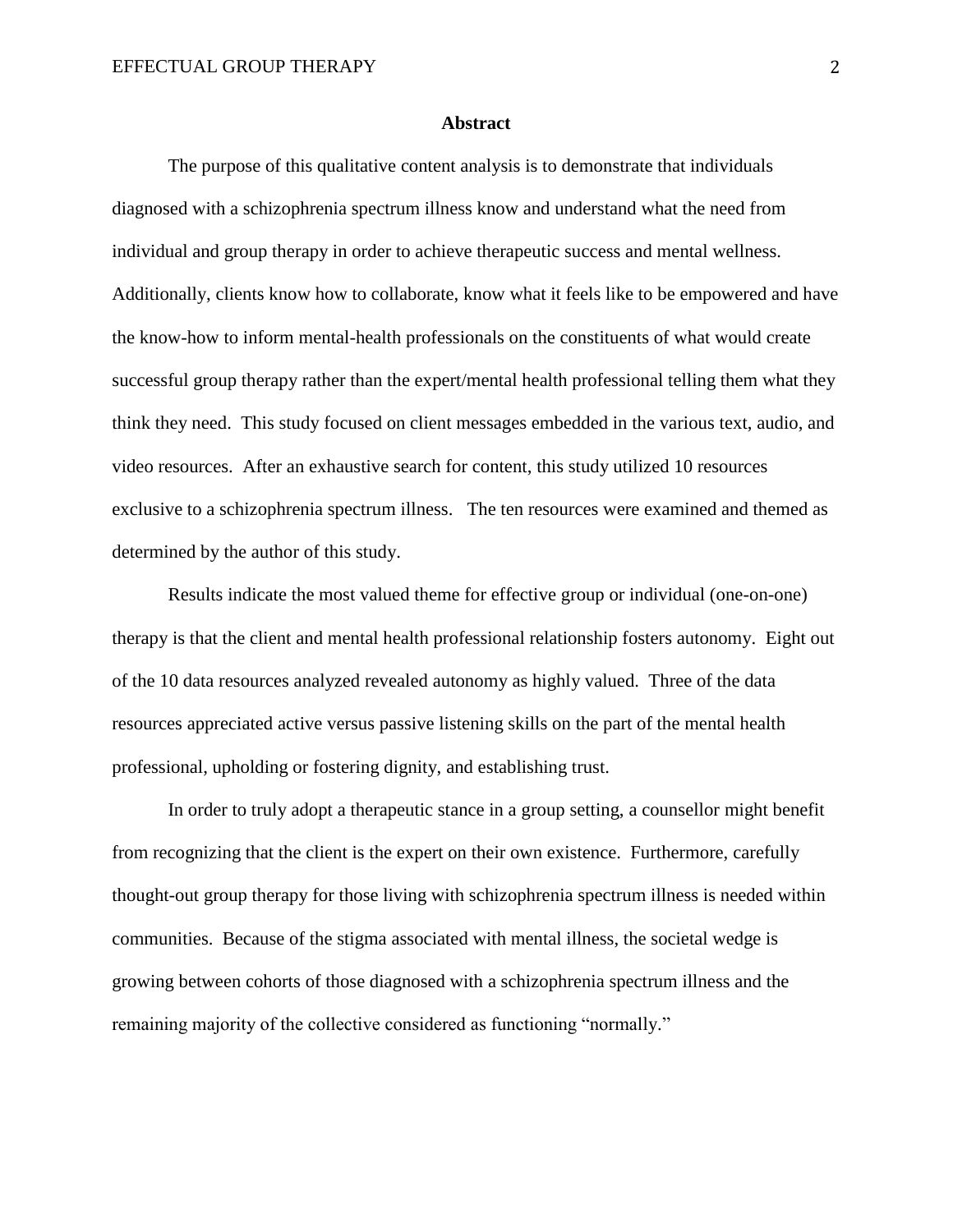# **TABLE OF CONTENTS**

| 1. |                                                                                                                                                |  |
|----|------------------------------------------------------------------------------------------------------------------------------------------------|--|
|    |                                                                                                                                                |  |
|    |                                                                                                                                                |  |
|    |                                                                                                                                                |  |
|    |                                                                                                                                                |  |
|    |                                                                                                                                                |  |
|    |                                                                                                                                                |  |
|    |                                                                                                                                                |  |
|    |                                                                                                                                                |  |
|    |                                                                                                                                                |  |
|    |                                                                                                                                                |  |
|    | Research Data Containing Client Perspectives of what Constitutes Helpful and                                                                   |  |
|    |                                                                                                                                                |  |
|    | Research Data Containing Client Perspectives of what Constitutes Helpful and<br>Unhelpful Combined Individual and Group Therapeutic Practice52 |  |
|    | Research Data Containing Client Perspectives of what Constitutes Helpful and                                                                   |  |
|    |                                                                                                                                                |  |
|    |                                                                                                                                                |  |
|    | 6. Appendix A—DSM-5 (2013) Criteria for Schizophrenia and Related Schizophrenia                                                                |  |
|    |                                                                                                                                                |  |
|    | 8. Appendix C—Coursey, Keller, & Farrell (1995)—Characteristics of Therapy That Can                                                            |  |
|    |                                                                                                                                                |  |
|    | 9. Appendix D-Mackler (2014)-Documentary Information on What Clients Need to                                                                   |  |
|    |                                                                                                                                                |  |
|    | 10. Appendix E—Mead & Copeland (2000)—What is Needed from the Therapeutic                                                                      |  |
|    |                                                                                                                                                |  |
|    | 11. Appendix F—McLean (2003)—What is Helpful in Therapy110                                                                                     |  |
|    | 12. Appendix G-Goodliffe, Hayward, Brown, Turton and Dannahy (2010)-Helpful                                                                    |  |
|    | Advice to Improve Quality of Life for Those Who Hear Voices115                                                                                 |  |
|    |                                                                                                                                                |  |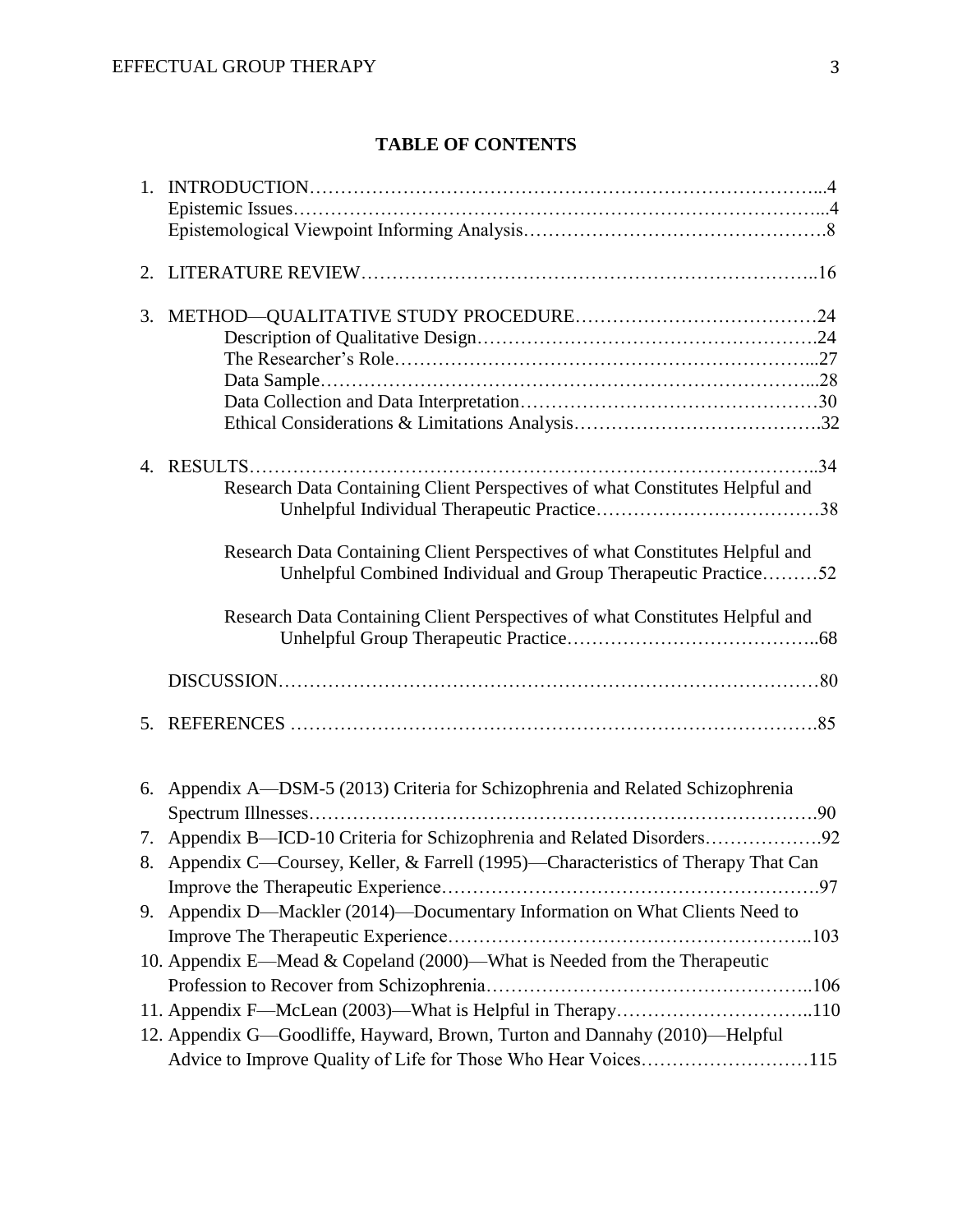Qualitative Content Analysis of What Constitutes Effectual Group/Support Therapy for Individuals Diagnosed with Schizophrenia/Psychosis Spectrum Illnesses:

Client's Perspective

# **Introduction**

# **Epistemic Issues: Concerns**

*"No one—not the dying, not the outcast, not the mighty—transcends the need for human contact." (Yalom & Leszcz, 2005, p. 24)*

According to the World Health Organization (2013) and the Schizophrenia Society of Canada (2013), people who have been diagnosed with schizophrenia need care and social support from both family and community. However, many people with schizophrenia are not receiving the social support or care they need to function in society. As a result, people with schizophrenia do not belong to a cohesive social unit which is partly due to illness-associated stigma. Corrigan (2006) notes that the negative phenomena resulting from the stigmatization of individuals with schizophrenia, such as discrimination, prejudice, and stereotyping, will more often than not result in a total disconnect from social relationships. In his autobiography, Burke (1996) reveals that the most devastating aspect of his experience with schizophrenia was how he became isolated from his friends, family, and the rest of society. One reason why social exclusion and isolation take hold of a person diagnosed with schizophrenia is that the person who is diagnosed with the illness takes on the persona depicted by their macro and micro social systems. In other words, they often become the illness and dominant discourse of what the general population and they themselves think people with mental illness should be. Mead and Copeland (2000) believe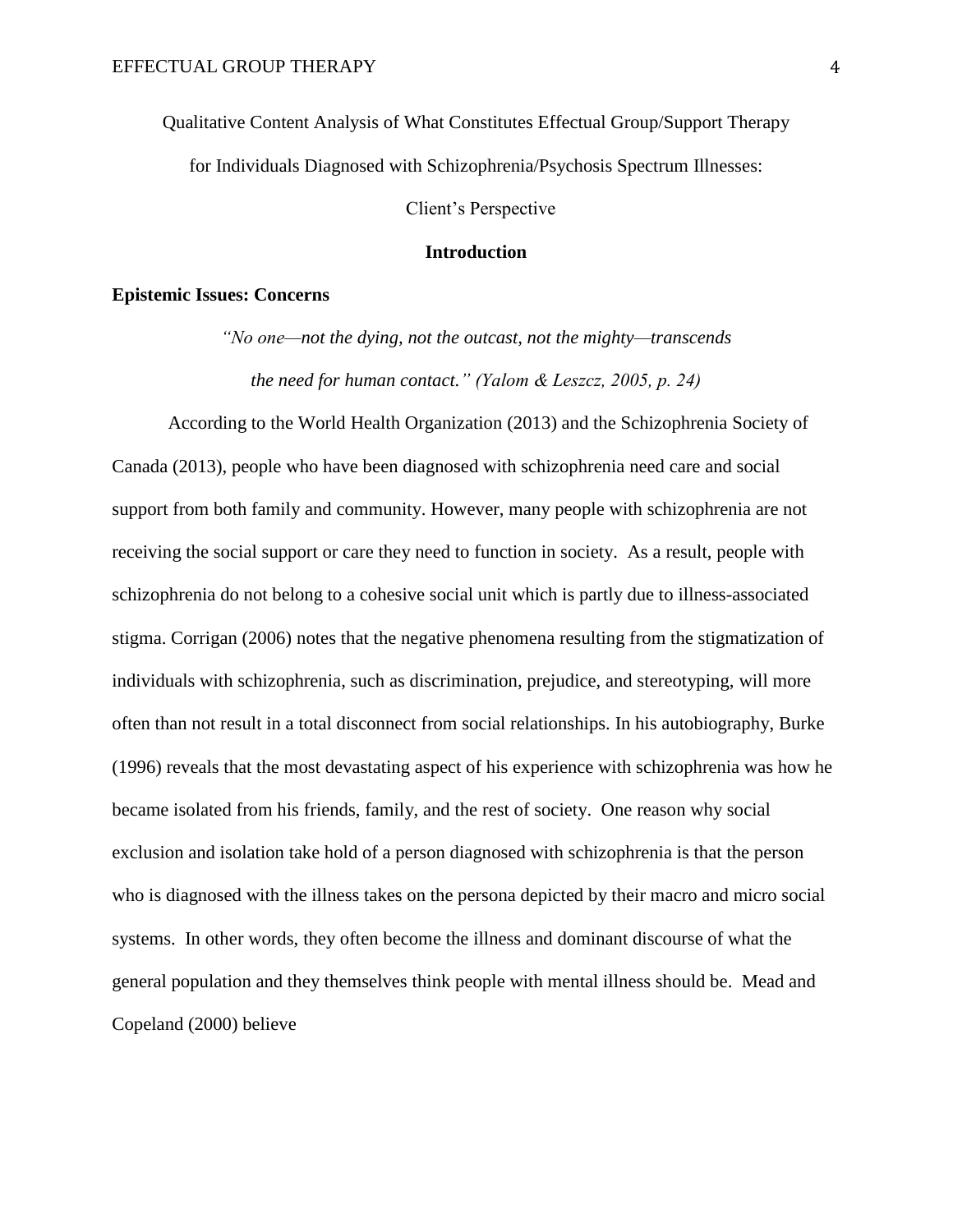People have gotten used to their identities and roles as ill, victims, fragile, dependent and even as unhappy. Long ago, we learned to "accept" our illnesses, give over control to others and tolerate the way of life dictated by professional and governmental sectors of society. Think of how many people live like this who do not have diagnosed mental illnesses (p. 321).

More importantly, stigma is of concern to social scientists largely because of the egregious effects it has on almost all levels of society. Stigma represents a social injustice that deprives people of their humanity, leads to violence, and results in individuals being robbed of opportunities that are rightfully theirs (Corrigan, 2006, p. 6).

In order for a reduction to occur in associated stigma, Topor, Borg, DiGirolamo, and Davidson (2009) believe a shift needs to occur in relation to how the present mental health system views patients diagnosed with schizophrenia. Topor et al. (2009) conclude that the majority of mental health professionals currently believe recovery takes place at the individual level, all the while excluding the social aspects of recovery. They believe that the social aspects of recovery include relationships with friends, family members, and professionals; having a place to call home; and having sufficient funds and/or paid employment to minimize the stress of financial situations. To elaborate, it is important not only for the person who is experiencing schizophrenia to foster friendships but also for society to find a means of nurturing friendships among this cohort. There are some societal programs that focus on the fostering of relationships for those diagnosed with schizophrenia—for example, the Windhorse Community Program in Boulder, Colorado, and Forward House Community Society in Parksville, British Columbia. Programs such as these are few and far between, under funded and do not have the space to meet the demand.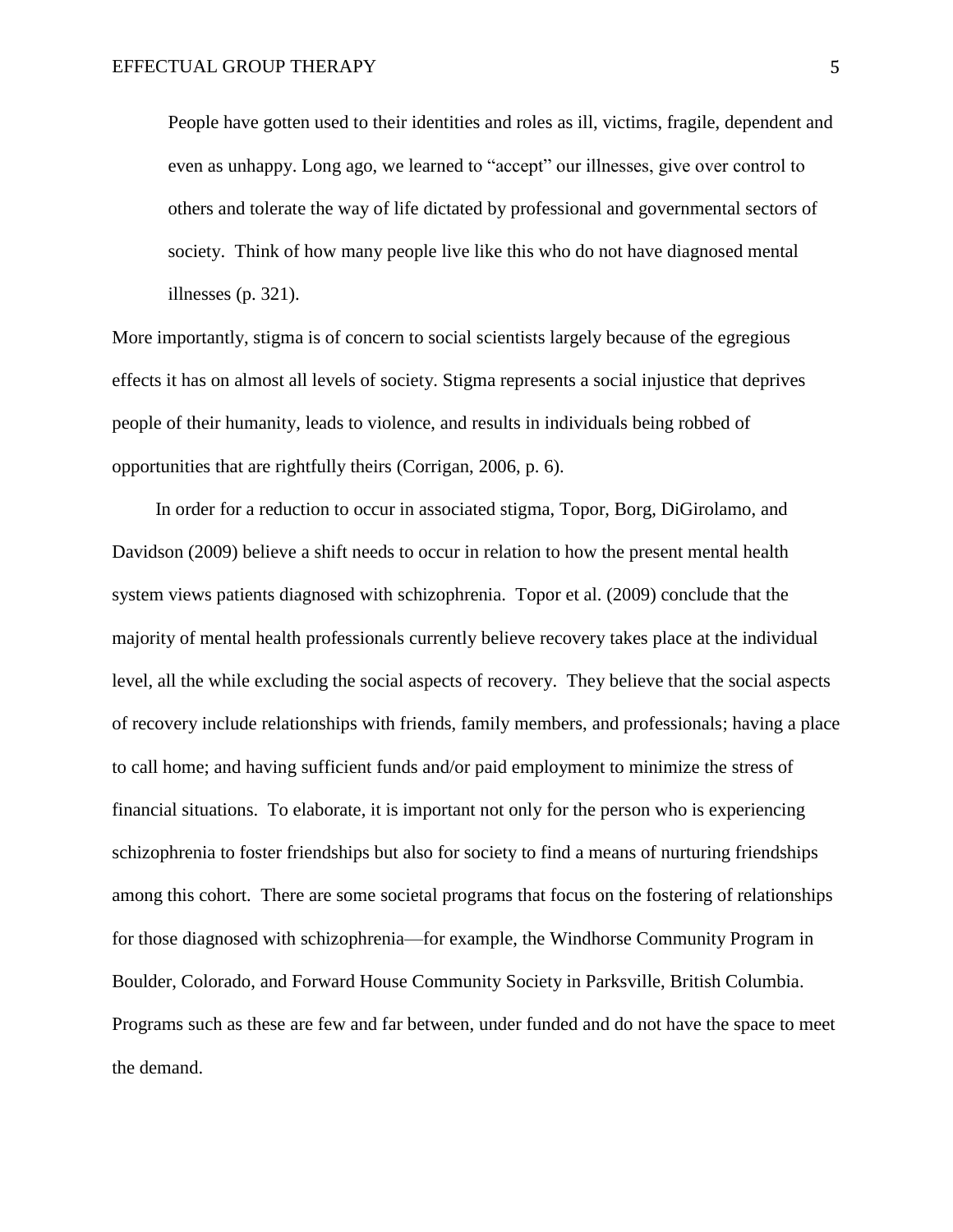Furthermore, Topor et al. (2009) believe the social support of friendships, whereby experiences can be shared and compared, are invaluable; they function as an external support resource and reassure the person they are not alone. In regards to fostering social aspects of recovery, Topor et al. believe that family plays a large role in the person's well-being. The mere existence of family bonds and supports goes a long way in aiding a person's well-being. For people experiencing schizophrenia, the relationship with their health professional or professional team helps create balance and stability within both the micro and macro social systems. Topor et al. (2009) believe the alliance between the person experiencing schizophrenia and the mental health professional goes a long way, as does the equality and respect between the parties involved. Next, the social aspect of having a home and lifestyle and the means to support these is crucial to the physical and mental health of a person diagnosed with schizophrenia. The structure and stability of having a home affords a sense of accomplishment and belonging. Borg, Sells, Topor, Mezzina, Martin, and Davidson (2005) state

Participants describe the various ways in which having a home had help their recovery: home was a place to grow and find hope and confidence through dealing successfully with daily tasks; home was a safe place for developing coping strategies as well as for having fun and enjoying hobbies (as cited in Topor et al., 2009, p. 93).

They go on to say that failing to recognize the value of the collective in the recovery process is a significant oversight. Topor et al. (2009), have been attempting to broaden the scope of their therapeutic practice to include social factors in hopes of fostering healthier community/client relationships.

One social factor whose impact must be acknowledged is the reduction in in-patient beds in psychiatric care facilities throughout North America. In some cases, psychiatric care facilities,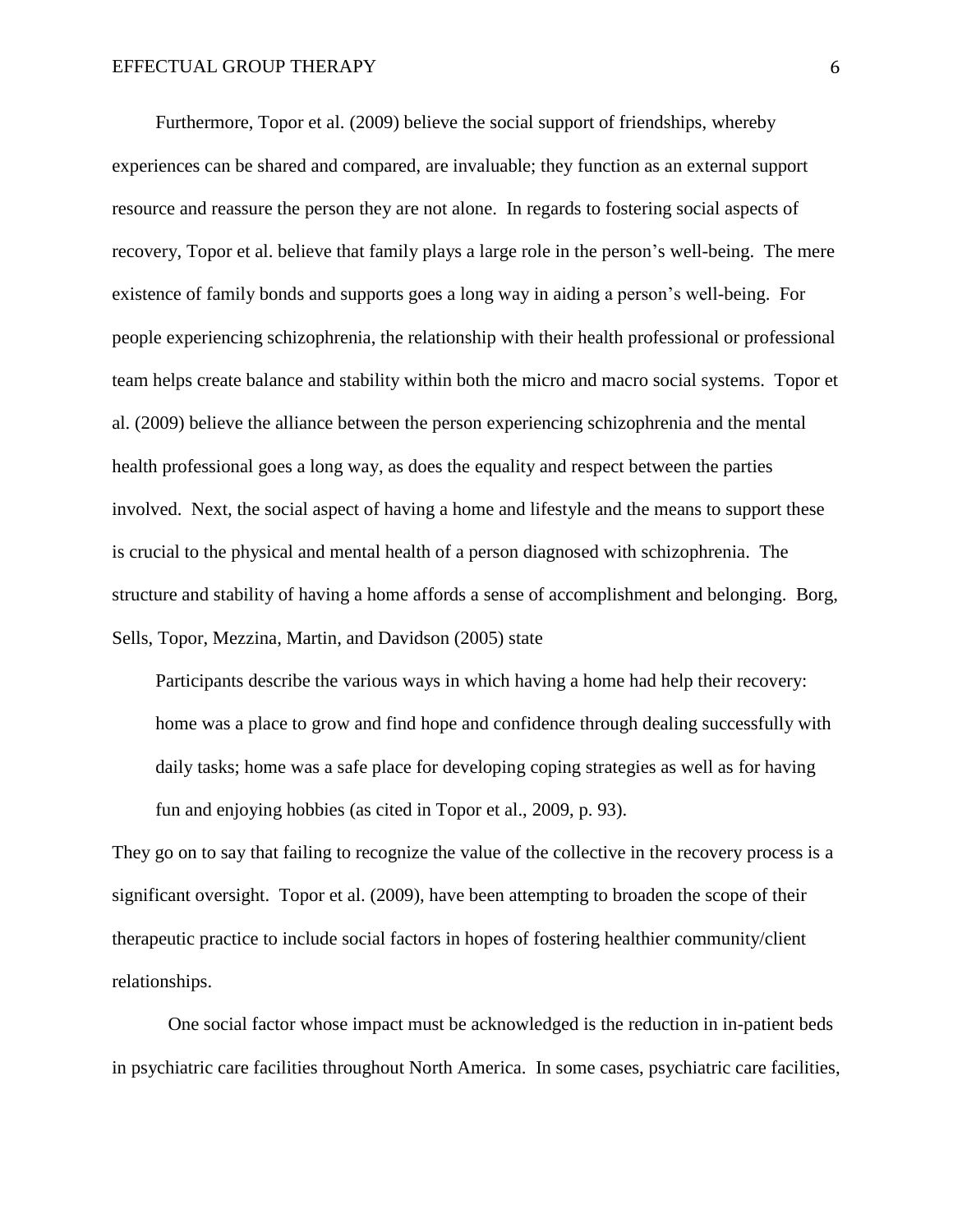such as the Riverview psychiatric hospital in Port Coquitlam, British Columbia, have been closed completely. People with schizophrenia have been forced to integrate into the community—willingly or otherwise and without the life skills they need to integrate successfully. In addition to being forcibly placed back into mainstream society, people with schizophrenia-related illnesses have not always been treated with the dignity and respect they deserve during this process. Therefore, in the opinion of Topor et al. (2009), society needs to foster and nurture community, not segregate the sick even further. Topor et al. (2009) believe mental health institutions should shift their thinking to include community-based programs when helping those diagnosed with schizophrenia, which would include not only individual therapy but also group/support therapy.

According to O'Brien (1975), we can learn from past successes with effective therapeutic intervention. O'Brien (1975) notes that, since the earliest recorded successful group therapy session, conducted by Edward Lazell in 1921 with individuals diagnosed with schizophrenia, group therapy has constituted a significant proportion of effective therapeutic practice. Not only is group therapy cost-effective and efficient in its use of session time, it also meets a human need of belonging, one that has the capacity to enhance quality of life. What better way to reintegrate those who experience seclusion due to mental health difficulties than to first foster relationships with like-minded individuals who have had similar experiences? More importantly, Pitt and Killbride (2006) believe,

service users [individuals diagnosed with a mental illness] should be recognized as experts in their own experiences and it should be acknowledged that they have a valuable contribution to make to services. It is only through such involvement that services will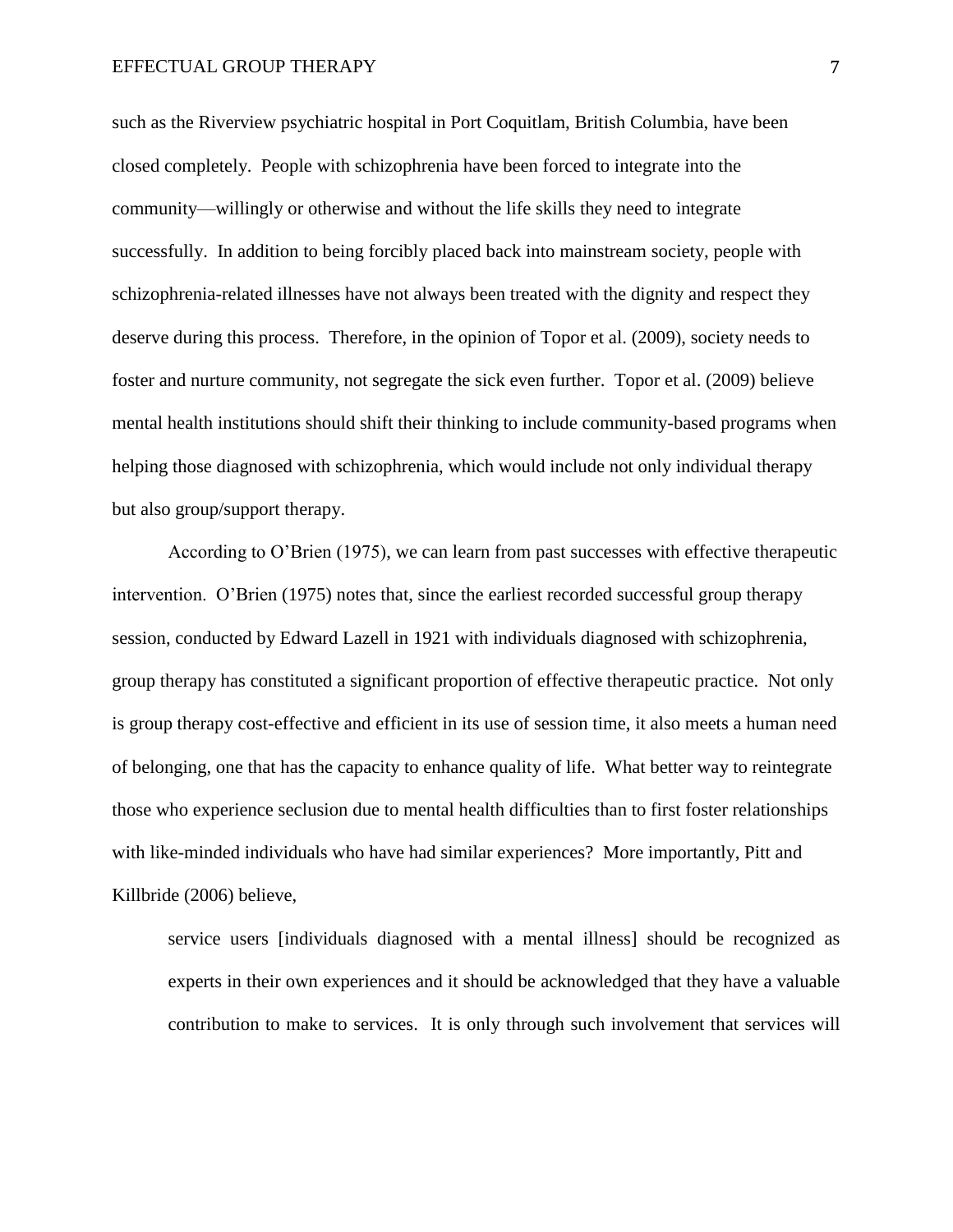be developed in such a way as to genuinely meet the needs of service users and successfully promote their recovery (p. 23).

The Canadian Psychiatric Association and the Schizophrenia Society of Canada (2008) concur with Pitt and Killbride (2006) and endorse client (that is, people diagnosed with schizophrenia) participation in recovery. Specifically, "persons living with schizophrenia need to be closely involved in their rehabilitation, not just to stabilize their symptoms, but also to regain their ability to function in society and improve their quality of life" (Pitt & Killbride, 2006, p. 23). Although the Canadian Psychiatric Association and the Schizophrenia Society of Canada do not reject the notion of mental health professionals as experts and specialists in the mental health requirements of people with schizophrenia, they are beginning to implement strategies that focus on the positive effects of client collaboration and the benefits of client empowerment.

# **Epistemological Viewpoint Informing Analysis**

The following section on epistemological viewpoints will conceptualize the importance of client-based collaboration for improved quality of life and social inclusion. Empowering individuals diagnosed with schizophrenia in their treatment plan can foster client autonomy and improve quality of life. Enhanced quality of life and the positive effects of social inclusion will be demonstrated by the professional opinions of two relevant studies depicting client needs in the context of well-being. With the greatest respect for the research process and the respect of the invested researchers of the following studies, I would like to note here that the studies are not reporting directly from the client's perspective. Although theoretically collaborative, the studies' results rely on the perceptions of the professional researchers and their meaning-making. In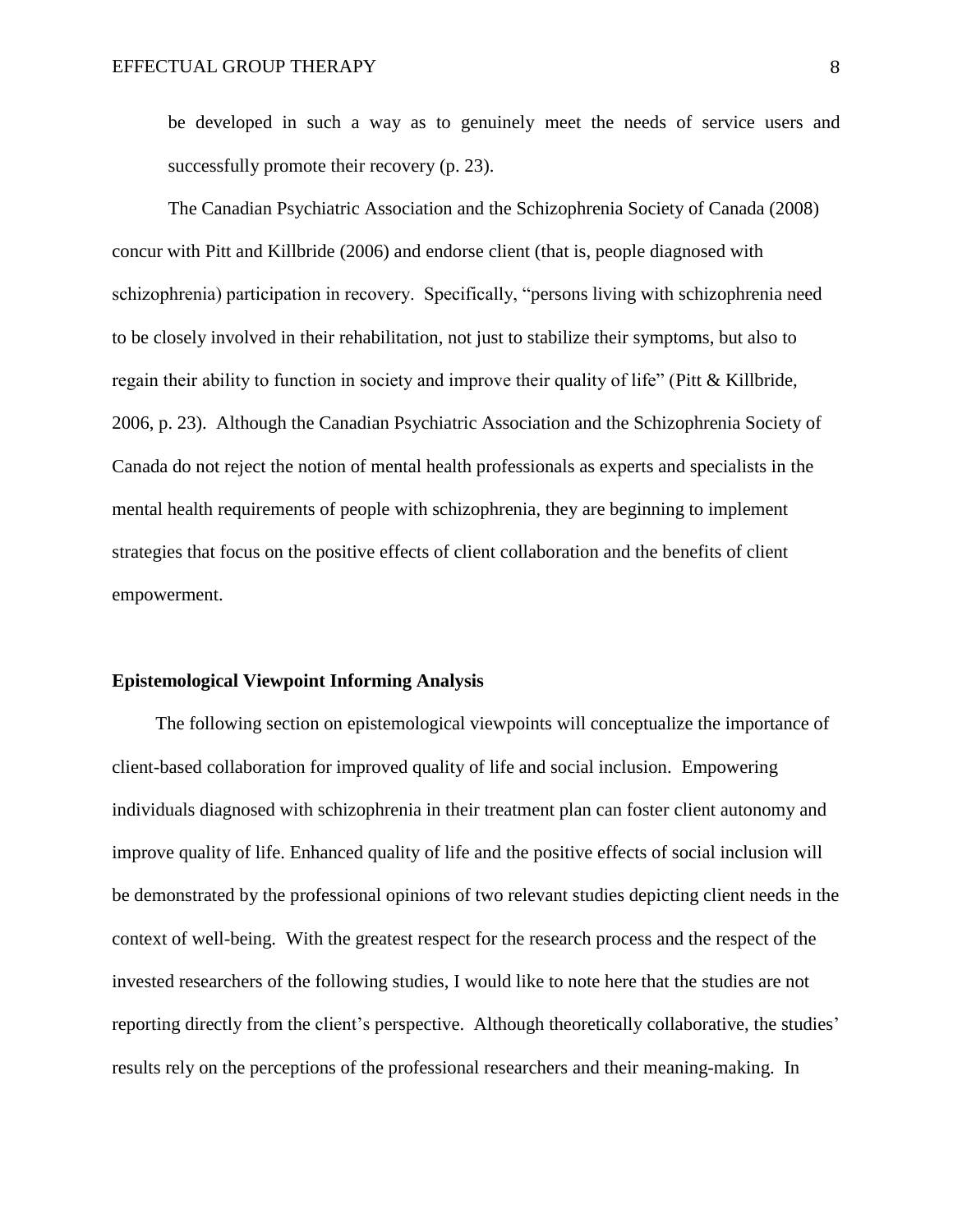other words, there are no first-person reports by the clients diagnosed with schizophrenia or schizophrenia-spectrum illness on what constitutes effective therapy.

The first of the two studies was conducted by Bechdolf, Knost, Nelson, Schneider, Veith, Yung, and Pukrop (2010). They investigated the similarities and differences between a Cognitive-Behavioural Therapy (CBT) group and a control group of psychoeducation group therapy. They wanted to determine how these therapies helped or hindered patients diagnosed with schizophrenia or schizoaffective disorder in relation to their quality of life. Participants for this study were adults aged 18–64 years who did not meet the criteria for existing alcohol or drug dependence, organic brain disorder, learning disability, or deafness (Bechdolf et al., 2010). Participants were randomly allocated to either CBT group therapy or psychoeducation group therapy in addition to their regular treatment protocols. Regular treatment protocols included antipsychotic treatment or individual therapy (Bechdolf et al., 2010). The CBT and psychoeducation groups consisted of eight group members per session, each session lasted 60–90 minutes and the eight sessions of psychoeducation and sixteen sessions of CBT continued for eight weeks (Bechdolf et al., 2010). The researchers assessed and measured the following quality of life components: physical health, vitality, socialization, affect, material, spare time, and problems in general. According to Bechdolf et al. (2010), at baseline, there was no difference between the CBT and psychoeducation group therapy participants and no notable difference between groups for the quality of life measures at the six-month follow-up analysis. However, the 24-month research condition follow-up on participants revealed there were fewer re-hospitalization incidents among the CBT group therapy participants compared to the psychoeducation group therapy participants (Bechdolf et al., 2010). Overall, the researchers found that patients in both groups improved on quality of life test scores demonstrating clinical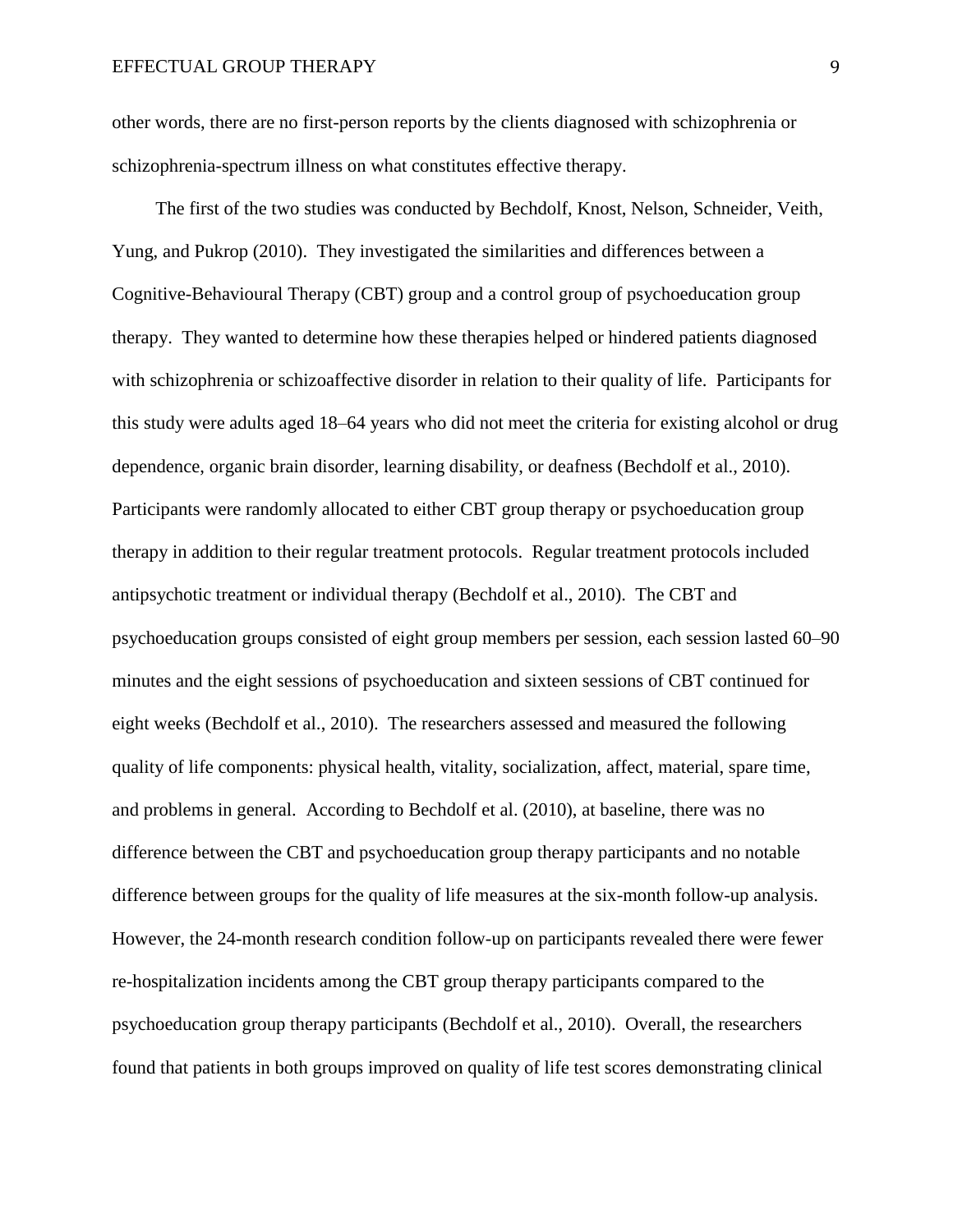relevance. However, Bechdolf et al. (2010) have expressed regret at not using an additional control that would "rule out that [quality of life] of the patients would have improved independently from the psychological intervention" (p. 149).

Roder, Mueller, and Schmidt (2011) also conducted an equally large study, this one on the effectiveness of Integrated Psychological Therapy (IPT). According to Roder et al. (2011), IPT is an effective cognitive-behavioural group therapy program for people with schizophrenia. They believe that IPT has a specific focus on neurocognitive, social cognitive, and social skills and problem-solving techniques. The meta-analytic research by Roder et al. (2011) took 30 years and included 36 independent studies, which collected data from both inpatient and outpatient facilities, with a combined 1,601 patients from 12 countries. This study reports that the average treatment period was 16.4 weeks, with an average of three group therapy sessions per week and a dropout rate of 14.6%. Additionally, Roder et al. (2011) found significant improvements in participants' neurocognition, social cognition, psychosocial functioning, general psychopathology, negative symptoms, and positive symptoms, with social cognition showing the greatest improvement via IPT. It also should be noted that IPT had "longer lasting effects at follow-up and is more successful in generalizing therapy effects" (Roder et al., 2011, p. 75).

The studies discussed above are impressive by many standards by way of mentioning the positive outcomes of CBT, psychoeducation and IPT, but neither of them mentions at any time the perspective of the patients as people as opposed to statistical outcomes. More importantly, if therapeutic interventions like CBT and IPT are so effective, why are "[m]ore than 50% of persons with schizophrenia … not receiving appropriate care" (World Health Organization, 2013)? What ingredients are missing to create this 50%? The answer could be that the voices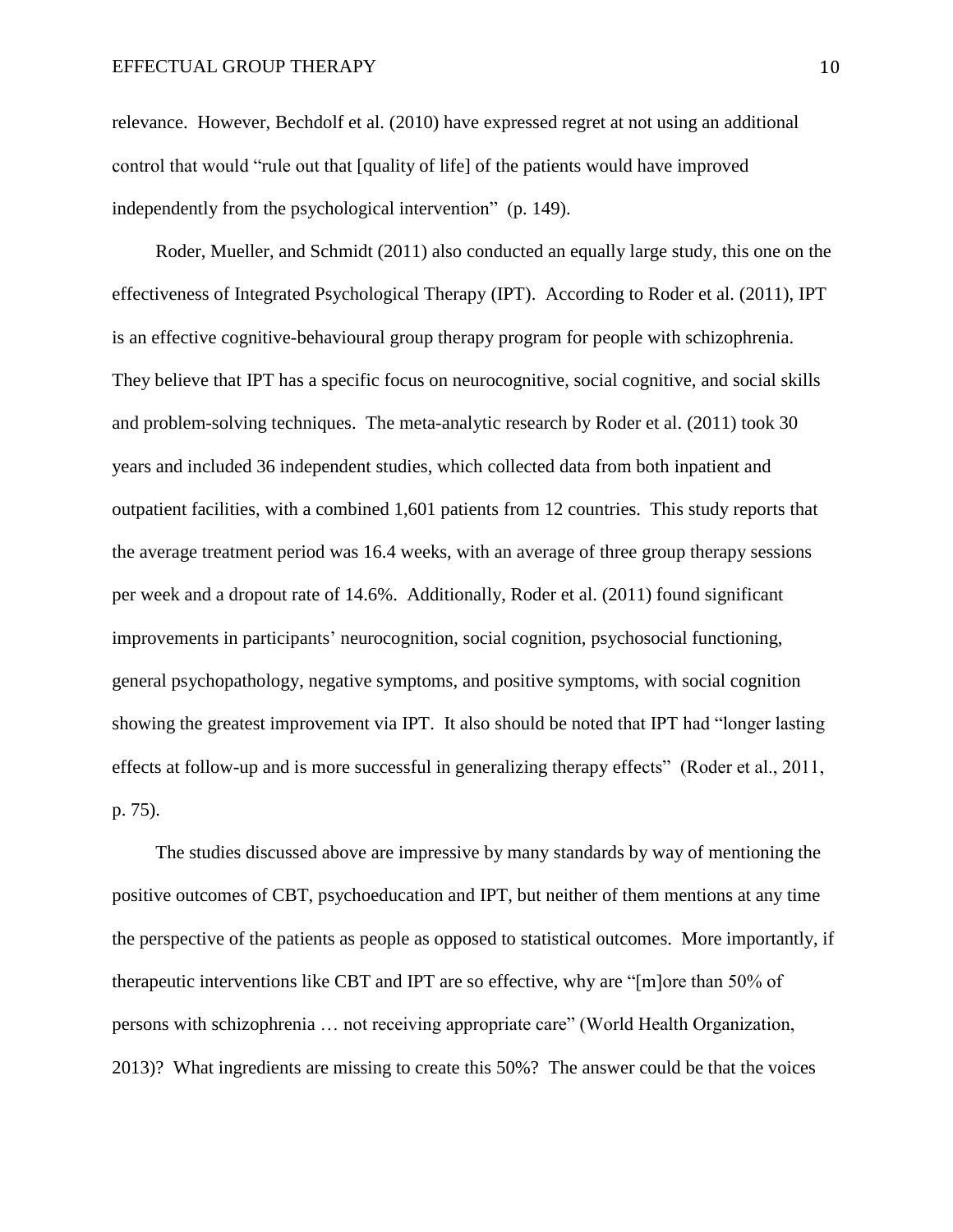and expertise acquired through first-hand experience of persons living with schizophrenia or schizophrenia spectrum illnesses are missing from the research into what is needed, and possibly desired, in individual or group therapy. Additionally, the literature does not inform the reader of how the participants perceived the group therapies. Overall, the responses from participants were reduced to a numerical value, with no acknowledgement of the rich information embedded in participants' experiential narratives in a qualitative study.

E. Fuller Torrey is considered an expert in the field of schizophrenia and the associated group treatment options. He believes group work is very important for people experiencing schizophrenia because they will discover that their illness is not unique, that others have had and are having similar experiences (Torrey, 2006, p. 167). In his view, group work fosters a sense of belonging and purpose for people who are suffering from schizophrenia (and other severe mental illnesses). When asked about her experience of group participation, one woman commented that "joining a user-controlled group transformed her own sense of self into a person who has something to offer others" (Topor et al., 2009, p. 90).

Overall, there is no shortage of literature on what professionals think patients need in therapy. According to Topor et al. (2009),

this perspective prevents psychiatry from putting into practice the measures for patient codetermination, which are becoming increasingly prevalent in other fields of medicine. In these other fields, an effort is being made to incorporate the patient's values and points of view when determining treatment; in psychiatry, it is supposedly the patient's power of reasoning that is impaired and therefore what the patient says cannot be taken as face value but must be interpreted by professional helpers (p. 96).

This point of view might be considered counterproductive, even damaging, for people diagnosed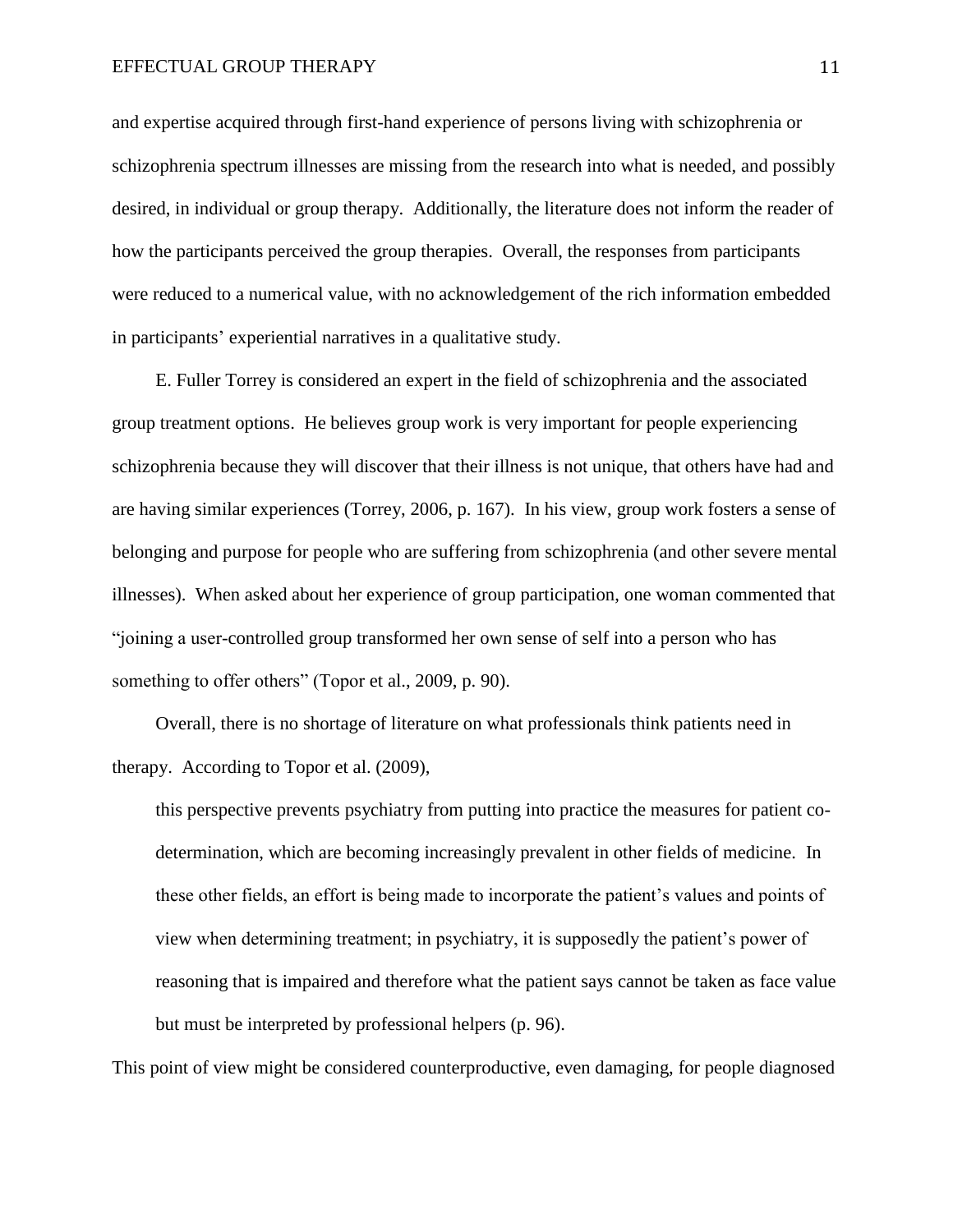with schizophrenia or schizophrenia spectrum illness because the patient's perspective is discounted. Like Toper et al. (2009) I concur that the valuable therapeutic component of the client's voice is not counted as a contributing factor in client well-being. Therefore, I conducted a qualitative content analysis research study that demonstrates that the patient living with schizophrenia or schizophrenia spectrum illness knows what they need in group/support therapy in order for there to be a better chance of therapeutic success, collaboration, and experiential empowerment.

One such study demonstrating the power of collaboration was conducted by Sajatovic, Davies, Bauer, McBride, Hays, Safavi, and Jenkins (2005). They found that patients diagnosed with bipolar illness adhered to therapeutic treatment when there was collaboration between client and counsellor/psychiatrist and not just an expert (counsellor/psychiatrist) saying what they think should happen vis-à-vis the client's well-being. Effective therapy is a joint effort by both mental health professional and client. Furthermore, the researchers utilized a structured group psychotherapy, which included "collaborative definitions of problems, joint goal setting, and planning" (Sajatovic et al., 2005, p. 273). They also asked the following question of all their participants: "What do you think the ingredients are for an effective client-provider relationship?" (Sajatovic et al., p. 274). The results of their study indicated there are 12 key ingredients for a positive mental health outcome and the following information is taken directly from Sajatovic et al (2005):

- Patient-centered qualities
	- 1. Take medications regularly
	- 2. Attend designated counselling appointments
	- 3. Openly share information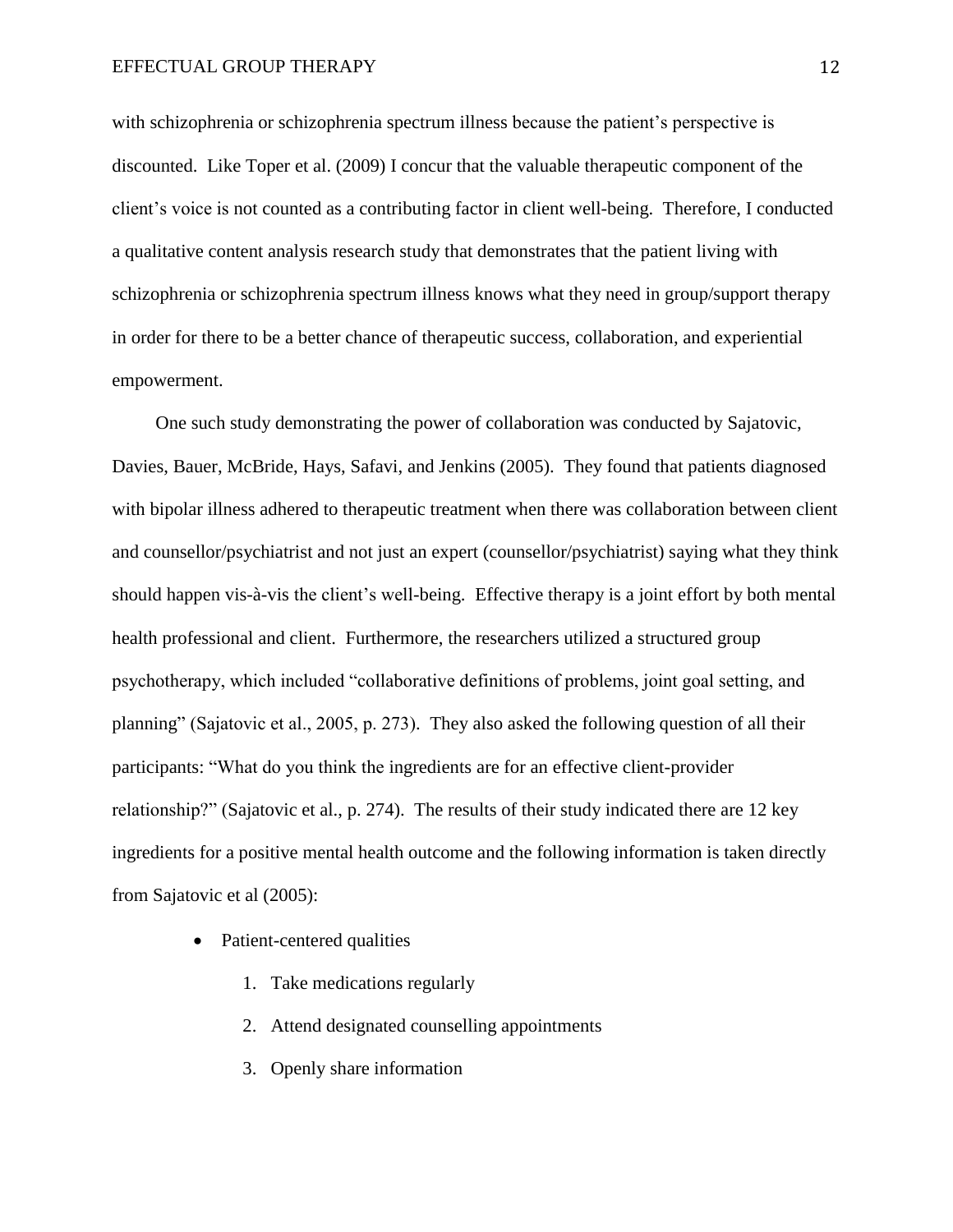- 4. Client assertiveness (example, phone help hotline if needed)
- Provider-centered qualities
	- 5. Providers need to pay special attention and caution to the effects of medications the clients are consuming.
	- 6. The counsellor needs to understand and take seriously that the client knows and understands their own bodies and wellbeing when taking medications.
	- 7. The provider needs to consider other therapies, not just medications.
	- 8. Patients want a "humanness" quality in their health care provider.
	- 9. Counsellor needs to be a good listener..
- Interactional qualities
	- 10. Interaction with health care providers is critical, especially in times when bipolar symptoms seem out of control. The health care provider needs to be a grounding force.
	- 11. Trust between client and counsellor is paramount.
	- 12. The interaction needs to be one of flexibility. Flexible with time, especially when symptoms are at their worst and the counsellor needs to allow for enough time for the client to be heard. (pp. 274–275)

Overall, Sajatovic et al. (2005) demonstrate that both the client and the counsellor need to take an active role in maintaining the client's health and well-being. They further believe that adherence to medication and various other forms of therapy "is not simply a 'patient problem' but a component of the patient-provider relationship" (Sajatovic et al., 2005, p. 275). Even though the Sajatovic et al. (2005) study was conducted with patients experiencing bipolar illness, I believe there will be parallel attributes and needs in people diagnosed with a schizophrenia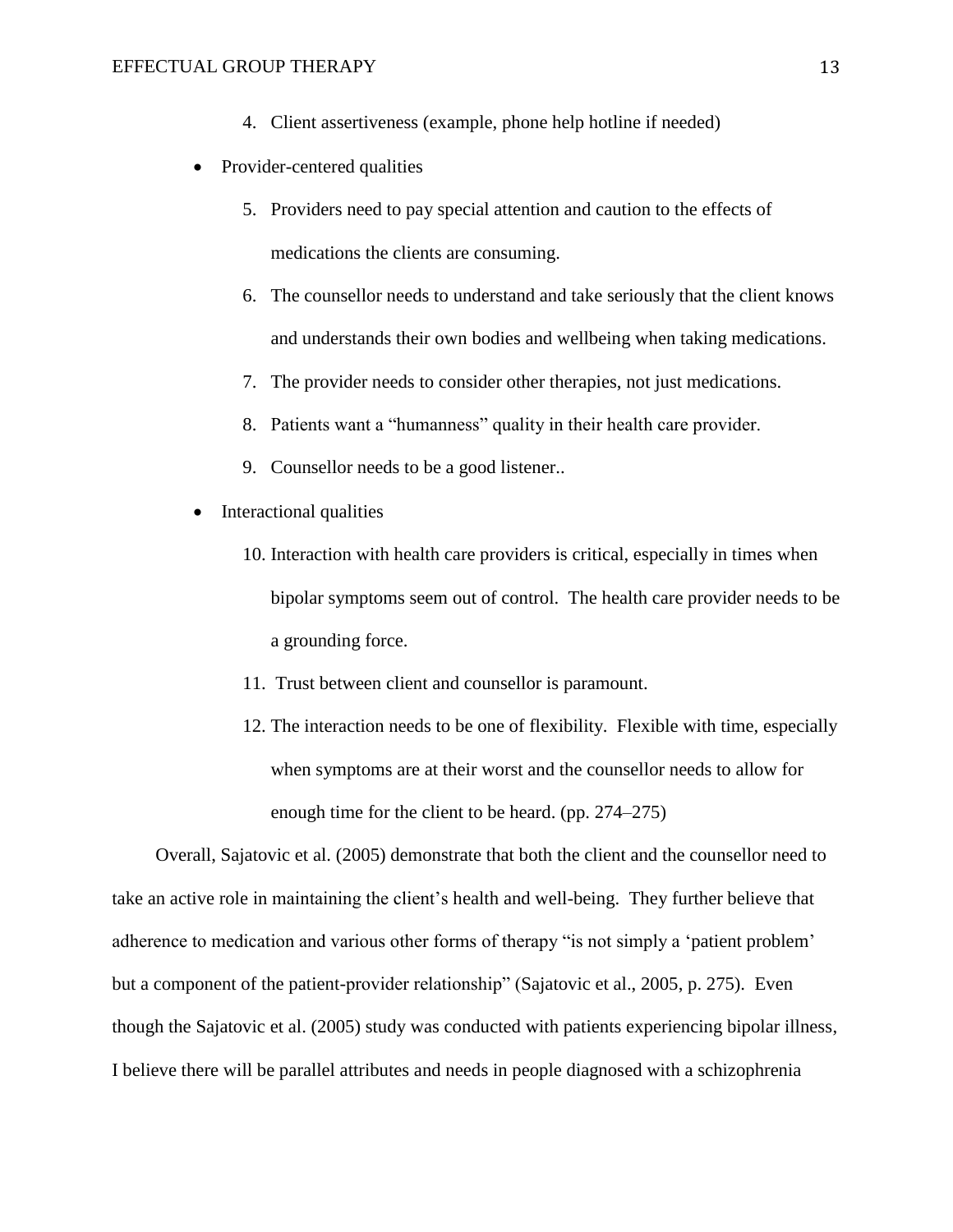spectrum illness.

My research will demonstrate through the experience of people living with schizophrenia or schizophrenia spectrum illnesses that such clients have the valuable insight that mental health professionals need to conduct potentially effective group/support therapy. For the sake of brevity, the specific identifying term of schizophrenia spectrum illness will be used as an umbrella term for schizophrenia spectrum and other psychotic illnesses in accordance with the American Psychiatric Association (2013) definitions, that is, as having the key features of "delusions, hallucinations, disorganized thinking (speech), grossly disorganized or abnormal motor behavior (including catatonia), and negative symptoms" (p. 87). Negative symptoms can be defined as "diminished emotional expression, avolition, anhedonia, alogia, and asociality" (American Psychiatric Association, 2013, p. 88). Illnesses included in the schizophrenia and other psychotic illness spectrum include schizotypal (personality) disorder, delusional disorder, brief psychotic disorder, schizophreniform disorder, schizophrenia, schizoaffective disorder, substance/medication-induced psychotic disorder, psychotic disorder due to another medical condition, catatonia associated with another mental disorder (catatonia specifier), catatonic disorder due to another medical condition, unspecified catatonia, other specified schizophrenia spectrum and other psychotic disorder, unspecified schizophrenia spectrum and other psychotic disorder (American Psychiatric Association, 2013). (For a complete diagnostic outline on the illnesses of schizophrenia and schizoaffective disorder, see Appendix A and Appendix B.) This proposed content analysis research did not include the later seven diagnoses under the schizophrenia spectrum umbrella: substance/medication-induced psychotic disorder, psychotic disorder due to another medical condition, catatonia associated with another mental disorder (catatonia specifier), catatonic disorder due to another medical condition, unspecified catatonia,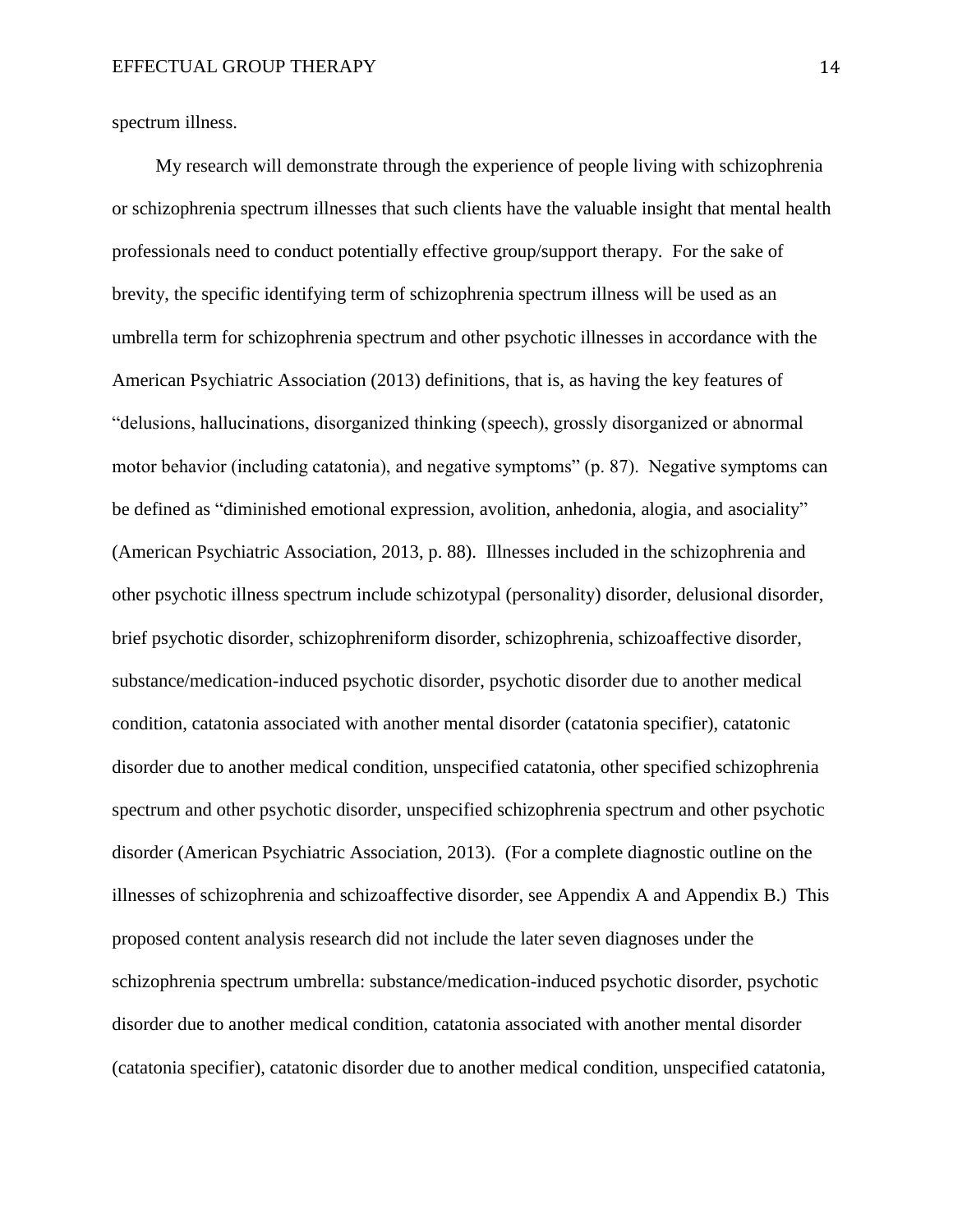other specified schizophrenia spectrum and other psychotic disorder, unspecified schizophrenia spectrum and other psychotic disorder. They were not included because of the complexity involved in identifying them and the connected research. For the purpose of this study in providing client-led insight into effective versus non-effective therapy, the terms *effective*, *effectual*, *good*, *helpful*, and/or *successful*, and their antonyms, are a few examples of words used in an attempt to describe the phenomenon on what the client perceived as producing a favourable or not favourable impression towards their therapy. Also, I must mention that my perception upon reading and listening to written or spoken text was based and bias on moving someone forward, positively influencing a static outcome, or producing a favourable outcome (Webster's New World Dictionary, 1983) and their opposites influences the outcome of this thesis. In addition, the descriptors listed above, which inform the results section of this study, will also act as an information baseline to be built upon and to report the client's meaning-making regarding effective or non-effective individual or group therapy. When determining whether or not what someone says is describing effective versus non-effective therapy, it is important that I remove my biases and preconceived ideas and listen carefully and objectively to the individual reporting because all recovery from therapy, benefit from therapy, ineffective outcome towards the therapeutic experience and so on, is qualified by the client using the therapy.

Additionally, because information regarding client-voiced testimony of those who have been diagnosed with schizophrenia or a schizophrenia illness is limited, this study will draw upon client definitions or descriptions of effective or non-effective therapy components adapted from other non-schizophrenia or schizophrenia spectrum illness studies reporting effective versus non-effective therapeutic components. For instance, the literature review of this study uses firsthand accounts from people who have experienced bipolar illness and depression-related illnesses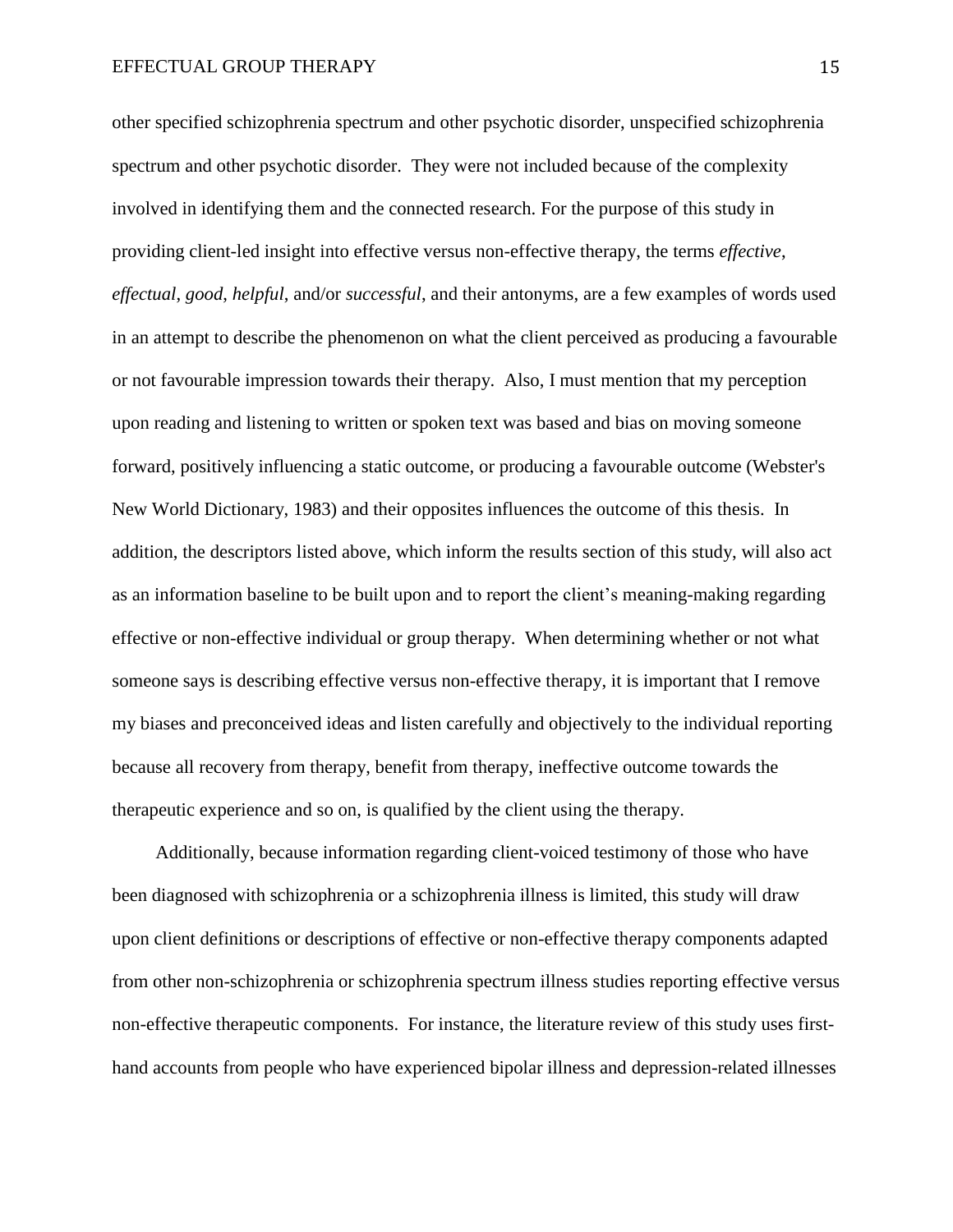to create a schematic of what is helpful towards effective group therapy for schizophrenia and schizophrenia spectrum illnesses.

# **Literature Review**

Qualitative literature resources reporting first-hand accounts by individuals utilizing group therapy were difficult to locate within the available databases. Reports supporting this thesis topic were not only limited in quantity but their publication dates also varied greatly, with some dating back to 1975 and 1993. However, this study also includes current literature and video recordings dated as recently as 2015. One recent study that demonstrated a favourable and effective outcome regarding group treatment was conducted by Goodman and Santangelo (2011). Although this body of research did not include individuals diagnosed with schizophrenia spectrum disorder, it does offer valuable insight into what clients diagnosed with another pervasive and serious illness—postpartum depression—need from group treatment. According to Goodman and Santangelo (2011), postpartum depression can be defined as an individual experiencing "depressed mood, anxiety, compulsive thoughts, loss of control, feelings of inadequacy, inability to cope, irrational fears, fatigue and despair" (p. 277). The researchers report that one of the main appeals of a group-based treatment plan is that some women might not be able to afford individual counselling, and group treatment is a less expensive option. Goodman and Santangelo's (2011) research involved an exhaustive search of the literature representing support groups for women experiencing postpartum depression. They found that 10 out of the 11 studies demonstrated that postpartum depression symptoms were alleviated or reduced with group treatment, "suggesting that group treatment is effective in reducing postpartum depressive symptoms" (Goodman and Santangelo, 2011, p. 290). They also found the specific therapeutic delivery methods of CBT, social support, and interpersonal therapy had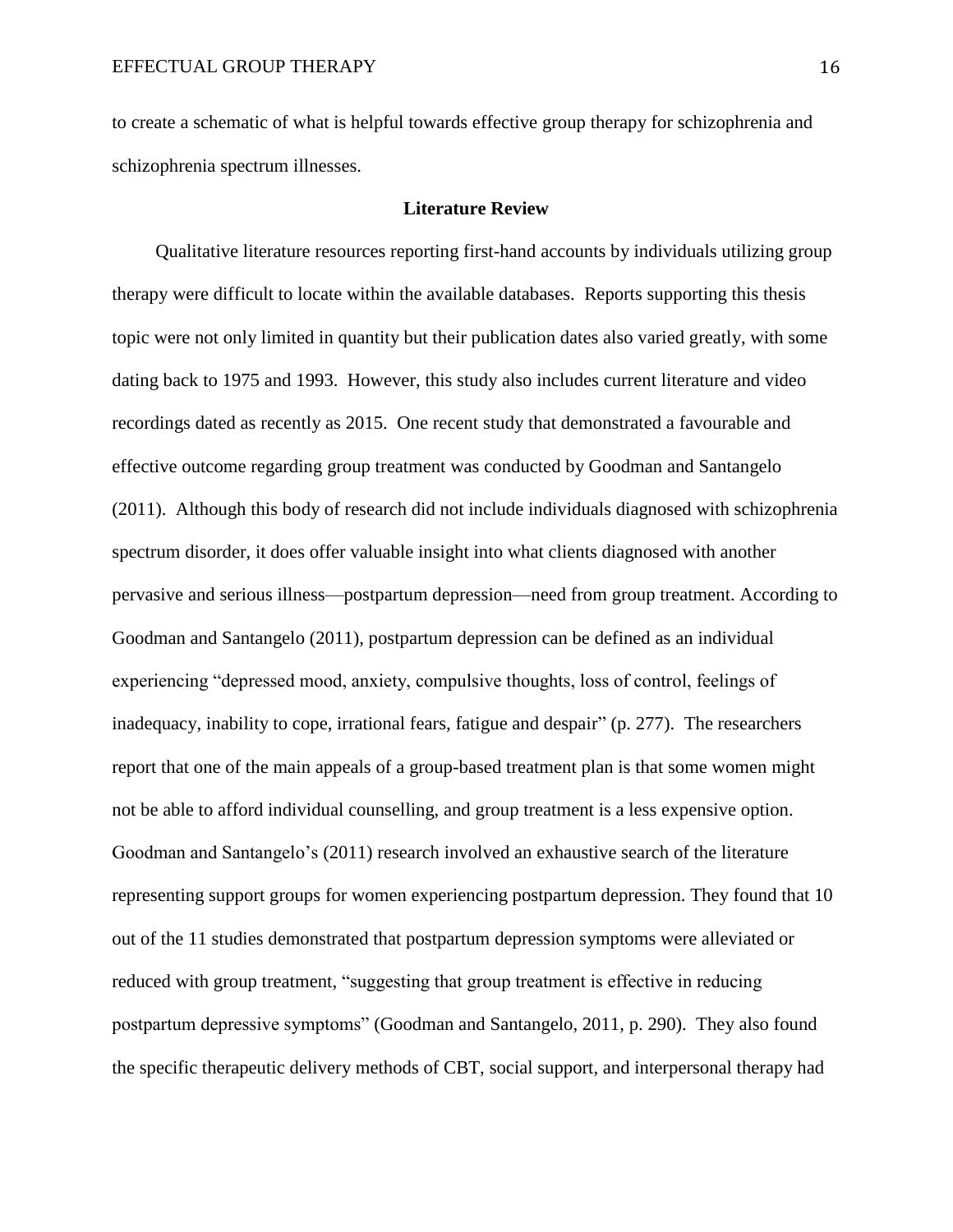similar effects. In other words, the type of therapeutic intervention did not alter the outcome of group treatment—the collective nature of the interaction was the common variable in alleviating postpartum depression (Goodman and Santangelo, 2011, p. 290).

Kadam, Croft, McLeod, and Hutchinson (2001) also conducted a study focusing on depression, but instead of postpartum depression, their focus was on clinical depression. In regards to the treatment of anxiety and depression for those living with clinical depression, Kadam et al. (2001) report that in a very broad manner, the pattern in which therapeutic effectiveness has been reported has been primarily through the opinions of many doctors and their subsequent drug therapy treatments. However, in all the opinions and reports one thing was consistently missing—the patient's perspective. Through a qualitative study, Kadam et al. (2001) examined depression and anxiety by using the experiences and opinions of 27 participants who all had first-hand understanding of what it was like to live with the illness. In light of this information, Kadam et al. (2001) then designed a research study that centred on

patients' perspectives regarding their illness and their expectations about how the primary healthcare team might meet their needs. Both individual interviews and focus groups were used to provide detailed information of experiences to obtain a collective picture of the provision of primary care services. (p. 375)

In addition, their research entailed both individual interviews and patients' collective discussion about what they need in order to get the best possible care from mental health and general health care establishments. Kadam et al. (2001) utilized data from a sample size of 27 participants. There method consisted of two focus groups containing nine participants in each group and 18 individual interviews. The individual interviews included questions such as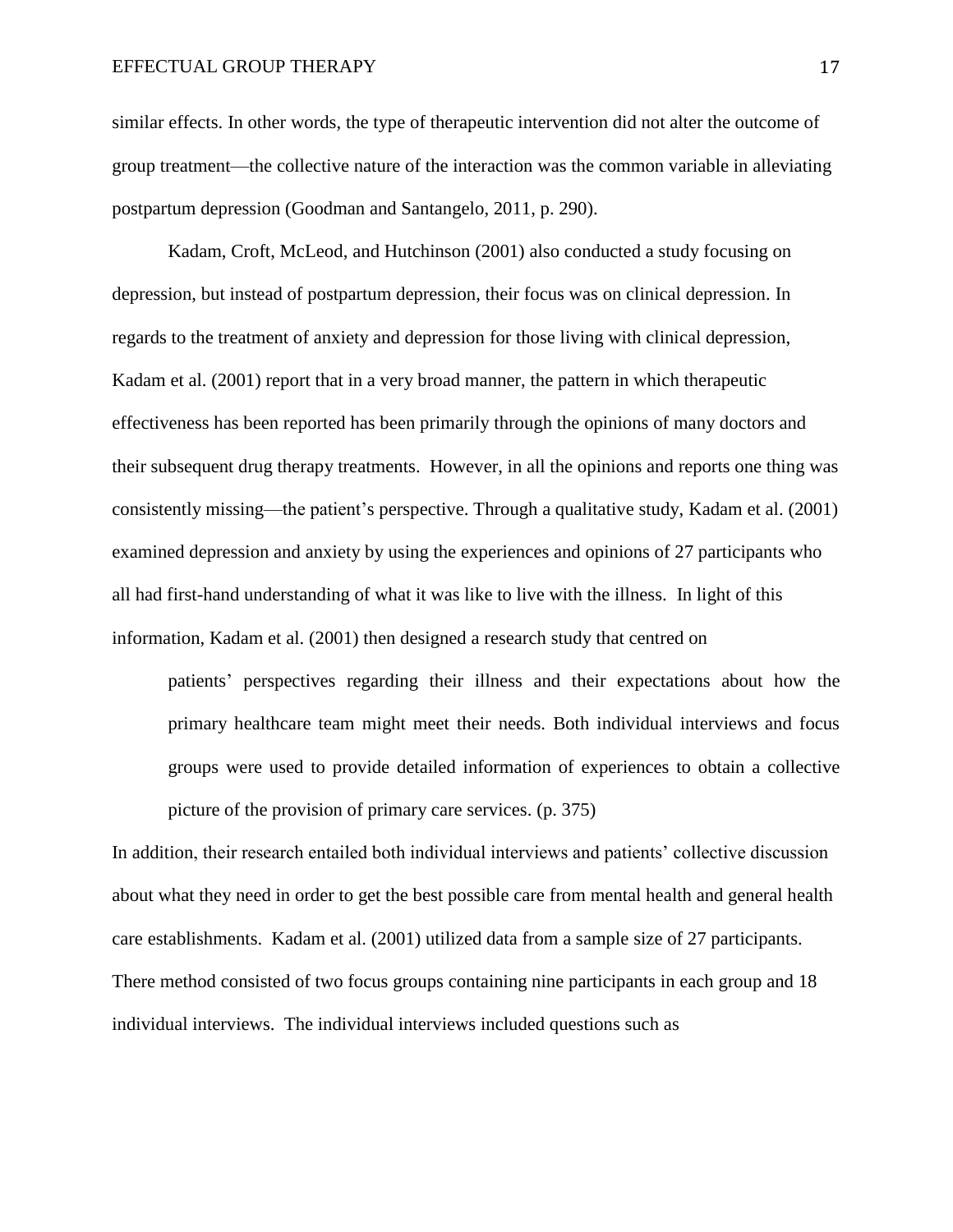if you can think of an occasion when you have felt "stressed," please tell the "story" of what happened, what led up to the problem, what you felt during this time and who or what was involved? The word "stress" could mean feelings of tension, wound up, anxious or mood which was low, tearful, or depressed … In an ideal world what sort of help should be available? Are there any new ways of coping with problems that you have heard about and might want to try out, particularly in relation to the type of problem you described…? (Kadam et al., 2001, p. 376).

For the focus group questions, the researchers explained that "we are here to discuss what sort of services, a general practice could provide for you, if you suffered from stress. The word stress could mean feelings of tension, wound up, anxious or mood which was low, tearful, or depressed" (Kadam et al., 2001, p. 376).

Furthermore, the research results of the Kadam et al. (2001) study showed that participants disclosed many treatment protocols that had worked for them in the past and continued to be helpful at the time of this study. Participants also informed the researchers about the treatments by describing and voicing their opinions about what is not working in the health care system or for their personal well-being. A particular skepticism about drug therapy was expressed by a majority of the participants, and a percentage of participants voiced a preference for counselling and complementary therapies (therapies other than pharmaceuticals).

From the participant testimony, Kadam et al. (2001) extracted three common themes. One, participants identified with the struggles "to control unwelcome and intrusive thoughts and feelings" (Kadam et al., 2001, p. 377); two, participants reported "living in a hostile and threatening world" (p. 377); and three, participants had "searching for sources of help" (p. 377) as a common interest. Another interesting finding the researchers stumbled upon was that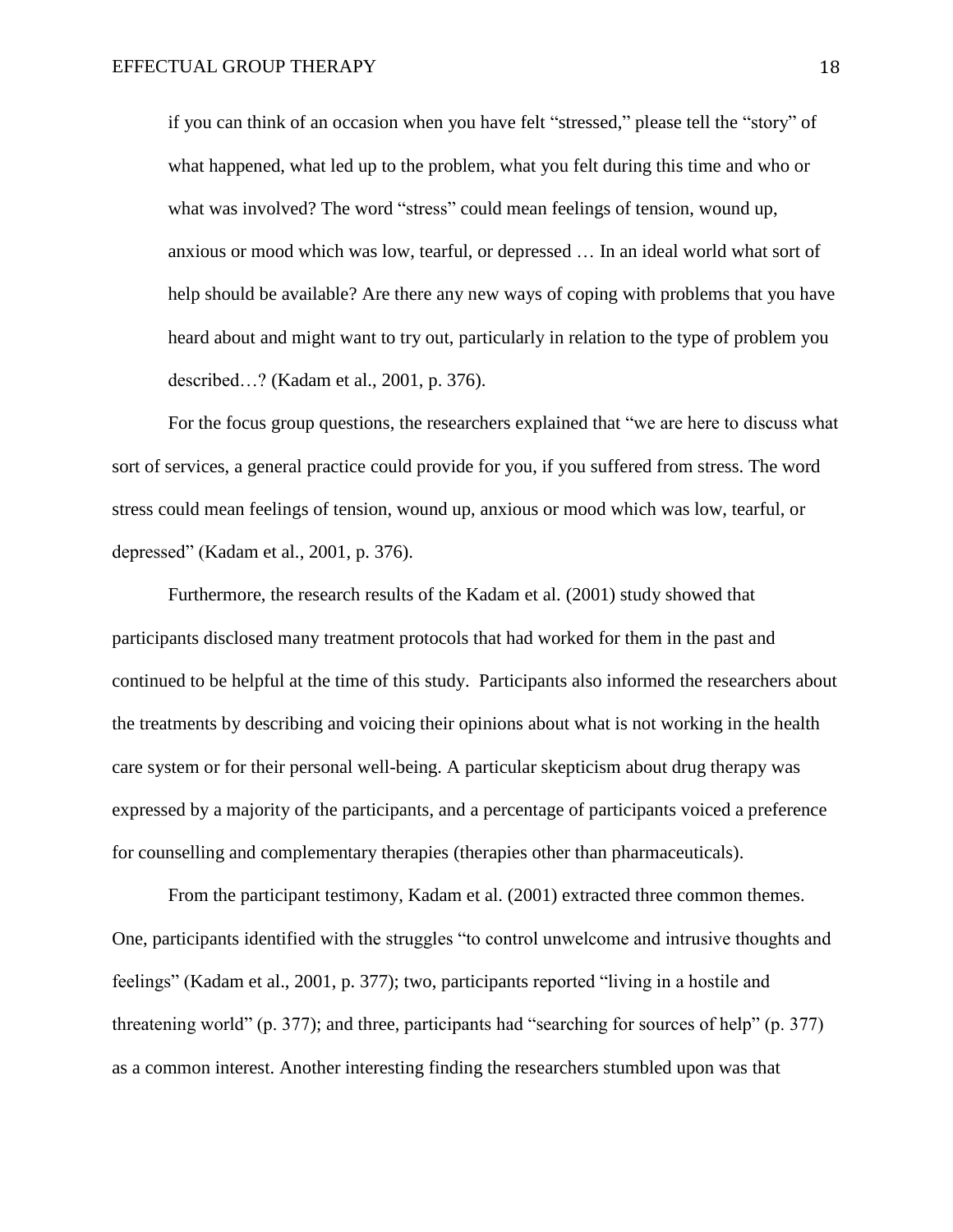participants "were clear that the challenge in their everyday life was not that of dealing with the cause of their problem, but of coping with the thoughts and emotions associated with it" (p. 377). In addition, people who experience anxiety and depression will often report that they search out methods of distraction to temporarily take their frame of mind and reference away from the anxiety and depression. For instance, Kadam et al. found "reading, music, housework, and watching television" (p. 378) were common means of distraction. "These methods were not seen as solutions but as forms of respite" (p. 387). However, Kadam et al. (2001) express an opinion demonstrated by the data that "there was nevertheless a strong sense that people in general were not sympathetic to their difficulties" (p. 378). Additional information brought forth by the Kadam et al. (2001) study is that participants felt a tremendous sense of shame and embarrassment about their anxiety and depression and they "describe their problem as 'trivial' in the eyes of other people" (p. 378). When it came to inquiring about sources of help, Kadam et al. (2001) observed and documented,

What was very striking was that most of these people had been active in searching out different forms of therapy. Apart from GP referrals to counselling, clinical psychology, hypnotherapy, and psychiatry, many of them had on their own initiative made use of a range of therapies: acupuncture, relaxation tapes, self-help books, exercise, self-help groups, reflexology, aromatherapy, and analytic psychotherapy. (p. 378)

Their research identified three main categories pertinent to this study on effectual group therapy: "(a) someone to talk to, (b) issues around access [to help], and (c) attitudes to medication" (Kadam et al., 2001, p. 378). When asked to elaborate, participants reported they had low expectations that their doctors would do more than just issue pharmaceuticals. Several informants, particularly in the focus groups, observed that there was a lack of conversation and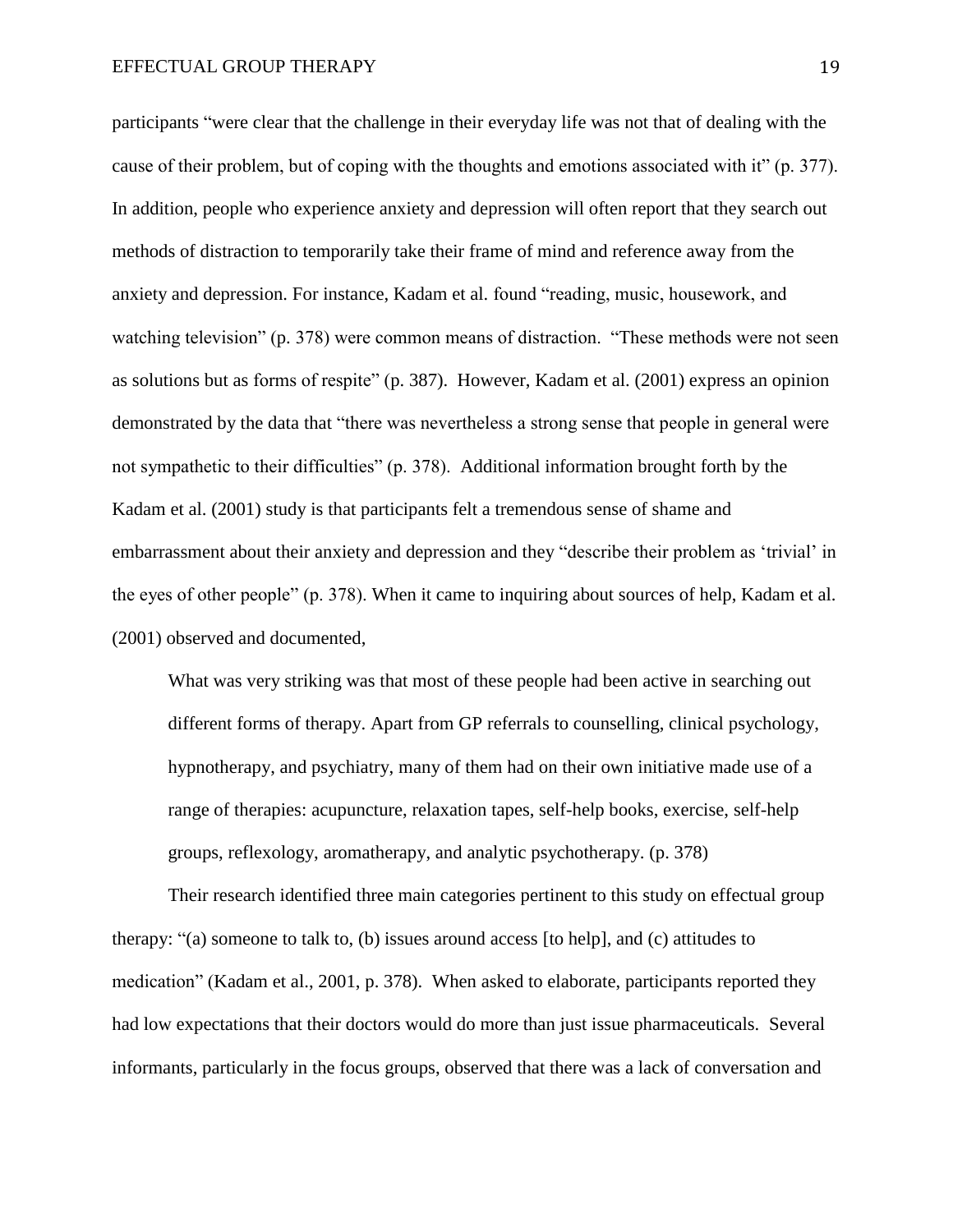welcoming of tough topics in therapeutic environments, such as psychological problems and daily difficulties related to the illness.

Furthermore, only two participants had ever received counselling, which prompts the question: Why? According to the participants and researchers, the main components of a helping relationship, regardless of whether it is in a group environment or between two individuals, is there needs to be more direct access to helping programs and mental health professionals could have more awareness of which programs are available in the community. More importantly, Kadam et al. (2001) stress that professionals in the helping field should keep in mind that patients welcome help in the form of a therapeutic bond and this is a "valued part of the patient's perception" (p, 379).

In sum, Kadam et al. (2001) believe "these views contrast with the current professional emphasis in anxiety and depression management, and need to be considered if there is going to be an improvement in the care of these patients" (p. 376). In their final recommendations, Kadam et al. (2001) strongly encourage counsellor-to-client education to better educate patients on drug therapies and inform them about the available coping skill techniques that they could use to ease their situations.

The next study to be discussed was both broader in scope and specific to what components of therapy aid in the recovery process for someone who has been diagnosed as experiencing psychosis. In 2006, researchers Pitt and Killbride conducted research in which they applied a user-led testimony. When questioning people who have recovered from psychosis, they used open-ended dialogue and incorporated characteristics unique to the person being interviewed that not only helped the person recover from psychosis, but also uncovered common themes within the individual testimonies. Pitt and Killbride (2006) had the goal of improving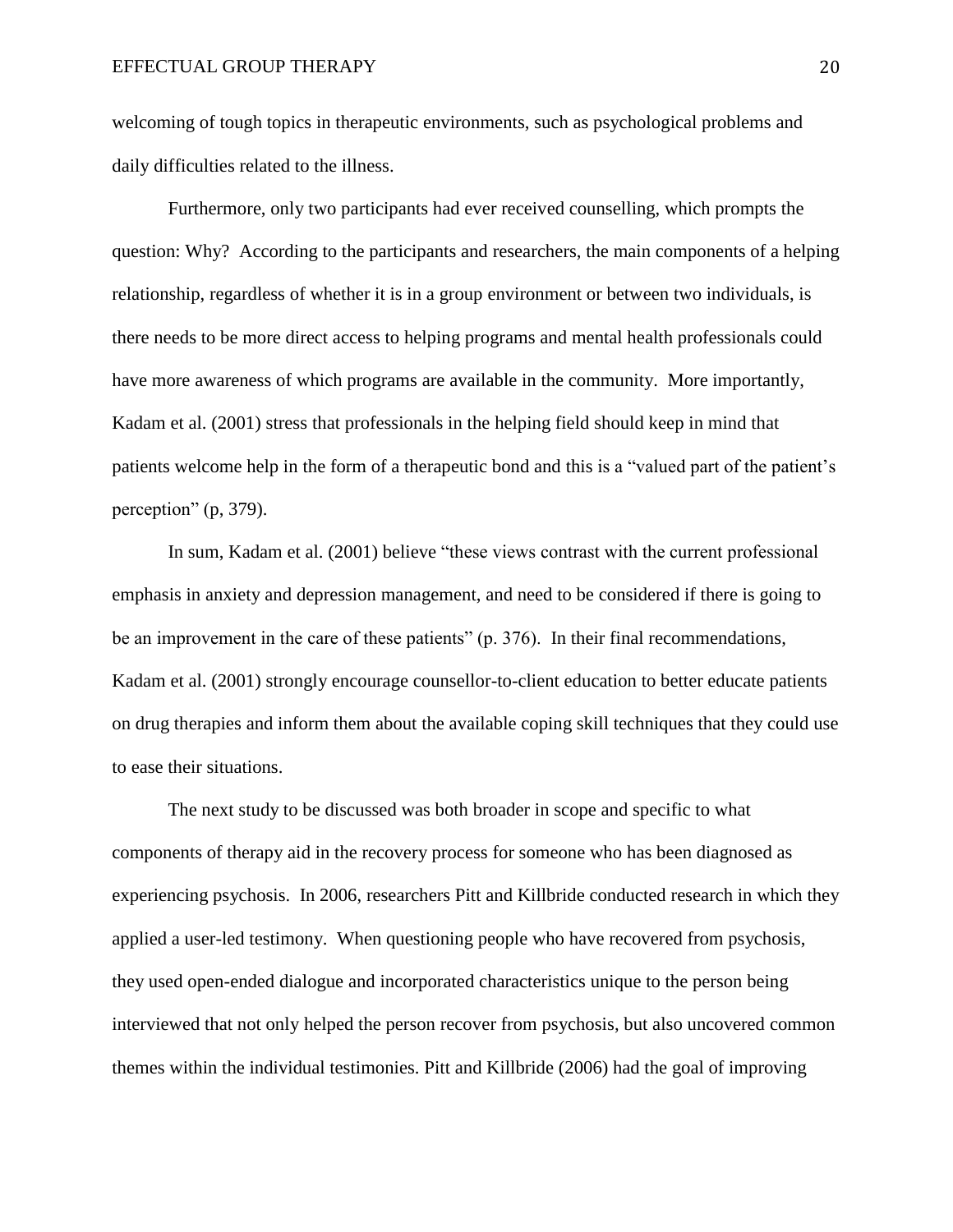services in the United Kingdom by laying out the needs of service users via data gleaned from the testimonials. The researchers interviewed seven people—two women and five men—who had all experienced psychosis in the form of hallucinations and delusions. They asked openended questions about what recovery meant to the interviewees, and asked questions about, for example, what was helpful and what hindered their progress. After collecting the data via audio recording, Pitt and Killbride (2006) carefully extracted three common but subjective themes and six less prominent themes from the common themes that coincidently ran through the verbatim phenomenological analysis. The three common themes and six smaller themes Pitt and Killbride (2006) teased out are as follows:

- 1. Rebuilding self:
	- a. Understanding the self,
	- b. Empowerment.
- 2. Rebuilding life:
	- a. Active participation in life,
	- b. Rebuilding social support.
- 3. Hope for a better future:
	- a. A process of change, desire for change (p. 21).

According to Pitt and Killbride (2006), their research findings indicate that recovery is not a static concept but a fluid concept that entails a "process rather than an endpoint or cure" (p. 20). Moreover, they report the beliefs of their participants that mental health services can take away an individual's sense of empowerment. When speaking on the issue of empowerment, participants specifically relayed the message to the researchers: empowerment includes seeking knowledge, taking control, developing self-esteem, and becoming more assertive. Furthermore,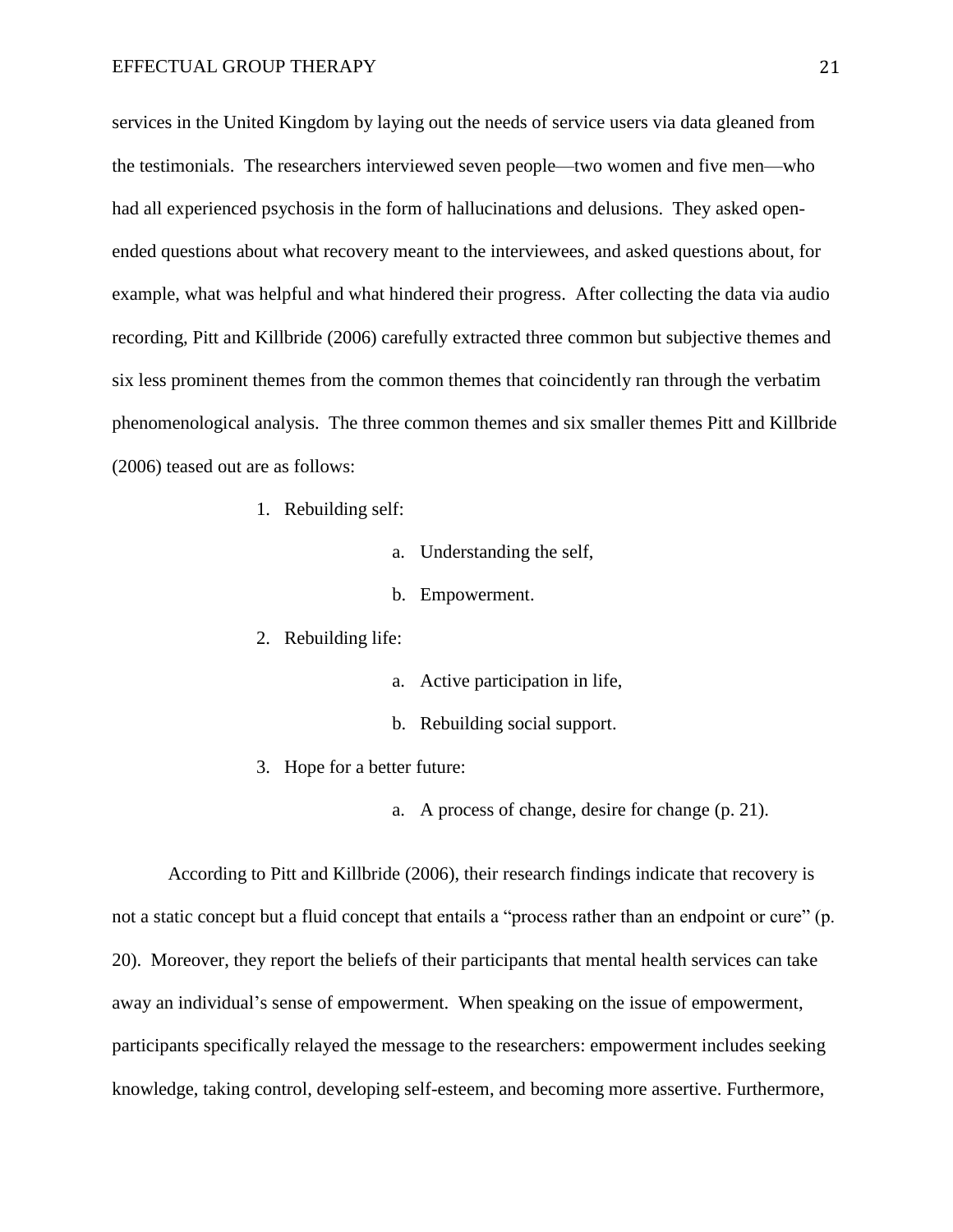the issues centred on the lack of empowerment can be changed to empowerment through the sharing of experiences with other service users. One of Pitt and Killbride's (2006) research participants commented that "the most positive has been finding the hearing voices group is talking to other voice hearers and realising that the sort of diagnostic process and the medical model isn't the only way of looking at things" (Pitt and Killbride, 2006, p. 21). According to Pitt and Killbride (2006), this testimonial reflects a smaller but no less significant theme of sharing experiences and the validation of experiences.

Another valuable insight gained from the Pitt and Killbride (2006) research was that "I go out and do training and we kick start the hearing voices groups in various towns and that sometimes you have a group to talk to, a group of CPNs or social workers" (p. 21). This participant statement reiterates that some people believe group work is important when sharing similar experiences around psychosis. It further illustrates the importance of people having a purpose in life—something to strive for that gives meaning to life.

In addition to the importance of people having a purpose in life Pitt and Killbride (2006) also determined the following for the category of hope for a better future, specifically through a lens of "social process, a process from social exclusion to social inclusion" (p. 21). One interviewee commented that "basically it is proof to me that I am returning to society rather than being in some sort of exile, whether self-imposed or from outside" (Pitt and Killbride, 2006, p. 21). Overall, Pitt and Killbride (2006) believe recovery from psychosis does not always have to occur within the confines of the mental health system; it can occur in external programs created by the very people experiencing the problem. However, in contrast to these positive reports by users of the various support options, there is a plea from Pitt and Killbride (2006) "for more selfhelp groups, particularly in relation to psychosis to provide people with the opportunity to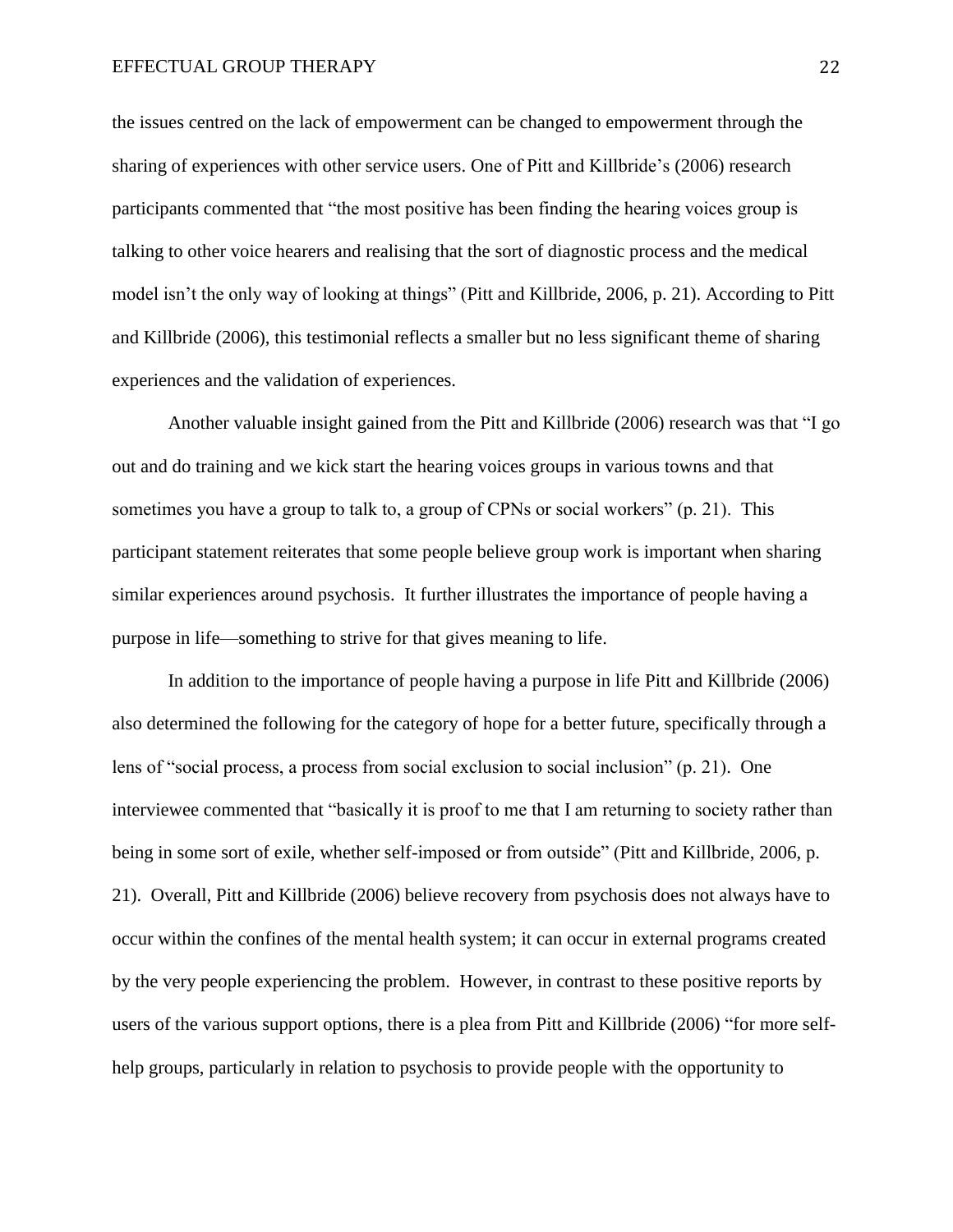discuss their experiences and share coping strategies. These groups could be facilitated, at least in the first instance, by mental healthcare professionals" (p. 22).

In another study, Australian researchers Halperin, Nathan, Drummond, and Castle (2000) conducted a small controlled pilot study looking at the effects of a group-based Cognitive-Behavioural Therapy (CBT) for individuals who had been diagnosed with schizophrenia and social anxiety problems. According to Halperin et al. (2000), CBT is a long-standing and proven effective therapy in the treatment of schizophrenia symptoms. The researchers recruited 16 participants (13 male and three female) who met all the research, assessment, and data collection requirements. The participants were allocated to one of two groups, the waitlist group who received treatment as usual and the actual treatment group. Individuals in both treatment groups continued to take their antipsychotic medications and also maintained regular visits with their assigned psychiatrists or community case managers. In the actual treatment group, all participants attended the CBT group-therapy sessions, which comprised psychosocial, psychoeducation, "exposure situations, cognitive restructuring, and homework assignments between sessions" (Halperin et al., 2000, p. 810). Sessions were held weekly for eight weeks and each session lasted for two hours.

Results from this controlled pilot study suggest CBT group-based treatment for social anxiety is an effective strategy for increasing quality of life for people who have been diagnosed with schizophrenia. Intriguingly, the researchers found more of an improvement with the patients' symptoms of depression than with anxiety characteristics. Halperin et al. (2000) achieved statistical significance with their study, but they question whether their results occurred because of the supportive group environment, because of how the participants were empowered, or because the participants had extended quality time with mental health professionals versus the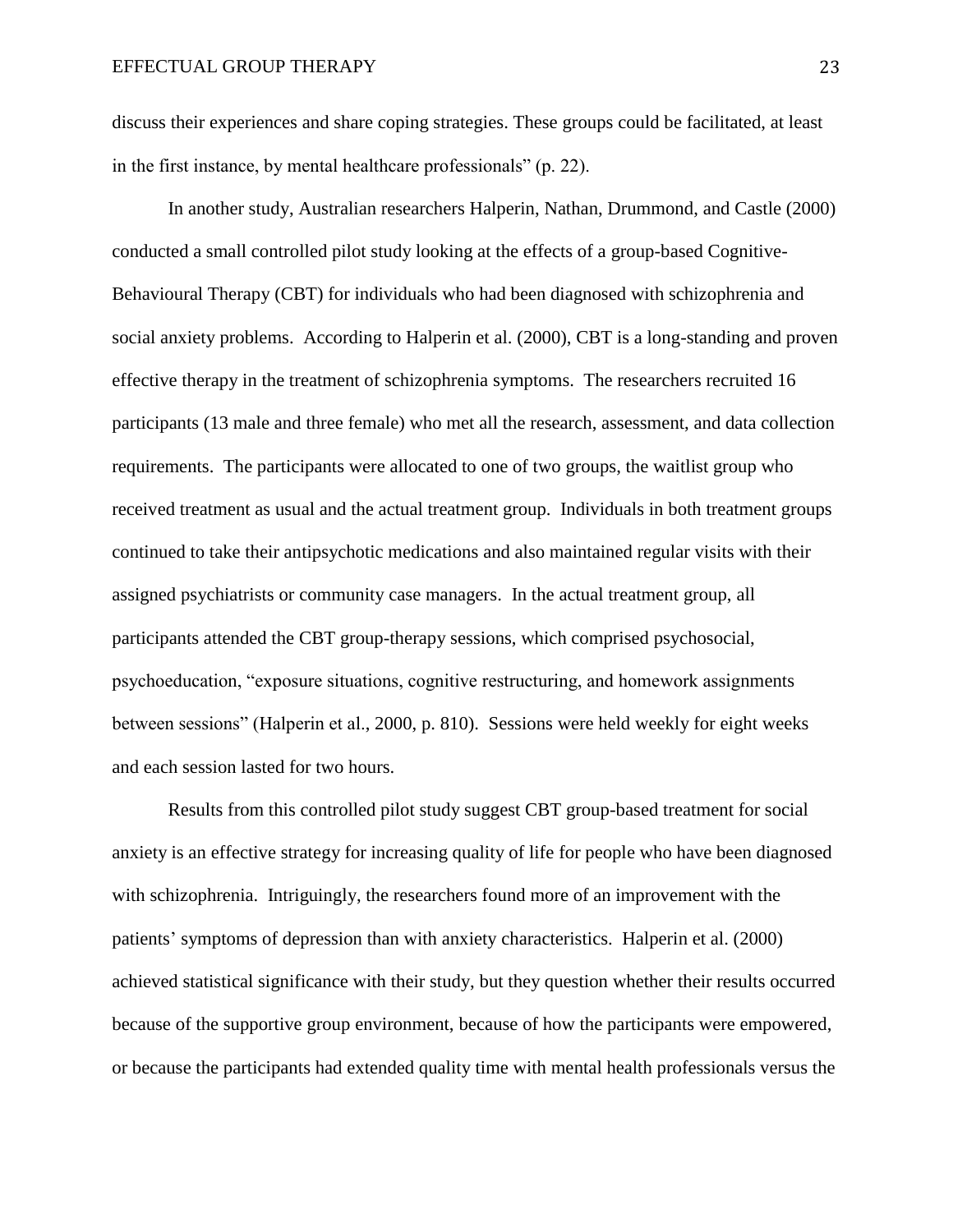use of individual CBT treatment protocols. Overall, Halperin et al. (2000) were pleased with the increased quality of life scores found with all treatment group members (n=7) compared to zero improvement in the control group  $(n=9)$ . Conclusions from this study open channels for further inquiry about the social inclusion aspect of quality of life that can be obtained by group therapy, empowerment, and collaboration.

# **Methods—Qualitative Study Procedure**

# **Description of Qualitative Design**

In order to venture into the realm of what constitutes effective group/support therapy as determined by individuals living with the illness of schizophrenia or a spectrum related illness, this qualitative study will inform the reader of how I arrived at client-driven results. The following qualitative design involved content analysis methodology focused on the essence of the positive and negative experiences of users of individual therapy and group therapy in order to produce a schematic on what constitutes effectual group therapy. The aim of this qualitative inquiry is to "describe the lived experiences of individuals about a phenomenon as described by participants" (Creswell, 2014, p. 14). This qualitative study espoused a rhetorical analysis approach, specifically focusing on client messages embedded in the various text, audio, and video resources. Written or spoken evidence from people who experience a schizophrenia spectrum illness were taken from concrete descriptions, and so as a researcher, I had the task of recognizing whether comments made were in regards to effective or ineffective individual or group therapy components. Quoted material was derived from journal articles, Web-based articles published on credible online journals such as the *Schizophrenia Bulletin.* Quoted materials were also used from books (autobiography), audio books (autobiography) downloaded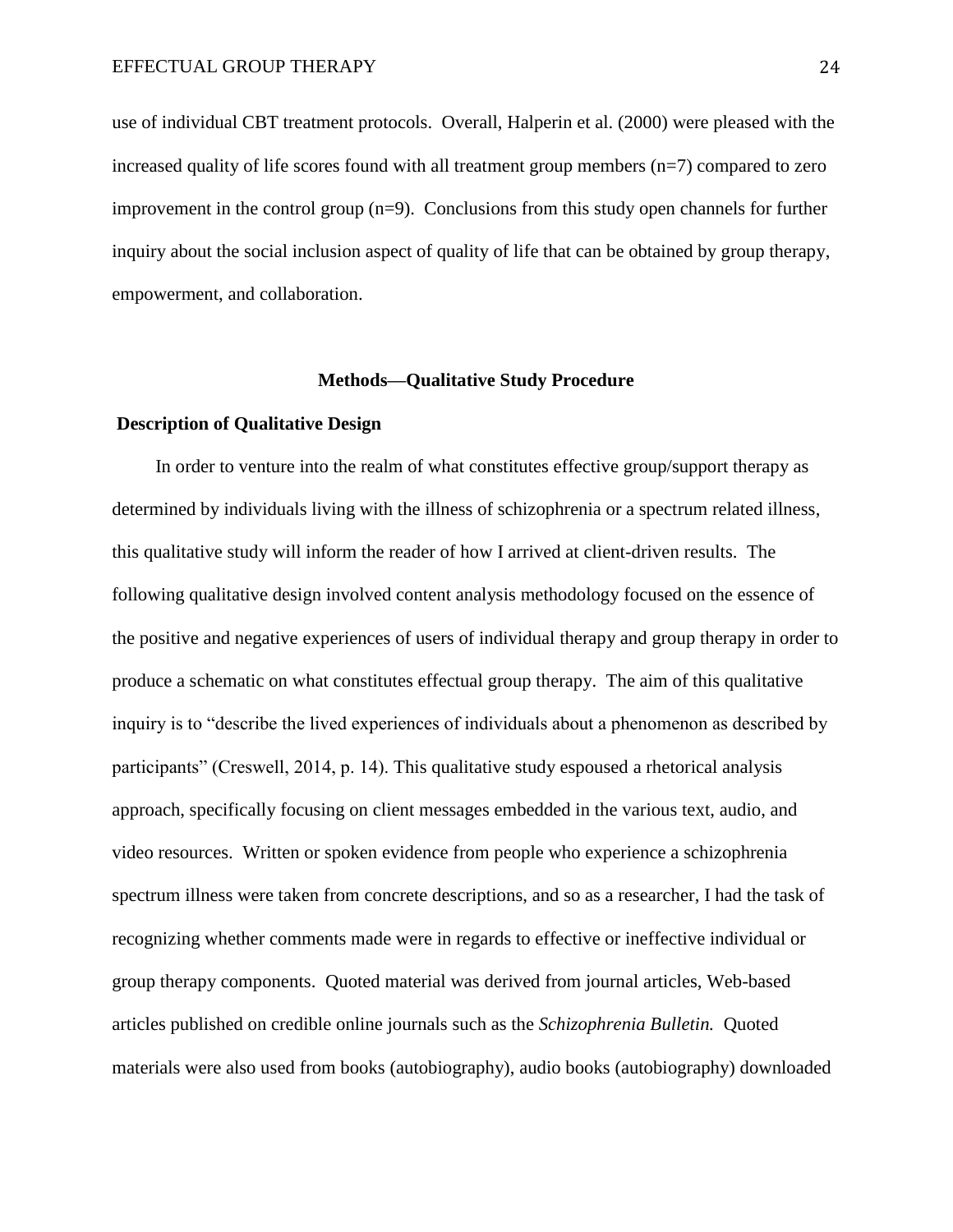from iTunes, eBooks (autobiography) downloaded from iTunes, and video watched via YouTube. Overall, testimony and descriptions of effective and non-effective therapy components for individuals diagnosed with schizophrenia or a schizophrenia spectrum illness in either an individual or group-based therapeutic setting yielded 10 solid resources. Overall, the 10 resources found in the result section of this thesis consisted of five journal articles, one book, two eBooks, and two YouTube videos.

The next step, in accordance with recommendations made by Krippendorff (2013), was to tease out themes and sort through various communications on "what works and what doesn't" (p. 22) in regards to effectual group therapy for clients experiencing a schizophrenia spectrum illness or other psychotic illness. Testing for the accuracy of diagnostic categories was beyond the scope of this particular research endeavour, therefore individual diagnoses were considered to be true and taken at face value. More importantly, the schizophrenia or schizophrenia related illnesses were not expressed through the voice of the actual autobiographies of people diagnosed and for this reason I account for the biases and diagnosis methods of the researchers and mental health professionals who originally handed out schizophrenia and schizophrenia related illnesses. To assimilate the data, I first used data from individual therapy sessions and seperated out what people defined as helpful/effective versus unhelpful/ineffective qualities of the therapeutic encounters. Several data resources depicted both individual and group therapeutic qualities towards effective versus ineffective therapy which entailed sifting through information in order to determine if therapeutic characteristics were linked to individual therapy or group therapy. The coding and decoding ended with analyzing data from exclusively group therapy information.

Results derived from individual therapeutic help (client and mental health professional only) proved the most fruitful. The studies of McLean (2003), Mackler (2014), Goodliffe et al.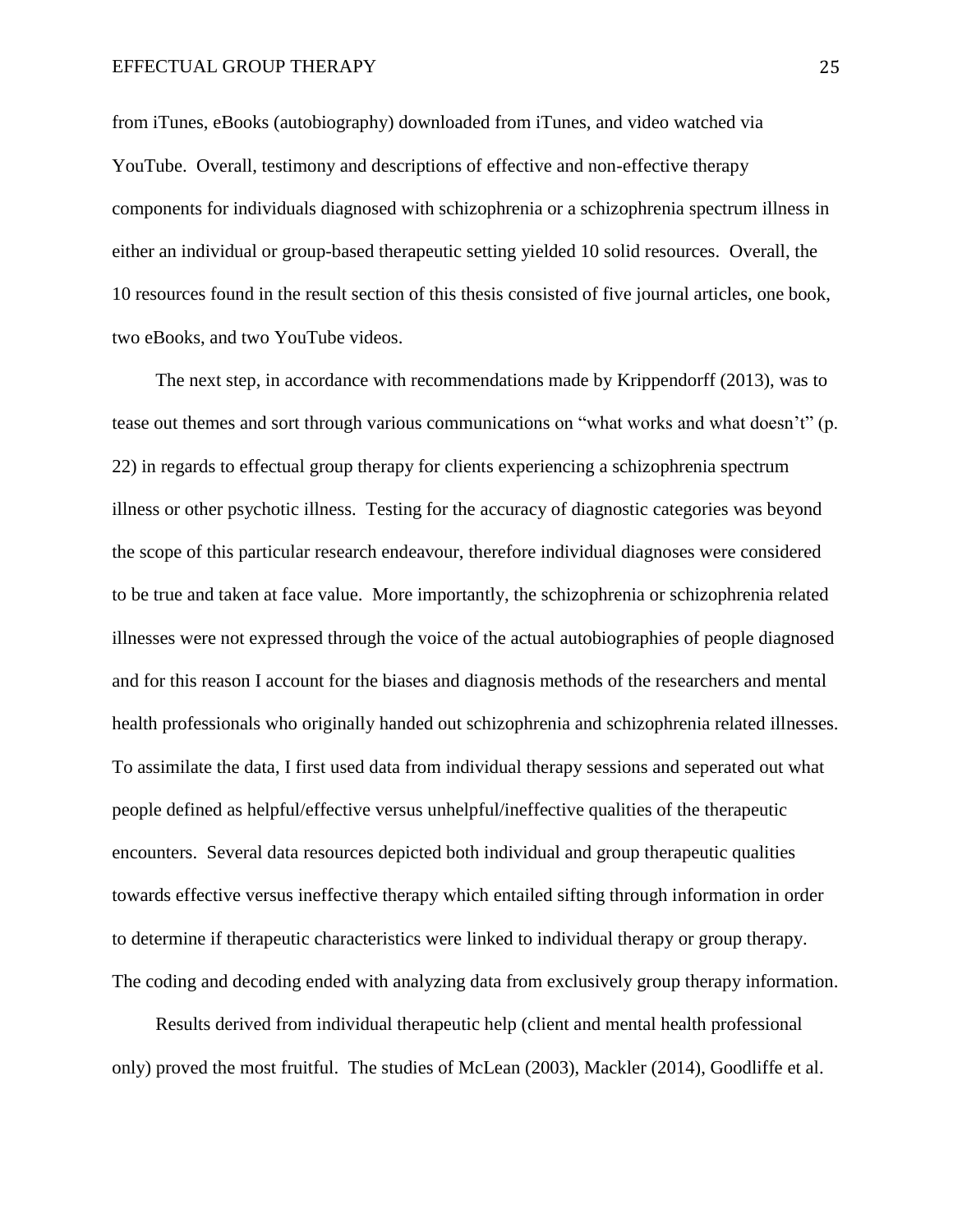(2010), Coursey et al. (1995), and Mead and Copeland bore the most data. Spiro (2006), Mackler (2014), and Hanley et al. (2015) proved to have the least data that were applicable for this particular research analysis. All the other data resources depicted in Table 14 had median results. Although by many research standards data such as the Spiro (2006) autobiography would have been excluded because of sparse information, in this particular study, any piece of information helped. In addition, it is my belief that any voice—no matter how big or small conveys a message that some will find helpful.

Using an inductive approach developed by Elo and Kyngäs (2007), my research method included three phases: preparing, organizing, and reporting the analyzing process and results. The preparation phase, carried out in accordance with Elo and Kyngäs's (2007) criteria, entailed selecting journal articles, books, eBooks, video, and audio-recorded data relevant towards this thesis. The preparatory phase was followed by an initial organization of the data (although data analysis was ongoing and continued until the very end of this research endeavour). Krippendorff (2013) states that a "content analysis design may include iterative loops—the repetition of particular processes until a certain quality is achieved" (p. 86). Quality was achieved when it had come to my attention that I had exhausted all communication pertinent to the research purpose.

The organization phase of the data was very detailed. Krippendorff (2013) recommends that research entail a well-organized method with the following research characteristics: a) open coding, b) coding sheets, c) grouping of the data, d) categorization instead of concept development, which aided this research in the abstraction process. After the organization phase, a reporting and analysis process followed. The results phase included the development of a data model or categorical map, which presented the effective and ineffective qualities of individual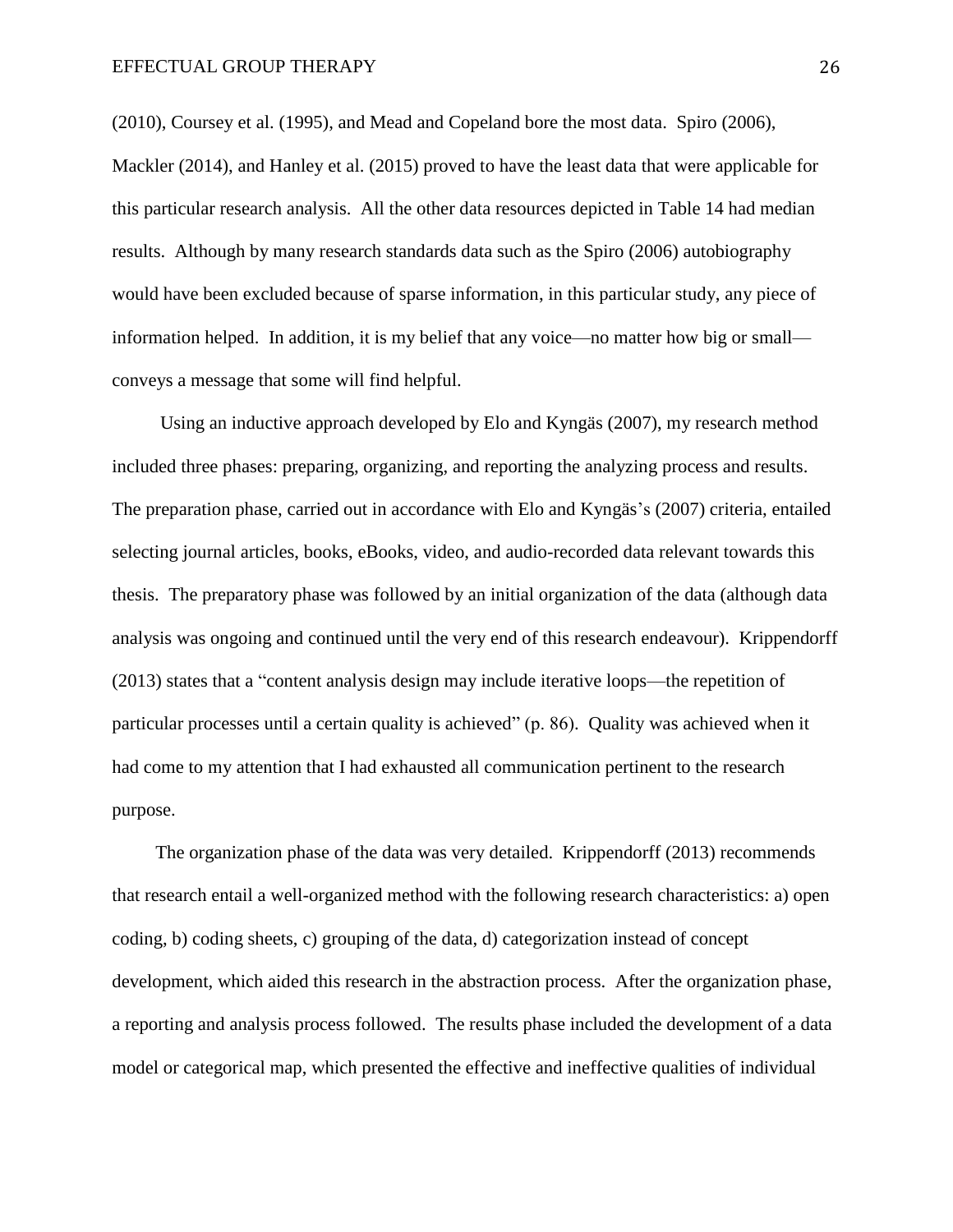and group therapy as determined by client opinions and perceptions.

# **The Researcher's Role**

As the researcher, I attempted to set aside all preconceptions about the topic being investigated in this research endeavour with the exception of my belief that the client/patient is the expert on what they need from mental health care providers and the various governing mental health care systems. Even though I have had extensive teaching in various fields of mental health—for example, clinical counselling, neuropsychology, classic behaviouralism, policy formation, ethics, and best practices for patient care—I was cognizant that my perceptions of others' behaviours, dominant discourse, and knowledge are mine and mine alone. For example, what I might think is successful movement in a therapeutic alliance with a client might be perceived as a setback by the client. However, I did not rule out the possibility of a collective concept arising from the written communication among individuals diagnosed with a schizophrenia spectrum illness. People with schizophrenia experience a world with which I do not have first-hand experience. Most of my understanding of a diagnosis of a schizophrenia spectrum illness derives from the dominant discourse embedded within past and current literature, as well as secondary experience in working with individuals diagnosed with schizophrenia or some form of psychosis.

Additionally, as the researcher, I believe I live a life of privilege and will always be cognizant that I experience privilege and life differently because I am a white, middle-class, female of European Canadian decent who has not been diagnosed with a severe mental illness. I have not had to deal with stereotyping, discrimination, or prejudicial behaviours like those often experienced by people with psychosis at the hands of those sectors of society who consider themselves superior to those who suffer from schizophrenia. Understanding my privilege is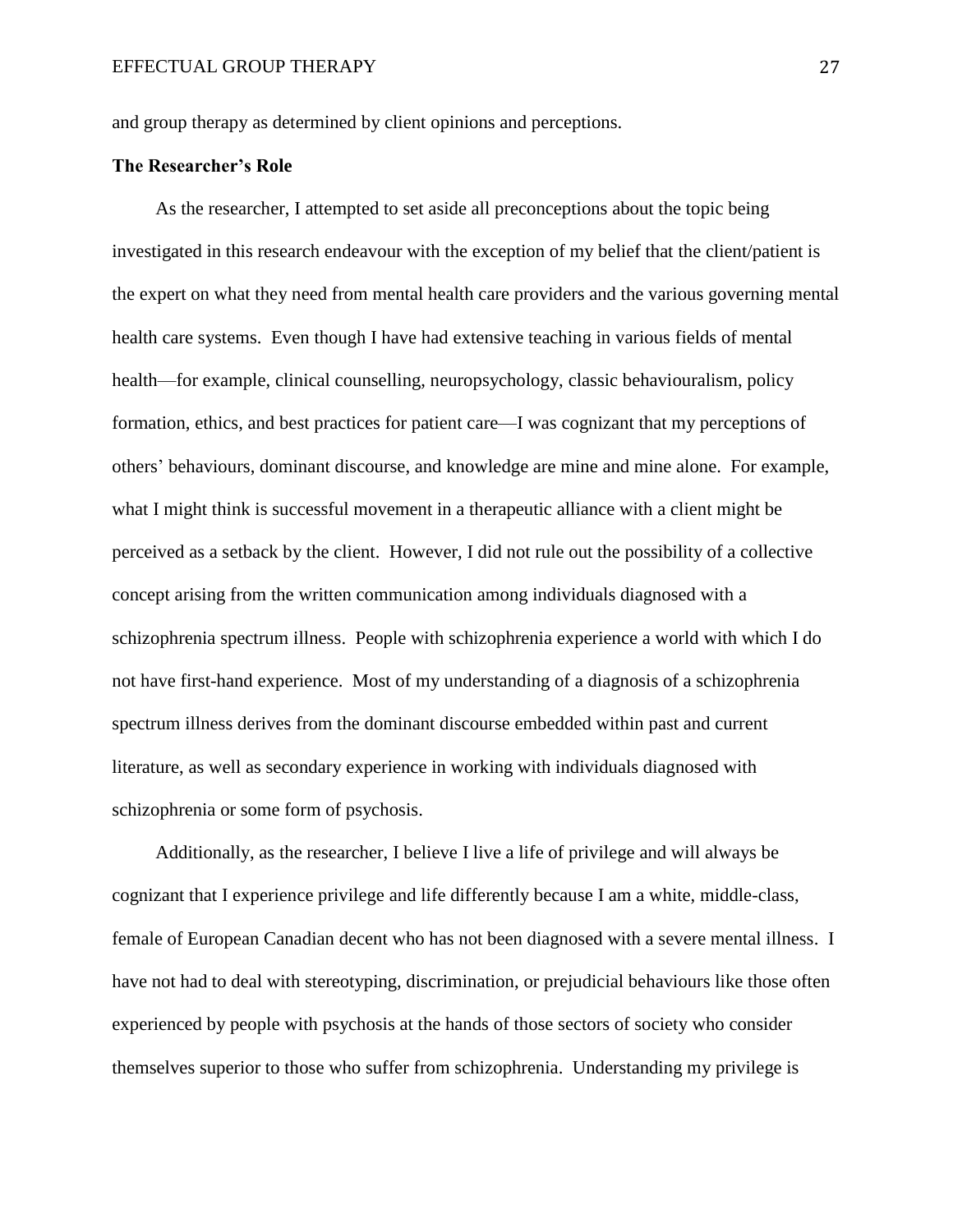important when working with a vulnerable and disenfranchised population, according to France, Rodriguez, and Hett (2004), because ethically it is my responsibility "to move beyond a Eurocentric position and empower all ... clients" (p. 8).

Moreover, the empowerment of individuals is brought to the fore partially by means of written or vocalized experiences from first-hand accounts and then the gathered information is then relayed to those I might encounter or those who read this thesis. In essence, I am leaving a voice for those who live a life experiencing a schizophrenia spectrum illness that can be heard and understood from the people who shared their experiences on what works and does not work in either individual or group therapy. Regardless of my positive and compassionate outlook towards those who have been diagnosed with a schizophrenia spectrum disorder, I am still part of the collective that has for the most part kept this sector of the population suppressed and oppressed because they do not meet expectations of what is considered to be "normal" in today's society.

I have also had extensive training and experience in working with people diagnosed with severe mental illness. For instance, for 10 years (2002–2012) I worked at Forward House Community Society (the governing body is Vancouver Island Health Authority) with individuals living with and experiencing mental health difficulties. Furthermore, I am currently counselling individuals who have been diagnosed with, for example, schizophrenia, depression, and bipolar disorder. A family member has a diagnosis of schizophrenia and so I recognize a personal attachment to the diagnosis of schizophrenia as a bias.

#### **Data Sample**

The literature review for this qualitative study included studies conducted with other major mental illnesses of bipolar and depression in addition to schizophrenia spectrum illness, as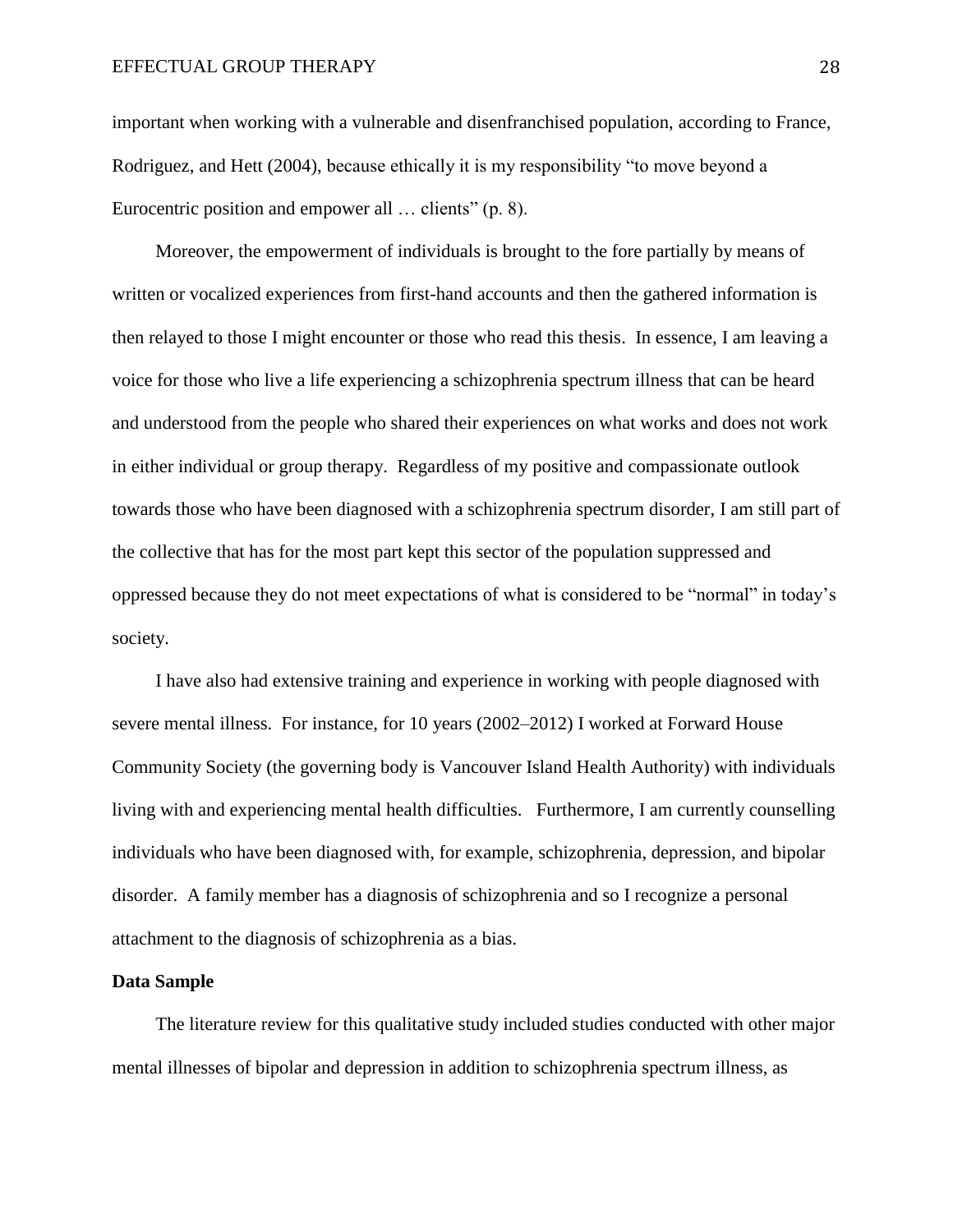defined by the *Diagnostic and Statistical Manual of Mental Disorders*, Fifth Edition (DSM-5) (2013). The reason for this broader analysis of literature is because of the scarcity of information on what constitutes effective individual or group therapy gathered from first-hand testimony from clients who have been diagnosed with having a schizophrenia spectrum illness. However, to uphold the integrity of this qualitative research endeavour and to provide consistency and a categorical map, the primary body of research will only use communication from a client/patient perspective. Additionally, the client/patient perspectives utilized will be from people who have been diagnosed with a schizophrenia spectrum illness as defined by the DSM-5 (2013) (see Appendix A) and the World Health Organization's ICD-10 (1993) (see Appendix B).

Additionally, data was also obtained from relevant sampling of client testimony only and not from mental health care provider communications, such as communication from counsellors, physicians, psychiatrists, or psychologists. Overall, I made inferences from bodies of text gathered from journal articles, books, eBooks, magazine articles, and public domain video and audio recordings. I did not use Internet blogs or Internet discussion forums due to the ethical challenges associated with such communications, including an inability to honour participant confidentiality and to meet informed consent and refusal requirements.

In accordance with recommendations by Krippendorff (2013), I did "acknowledge working within hermeneutic circles in which their own socially or culturally conditioned understandings constitutively participate" (p. 23). Utilizing an approach that is considered "interactivehermeneutic, a description that speaks to the process of engaging in systematic interpretation of text" (Krippendorff, 2103, p. 23). Systematic interpretation began with identifying broad concepts such as, what is helpful in therapy and then deduced the broad concept into more specific effective or ineffective characteristics in which users of the therapy found helpful or not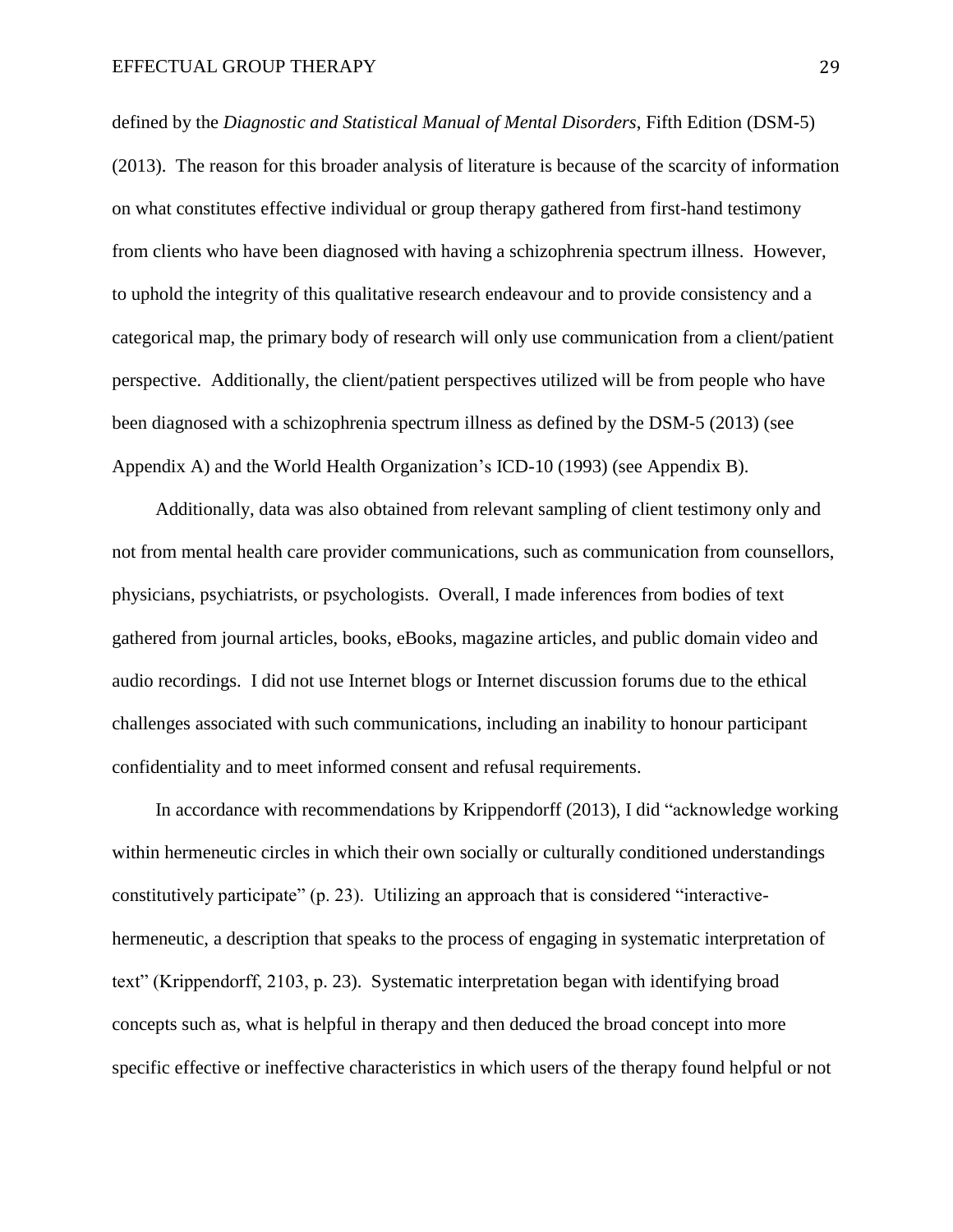#### EFFECTUAL GROUP THERAPY 30

helpful. It must also be taken into consideration by mental health professionals that the many cultures and subcultures of the world can have very different dominant discourse on what constitutes not only a schizophrenia diagnosis but also the treatment and recovery processes. For the purposes of this study, a predominantly Western philosophy as explained in the DSM-5 (2013) and ICD-10 (1993) diagnostic manuals will be applied in the context of schizophrenia spectrum illnesses.

# **Data Analysis, Data Collection, and Interpretation**

In accordance with criteria laid out by Elo and Kyngäs (2007), my aim when recording and collecting data that support my research question was to "attain a condensed and broad description of the phenomenon, and the outcome of the analysis … categories describing phenomenon … to build a categorical map" (p. 108) of what therapeutic components constitute effective therapy. When analyzing the data, I followed recommendations by Creswell (1998, p. 52) to proceed with a methodological reduction and begin with the statements and themes. Next the research followed a series of steps as follows: First, divide the statements (horizontalization); second, sort through clusters of meaning and link the textural descriptions; finally, compile structural descriptions of the data (Creswell, 1998). To be even more specific, I followed the recommendation of Elo and Kyngäs (2007) and utilized an inductive process with three phases of data analysis. The first phase was the preparation phase, which included selecting the units of analysis, followed by making sense of the data (Elo & Kyngäs, 2007). The units of analysis were first chosen by using the search engines of Google Scholar and City University of Seattle's Library database. Search phrases on both Google Scholar and City University of Seattle's Library database were as follows:

1. What do schizophrenia patients need from therapists?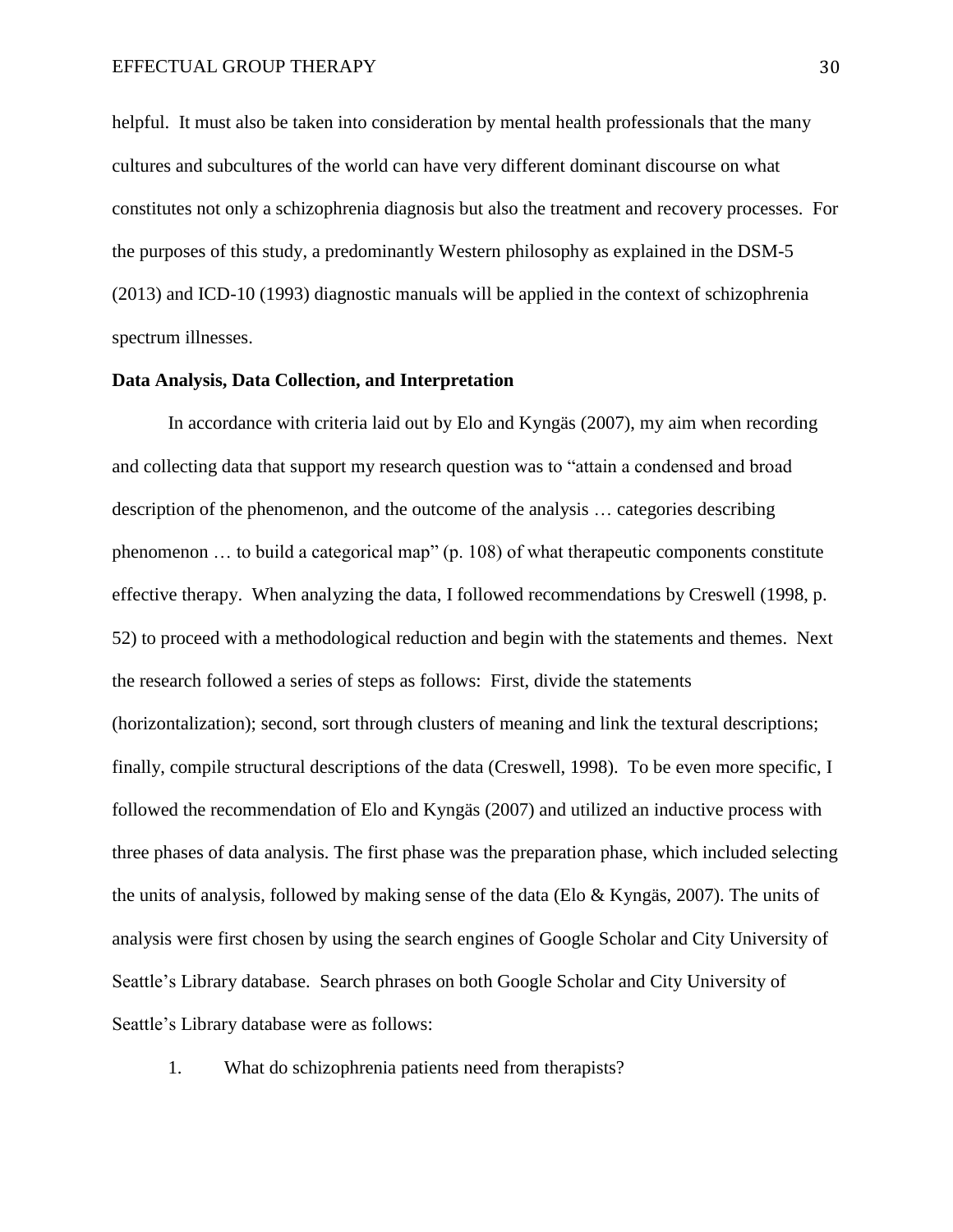### EFFECTUAL GROUP THERAPY 31

- 2. Qualitative analysis on group therapy.
- 3. Content analysis on group therapy for the treatment of schizophrenia.
- 4. What do people diagnosed with schizophrenia want out of group therapy?
- 5. What qualities do people diagnosed with schizophrenia find helpful from their therapist?
- 6. Group therapy and schizophrenia.
- 7. Schizophrenia and recovery.
- 8. Schizophrenia and treatment outcomes.
- 9. Schizophrenia and effective treatments.
- 10. What not to do for people with schizophrenia in a therapeutic setting.
- 11. Bad therapy and schizophrenia.
- 12. Group therapy and bipolar illness.
- 13. Group therapy for depression.

The next phase was organizing the data, which included "open coding, coding sheets, grouping, categorization and abstraction" (Elo & Kyngäs, 2007, p. 110). Open coding was achieved by reading books, journal articles, and eBooks and extracting any word, phrase, paragraph, or chapter that included descriptions of individual or group therapy that was considered either effective or non-effective as experienced by a person diagnosed with a schizophrenia spectrum disorder. For video and audio data, the same process was utilized, except that number markers were used instead of my physically highlighting and labelling text. In accordance with Khandkar (2009), my aim was to comprehend and clearly defined representations via line-by-line coding. Line-by-line coding lends strength to the rich contextual data surrounding a message or concept. However, labels and coding were dependent on what the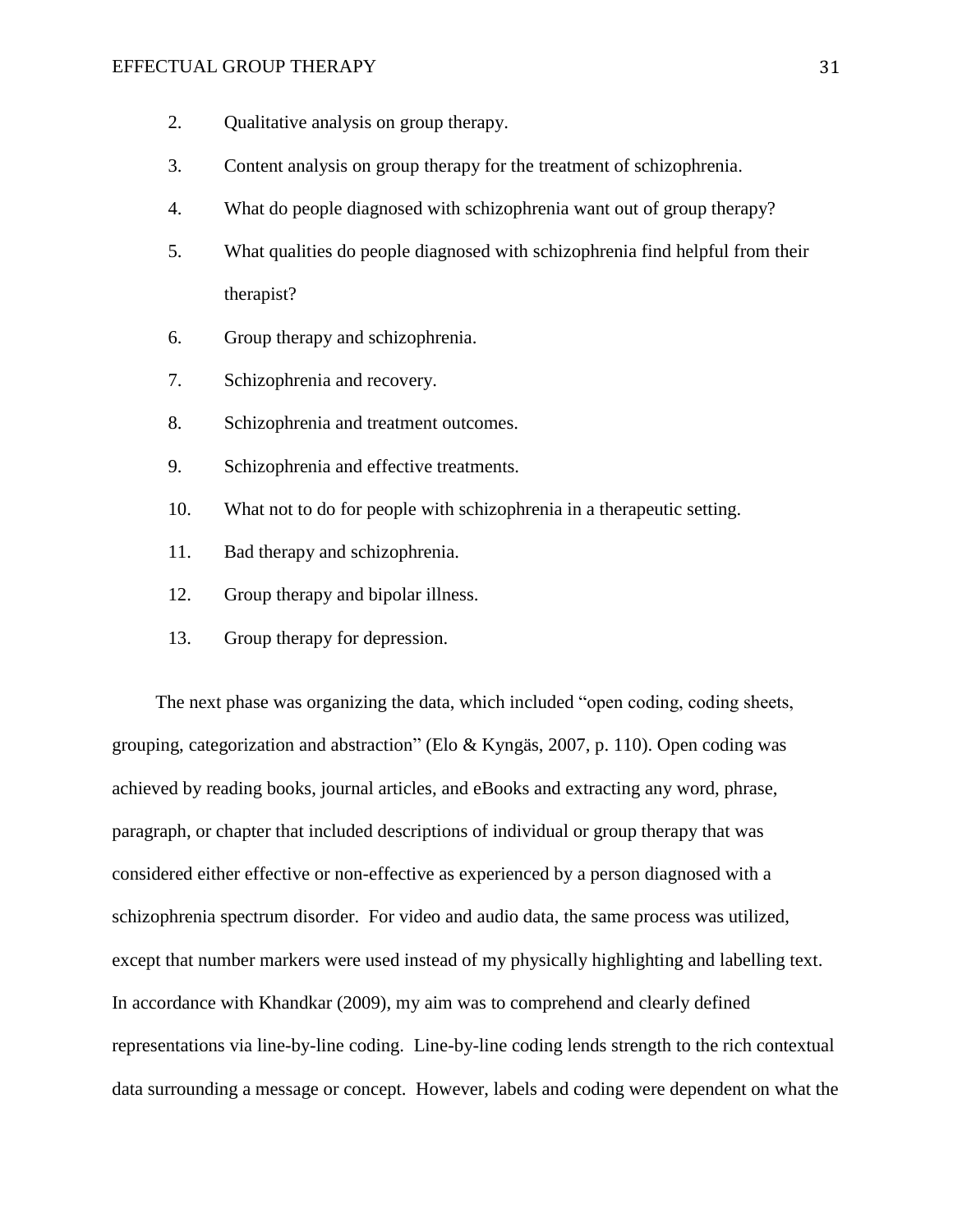participant said. For instance, if the participant said, the doctor failed to uphold my dignity, this would then be coded under the theme of dignity. Additionally, labels and coding occurred on a less obvious level, such as when a person said, I felt as though the doctor thought I was stupid because he was talking to me like I was a child, this again would be labeled and coded under the theme dignity.

The final stage was the reporting and analyzing process combined with the results of the textual communication (Elo & Kyngäs, 2007). This is where I built the categorical map or system of what constitutes effectual group therapy for people diagnosed with a schizophrenia spectrum illness.

# **Ethical Considerations and Potential Limitations in the Analysis**

I was working with a vulnerable population and so took extra precautions to ensure their safety and privacy. I followed the ethical guidelines of the British Columbia Association of Clinical Counsellors Code of Ethical Conduct (BCACC), paying specific attention to the ethical criteria of the following fundamental ethical principles:

- *Principle I: Respect for the Dignity of All Persons and Peoples*
- *Principle II: Responsible Caring*
- *Principle III: Integrity in Relationships*
- *Principle IV: Responsibility to Society* (BCACC, 2008, p. 3).

Krippendorff (2013) writes in some detail on the ethics surrounding content analyses

research. He clearly states, "researchers conducting content analyses of institutionalized texts which most mass communications are—have to observe whether communications constitute new patterns, strengthen what has been said before through repetition, or weaken a pattern by omission or attention to alternatives" (p. 75). That is, a researcher assumes a tremendous responsibility when transcribing testimony, and acknowledgement of this responsibility underpinned this research endeavour. There are different standards, criteria, and ethics governing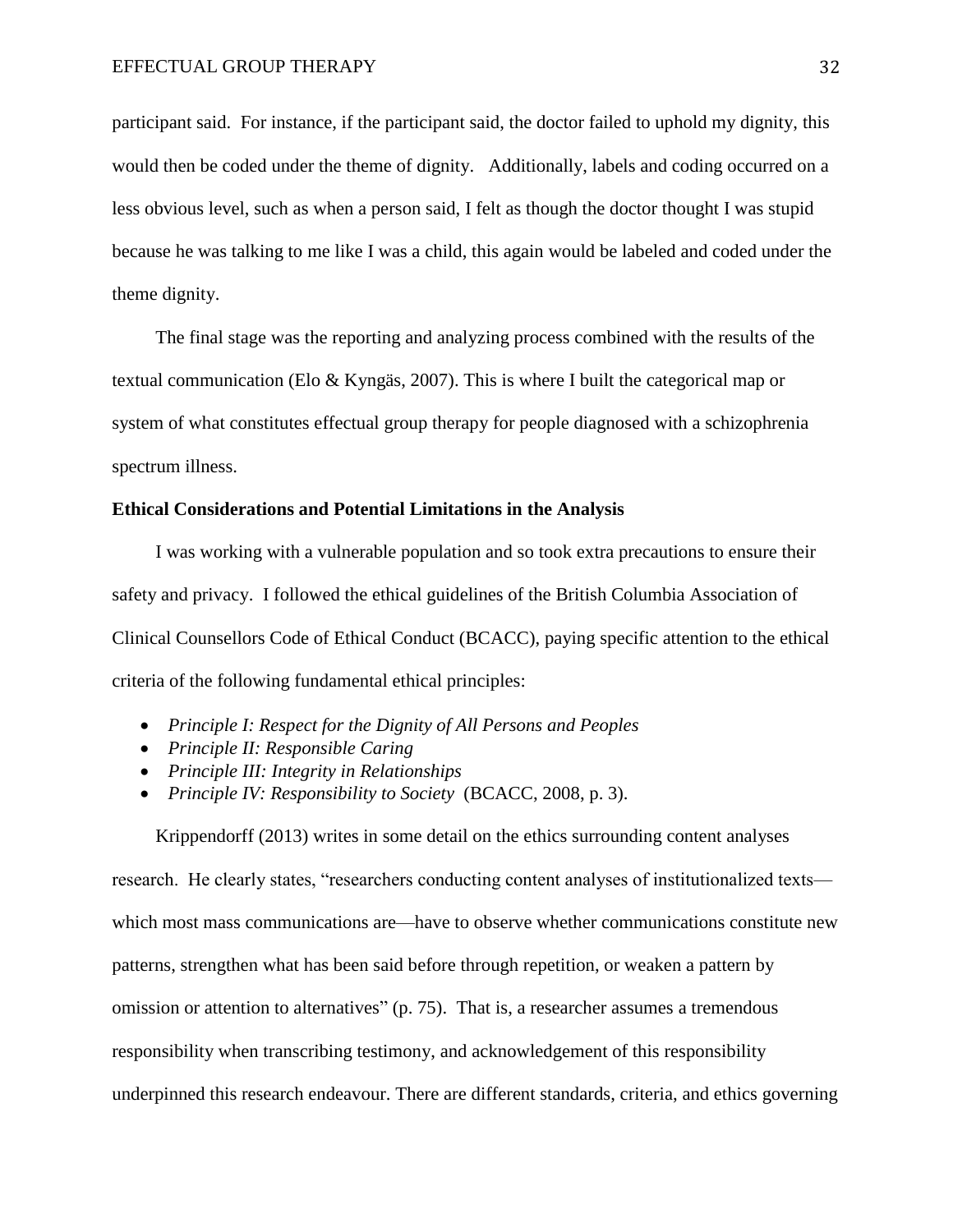what information is available in texts and stories and how the information is formed. For example, the American Psychiatric Association's *Diagnostic and Statistical Manual of Mental Disorders-5* (2013) is governed primarily by a biomedical model of illness detection and its panel of writers and editors are primarily physicians who have not experienced a schizophrenia spectrum illness first-hand. Contrast this with an autobiography written by a person who is living with the illness of schizophrenia and who believes their symptoms are caused by God being upset with them. In this context, it is important to consider and incorporate the ethics, criteria, and respect standards and practices according to the person's religion. Dominant discourse cannot be overlooked or discounted when data have been chosen and assimilated for research purposes. Human beings are unique individuals, they come with their own unique perceptions about the world and this will always influence how information is perceived. For example, two people can both be looking at a paint colour on a wall and one person might see blue while the other sees green. One person experiencing schizophrenia might find the people within a visual hallucination (seeing people who are not seen by a third party) discomforting, whereas another might find them comforting because they never have to be alone in the world and they have utilized different coping skills and embraced a unique and different perception.

Additionally, because this content analysis research examined literature content of reported experience that is by nature secondary experience, there is no way of determining the authenticity of what people with a schizophrenia spectrum or other mental illness experienced. To elaborate, although the researchers and authors of the literature I examined were reporting experience gathered from people will relevant illnesses, I have no way of verifying if text had been altered in any way or if experiences were mutually understood by participants and researchers. Every research study has inherent methodological limitations and this study is no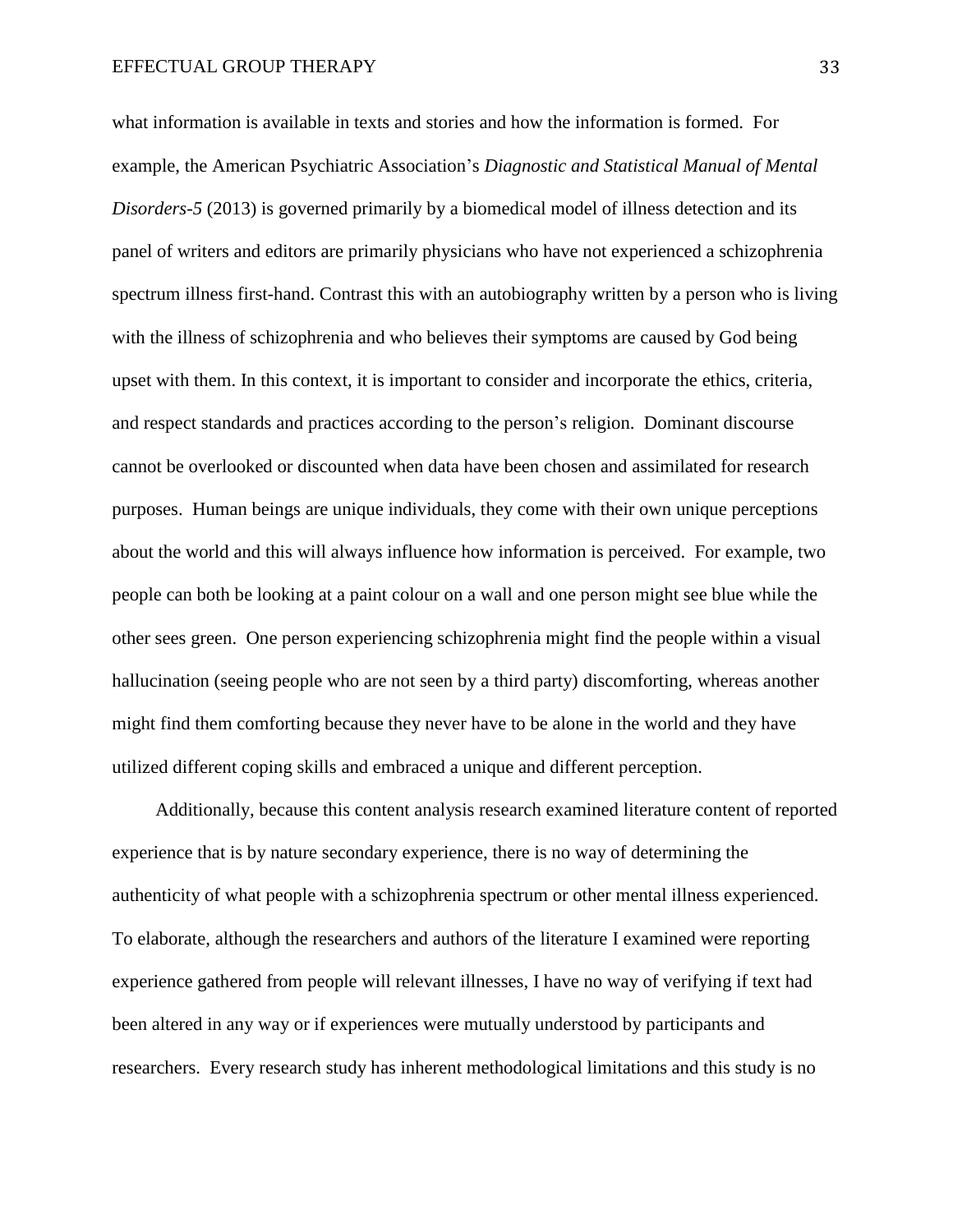different. With every study used to form a result within this study, I acknowledge and accept the associated limitations and interpretations of the researchers before me.

# **Results**

In order to demonstrate the components of what constitutes effective therapy for those living with a diagnosis of either schizophrenia or schizophrenia spectrum illness, the results section presented here will scaffold the data, beginning with individual, client-based testimony on both the helpful and the unhelpful components of one-on-one therapeutic help. It will then examine data sources that embody both effective and ineffective individual and group components. The final section will cover testimony from individuals regarding the effective and ineffective nature of group therapy according to their experience.

I used 11 resources for their data as they pertain to this thesis topic. The 11 resources have been utilized for their data on effective and ineffective individual and group therapy components. They are, in order of use:

- 1. Coursey, Keller, & Farrell (1995)
- 2. Longden (2013)
- 3. Mackler (2014)
- 4. Mackler (2014)
- 5.Mead & Copeland (2000)
- 6.McLean (2003)
- 7.Morgan (2013)
- 8.Sigman & Hassan (2006)
- 9.Spiro (2006)
- 10. Goodliffe, Hayward, Brown, Turton, & Dannahy (2010)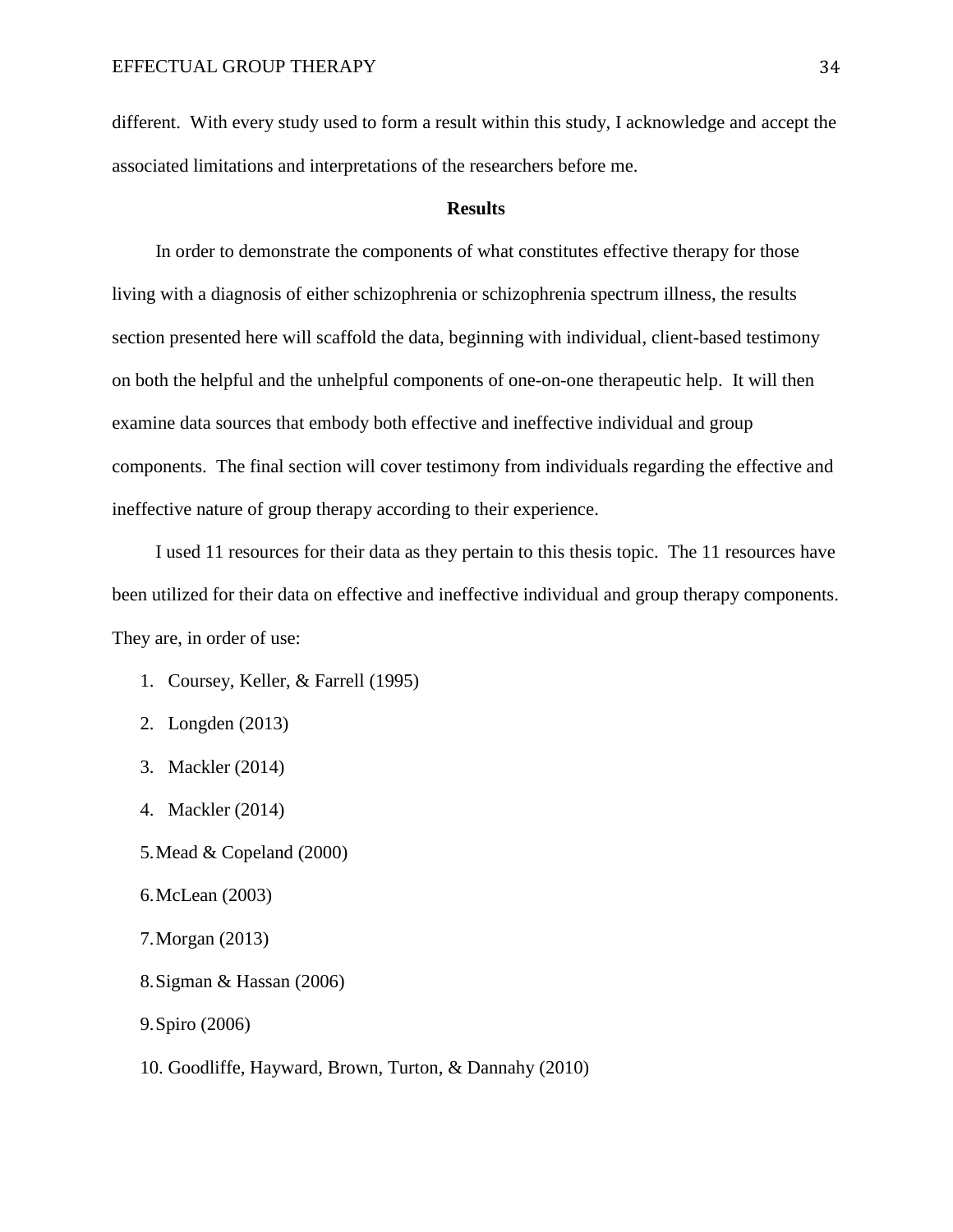11. Hanley (2015)

For the sake of clarity, the themes chosen for this research analysis have been determined by the data resources themselves. I did not create the themes I am about to discuss in my role as researcher; they were determined by participants/clients/persons all diagnosed with schizophrenia or schizophrenia spectrum illness and are as follows.

- 1. **Active/passive listening** and the associated synonymous and contrasting terms and descriptions—tentative listening, listening carefully, listening, doctor cared what I said, empathic listener passive listening, was not listening, doctor did not care what I had to say will be recognized.
- 2. **Autonomy**—With this term not only were associated terms utilized like independence, self-sufficiency and self-government, they also refer to how the individual felt, what perceptions of circumstance they adopted as their own. Specifically, there had to be some kind of gain towards self. Not to be confused with the term *dignity* (see below).
- 3. **Client Successes of the Past**—Client(s) clearly stated what therapeutic factor had worked in the past or continued to improve their symptoms. Synonymous terms such as accomplishments and achievements were used.
- 4. **Communication**—Specifically, how the mental health professional communicates messages, statements, and meaning to the client. For example, "The doctor did more talking than I did."
- 5. **Compassion/Indifference**—For defining compassion, synonymous terms such as concern, kindness, tentative to my story, consideration for situation will be recognized. For defining indifference, comments such as doctor did not seem to care, ushered me out of the office as quickly as possible, lack of compassion will be recognized.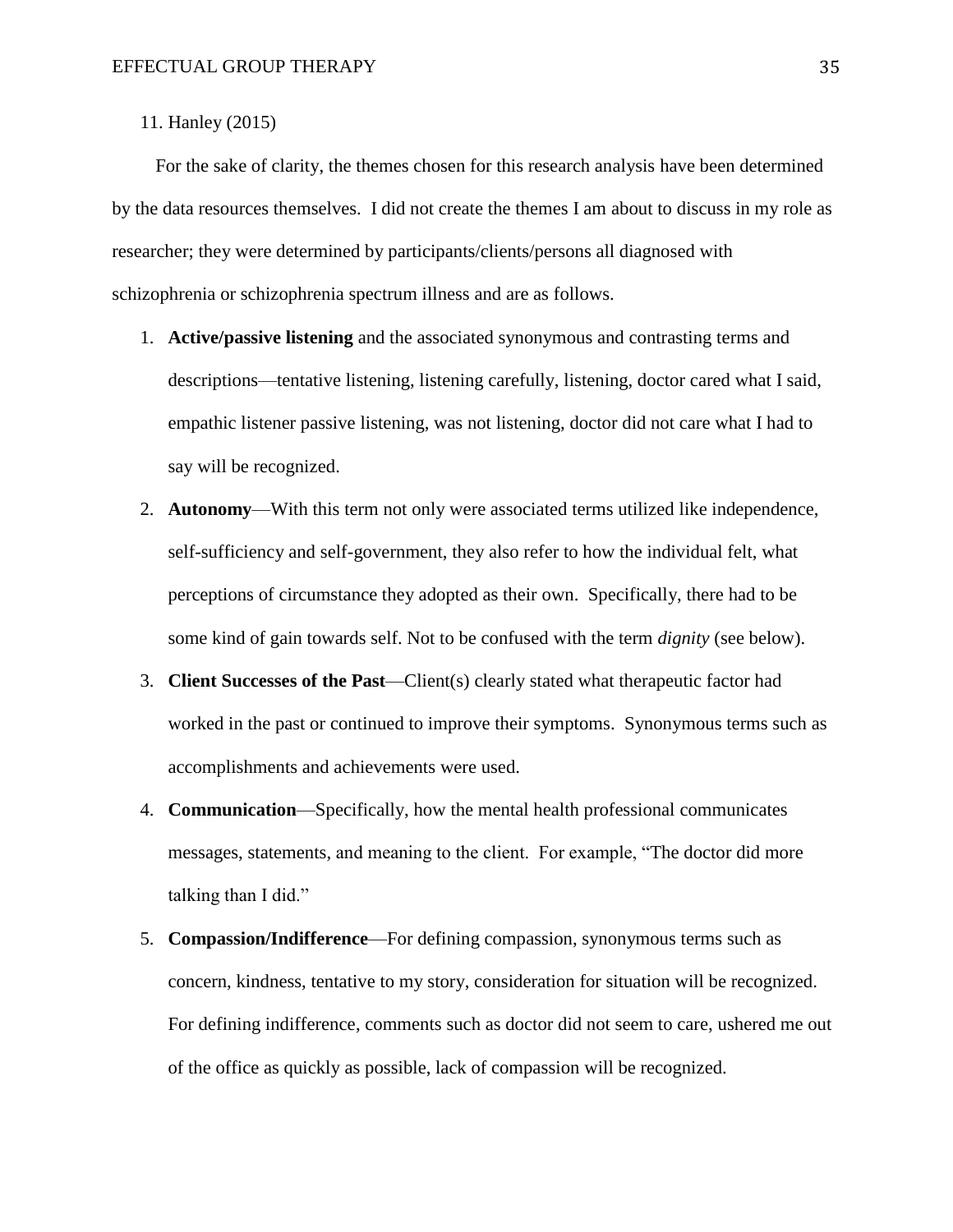- 6. **Dignity**—This term is used in reference to some aspect of character being deduced or amplified by a third party (mental health professional in this context). A reduction or increase in perceived self-worth as a result of a mental health professional's actions and spoken words. For example, the doctor spoke over me to my mother while they were discussing my case, they did not even acknowledge my presence in the room, I felt as though I was not being respected or included in the discussion about me. Synonymous terms such as self-respect, respect, disrespectful, and pride will be recognized.
- 7. **Identity**—With this term, the individual facing a schizophrenia spectrum illness had to experience an occurrence to their identity. For example, letting go of a past identity to embrace a new identity or maintaining two identities simultaneously. Overall, there had to be a recognizable shift in identity by the person experiencing a schizophrenia spectrum illness.
- 8. **Insight Toward Symptoms**—This term refers to an acquisition of new awareness, understanding, or perception of individuality or mental illness on behalf of the client.
- 9. **Isolation Prevention**—This term encompasses ways in which clients either recognized a behaviour or thought that kept them isolated or a behaviour or thought that moved them through and out of isolation. For example, attending group therapy prevents the isolation that often accompanies schizophrenia.
- 10. **Medication Awareness**—Any comment in relation to medication that either the mental health professional or other group members would find helpful in the individual or group setting. For example, in many cases medication can place a person in a foggy state of mind, which leads to limited group interaction.
- 11. **Mental Health Professional's Demeanour**—This theme will be identified from the way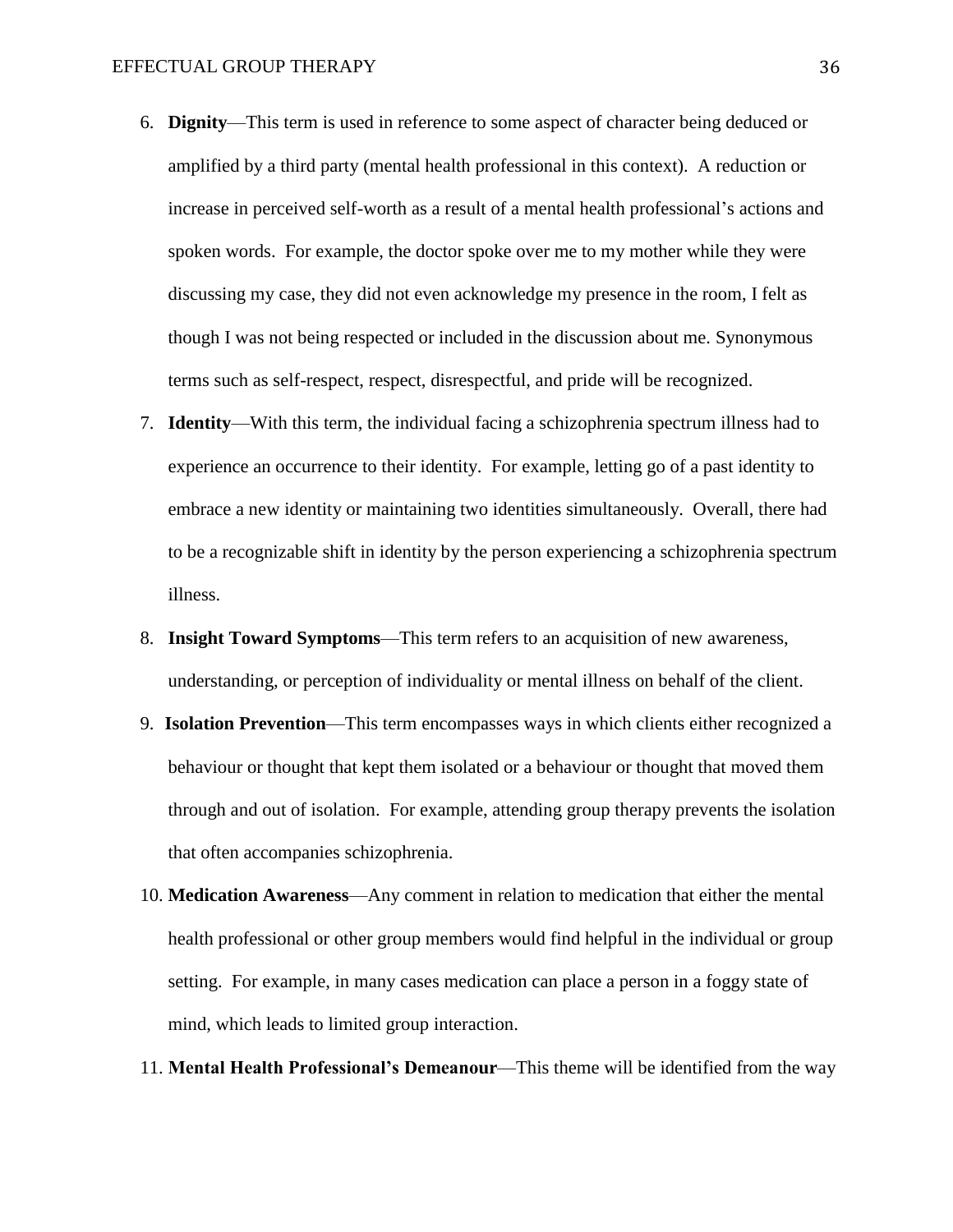the mental health professional behaved when interacting with a client/patient who experienced schizophrenia or a schizophrenia spectrum illness. Other words associated with demeanour are conduct, character, manner, and behaviour.

- 12. **Mental Health Professional's Knowledge**—This term is in relation to how the client perceives the knowledge base of the mental health professional. For example, "the doctor did not seem to know anything about my mental illness."
- 13. **Prognosis Details Said by the Mental Health Professional**—This term is limited to the verbal correspondence or communication of the mental health professional that was either helpful/effective or unhelpful/ineffective according to the client.
- 14. **Psycheducation**—Any education shared by a mental health worker or other client that the client either benefitted from or did not find useful.
- 15. **Shared Meaning**—This term refers to an exclusive exchange of meaning between two clients attending the same group therapy. For example, one client no longer felt alone once they realized another person in the group had gone through the same situation.
- 16. **Support Group (External)—**Support group in this case means any group other than the group mentioned in the study. For example, Alcoholics Anonymous (AA) was suggested by clients as being important to their ongoing recovery not only for substance mis-use issues but also for their mental illness.
- 17. **Trust**—Trust had to have been fostered either between client and mental health professional or between client and client. The word *trust* had to be used within the client's sentence.

In relation to the definition of mental health care professional(s) in the following body of data, the definition encompasses a plethora of titles and defining labels. Titles and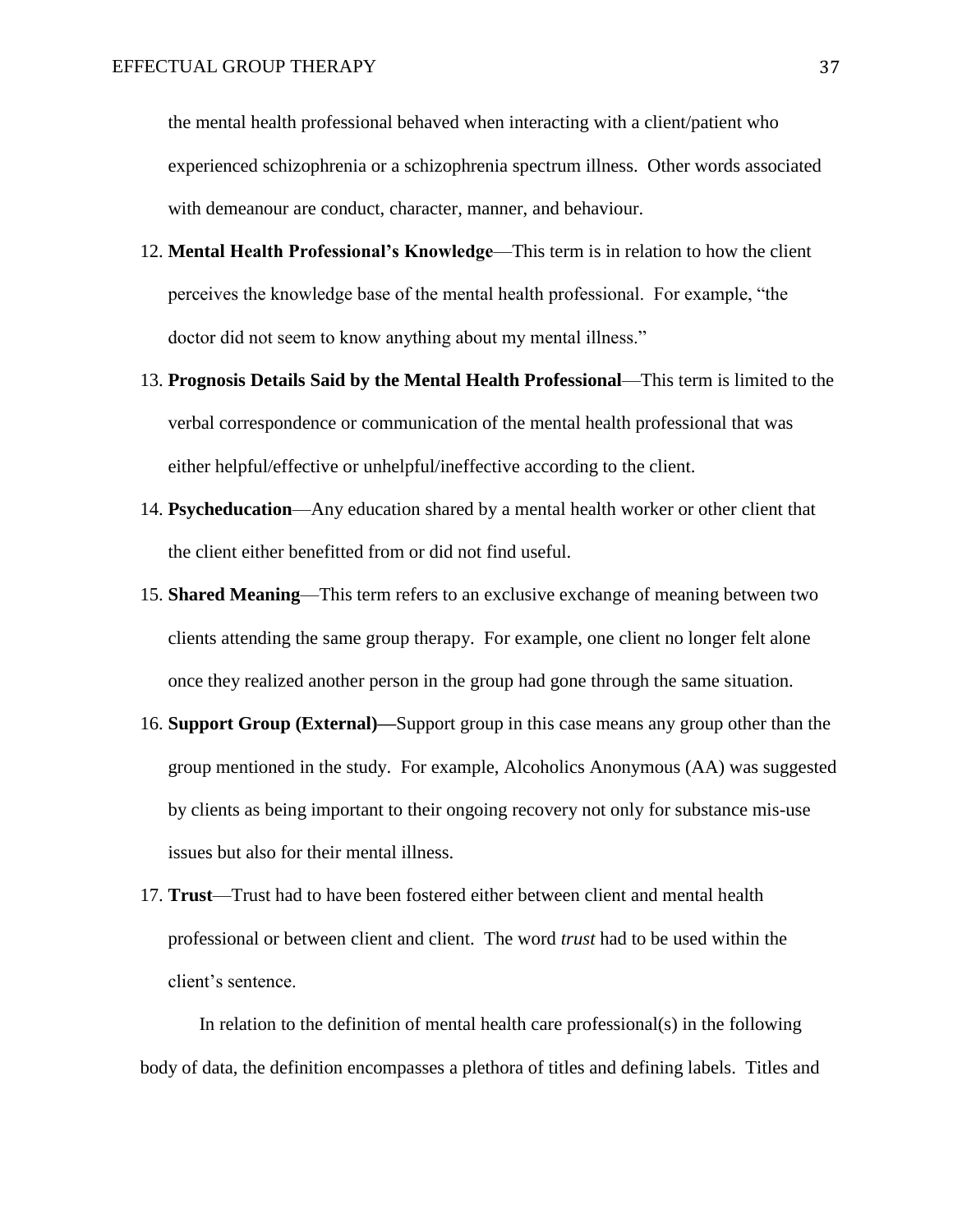labels of mental health professionals included, but were not limited to, clinical social worker, psychiatrist, psychologist, general practising doctor (GP), and clinical counsellor. It should be noted that the credentials and legitimacy of the mental health professional titles could not be verified and are taken on trust.

## **Research Data Containing Client Perspectives of what Constitutes Helpful and Unhelpful Individual Therapeutic Practice**

### **Resource 1: Coursey, Keller, & Farrell. (1995). Individual**

#### **Psychotherapy and Persons with Serious Mental Illness: The Client's Perspective.**

The article by Coursey, Keller, and Farrell (1995) was the first resource analyzed for its data content applicable to this thesis. Coursey et al. (1995) investigated effective individual psychotherapy through the client perspective in order to determine the therapeutic components best suited for the needs of mental health clients. They believed that an ideal way to design a mental health treatment protocol would be by first including the perspectives of its users and their attitudes towards appropriate mental health care. More importantly, Coursey et al. (1995) state, "When the dialogue fails to include the perspectives of all concerned, the discourse is naturally skewed toward the views of those who are included" (p. 283). Since 1995, and currently, the mental health profession as a whole does not take seriously the viewpoint of a person who is using mental health services or experiencing the illness first-hand when it comes to investigating what they might need from therapeutic interaction. Coursey et al. (1995) cite many reasons for this disconnect in the literature, several of which resemble assumptions among mental health professionals. First, people who are experiencing psychosis or other symptoms of severe mental illness, such as deep depression, are not able to formulate responses that are not vague in nature. Vagueness affords limited structuring on what entails effective therapy.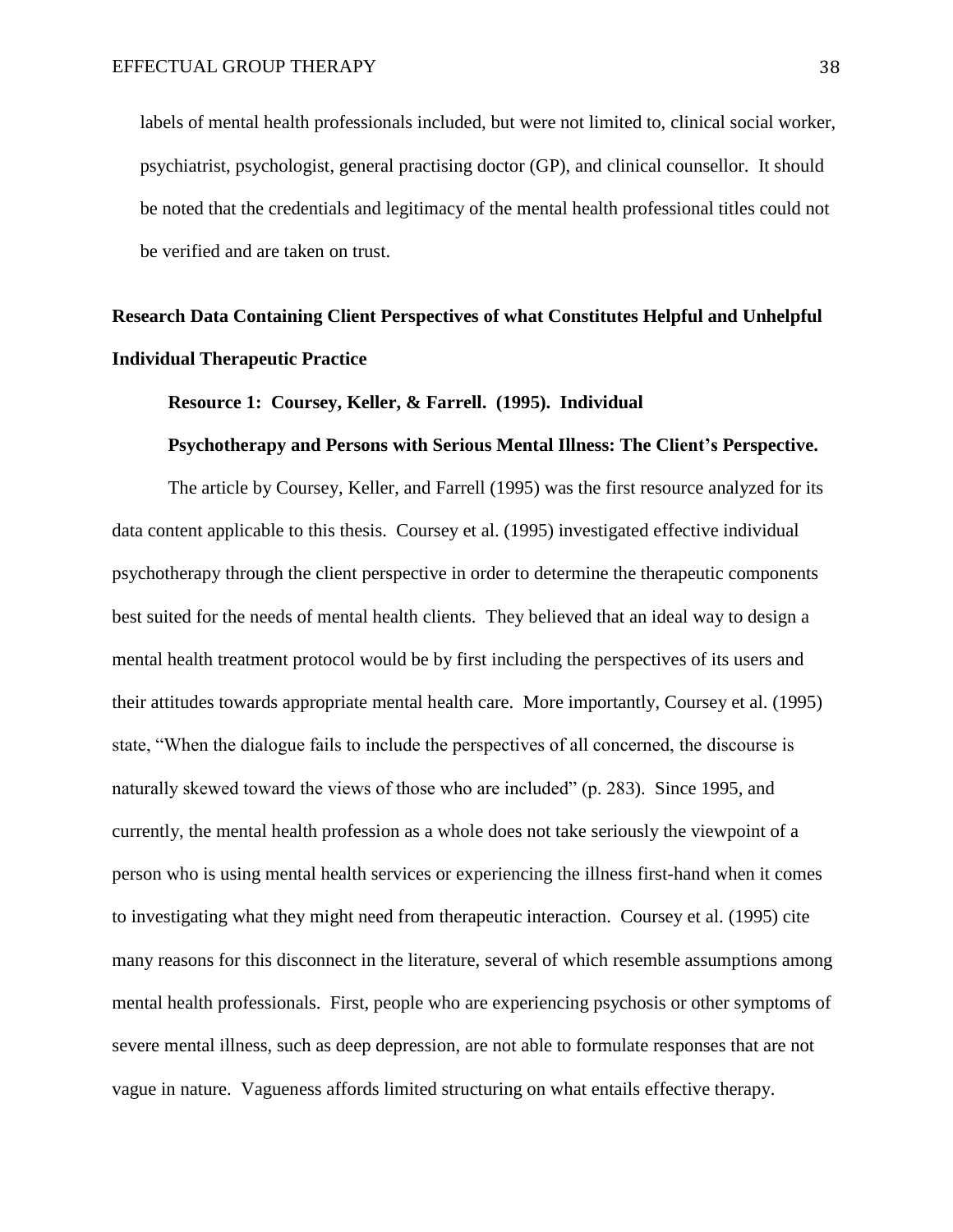Second, clients will claim the least taxing therapeutic encounters as effective so the effort on their part is minimized. Third, clients of mental health services will report inaccurate results if it means the therapist and other mental health staff will see them in a more favourable light. For example, a client will give positive feedback about their mental health helper so as to not compromise future encounters when they feel vulnerable. In addition, Coursey et al. (1995) report, many clients do not want to jeopardize their medications, hospital stays, or extended services, etc. Fourth, there is a belief among mental health professionals that people with severe mental illness are simply unreliable. Lastly, Coursey et al. (1995) state that "cognitive impairments in areas such as attention, memory, reading ability, and sustained effort; intrusive symptoms; and medication may undermine the client's ability to comprehend and complete extensive questionnaires" (p. 285). Coursey et al. (1995) clearly relay the message: The client's incomplete responses are not at fault when considering what constitutes effective therapy. The problem often lies in how researchers design their questions; they are frequently too broad in scope and therefore foster large interpretative results or skewed global responses. Another problem is the use of psychological jargon in questions. Language is better understood when it is centered on the client's nomenclature. Furthermore, Coursey et al. (1995) suggest that researchers acknowledge that people who are experiencing mental health difficulties find it beneficial if the therapist or mental health worker compassionately confronts the issues that often hinder quality of life when experiencing mental health difficulties. Overall, Coursey et al. (1995) believe individuals who experience mental health difficulties in a severe form are reliable informants who can "provide a detailed account of their perspectives on individual psychotherapy" (p. 285). The following is important information that has been gathered from Coursey et al. (1995) on what clients say they need from mental health professionals and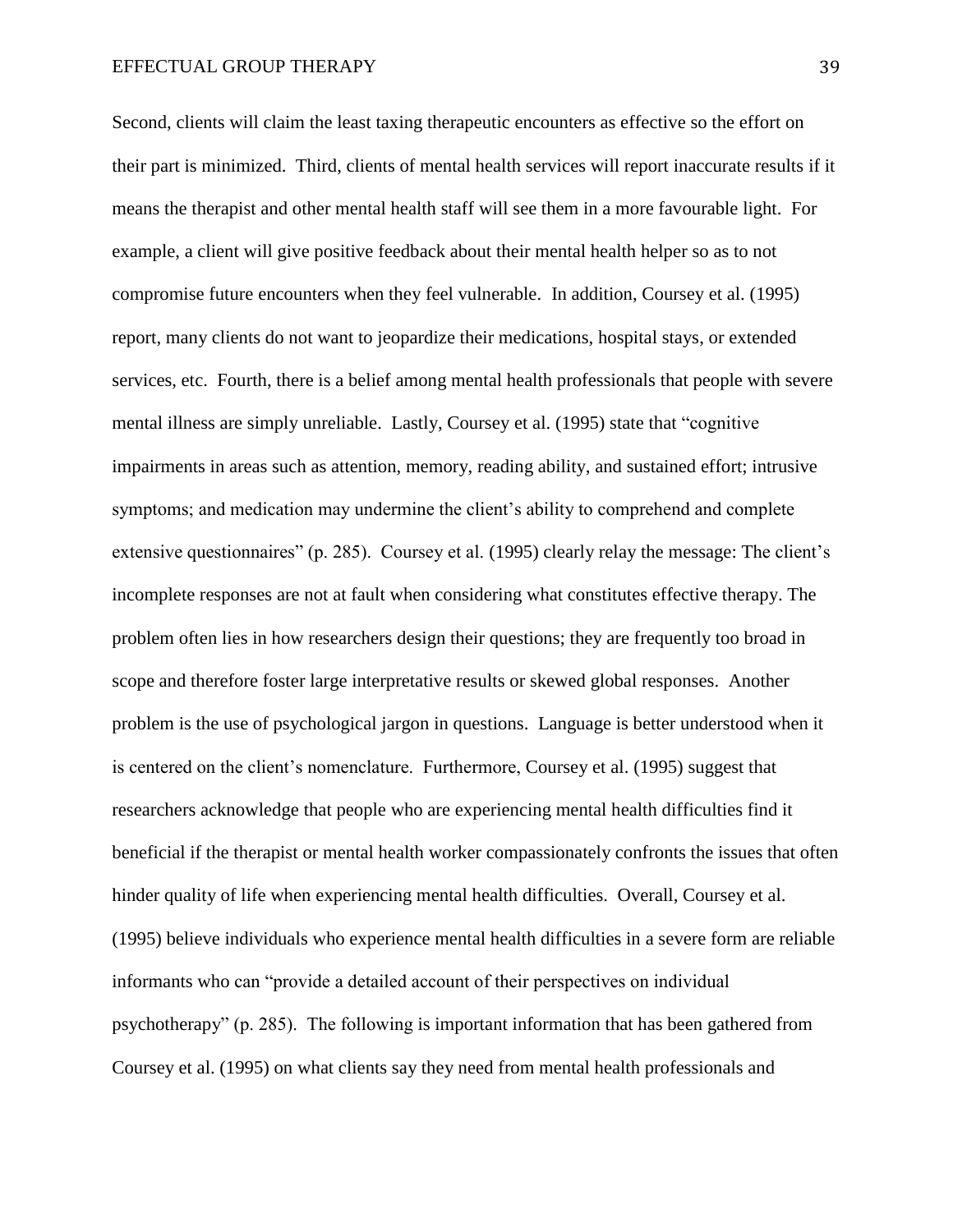characteristics that can improve the therapeutic experience. It is important to mention, however, that the participants in the Coursey et al. (1995) study were not strangers to therapy. The participants surveyed in this research study attended psychotherapy sessions at intervals ranging between one month and 24 years.

Within the Coursey et al. (1995) study, client testimony emphasized the importance of the following thematic results, which are pertinent to the outcome of this thesis: active and/or passive listening; autonomy; communication; compassion and/or indifference; insight into symptoms; medication awareness; the mental health professional's demeanour; the mental health professional's knowledge, and trust. Following are a few examples of information arising from the Coursey et al. (1995) survey (for a full list and discussion, see Appendix C and Table 1).

### *Examples of selected applicable themes: Active/passive listening, autonomy, compassion/indifference, mental health professional's knowledge, and trust.*

One participant in the study noted that they value the active listening skills of their mental health professional. For example, the person made a comment in reference to their doctor and the value of "Someone who listens empathetically" (p. 294).

With reference to the subject of autonomy, one participant in the Coursey et al. (1995) study explained how their therapist gave "advice in a way where if I don't see what he's talking about, usually I tell him why and … he's accepting of that. If I tell him I can do this, I really believe I can do this, he'll give me credit for that too" (p. 294). In addition, on the subject of autonomy, the same participant recalls a moment with another mental health professional:

The other psychologist I had in the hospital, if I told him I could do something, he'd say, "I'm not really sure you can do that" to the point to where it was discouraging sometimes, because a lot of things that I told him that I wanted to do or things that I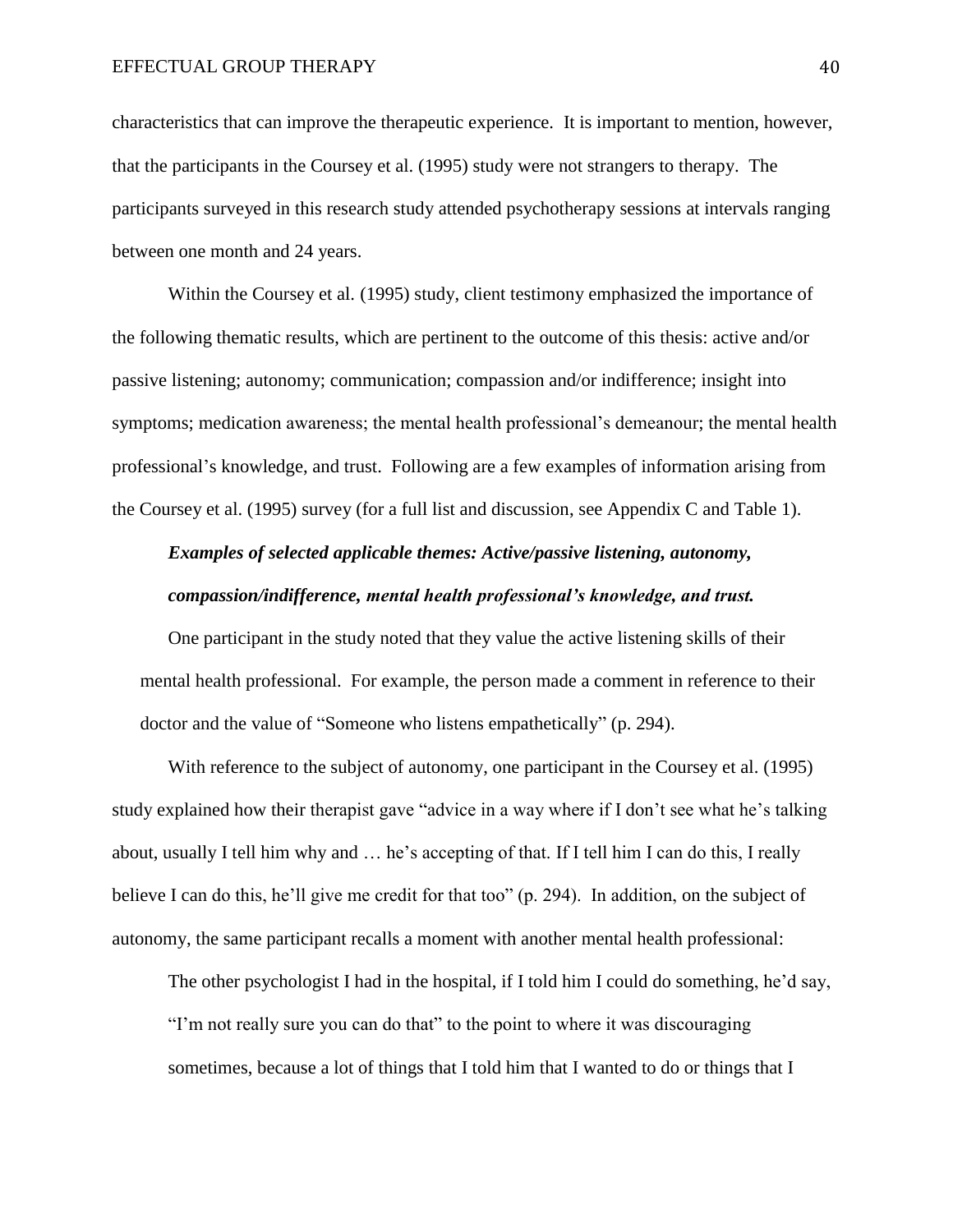thought were very small steps … and it seems that he put a limit on what kind of progress I could do. The majority of people that he dealt with will probably never be productive in society and will probably be limited. This therapist that I have now thoroughly believes that I can live my own life within a very short period of time. (p. 294)

In regards to compassion, one person reported,

Sometimes I was just downright ornery and stubborn, but they came across, they made me feel like, "Look, here's my hand—take it—I'll help you." … It was like these people are here to help you … and are also here to show you that they care and try to get you to start caring again– about yourself (p. 288).

However, mental health professionals can also hinder therapeutic progress and thwart clients' quality of life. For instance, one client reported, "My former doctor hurt me in a way he would always focus on my bad qualities."

The next most common response from the participants was that they appreciate a therapist who understands their illness "someone who will motivate me," (p. 292), "an advice giver," (p. 292), "an unbiased a listener," and "a problem solver" (p. 292).

When it comes to trust and confidentiality, most of the participants in the study (54%) reported that their therapist had indeed kept to the confidentiality agreement. However, 35% of the participants felt some unease around the therapist keeping confidentiality and 11% believe that their therapist was not careful about confidentiality: "42% of the clients reported having had a therapist that sometimes failed to keep confidentiality private, and of those, over half reported being either very upset at 45% or so upset that they left therapy 10%" (Coursey et al., 1995, p. 293).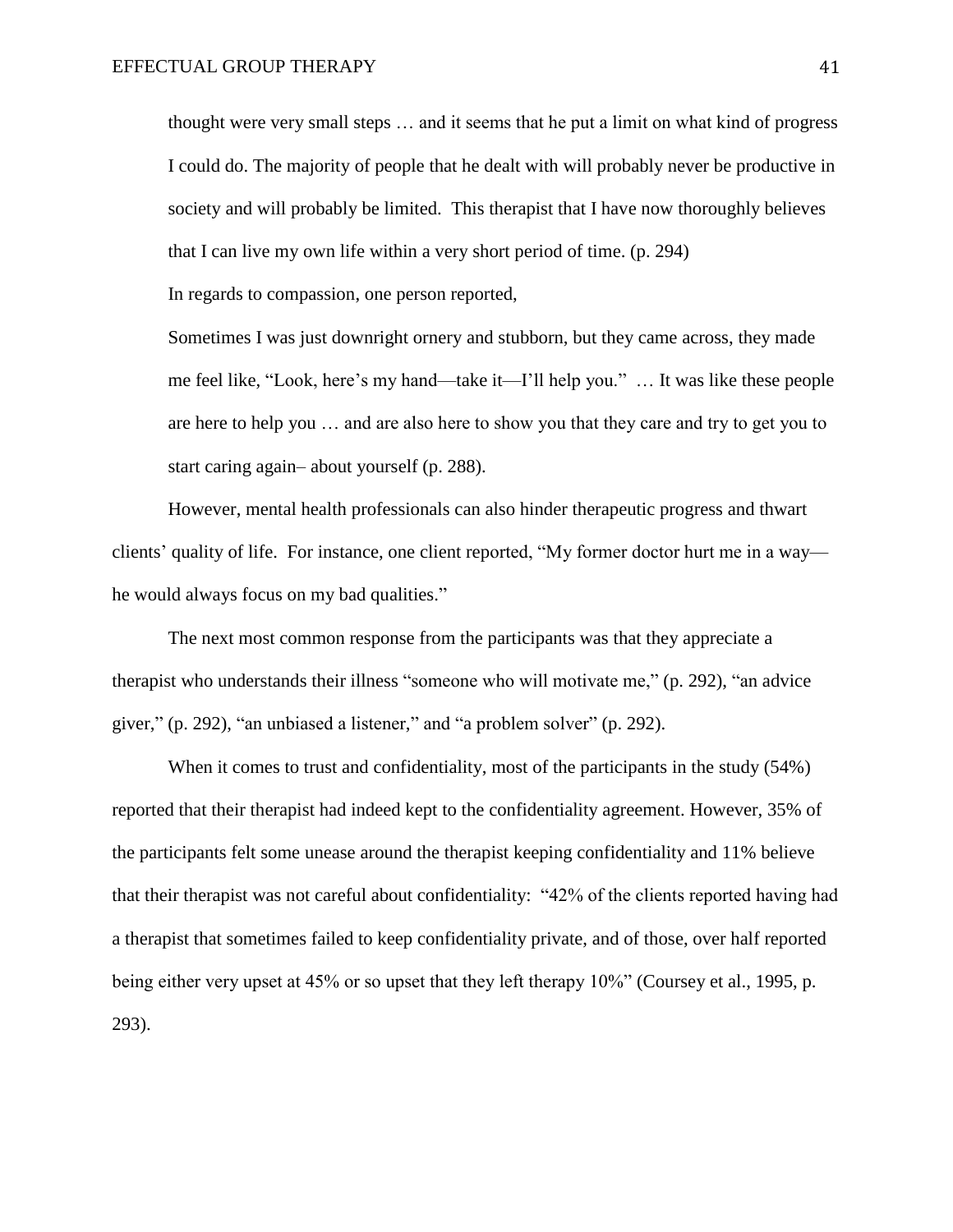Overall, the Coursey et al. (1995) study suggests that people who are diagnosed with a mental illness are more than capable of not only designing study questions for research but also having the insight to answer them. They are "reliable reporters of their needs, wishes, and experiences" (p. 294). In addition, it seems the therapists who are helping individuals through life difficulties could enhance therapeutic efficacy if they were to engage in autonomous, clientcentred communication (Coursey et al., 1995).

Table 1

Coursey, Keller, and Farrell (1995, p. 286-294): *Helpful and Unhelpful Individual Therapeutic* 

*Components: Client's Perspective*

| Theme                             | Example                                                                                                            |
|-----------------------------------|--------------------------------------------------------------------------------------------------------------------|
| <b>Active Listening</b>           | Helpful: "A unbiased a listener."<br>$\bullet$                                                                     |
|                                   | <b>Helpful:</b> "Someone who listens empathetically."                                                              |
|                                   | Unhelpful: "The bad ones wouldn't listen. They'd listen to<br>$\bullet$                                            |
|                                   | my mother though."                                                                                                 |
| Autonomy                          | <b>Helpful</b> : Gave "advice in a way where if I don't see what<br>$\bullet$                                      |
|                                   | he's talking about, usually I tell him why and  he's<br>accepting of that."                                        |
|                                   | <b>Helpful:</b> "If I tell him I can do this, I really believe I can do<br>$\bullet$                               |
|                                   | this, he'll give me credit for that too."                                                                          |
|                                   | <b>Unhelpful:</b> "I'm not really sure you can do that" to the point<br>$\bullet$                                  |
|                                   | to where it was discouraging sometimes."                                                                           |
|                                   | <b>Unhelpful:</b> "It seems that he put a limit on what kind of<br>$\bullet$                                       |
|                                   | progress I could do."                                                                                              |
| <b>Client Success of the Past</b> |                                                                                                                    |
| Communication                     | <b>Unhelpful:</b> "He did a lot of talking. I think he did more<br>$\bullet$<br>talking than me and I'm a talker." |
| Compassion/Indifference           | <b>Helpful:</b> "It was like these people are here to help you<br>$\bullet$                                        |
|                                   | and are also here to show you that they care and try to get                                                        |
|                                   | you to start caring again-about yourself."                                                                         |
|                                   | Helpful: "She gives me a warm feeling, a warm caring<br>feeling."                                                  |
|                                   | Unhelpful: "My former doctor hurt me in a way—he would                                                             |
|                                   | always focus on my bad qualities."                                                                                 |
|                                   | Unhelpful: "And I got the feeling sometimes that he wasn't                                                         |
|                                   | very compassionate."                                                                                               |
| Dignity                           |                                                                                                                    |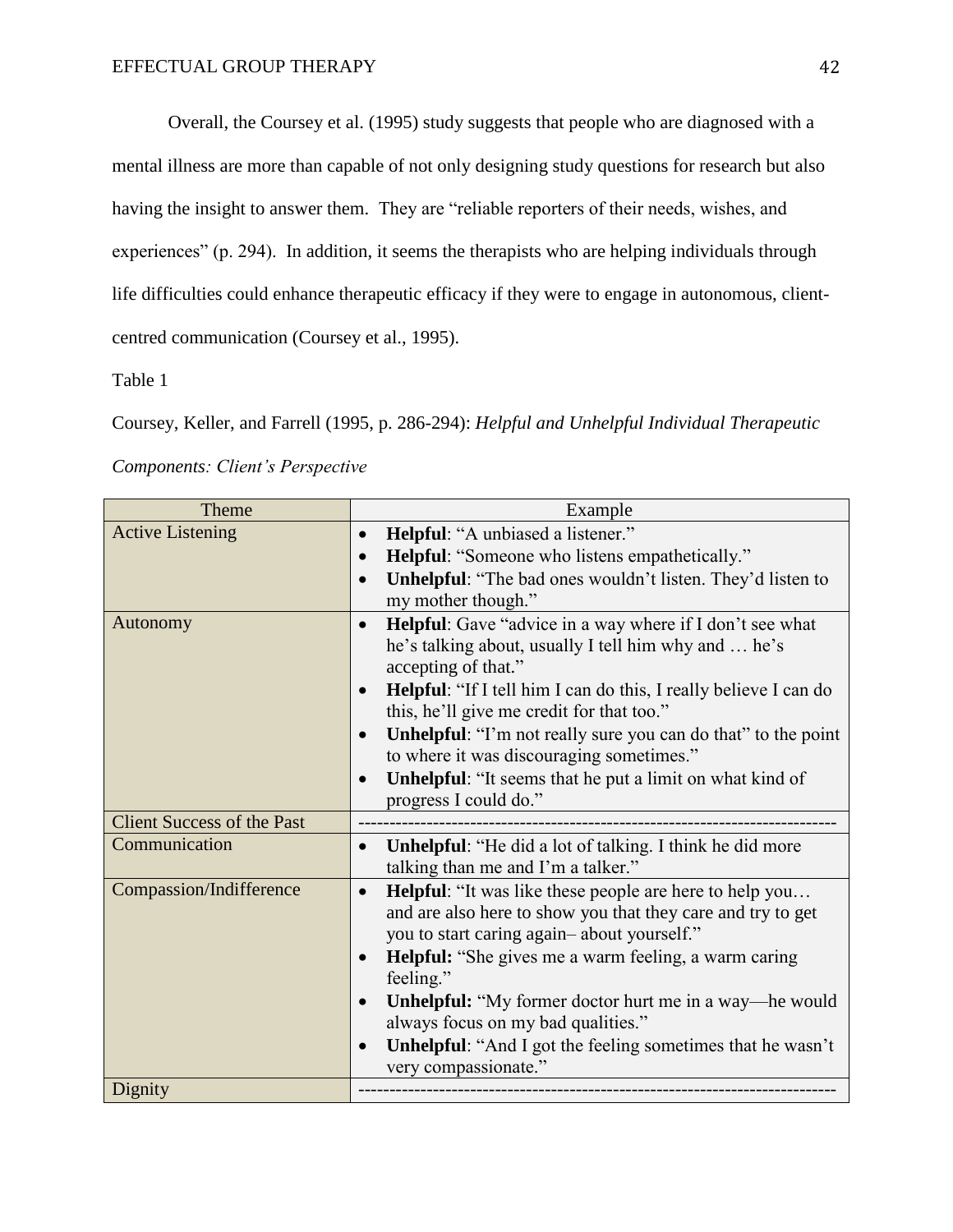| Identity                                  |                                                                                                                                                                                                                                                                                                               |
|-------------------------------------------|---------------------------------------------------------------------------------------------------------------------------------------------------------------------------------------------------------------------------------------------------------------------------------------------------------------|
| Insight                                   | Unhelpful: "[The doctor] really never put himself in your<br>place and said, 'Now I wonder, if I was in her place, what<br>would I do?"                                                                                                                                                                       |
| <b>Isolation Prevention</b>               |                                                                                                                                                                                                                                                                                                               |
| <b>Medication Awareness</b>               | Helpful: 80% conveyed their regular physicians did "a good<br>$\bullet$<br>job helping me with my medication needs."                                                                                                                                                                                          |
| Mental Health Professional's<br>Demeanor  | Helpful: 70.5% of people surveyed said friendliness was the<br>$\bullet$<br>most important therapist characteristic.<br><b>Helpful:</b> "He's very professional about the doctor-patient<br>$\bullet$<br>relationship, we often take a few minutes to just joke<br>around."                                   |
| Mental Health Professional's<br>Knowledge | Helpful: "Someone who will motivate me."<br>$\bullet$<br>Helpful: "An advice giver."<br>$\bullet$<br>Helpful: "A problem solver."<br><b>Helpful:</b> "Someone who teaches me how to handle my<br>problems."<br>Helpful: "Someone who tells me things I need to hear even<br>$\bullet$<br>if I don't like it." |
| Prognosis Details Said by                 |                                                                                                                                                                                                                                                                                                               |
| <b>Mental Health Professional</b>         |                                                                                                                                                                                                                                                                                                               |
| Psychoeducation                           |                                                                                                                                                                                                                                                                                                               |
| <b>Shared Meaning</b>                     |                                                                                                                                                                                                                                                                                                               |
| <b>Support Group (External)</b>           |                                                                                                                                                                                                                                                                                                               |
| Trauma<br><b>Trust</b>                    | <b>Helpful &amp; Unhelpful:</b> Changing from a familiar therapist<br>$\bullet$                                                                                                                                                                                                                               |
|                                           | to a new one; 23.2% said it took three months to adjust.<br><b>Helpful &amp; Unhelpful:</b> 12.7% said it took a good six months<br>$\bullet$<br>before they felt comfortable.                                                                                                                                |
|                                           | <b>Helpful &amp; Unhelpful:</b> 42% of the participants needed only<br>one month to feel comfortable.                                                                                                                                                                                                         |
|                                           | <b>Helpful &amp; Unhelpful:</b> 22% of participants reported they<br>need at least one year to adjust to a new therapist.                                                                                                                                                                                     |
|                                           | Helpful & Unhelpful: 54% reported that their therapist had<br>$\bullet$<br>kept to the confidentiality agreement.                                                                                                                                                                                             |
|                                           | <b>Helpful &amp; Unhelpful:</b> 35% of the participants felt some<br>$\bullet$<br>lack of certainty about the therapist keeping to the<br>confidentiality agreement.                                                                                                                                          |
|                                           | <b>Helpful &amp; Unhelpful:</b> 11% of participants believe their<br>therapist was not careful about confidentiality.                                                                                                                                                                                         |
|                                           | <b>Helpful &amp; Unhelpful:</b> "42% of the clients reported having<br>had a therapist that sometimes failed to keep confidence<br>private."                                                                                                                                                                  |

Note: Dashed line (--------) means there was no available data to record for that particular theme.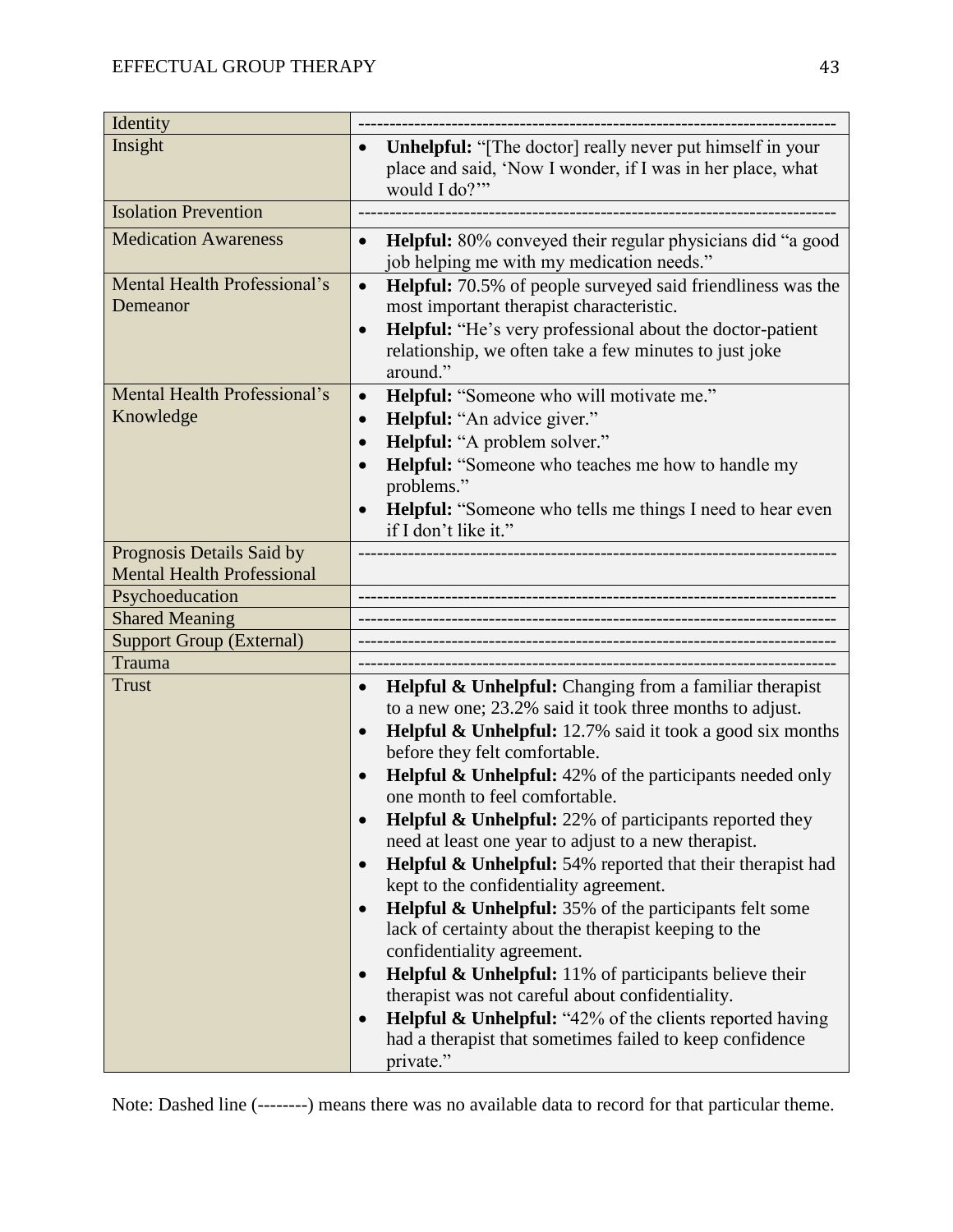### **Resource 2: Longden (2013). Helpful and Unhelpful Individual Therapy Components: The Client's Perspective.**

The author of the second data source to be analyzed for applicable content for this thesis, Eleanor Longden, gave a TED Talk (2013) on what it is like to live with persistent and unwelcomed voices in her mind. She recounts not only what it was like to seek help for her first experience with mental illness but also her first encounter with a psychiatrist after succumbing to the persistent voices in her head. In hopes of acquiring help from a campus doctor, she welcomed his initial surprised curiosity because she "was desperate for interest and help" (Longden, 2013, t. 3:09).

# *Examples of selected applicable themes: Active/passive listening, autonomy, compassion/indifference, prognosis details said by mental health professional, psychoeducation.*

Longden explains how she was then referred to another psychiatrist who had a negative and twisted view of how she actually reported her voices. The doctor's view of her voices stemmed from the fact that whatever she said, even if she was not conveying the messages of the voices in her head, he would distort what she said through his own interpretation. In order to illustrate the severity of the breakdown in communication between her and her doctor, Longden comments on how the psychiatrist received everything she said as "latent insanity." One such example of the "latent insanity" was when she was communicating to her psychiatrist how she was part of the campus "TV station that broadcasted news bulletins around the campus and during the appointment that was running very late, I said, 'Sorry, doctor, I have to go. I am reading the news at 6.' I saw on my medical records that 'Eleanor has delusions that she is a television news broadcaster'" (Longden, 2013, t. 4:20). Not only was her original statement of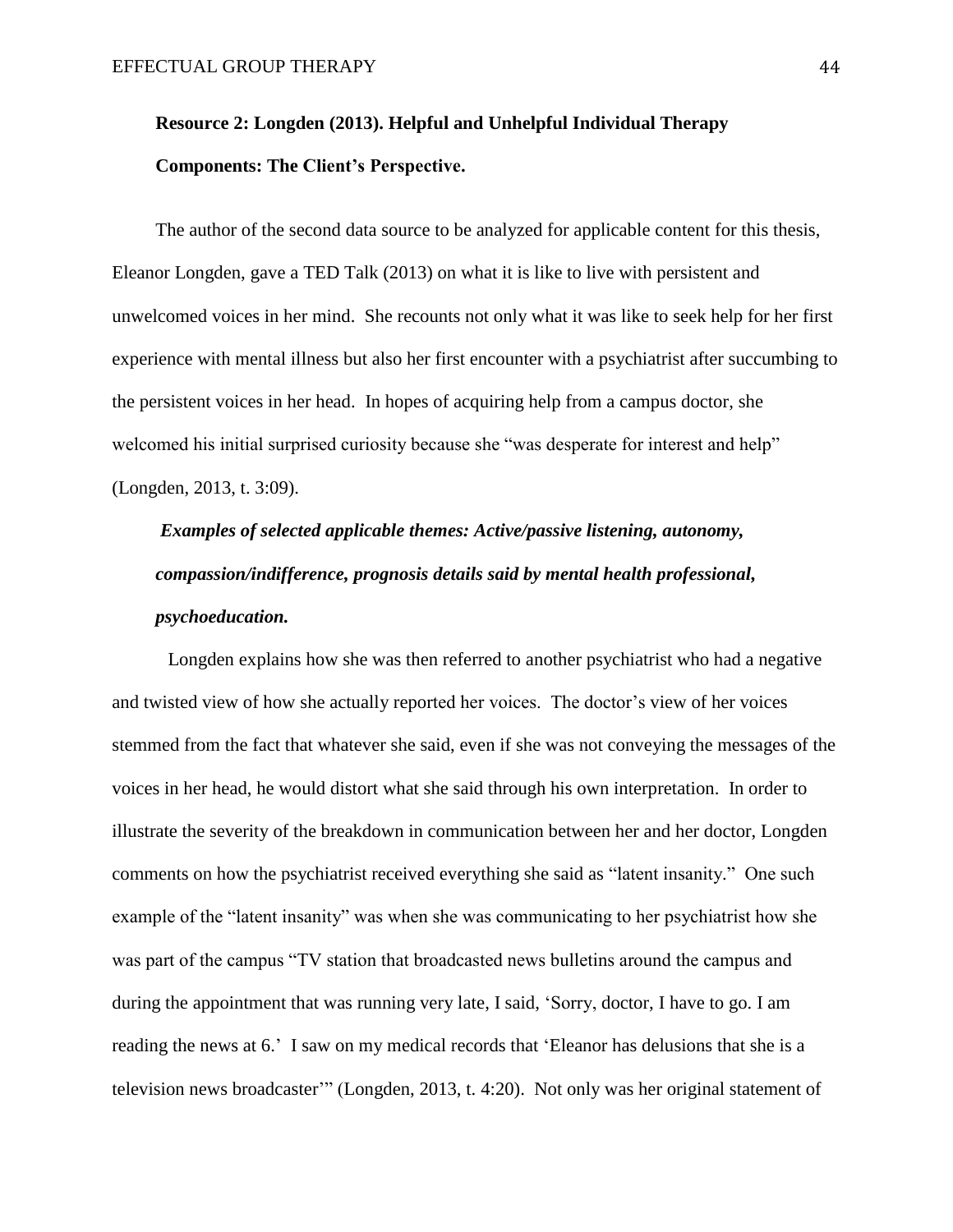circumstance lost in translation but it was also completely discarded as Longden's version of truth and reality. Her acting psychiatrist at the time even went as far as say to her "Eleanor, you would be better off with cancer because cancer is easier to cure than schizophrenia. "I have been diagnosed, drugged, and discarded"" (Longden, 2013, t. 5:55).

Longden (2013) later worked with a doctor who believed recovery from schizophrenia was possible. She reiterated what he told her and her family: "Don't give up hope. I believe Eleanor can get through this" (t. 7:02). In closing her TED Talk, she left the audience members with the following message: "An important question in psychiatry should not be what is wrong with you but rather what's happened to you?" (Longden, 2013, t. 10:55).

Table 2

Longden (2013): *Helpful and Unhelpful Individual Therapy Components: Client's Perspective*

| <b>Theme</b>                      | Example                                                        |
|-----------------------------------|----------------------------------------------------------------|
| <b>Active/Passive Listening</b>   | <b>Unhelpful:</b> Psychiatrist inaccurately listened to client |
|                                   | explanation of needing to air news broadcast.                  |
| Autonomy                          | Unhelpful: Psychiatrist inaccurately processed the client      |
|                                   | explanation of needing to air news broadcast.                  |
| Compassion/Indifference           | Unhelpful: "Eleanor, you would be better off with cancer       |
|                                   | because cancer is easier to cure than schizophrenia."          |
| Prognosis Details Said by         | Unhelpful: "Eleanor, you would be better off with cancer       |
| <b>Mental Health Professional</b> | because cancer is easier to cure than schizophrenia."          |
| Psychoeducation                   | Helpful: "An important question in psychiatry should not be    |
|                                   | what is wrong with you but rather what's happened to you?"     |

Note: Dashed line (--------) means there was no available data to record for that particular theme.

### **Resource 3: Mackler, D. (2014). Helpful and Unhelpful Individual Therapy**

### **Components: The Client's Perspective.**

New York City therapist Daniel Mackler (2014) published a candid documentary video

titled *Take these Broken Wings: Recovery from Schizophrenia without Medication* which covers

issues related to recovering from schizophrenia without the use of medications. More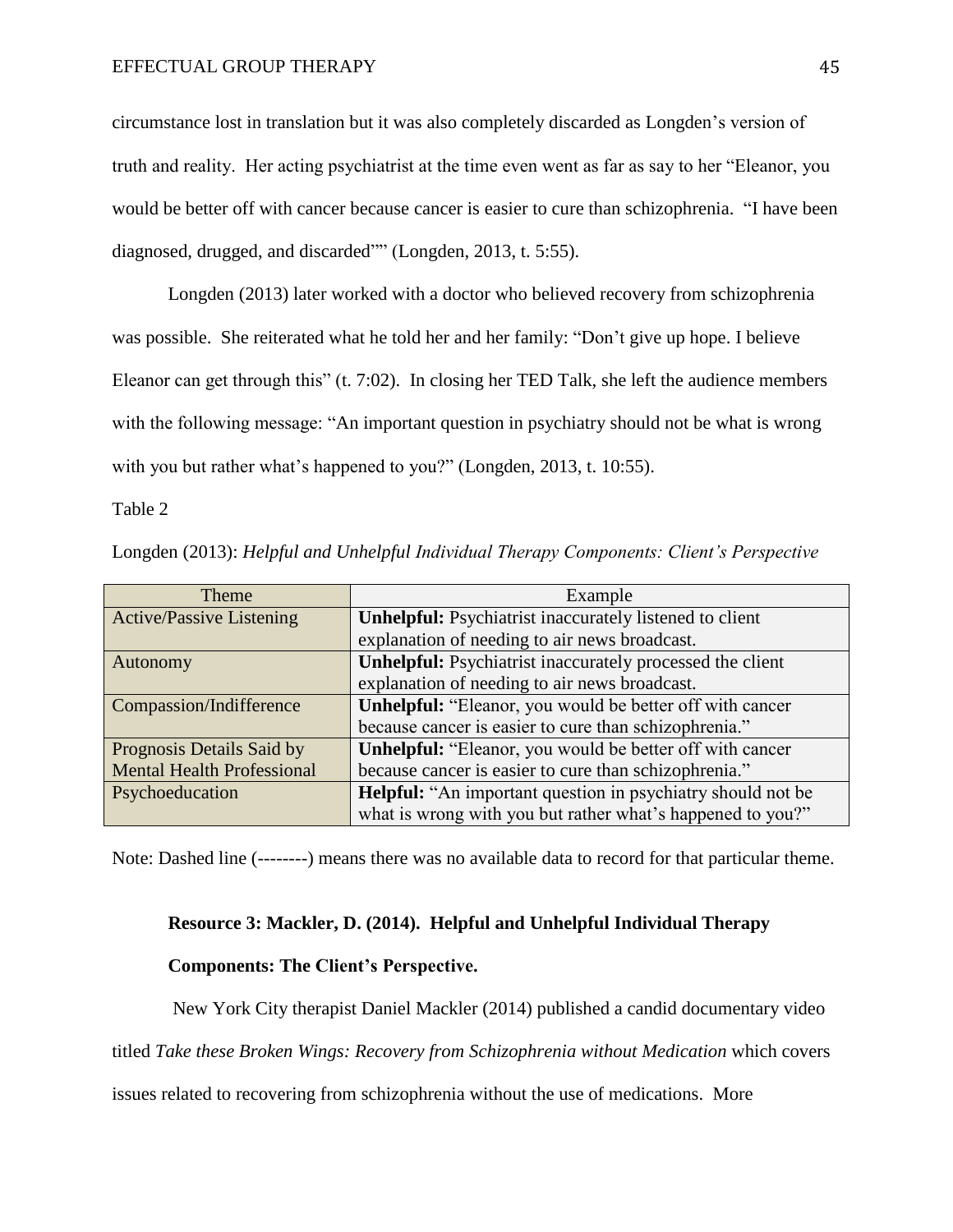#### EFFECTUAL GROUP THERAPY 46

specifically, it asked people who experience schizophrenia about what characteristics they find most useful in their helpers and mental health professionals to aid them in making their journey out of mental illness positive and effective. In the documentary, Mackler (2014) interviews myriad clinical professionals who specialize in schizophrenia treatment. Some of the specialists interviewed were well-known names such as Peter Breggin, Danielle Krafo, and Robert Whitaker. Mackler (2014) also interviewed two women, Catherine Penney and Joanne Greenberg, who generously let the public into their private lives and clarified what it means to experience schizophrenia from a recovery standpoint. The following information gathered from Mackler's (2014) documentary will incorporate testimony about both the helpful and the unhelpful components of one-on-one therapy. Knowledge was extracted from Penny's personal experience followed by Greenberg's familiarity with living life with a diagnosis of schizophrenia, as illustrated in a few examples below. (For a detailed list of effective and ineffective qualities of therapy used in this thesis, see Table 3 and Appendix D.)

Catherine Penney worked as a psychiatric nurse in California for over 30 years following her recovery from schizophrenia (Mackler, 2014). Penney describes several helpful and unhelpful charcteristics themes of the mental health profession (see also Table 3). In addition to Penney candidly exploring the therapeutic relationship and the healing of schizophrenia symptoms, Joanne Greenberg offered a personal insight into what it is like living with schizophrenia and the characteristics of the helping profession that aided her on her wellness journey. Born in 1932 in Brooklyn, New York (Mackler, 2014, t. 6:46), Greenberg explained (as cited in Mackler, 2014, t. 6:46) that she received intense therapy from Dr. Frieda Fromm-Reichmann in 1948 and recovered from schizophrenia in the year 1958. Greenberg is the author of *I Never Promised You a Rose Garden*, one of 16 books she has published since she achieved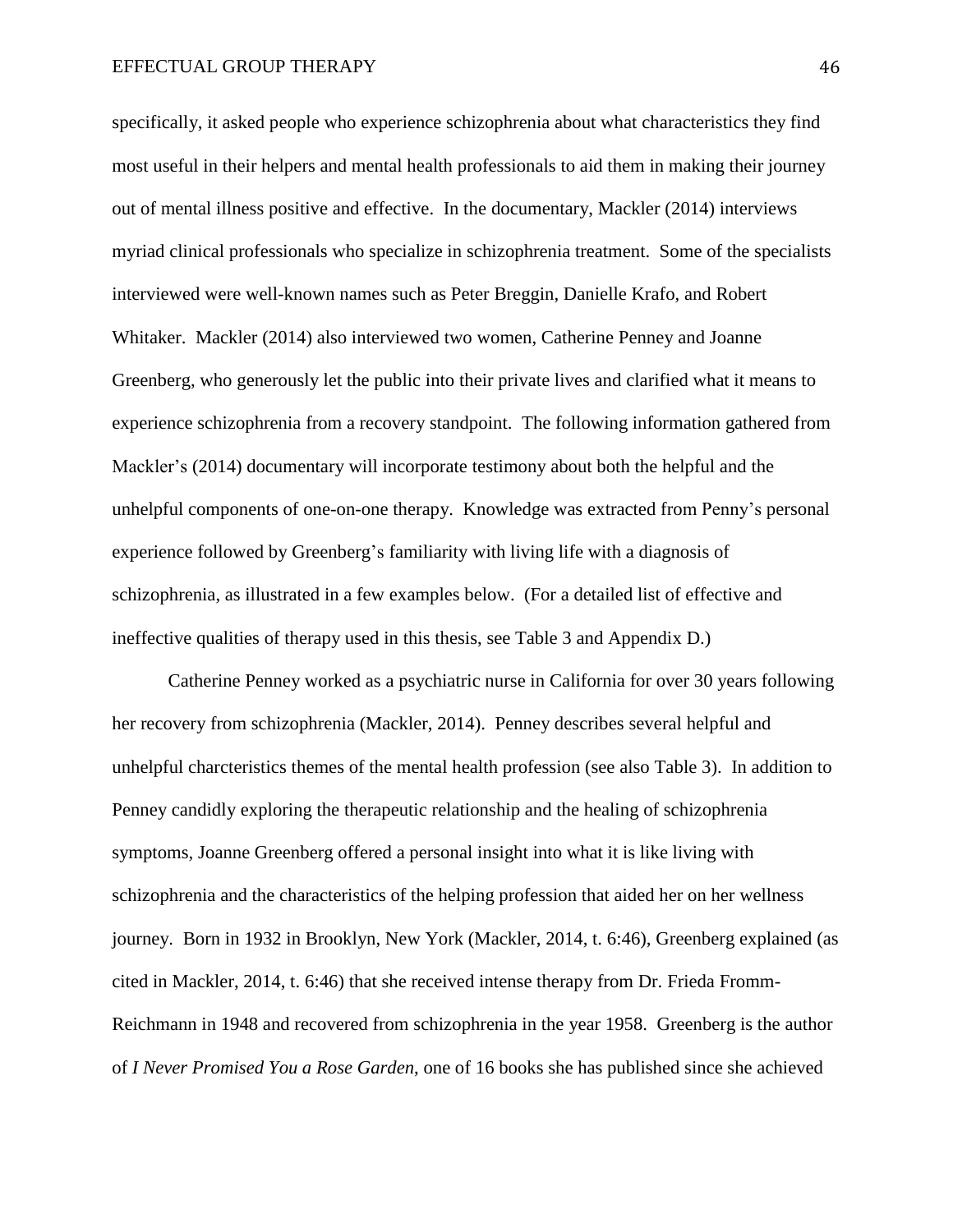recovery from schizophrenia. The following information is applicable to helping those who suffer from schizophrenia either on an individual basis or in a group therapy format.

#### *Examples of selected applicable themes: Autonomy, dignity and isolation prevention.*

The first themes to be briefly discussed are autonomy and dignity. For both Penney and Greenberg, autonomy was an important aspect of their recovery. For instance, in Mackler's (2014) documentary, Greenberg emphasized how unhealthy it is for the doctor to talk over her to others as if she were not in the room. Not only is talking over a person contrary to the promotion of autonomy, it could also be seen as an incursion on their dignity. Another example of how autonomy is important in the recovery process was described by Penney: "I started to feel like somebody when her therapist would listen and talk about it" (Mackler, t. 39:46). In addition, she states, "The therapist and myself had an 'I, Thou' relationship. … I was a human being. It wasn't [an] 'I, Thou' versus 'I, It' relationship'' (Mackler, t. 40:16).

Whereas Penney talked about autonomy and dignity, Greenberg talked about the manner in which she and her therapist interacted with each other, which in turn fostered autonomy and dignity. Greenberg comments (as cited in Mackler, 2014, t. 39:50), "she never stripped me without my consent. … She knew the difference between problems and symptoms, the difference between being creative and being crazy." In other words, Greenberg's therapist did not infuse the interaction with negative judgments about Greenberg's character and recognized strength in what Greenberg would consider weaknesses. The mere act of the therapist asking for Greenberg's permission before getting into the sensitive territory of the illness and about life's situations fostered autonomy and upheld dignity.

The next issue pertinent to this thesis is that isolation is another factor that can hinder progress in a person's recovery. It is to fuse anti-isolation solutions in the therapeutic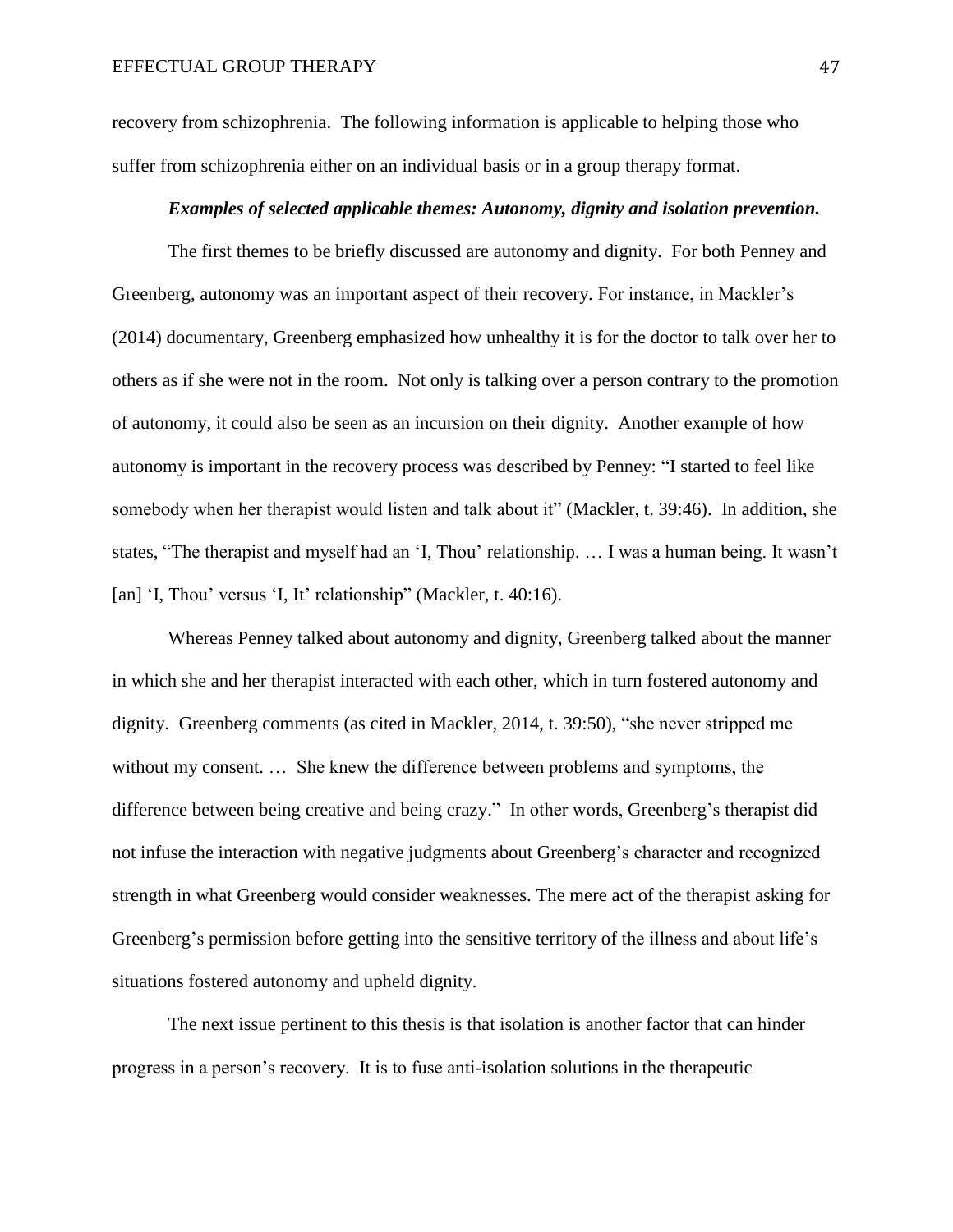relationship as Penney (as cited in Mackler, 2014) stipulates, "the best thing my therapist said to me was, 'Catherine, it is not good to isolate yourself'" (t. 46:00). She goes on to say, "the more I stayed in the room with the four other talkative women, the more and more the stuff in my head became less and I started becoming interested in the topics they were talking about" (Mackler, t. 46:39). According to Penney, "the greatest gift is wanting to be with people … Really loving the contact with people … Seeing the sacred in each one of us" (as cited in Mackler, 2014, t. 1:03:09–1:04:10).

Greenberg concurs with Penney on the importance of preventing isolation not only in life but also in therapeutic environments. Greenberg emphasizes the importance of acquiring friends with similar mental health issues in the hospital, and notes that she is still in contact with friends she made while in the hospital.

(For an overall perspective on the helpful and unhelpful qualities of therapy as reported by Penney and Greenberg, see Table 3 and Appendix D.)

Table 3

| Theme                             | Example                                                                  |
|-----------------------------------|--------------------------------------------------------------------------|
| <b>Active Listening</b>           | <b>Helpful:</b> "She started to feel like somebody when her              |
|                                   | therapist would listen and talk about it."                               |
|                                   | <b>Helpful:</b> "She kept saying take me along, take me along."          |
| Autonomy                          | <b>Unhelpful:</b> Don't talk about me like I'm not there or here.        |
|                                   | <b>Helpful:</b> "She started to feel like somebody when her<br>$\bullet$ |
|                                   | therapist would listen and talk about it."                               |
|                                   | <b>Helpful:</b> "The therapist and myself had an 'I, Thou'<br>$\bullet$  |
|                                   | relationship.  I was a human being. It wasn't [an] 'I,                   |
|                                   | Thou' versus 'I It' relationship."                                       |
|                                   | <b>Helpful:</b> "Give yourself time."                                    |
|                                   | <b>Helpful:</b> "She never stripped me without my consent."              |
| <b>Client Success of the Past</b> | <b>Helpful:</b> It's important that the therapist plant a seed to        |

*Mackler (April, 2014): Helpful and Unhelpful Individual Therapy Components: Client's Perspective*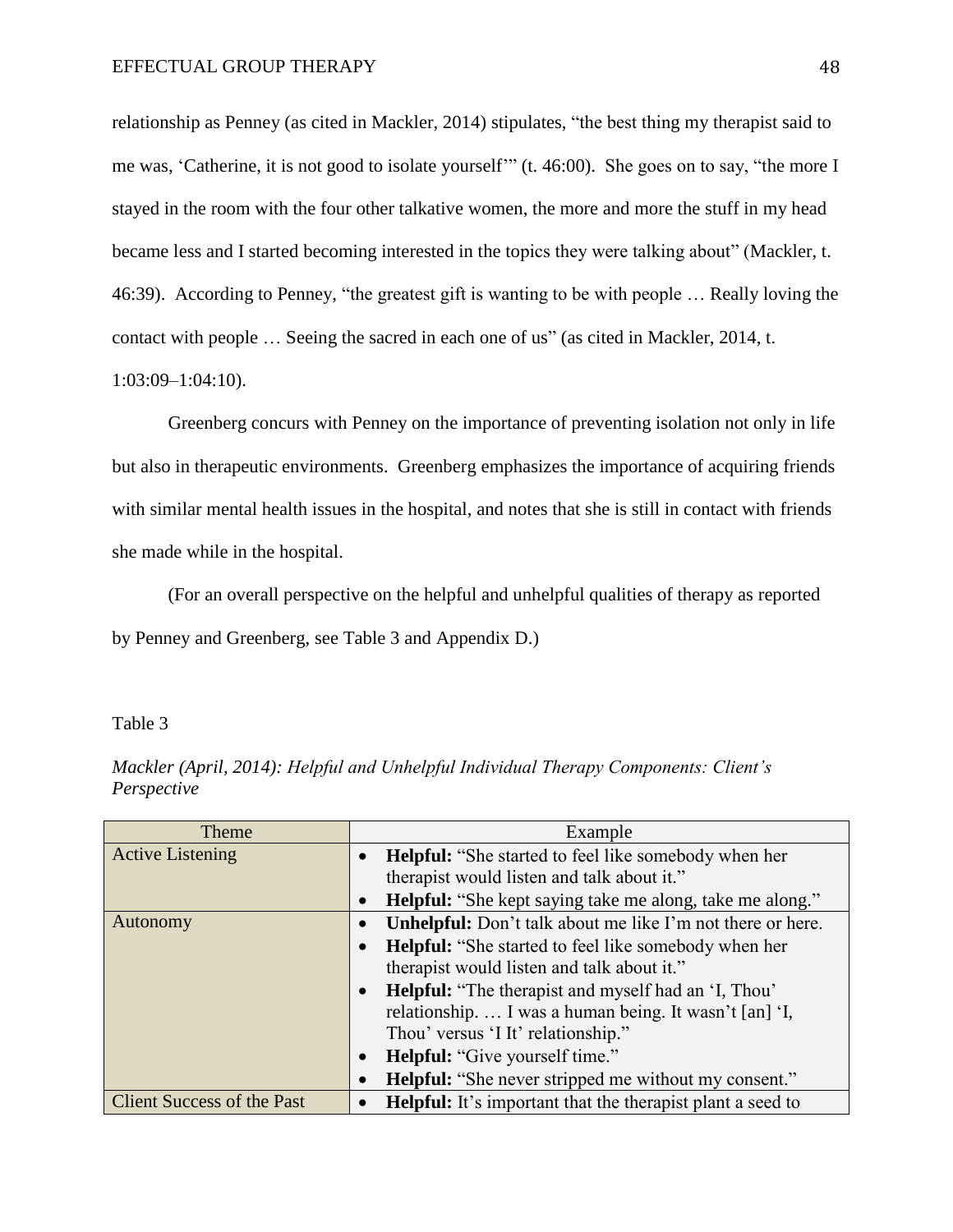|                                                  | address what is under the delusion.                                                                                                                                                                                                                                                                                                                                                                                                                                                                                                                                                                                                                                                                                                       |
|--------------------------------------------------|-------------------------------------------------------------------------------------------------------------------------------------------------------------------------------------------------------------------------------------------------------------------------------------------------------------------------------------------------------------------------------------------------------------------------------------------------------------------------------------------------------------------------------------------------------------------------------------------------------------------------------------------------------------------------------------------------------------------------------------------|
|                                                  | <b>Unhelpful:</b> "What doesn't help is dressing up the illness."<br>$\bullet$                                                                                                                                                                                                                                                                                                                                                                                                                                                                                                                                                                                                                                                            |
|                                                  | <b>Helpful:</b> "Convalescence takes a hell of a long time"<br>$\bullet$                                                                                                                                                                                                                                                                                                                                                                                                                                                                                                                                                                                                                                                                  |
| Communication                                    | <b>Unhelpful:</b> Don't talk about me like I'm not there or here.<br>$\bullet$<br><b>Helpful:</b> "Talk about curiosities around human existence."<br>$\bullet$<br>Helpful: "Talk about normal day-to-day things".<br>$\bullet$<br>Helpful: "She kept saying take me along, take me along."                                                                                                                                                                                                                                                                                                                                                                                                                                               |
| Compassion/Indifference                          | Helpful: Self-compassion, "give yourself time."<br>$\bullet$                                                                                                                                                                                                                                                                                                                                                                                                                                                                                                                                                                                                                                                                              |
| Dignity                                          | <b>Unhelpful:</b> Don't talk about me like I'm not there or here.<br>$\bullet$<br><b>Helpful:</b> "She started to feel like somebody when her<br>$\bullet$<br>therapist would listen and talk about it."<br><b>Helpful:</b> "The therapist and myself had an 'I, Thou'<br>$\bullet$<br>relationship.  I was a human being. It wasn't [an] 'I,<br>Thou' versus 'I, It' relationship"<br>Helpful: "Give yourself time."<br>$\bullet$                                                                                                                                                                                                                                                                                                        |
| Identity                                         | <b>Helpful:</b> Understand that we are acquiring and assimilating<br>$\bullet$<br>a new identity.                                                                                                                                                                                                                                                                                                                                                                                                                                                                                                                                                                                                                                         |
| Insight into Illness and<br>Symptoms             |                                                                                                                                                                                                                                                                                                                                                                                                                                                                                                                                                                                                                                                                                                                                           |
| <b>Isolation Prevention</b>                      | <b>Unhelpful:</b> It is not good to isolate yourself.<br>$\bullet$<br>Helpful: Talking to people lessened the talk and stuff in my<br>head.<br>Helpful: Friends are helpful and needed.                                                                                                                                                                                                                                                                                                                                                                                                                                                                                                                                                   |
| <b>Medication Awareness</b>                      |                                                                                                                                                                                                                                                                                                                                                                                                                                                                                                                                                                                                                                                                                                                                           |
| <b>Mental Health Professional's</b><br>Demeanour |                                                                                                                                                                                                                                                                                                                                                                                                                                                                                                                                                                                                                                                                                                                                           |
| Mental Health Professional's<br>Knowledge        | <b>Helpful:</b> The therapist needs to have patience because<br>$\bullet$<br>healing and recovery could take a while.<br><b>Helpful:</b> It's important that the therapist plant a seed to<br>$\bullet$<br>address what is under the delusion<br><b>Helpful:</b> "Challenge the psychosis"<br>Helpful: "Schizophrenia saved me from real-world trauma."<br>Helpful: Often mental health helpers have not had the<br>experience of mental illness and they need to be taught<br>about it.<br>Helpful: Mental health helpers need to love the health and<br>$\bullet$<br>strength in the person.<br>Helpful: Know the "difference between problems and<br>$\bullet$<br>symptoms, the difference between being creative and being<br>crazy." |
| Prognosis Details Said by                        |                                                                                                                                                                                                                                                                                                                                                                                                                                                                                                                                                                                                                                                                                                                                           |
| <b>Mental Health Professional</b>                |                                                                                                                                                                                                                                                                                                                                                                                                                                                                                                                                                                                                                                                                                                                                           |
| Psychoeducation<br><b>Shared Meaning</b>         |                                                                                                                                                                                                                                                                                                                                                                                                                                                                                                                                                                                                                                                                                                                                           |
|                                                  |                                                                                                                                                                                                                                                                                                                                                                                                                                                                                                                                                                                                                                                                                                                                           |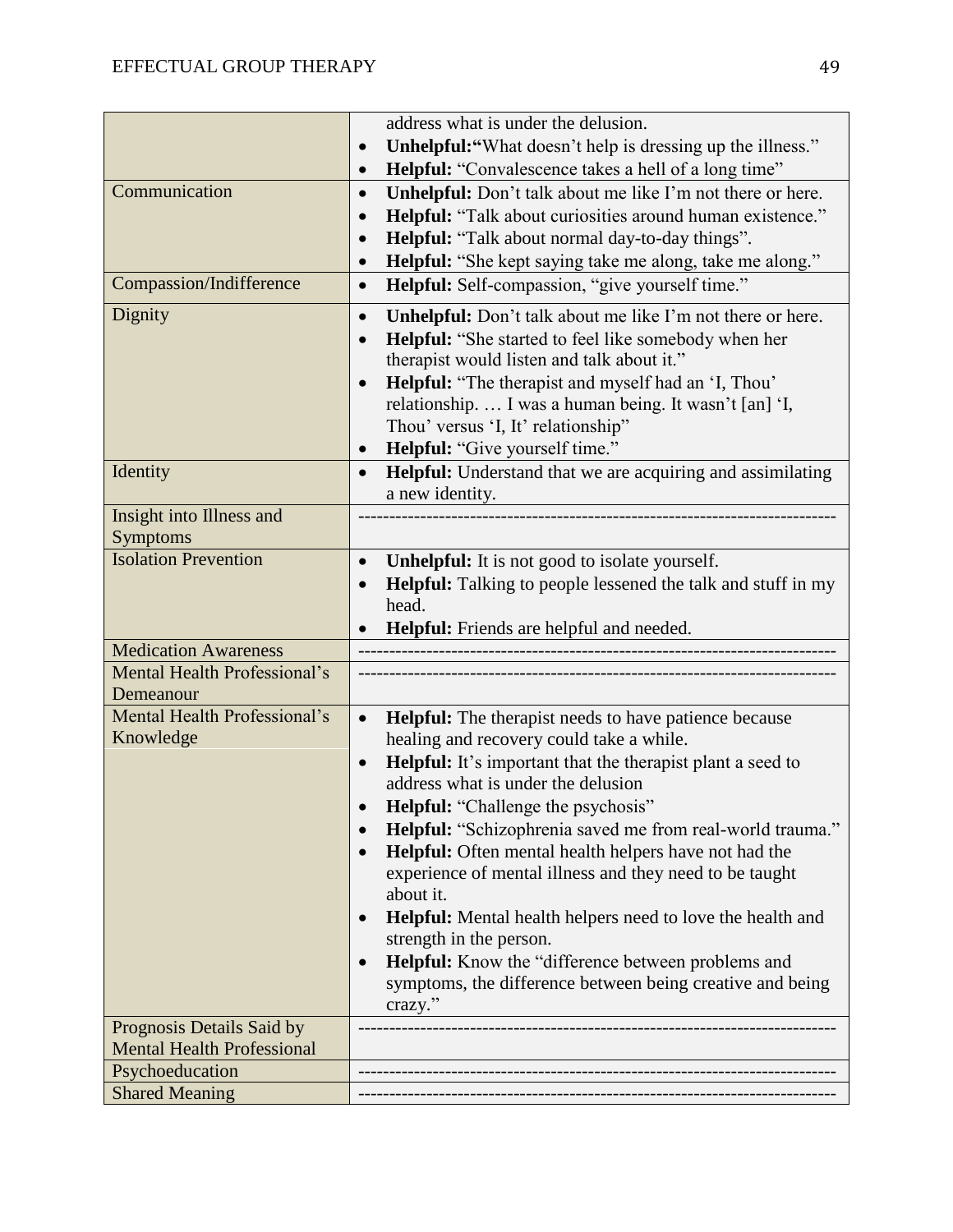| Support Group (External) |                                                                  |
|--------------------------|------------------------------------------------------------------|
| <b>Trauma</b>            | <b>Helpful:</b> "Schizophrenia saved me from real-world trauma." |
| <b>Trust</b>             | <b>Helpful:</b> Trust needs to be fostered.                      |
|                          | <b>Helpful:</b> "She never stripped me without my consent."      |

Note: Dashed line (--------) means there was no available data to record for that particular theme.

# **Resource 4: Mackler, D. (2014). Helpful and Unhelpful Individual Therapy Components: The Client's Perspective.**

Mackler again investigates psychosis through the lens of his camera in his documentary titled *Healing Homes: Recovery from Psychosis without Medication*, released on April 8, 2014. Healing Holmes is a Swedish program in which people who are experiencing psychosis are placed in a home, on a farm, with a caring family. The clients work on the farm, become part of the family, receive consistent mental health support, and get to raise their children in a loving and supportive environment. The family-care staff watches over the family and client and supports them every step of the way. The program also includes psychiatrists and other healthcare workers at hospitals. While Mackler (2014) was filming in Sweden, he met a young woman who gave a candid description of what it was like to be in this particular program.

# *Examples of selected applicable themes: Medication awareness, mental health professional's demeanor.*

The woman in the film, name unknown, made two comments that stand out in this video clip. First, she commented, "It's not about the medication, it's about the people" (Mackler, 2014, t. 9:56). In many cases, mental health professionals will be focused on administering medication for various symptoms while dismissing the person they are treating as a participant in their own well-being and environment. Second, she commented, "If the [therapist] does not have love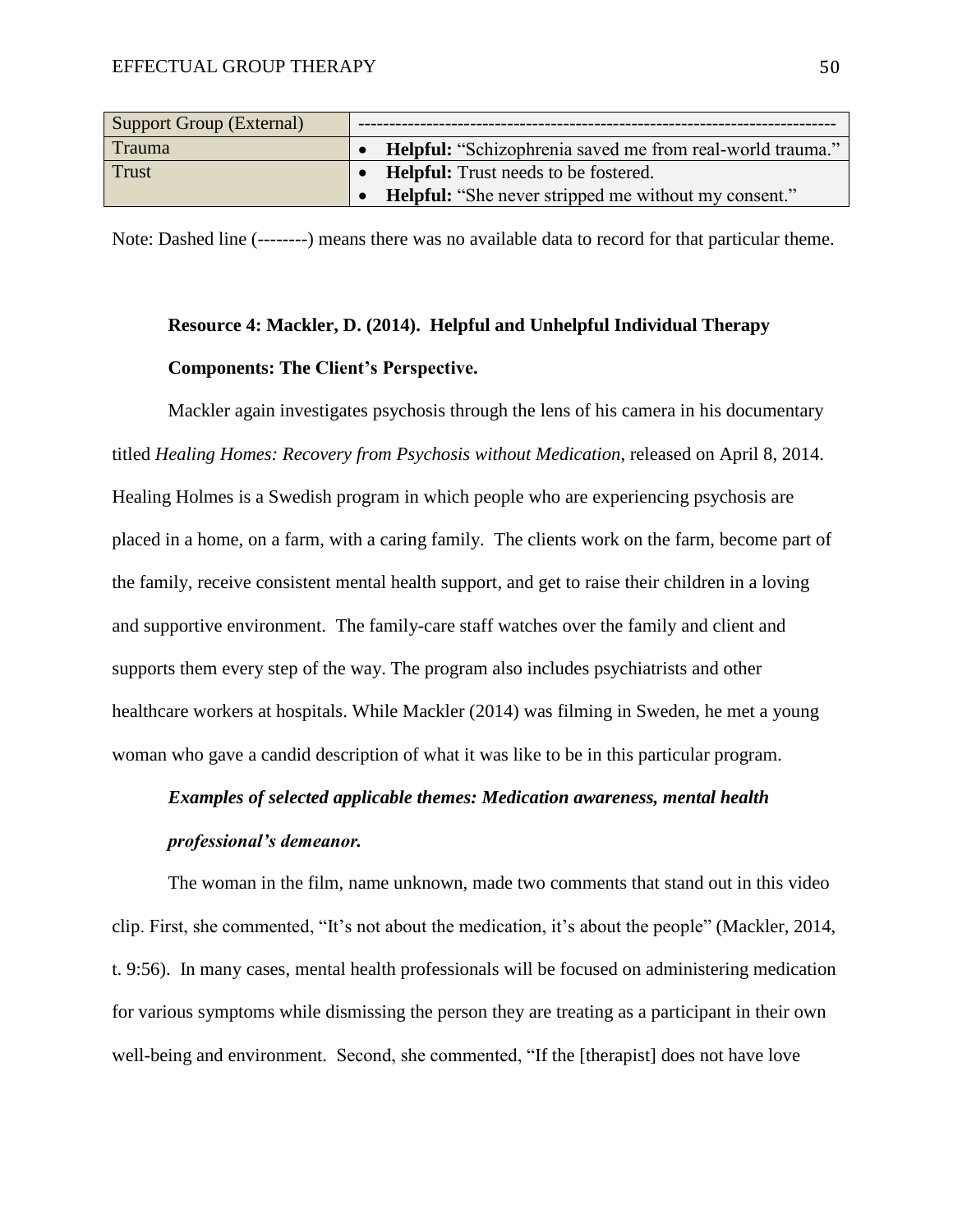[they] cannot help people" (Mackler, 2014, t. 10:46). Due to the minimal information in this

data resource, the information gathered will only be placed in Table 4 below.

### Table 4

*Mackler (April 2014): Helpful and Unhelpful Individual Therapy Components: Client's* 

### *Perspective*

| Theme                               | Example                                                                 |
|-------------------------------------|-------------------------------------------------------------------------|
| <b>Active Listening</b>             |                                                                         |
| Autonomy                            |                                                                         |
| <b>Client Successes of the Past</b> |                                                                         |
| Communication                       |                                                                         |
| Compassion/Indifference             |                                                                         |
|                                     |                                                                         |
| Dignity                             |                                                                         |
| Identity                            |                                                                         |
| Insight                             |                                                                         |
| <b>Isolation Prevention</b>         |                                                                         |
| <b>Medication Awareness</b>         | <b>Helpful:</b> "It's not about the medication, it's about the people." |
| Mental Health Professional's        | <b>Unhelpful:</b> "If the [therapist] does not have love [they] cannot  |
| Demeanor                            | help people."                                                           |
| Mental Health Professional's        |                                                                         |
| Knowledge                           |                                                                         |
| Prognosis Details Said by           |                                                                         |
| <b>Mental Health Professional</b>   |                                                                         |
| Psychoeducation                     |                                                                         |
| <b>Shared Meaning</b>               |                                                                         |
| <b>Support Group (External)</b>     |                                                                         |
| <b>Trust</b>                        |                                                                         |

Note: Dashed line (--------) means there was no available data to record for that particular theme.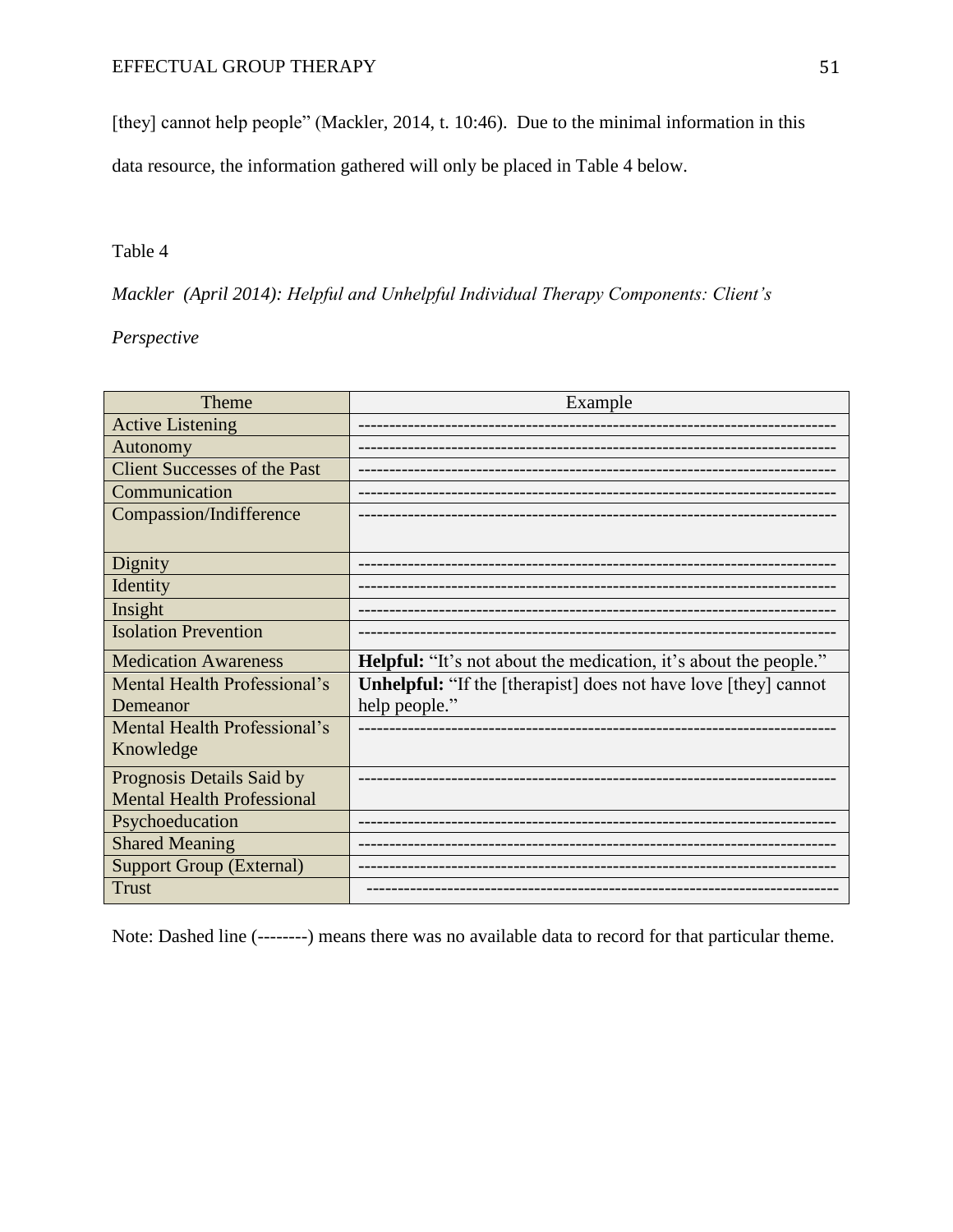**Research Data Containing Client Perspectives of what Constitutes Helpful and Unhelpful Combined Individual and Group Therapeutic Practice**

# **Resource 5: Mead and Copeland (2000): Helpful and Unhelpful Individual and Group Therapy Components: The Client's Perspective.**

 In 2000, Shery Mead and her sister Mary Ellen Copeland published an article titled *What Recovery Means to Us: Consumers' Perspectives*. Mead was diagnosed with schizophrenia as an adolescent and was hospitalized in psychiatric units many times over the course of her life. Copeland, in attempts to understand and help her sister in her illness and recovery journey, would later become a psychotherapist and professor specializing in mental illness at Virginia State University. Although Copeland was not diagnosed with schizophrenia, she was still affected by mental illness with a diagnosis of manic depression. Alongside her sister, Copeland was determined that the characteristics of their severe mental illnesses would not define who they were. In other words, they were much more than their mental illnesses. According to the personal account of Mead and Copeland (2000), their severe mental illnesses did not mean that they did not have dreams and goals. As well, through their experience they had early awareness that they "are in charge of [their] own lives and can go forward and do whatever it is [they] want to do" (Mead and Copeland, 2000, p. 316).

# *Examples of selected applicable themes: Autonomy, mental health professional's knowledge and prognosis.*

Through Mead's experience of schizophrenia, and through the experience of many other individuals living with a diagnosis of schizophrenia, the sisters compiled qualitative data on what is needed from the therapeutic profession and from loved ones in order to heal and recover from schizophrenia symptoms (Mead and Copeland, 2000). In accordance with upholding individual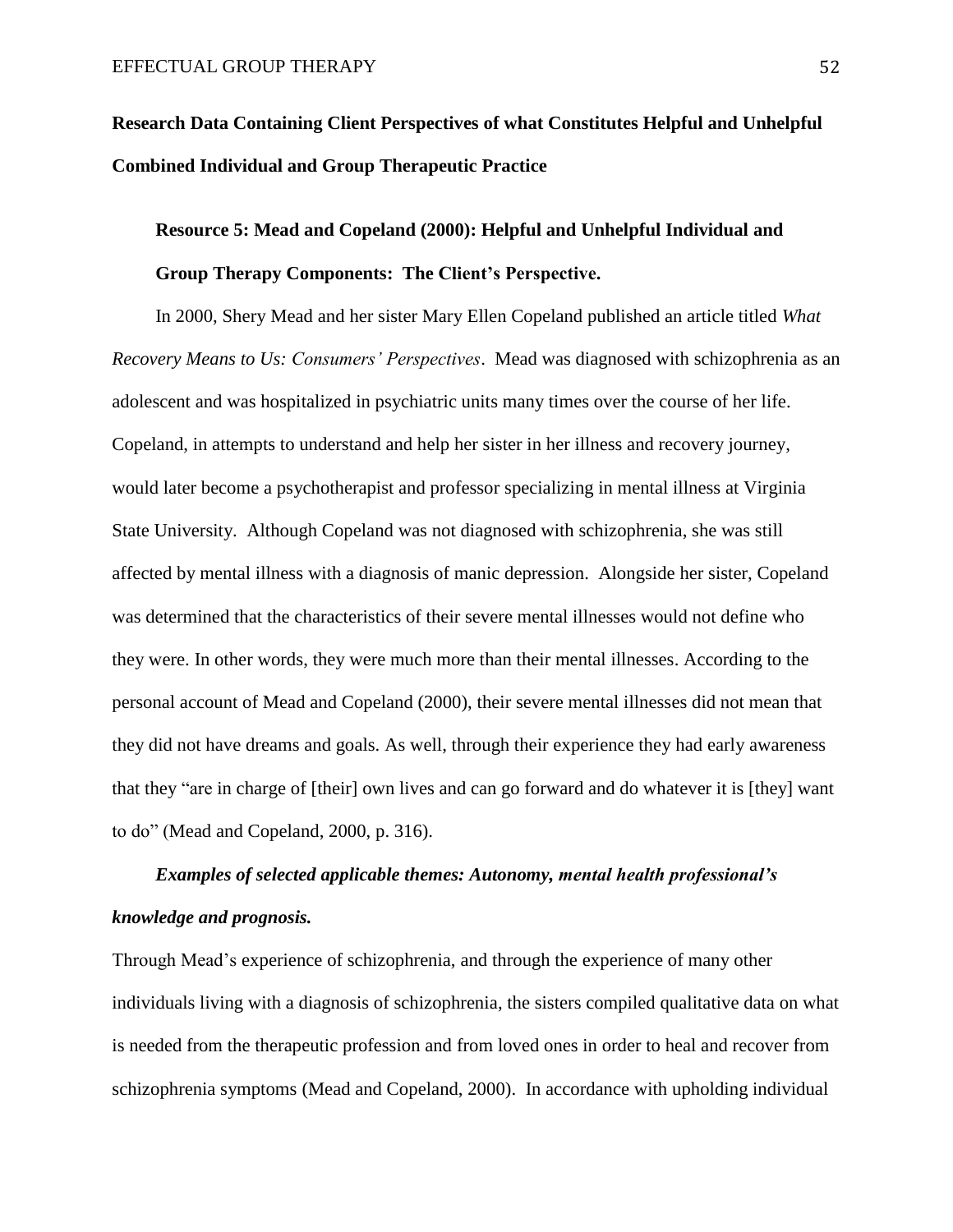autonomy, it is important to advocate for people to make their own choices about crisis and treatment plans, medication, and medication side effects; informed consent; having access to personal records, relationships, and spiritual practices and upholding "dignity, respect, and compassion" (Mead and Copeland, 2000, p. 319). Mead and Copeland (2000) say that "we need to be fully supported in taking the steps toward re-creating our own sense of self and be challenged to continue to grow" (p. 321). Additionally, "we need a caring environment without feeling the need to be taken care of" (Mead and Copeland, 2000, p. 317). When in a helping alliance with a person who has schizophrenia, it is important to keep in mind that the majority of individuals believe that "it is not up to the provider to determine when a person is ready to make progress—it is up to the person" (Mead and Copeland, 2000, p. 322). More importantly, we understand that "we want to be respected by healthcare professionals for having these fears and for sometimes choosing not to use medications that are compromising the quality of our lives" (Mead and Copeland, 2000, p. 324).

Overall, Mead and Copeland state (2000),

It must be recognized that risk is inherent in the experience of life. It is up to us to make choices about how we will live our lives; it is not up to the healthcare professionals to protect us from the real world. We need healthcare professionals to believe that we are capable of taking risks and to support us as we take them. (p. 325)

They add that we should "recognize strengths and even the smallest bit of progress without being paternalistic …[and] accept that a person's life path is up to them" (Mead and Copeland, 2000, p. 327).

In addition to understanding the apparent risks that go with a diagnosis of schizophrenia or related schizophrenia spectrum illnesses, and respecting client autonomy, Mead and Copeland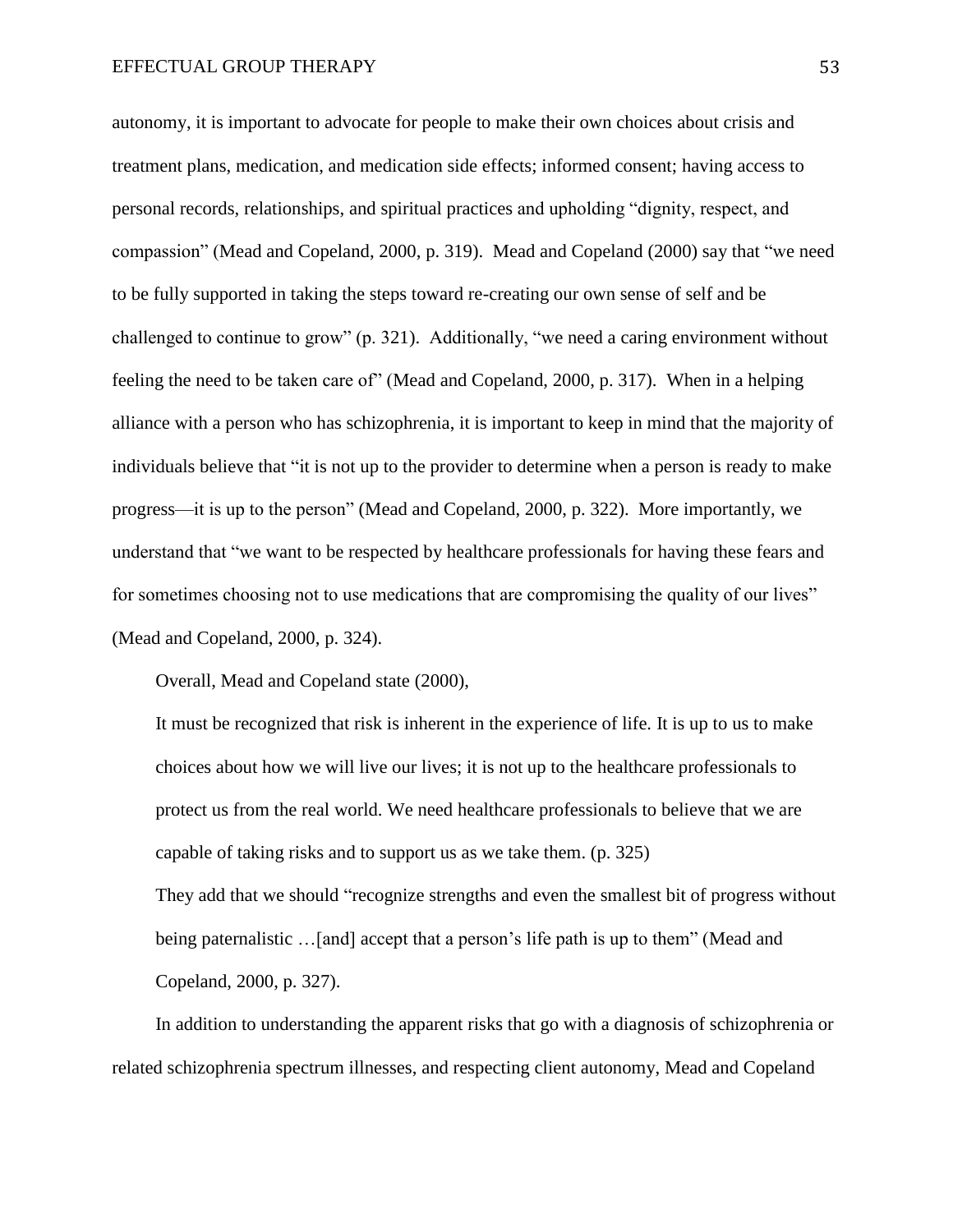(2000) believe mental health professionals can become involved in not only the client's growth but also their own growth during the process of helping. They put forth the following recommendations with a view to fostering growth in the mental health professional and increasing their knowledge base:

How much of our own discomfort are we willing to sit with while someone is trying out new choices? (Mead and Copeland, 2000, p. 320)

How are our boundaries continuously being redefined as we struggle to deepen each individual relationship? (Mead and Copeland, 2000, p. 320)

What are the assumptions we have about this person, by virtue of his/her diagnoses, history, and lifestyle? "... how can we put aside our assumptions and predictions in order to before we present to the situation and open to the possibility for the other person to do the same? (Mead and Copeland, 2000, p. 320)

What are the barriers that might prevent both of us from stretching and growing? (Mead and Copeland, 2000, p. 320)

Mead and Copeland (2000) go on to say:

A truly supportive therapeutic relationship begins with honesty and a willingness to take a critical look at assumptions learned during training. Clinical support, in a recovery environment, means at the same time that clinicians attempt to take care of a person, they also hold the person accountable for his or her behaviour and believe in the ability to change. … As part of our support system, healthcare professionals need to continue to examine their own roadblocks to change, understand where they get "stuck" and dependent, and look at their own less-than-healthy ways of coping. Healthcare professionals need to relate to us that they have their own struggles and own that change is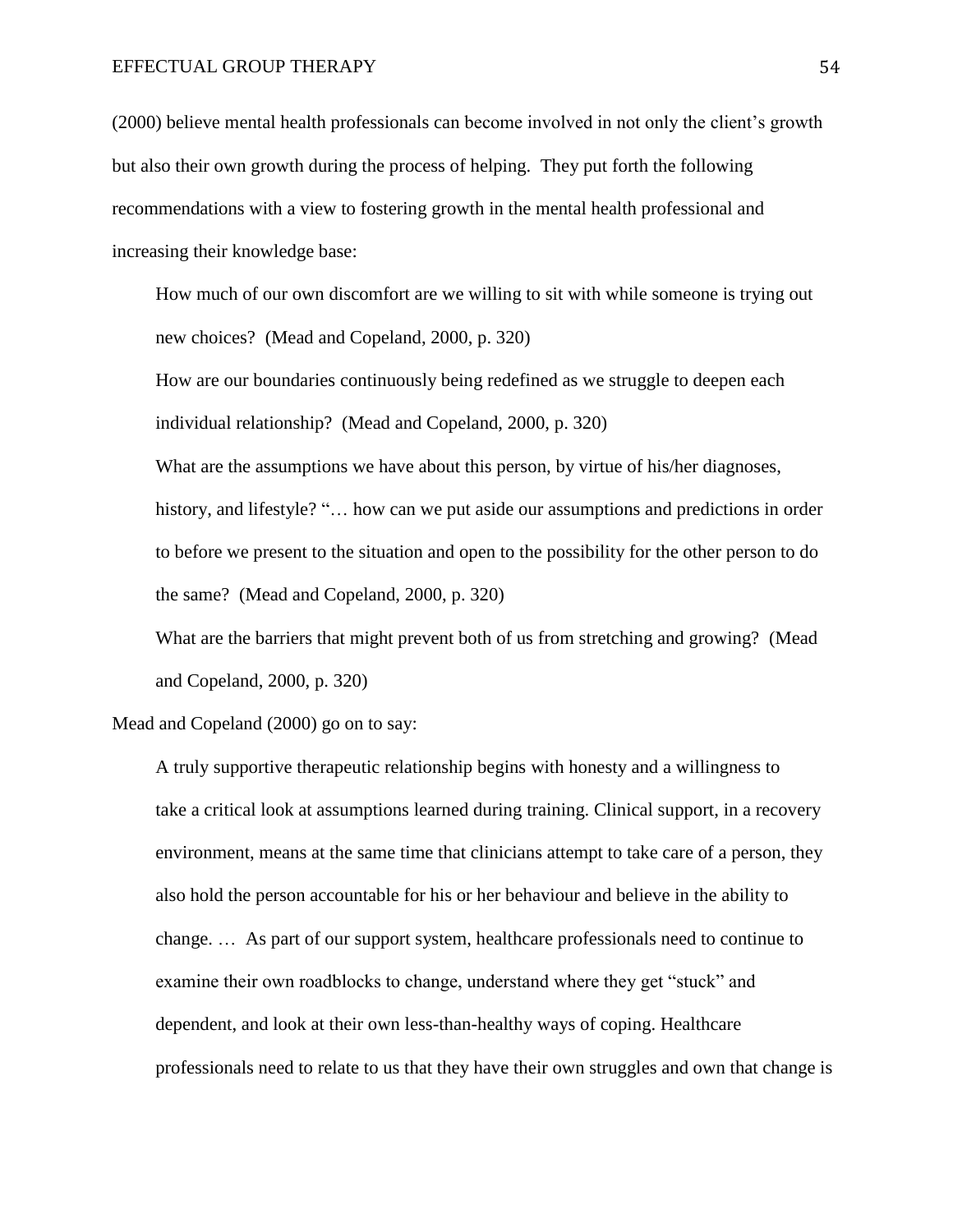hard for all. They need to look at our willingness to "recover" and not perpetuate the myth that there is a big difference between themselves and people they work with. (p. 320)

Finally, in regard to the theme of how mental health professionals communicate prognosis details, Mead and Copeland (2000) state, "we don't need dire predictions about the course of our symptoms– Something that no one else, regardless of their credentials, can never know" (p. 317). "Focus on how the person feels, what the person is experiencing, and what the person wants rather then on a diagnosis, labeling, and predictions about the course of the person's life" (p. 327).

Mead and Copeland (2000) also believe support groups can be a healing factor in the treatment of schizophrenia symptoms and indeed beneficial for mental health. In addition, when a person is in a support group environment, "people in the relationship[s] strive to use the relation[s] to become fuller, richer human beings … [And] support works best when both people are willing to grow and change" (p. 319).

#### Table 5

*Mead and Copeland (2000): Helpful and Unhelpful Individual and Group Therapy Components: Client's Perspective.*

| Theme                          | Examples                                                                                                                                                                                                                                                                                                                                   |
|--------------------------------|--------------------------------------------------------------------------------------------------------------------------------------------------------------------------------------------------------------------------------------------------------------------------------------------------------------------------------------------|
| <b>Active Listening</b>        |                                                                                                                                                                                                                                                                                                                                            |
| Autonomy                       | Helpful: "We need a caring environment without<br>feeling the need to be taken care of."<br><b>Helpful:</b> Medication choices.<br>$\bullet$<br><b>Helpful:</b> Informed consent.<br><b>Helpful:</b> Crisis plans.<br><b>Helpful:</b> Treatment plans.<br><b>Helpful:</b> Spiritual choices.<br>$\bullet$<br><b>Helpful:</b> Life choices. |
| <b>Client Successes of the</b> | <b>Helpful:</b> Look to the past for what has been helpful                                                                                                                                                                                                                                                                                 |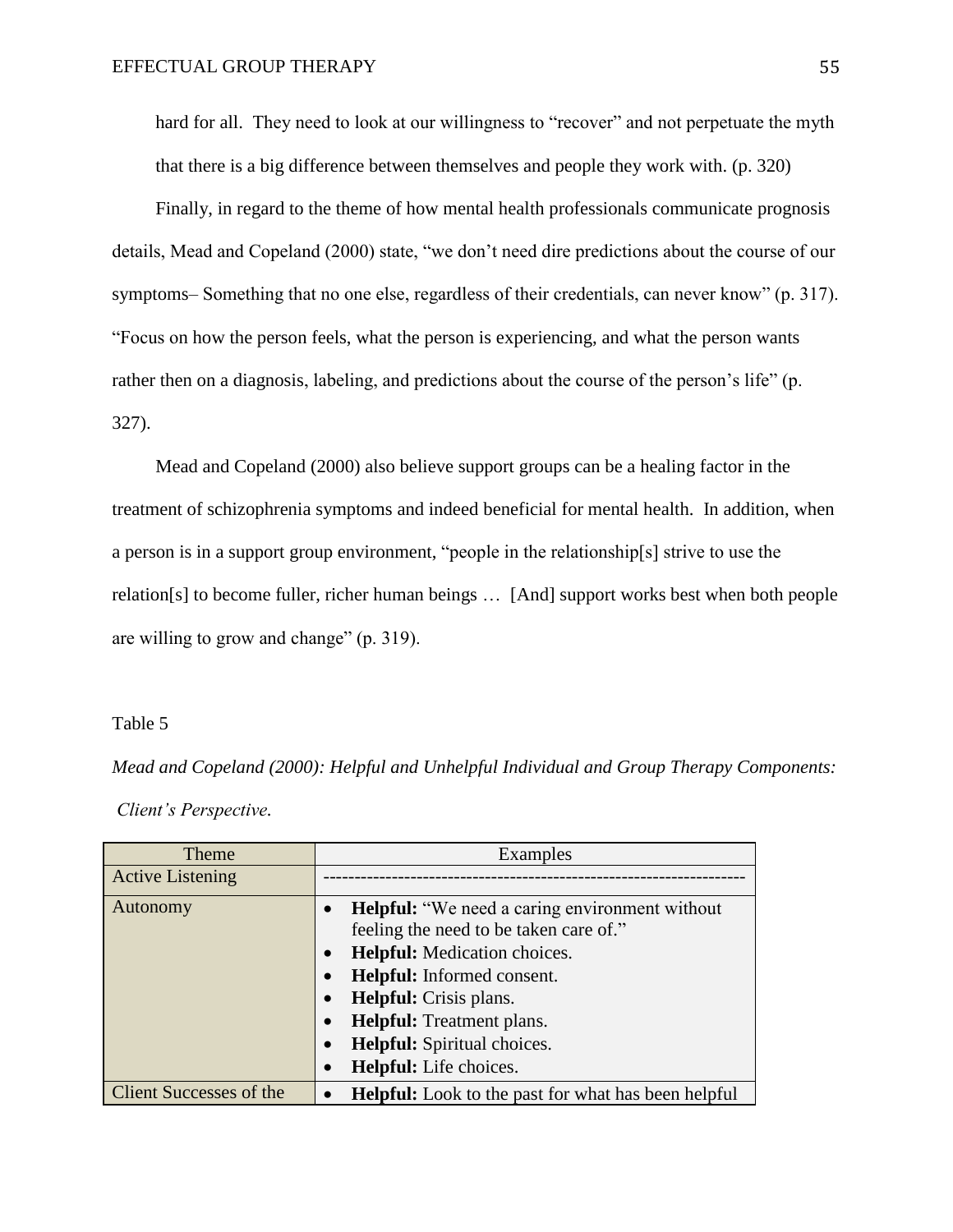| Past                                                              | in our treatment.                                                                                                                                                  |
|-------------------------------------------------------------------|--------------------------------------------------------------------------------------------------------------------------------------------------------------------|
| Communication                                                     |                                                                                                                                                                    |
| Compassion/Indifference                                           | <b>Helpful:</b> "We need assistance, encouragement, and<br>$\bullet$<br>support "                                                                                  |
| Dignity                                                           | Helpful: Treat client as an equal.<br>$\bullet$                                                                                                                    |
|                                                                   | Helpful: Promote self-worth                                                                                                                                        |
| Identity                                                          |                                                                                                                                                                    |
| Insight                                                           |                                                                                                                                                                    |
| <b>Isolation</b> prevention                                       |                                                                                                                                                                    |
| <b>Medication Awareness</b>                                       |                                                                                                                                                                    |
| <b>Mental Health</b><br>Professional's Demeanor                   |                                                                                                                                                                    |
| <b>Mental Health</b>                                              | Helpful: Challenge dominant discourse.<br>$\bullet$                                                                                                                |
| Professional Knowledge                                            | Helpful: Ever-expanding knowledge acquisition<br>$\bullet$<br>about self and client.<br>Helpful: Examine barriers to health and well-being<br>for self and client. |
| Prognosis Details Said by<br><b>Mental Health</b><br>Professional | <b>Unhelpful:</b> "We don't need dire predictions about<br>$\bullet$<br>the course of our symptoms."                                                               |
| Psychoeducation                                                   | Helpful: Education tailored to the individual and<br>$\bullet$<br>their uniqueness.                                                                                |
| <b>Shared Meaning</b>                                             |                                                                                                                                                                    |
| <b>Support Groups</b>                                             | Helpful: Encourage and implement a variety of<br>$\bullet$<br>support groups, including peer support.<br>Helpful: Encourage client collaboration.                  |
| <b>Trust</b>                                                      |                                                                                                                                                                    |

Note: Dashed line (--------) means there was no available data to record for that particular theme.

### **Resource 6: McLean (2003). Helpful and Unhelpful Individual and Group Therapy**

#### **Components: The Client's Perspective**

Richard McLean (2003) wrote and published an eBook on what it is like to live with a diagnosis of schizophrenia. McLean (2003) attended both individual and group talk therapy as part of his treatment regimen to lessen the stronghold schizophrenia had on his mind, body, and soul. He notes that there are stresses in attending group therapy and gives a first-hand example of how he responded to a group therapy environment: "I seem to speak well one on one, but in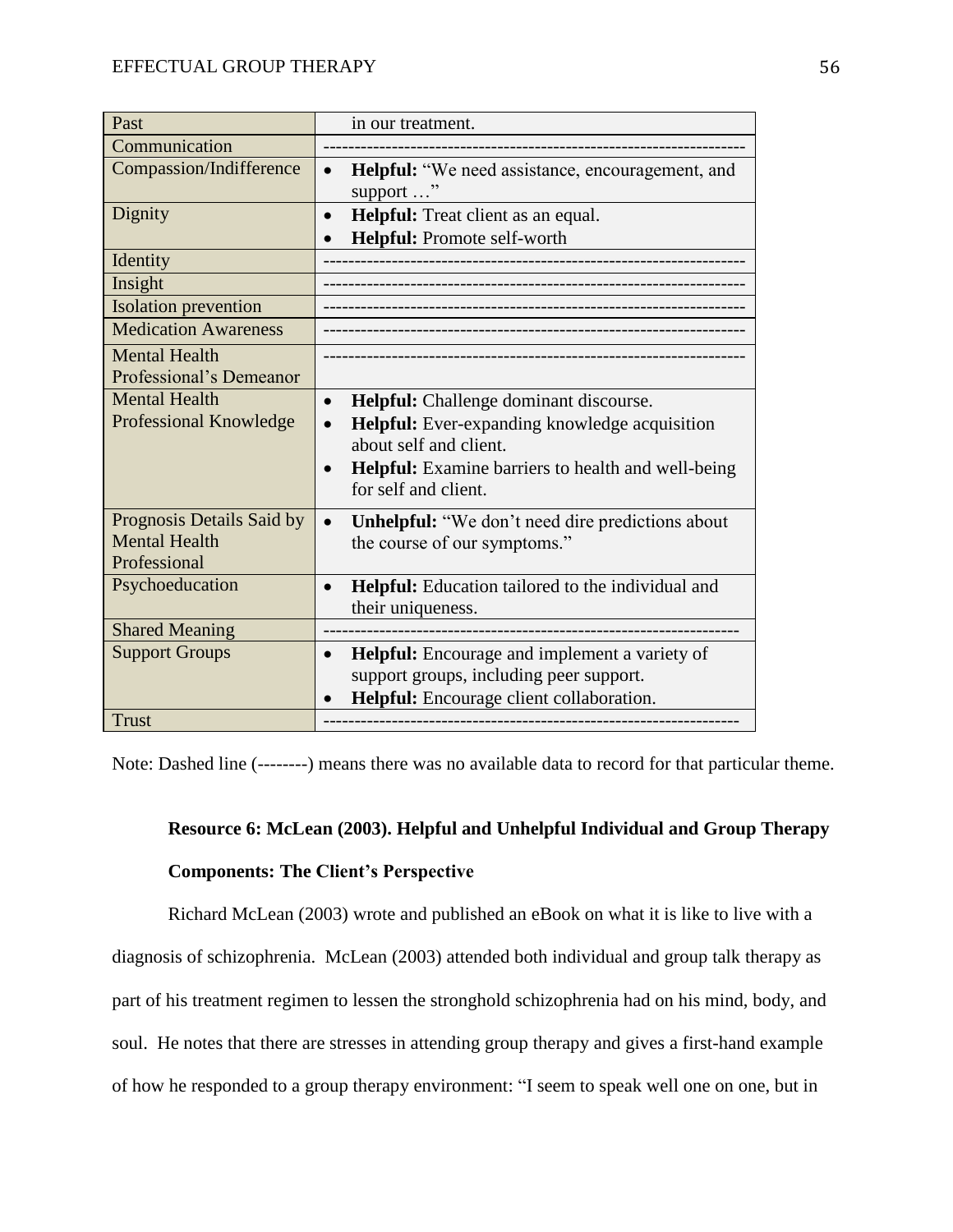group situations I found it hard to follow conversation, and always read extra meanings aimed at me. I still sometimes feel like this. I chose to keep to myself" (p. 170). McLean (2003) made it quite clear that he found face-to-face group therapy unhelpful.

In contrast, he found individual talk therapy and online support forums to be especially crucial and helpful in his wellness journey. The following information provides some insight into what McLean (2003) found helpful and is applicable to this thesis.

#### *Examples of selected applicable themes: Identity, external support groups, and trust.*

The McLean (2003) resource was rich in informative data that was relevant to the purpose of this thesis. (For a comprehensive description of the pertinent data used in this thesis see Tables 6 and 7, and Appendix E.)Drawing from the rich information McLean (2003) shares in his autobiography on living with the illness of schizophrenia, I will briefly discuss the themes of identity, external support groups, and issues around trust. McLean (2003)has struggled with his identity in many ways for his entire life. Not only did he struggle to maintain his identity before the symptoms of schizophrenia emerged, but he also had to adapt to the new identity of someone with a severe mental illness. It did not stop at adapting his identity with schizophrenia symptoms he also had to merge the new identity with the old because there were some aspects of the schizophrenia identity he did not want to let go of and some aspects he would have to live with. The following explanation from McLean (2003) can shed light on the complex issue of changes of identity. He states, "years later I have met people who are running from treatment because their idea of being mentally ill is such a part of who they are that they don't know any alternative. It is hard to give up the idea of who you are" (McLean, 2003, p. 102).

McLean (2003) goes on to explain the shame and guilt that can consume an individual when they require a new identity: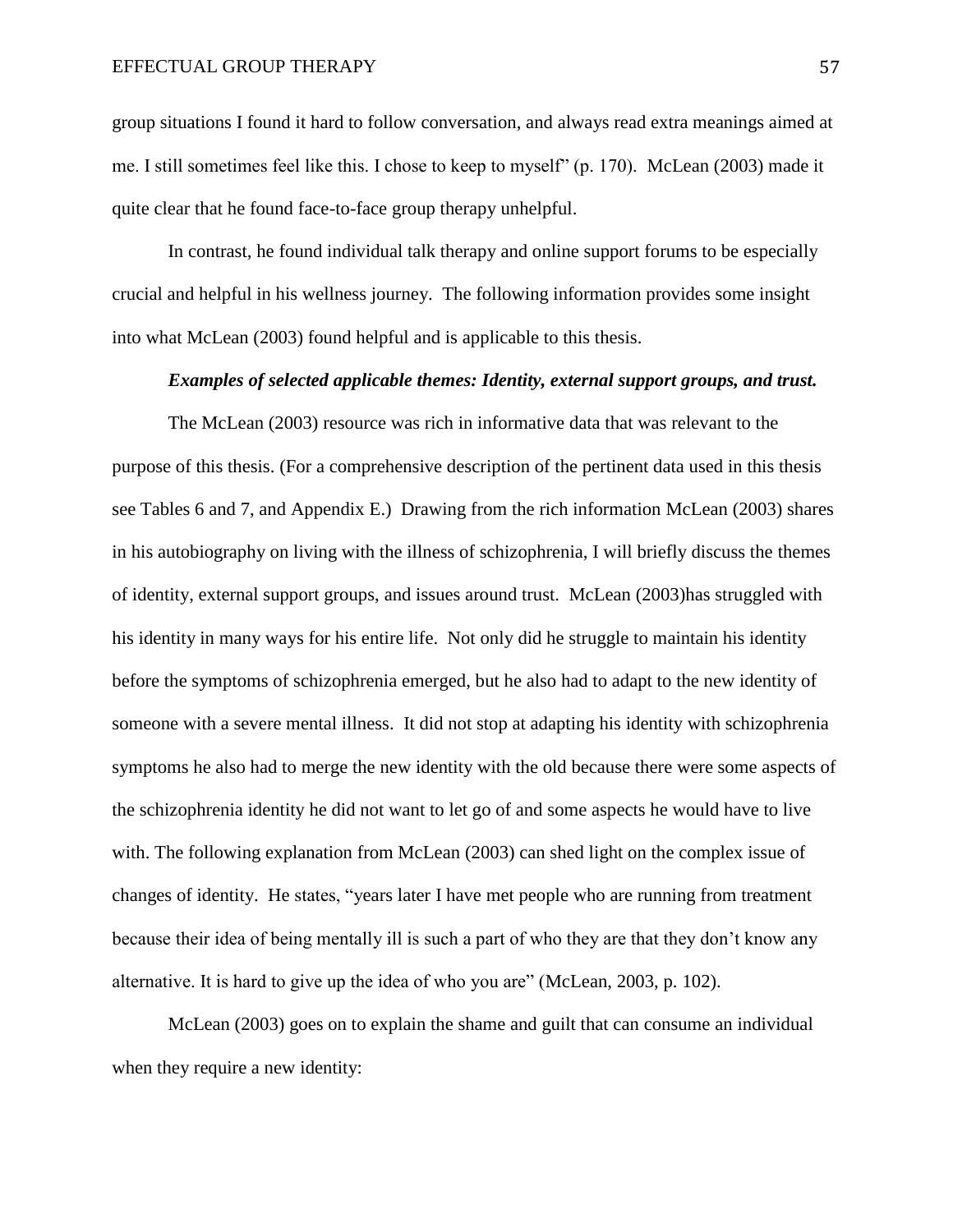[D]uring the past 10 years I made a terrible mistake (twice) of thinking I was well and stopped taking my medication. I got sick again and was hospitalized. I didn't want to think that I had schizophrenia. I have to confess that I am not over the shame I feel. It's not something I can talk to people about so I feel I have a dirty little secret. It affects my relationships with women, as I can't tell them of the shame I feel. I probably seem weak but I really want to be accepted by people for what I am (which includes having schizophrenia) (p. 207).

Additionally, McLean (2003) talks about how the new identity of being someone with schizophrenia is not all centred on an entirely negative experience. He explains that, talking to a friend who also has schizophrenia, I decided it was a beneficial experience in many respects. We have learned humility, are open to a lot more ideas, and have a respect for reason. We also know how lucky we are to live in the age of medication. Our psychoses have revealed parts of us we might never otherwise have integrated. (pp. 219- 220)

Lastly, McLean (2003) informs his readers, psychosis becomes the new normal

McLean (2003) is staunchly in favour of support groups for a person coping with and learning from the new normal of psychosis. He is in favour of support groups not only in the form of traditional professional mental health support groups, but also Internet support networks and support groups such as Alcoholics Anonymous for substance misuse problems. McLean (2003) emphasizes that "the Internet provides great resources, support and freedom for its users" (p. 123). He later goes on to say, "good support networks are also critical" (McLean, 2003, p. 214), especially for finding like-minded individuals who are free from alcohol or street drugs. He states that, when remodelling one's life it is more about learning to adapt to the demands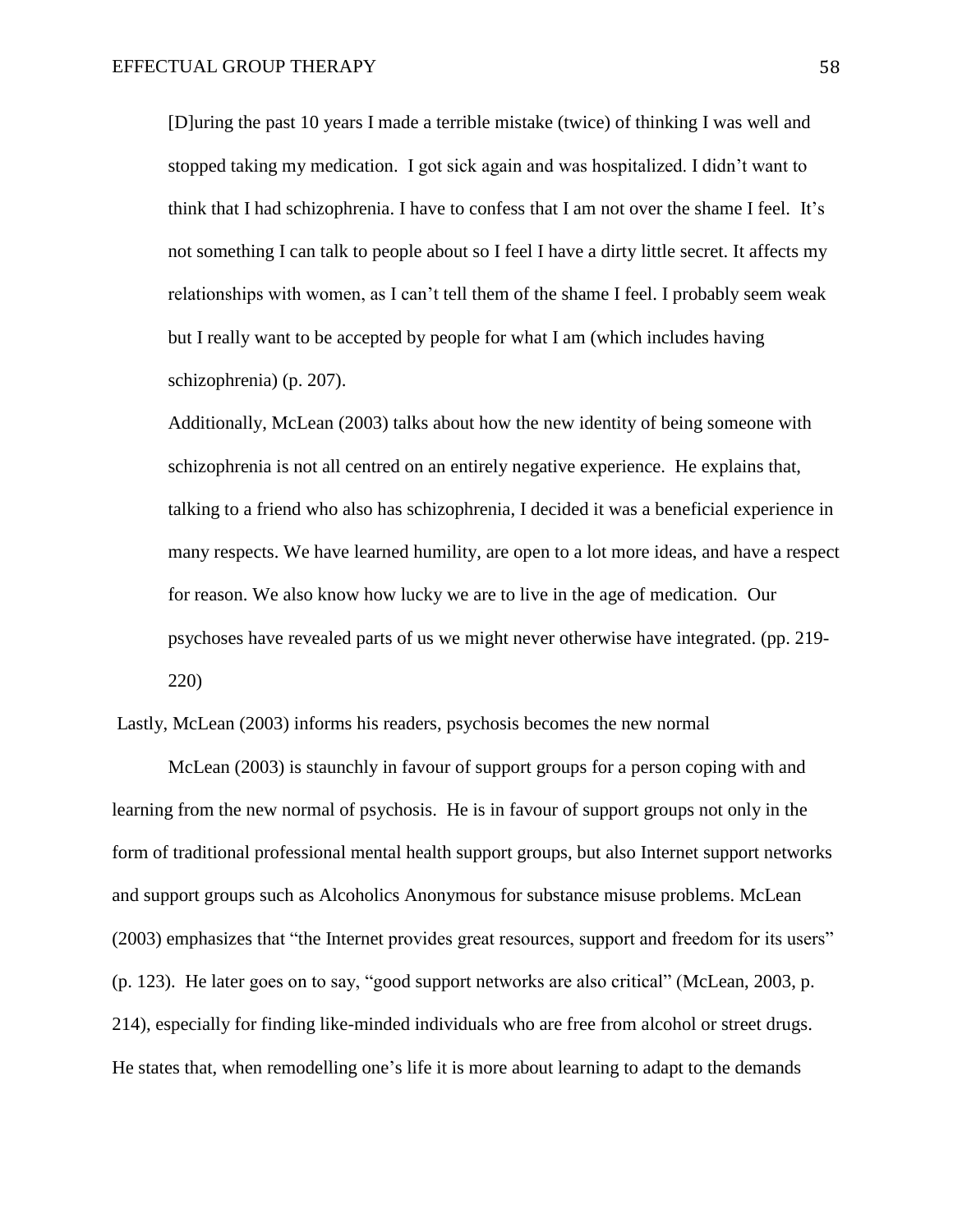imposed by the symptoms, it is important not only to find support/group therapy environments to help with addictions, but also to attend them alcohol- and drug-free. Remaining substance-free is not only for their own sake but also for the sake of others who are seeking help.

The final theme discussed from the McLean (2003) is about the value of trust when helping someone who is experiencing schizophrenia. On the issue of trust with his psychiatrist, McLean (2003) reports,

it was a leap of faith to confide in him, I had in mind he was the enemy. In the back of my mind I thought the meeting serve two purposes: to talk to him honestly, and to show the conspirers what pain they were causing—it might make them call the whole thing off. I thought he might confide in me either way (p.188).

McLean (2003) also stresses,

I have had mistrust of my psychiatrist—this is very difficult because she/he is the one person who can help you. I started to think that he was in on the whole conspiracy against me. It was awful, because really he's a sweetie. I have also thought that my psychiatrist was recording me, or that people were listening in on our conversations. I told him that I was having these thoughts and it helps to know that he knows somehow. (p. 193)

Overall, sometimes it can take months for trust to be built, sometimes it is never built at all. McLean (2003) comments, "as the weeks passed, I started to trust that Dr. X really was trying to help" (p. 197). He leaves the reader with an important piece of information aimed at those mental health professionals designing group therapies: When designing support/group therapy for individuals suffering from schizophrenia, it is important to recognize that sometimes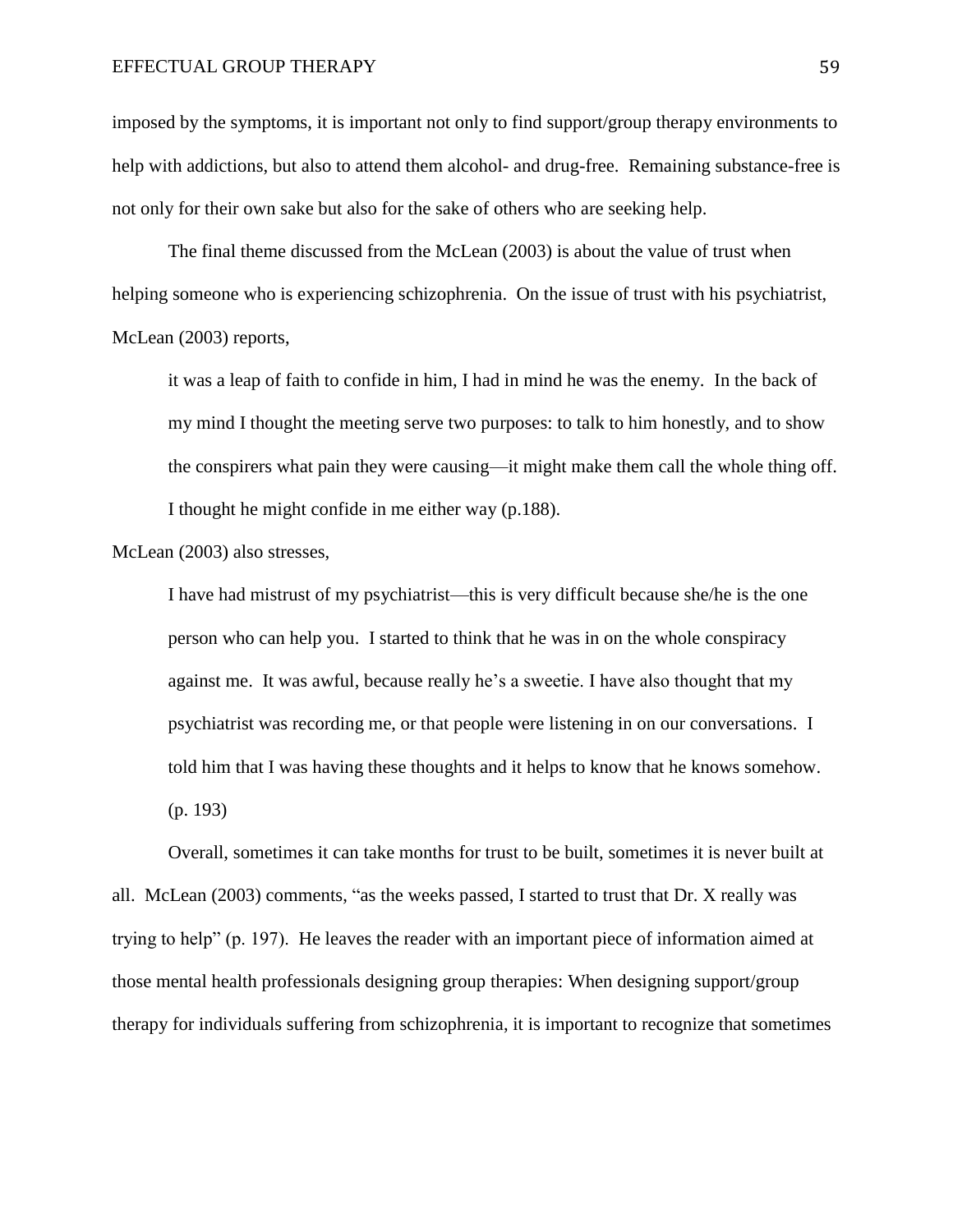it takes months before enough trust is built and the individual decides to attend the support/group

therapy.

### Table 6

McLean (2003): *Helpful and Unhelpful Individual Therapy Components: Client's Perspective*

| Theme                             | Example                                                                          |
|-----------------------------------|----------------------------------------------------------------------------------|
| <b>Active Listening</b>           | Helpful: "He asked me to elaborate" about my story.<br>$\bullet$                 |
|                                   | <b>Unhelpful:</b> "He was friendly but I got the impression that<br>$\bullet$    |
|                                   | he was leading me away from the story I wanted to tell                           |
|                                   | him."                                                                            |
| Autonomy                          | Helpful: "Stand up to your fears."<br>$\bullet$                                  |
|                                   | Unhelpful: "We are our own worst enemies."<br>$\bullet$                          |
| <b>Client Success of the Past</b> | <b>Helpful:</b> "They were mostly 'messages' from auditory<br>$\bullet$          |
|                                   | hallucinations, and I put them down and diagrams to help                         |
|                                   | make sense of my distorted perceptions."                                         |
|                                   | Helpful: Don't "wait until a person hit hits rock-bottom<br>$\bullet$            |
|                                   | before getting help."                                                            |
| Communication                     | Helpful: "I don't know what to do. Please, please help."<br>$\bullet$            |
|                                   | Helpful: Be honest when telling your story to mental health<br>$\bullet$         |
|                                   | professionals.                                                                   |
|                                   | Unhelpful: "I felt as if I could not concentrate."<br>$\bullet$                  |
|                                   | <b>Unhelpful:</b> "I felt emotionally flat, and talking about my<br>$\bullet$    |
|                                   | experiences and ideas out loud made them seem ridiculous."                       |
| <b>Compassion/Indifference</b>    | <b>Helpful:</b> "He asked me to elaborate" about my story.<br>$\bullet$          |
|                                   | <b>Helpful:</b> "I told him that I was having these thoughts and it<br>$\bullet$ |
|                                   | helps to know that he knows somehow."                                            |
| Dignity                           | Unhelpful: "I am not over the shame I feel."<br>$\bullet$                        |
|                                   | <b>Unhelpful:</b> "The illness of schizophrenia "not only<br>$\bullet$           |
| Identity                          | destroy[s]  dignity but also life."                                              |
|                                   | <b>Helpful:</b> "It is hard to give up the idea of who you are."<br>$\bullet$    |
|                                   | Unhelpful: "I didn't want to think that I had<br>$\bullet$<br>schizophrenia."    |
|                                   | <b>Helpful:</b> "My psychosis developed so gradually and<br>$\bullet$            |
|                                   | affected my reason to such a degree that I didn't see it, and I                  |
|                                   | didn't know anyone else who had suffered similar                                 |
|                                   | delusions."                                                                      |
|                                   | Helpful: "Our psychoses have revealed parts of us we<br>$\bullet$                |
|                                   | might never otherwise have integrated."                                          |
|                                   | <b>Helpful:</b> "It hard for someone who is psychotic to engage in               |
|                                   | things that might be commonplace for others."                                    |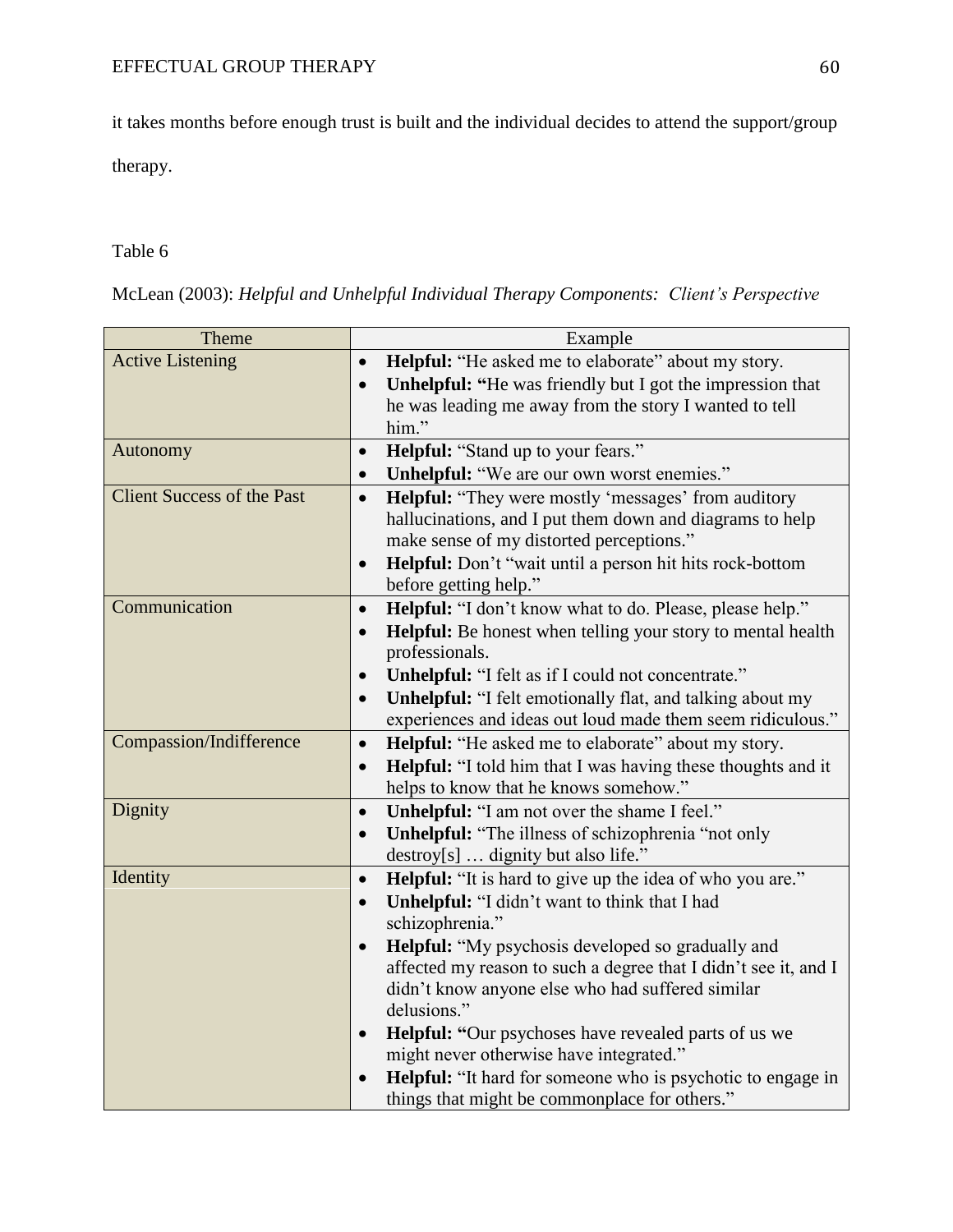| Insight                                                        | <b>Helpful:</b> "It's vital for others to show insight."                                                    |
|----------------------------------------------------------------|-------------------------------------------------------------------------------------------------------------|
|                                                                | <b>Helpful:</b> "Can you offer me some advice or even just a little<br>$\bullet$                            |
|                                                                | bit of hope."                                                                                               |
|                                                                | Helpful: "Insight" and awareness are dynamic, one day they                                                  |
|                                                                | are present and the next day they are covered up.                                                           |
| <b>Isolation Prevention</b>                                    | <b>Helpful:</b> "I probably seem weak but I really want to be<br>$\bullet$                                  |
|                                                                | accepted by people for what I am (which includes having                                                     |
|                                                                | schizophrenia)."                                                                                            |
|                                                                | Helpful: "If such things had been talked about more openly,                                                 |
|                                                                | I might not have felt so alone, and I might have recognized                                                 |
|                                                                | symptoms in myself."                                                                                        |
| <b>Medication Awareness</b>                                    | <b>Helpful:</b> "We also know how lucky we are to live in the age                                           |
|                                                                | of medication."                                                                                             |
|                                                                | $\bullet$                                                                                                   |
|                                                                | <b>Unhelpful:</b> "I made a terrible mistake (twice) of thinking I                                          |
|                                                                | was well and stopped taking my medication."                                                                 |
| Mental Health Professional's                                   | <b>Unhelpful:</b> Medication alone is not offering help.                                                    |
|                                                                |                                                                                                             |
| Demeanor<br>Mental Health Professional's                       |                                                                                                             |
| Knowledge                                                      | <b>Unhelpful:</b> "Doctors were not that well-versed in                                                     |
|                                                                | psychiatry."                                                                                                |
|                                                                | <b>Helpful:</b> "The world can speak to the psychotic person in<br>$\bullet$                                |
|                                                                | many ways throughout analogies, metaphor or symbols."                                                       |
| Prognosis Details Said by<br><b>Mental Health Professional</b> |                                                                                                             |
| Psychoeducation                                                |                                                                                                             |
|                                                                | <b>Unhelpful:</b> "I didn't even know the difference between                                                |
|                                                                | psychology and psychiatry at that point."                                                                   |
|                                                                | Helpful: "Suffering could be prevented if the general<br>public's awareness of mental illness was greater." |
|                                                                |                                                                                                             |
|                                                                | <b>Helpful:</b> "The world can speak to the psychotic person in<br>$\bullet$                                |
|                                                                | many ways throughout analogies, metaphor or symbols."                                                       |
| <b>Shared Meaning</b>                                          |                                                                                                             |
| <b>Support Group (External)</b>                                | Helpful: "MSN Schizophrenia Web Community, a                                                                |
|                                                                | wonderful resource and support."                                                                            |
|                                                                | <b>Helpful:</b> "The internet provides great resources, support and<br>$\bullet$                            |
|                                                                | freedom for its users."                                                                                     |
|                                                                | <b>Unhelpful:</b> "Many people who have been diagnosed with<br>$\bullet$                                    |
|                                                                | schizophrenia in Canada are left without an acting                                                          |
|                                                                | psychiatrist due to the unavailability in the profession."                                                  |
|                                                                |                                                                                                             |
| <b>Trust</b>                                                   | <b>Helpful:</b> "It took me months to get to a point where I knew<br>$\bullet$                              |
|                                                                | I had to seek treatment, and more months before I                                                           |
|                                                                | penetrated the medical System to get the help I needed."                                                    |
|                                                                | Helpful: "It was a leap of faith to confide in him, I had in                                                |
|                                                                | mind he was the enemy."                                                                                     |
|                                                                | Helpful: "As the weeks passed, I started to trust."                                                         |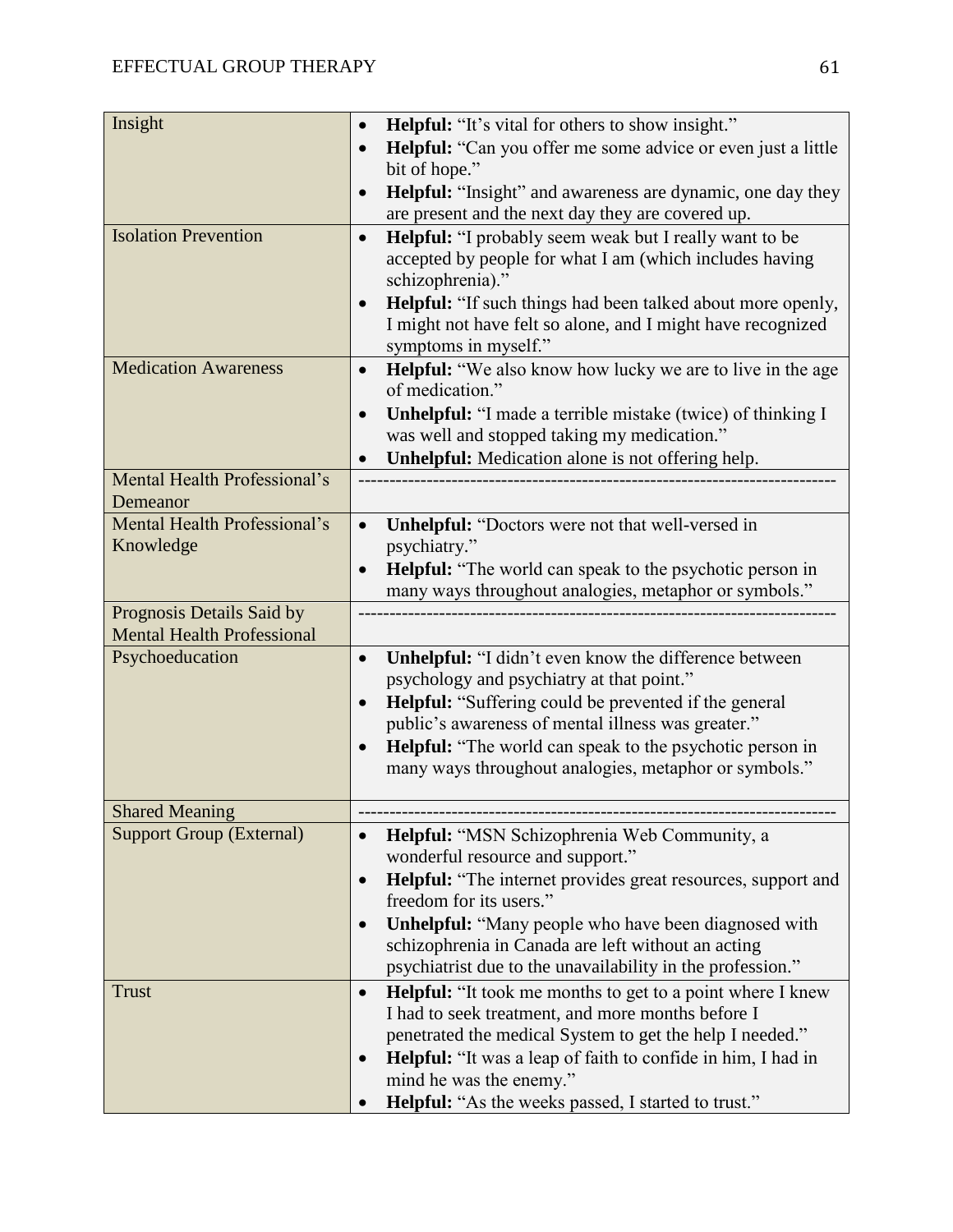|  | <b>Helpful:</b> He would hurt himself but would not report it to   |
|--|--------------------------------------------------------------------|
|  | either his parents, psychiatrist or social worker because he       |
|  | was afraid they would be upset with him.                           |
|  | <b>Unhelpful:</b> "I have had mis-trust of my psychiatrist—this is |
|  | very difficult because she/he is the one person who can help       |
|  | you."                                                              |

Note: Dashed line (--------) means there was no available data to record for that particular theme.

Table 7

McLean (2003): *Helpful and Unhelpful Group Therapy Components: Client's Perspective*

| Theme                                                          | Example                                                                                                                                                                                                                              |
|----------------------------------------------------------------|--------------------------------------------------------------------------------------------------------------------------------------------------------------------------------------------------------------------------------------|
| <b>Active Listening</b>                                        |                                                                                                                                                                                                                                      |
| Autonomy                                                       |                                                                                                                                                                                                                                      |
| <b>Client Success of the Past</b>                              | <b>Helpful:</b> It is important for group to be alcohol and drug-<br>$\bullet$<br>free.                                                                                                                                              |
| Communication                                                  | Unhelpful: "I found it hard to follow conversation and<br>$\bullet$<br>always read extra meanings aimed at me."                                                                                                                      |
| Compassion/Indifference                                        |                                                                                                                                                                                                                                      |
| Dignity                                                        |                                                                                                                                                                                                                                      |
| Identity                                                       |                                                                                                                                                                                                                                      |
| Insight                                                        |                                                                                                                                                                                                                                      |
| <b>Isolation Prevention,</b><br>Duration                       | Helpful: Sometimes it takes months before enough trust is<br>built and the individual decides to attend the support/group<br>therapy<br>Unhelpful: "I don't feel safe on my own but when around<br>$\bullet$<br>others I freak out." |
| <b>Medication Awareness</b>                                    |                                                                                                                                                                                                                                      |
| Mental Health Professional's<br>Demeanor                       |                                                                                                                                                                                                                                      |
| Mental Health Professional's<br>Knowledge                      |                                                                                                                                                                                                                                      |
| Prognosis Details Said by<br><b>Mental Health Professional</b> |                                                                                                                                                                                                                                      |
| Psychoeducation                                                |                                                                                                                                                                                                                                      |
| <b>Shared Meaning</b>                                          | Unhelpful: "Always read extra meanings aimed at me."<br>$\bullet$                                                                                                                                                                    |
| <b>Support Group (External)</b>                                | Helpful: Substance mis-use programs.<br>$\bullet$                                                                                                                                                                                    |
| <b>Trust</b>                                                   |                                                                                                                                                                                                                                      |

Note: Dashed line (--------) means there was no available data to record for that particular theme.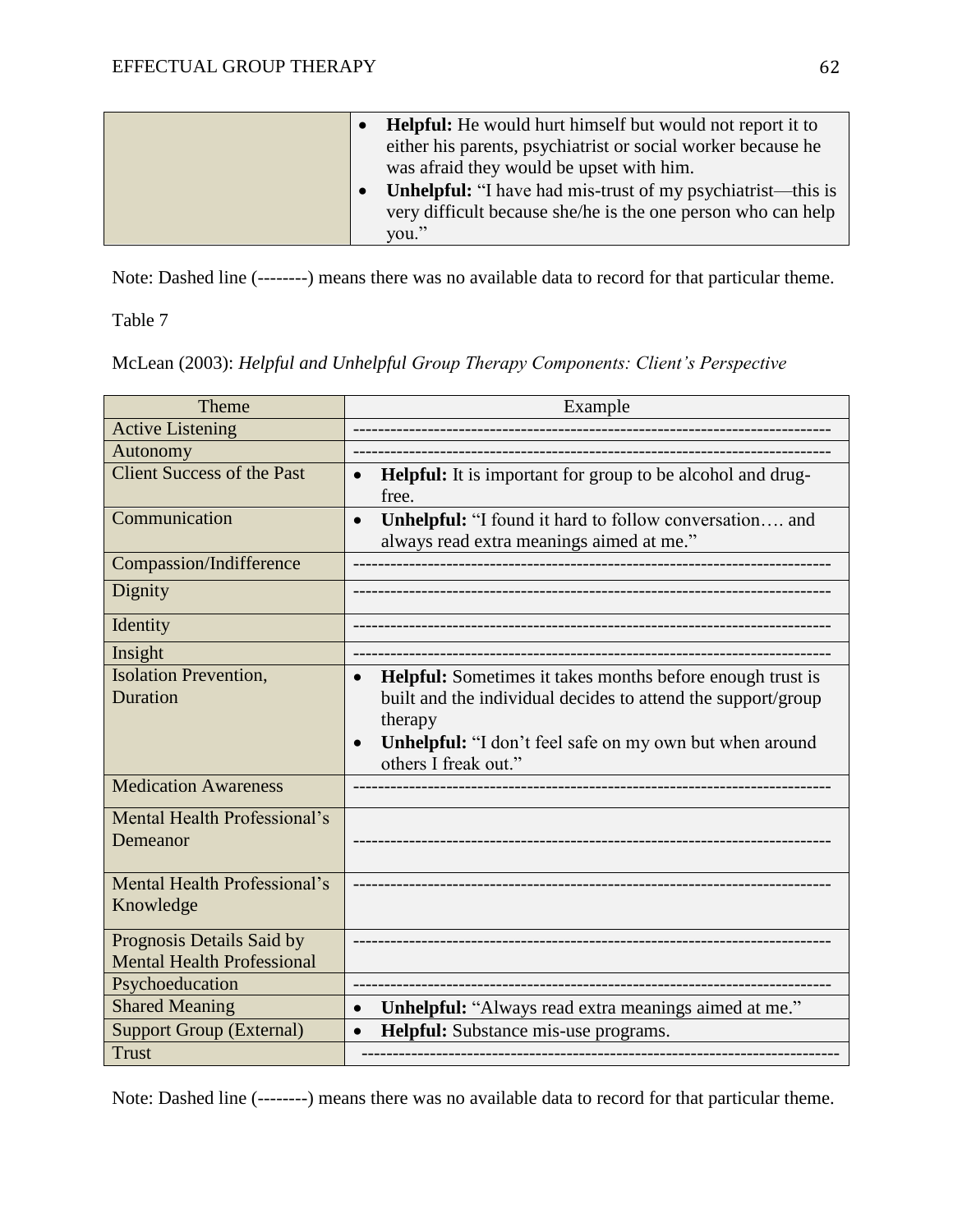### **Resource 6: Morgan (2013). Helpful and Unhelpful Individual Therapy C omponents: The Client's Perspective.**

The next resource utilized in this thesis is an autobiography by Kristina Morgan. Morgan is a young woman who was diagnosed at a young age with schizophrenia. In her book, she shares her personal journey through her detailed journal entries. One of her first observations on the mental health profession was made at the age of 15 and concerned how mental health professionals discounted her as a human being.

### *Examples of selected applicable themes: Autonomy, medication awareness, trust, dignity, prognosis details and support group(s) external.*

On what was to become many doctor/hospital visits brought on by psychosis and/or substance misuse, Morgan's mother took her in out of concern. According to Morgan (2013) in one situation they arrived at the doctor's office and the doctor began examining Morgan and talking directly to her mother while inadvertently ignoring the opinion, concern, or experience of Morgan. Morgan (2013) reports, "the doctor … never asks me what is wrong" (p. 29). In addition to not being addressed personally about how she might be feeling, she says that it was not helpful that her mother and doctor talked over her as if she were not in the room. In this case, Morgan's autonomy was not acknowledged or respected by her mother or the physician caring for her (Morgan, 2013).

Morgan (2013) also talks about how terrified she was of medication. This fear stemmed from the effects that past medications had had on her mind. In Morgan's words, she had experienced "medication that would mess with my mind" (2013, p. 56). Medication has been reported on many occasions to be a significant reason why people are not truthful about the positive or the negative symptoms they are experiencing. In Morgan's case, she did not want to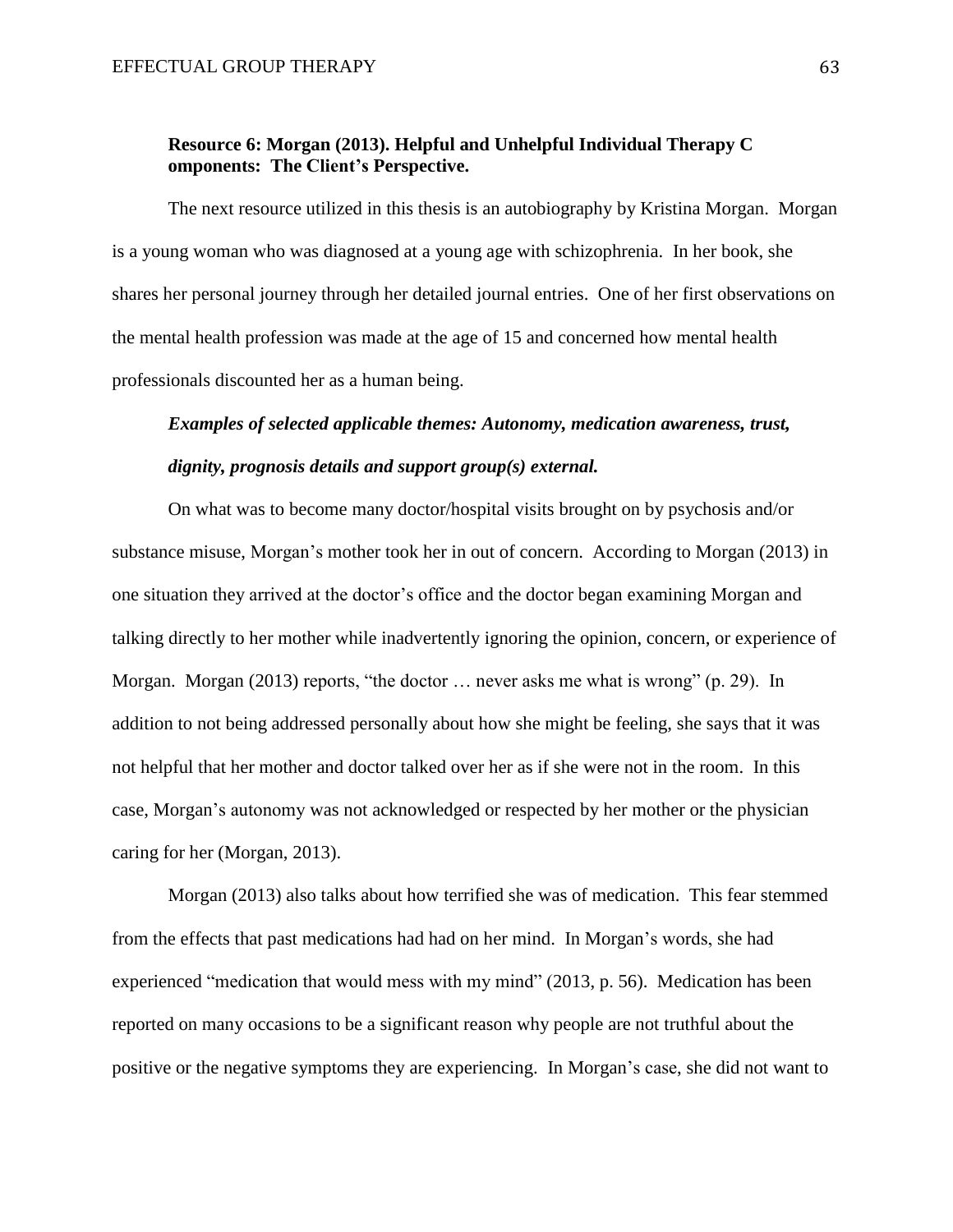#### EFFECTUAL GROUP THERAPY 64

fully disclose her symptoms to mental health professionals because she had found that sometimes a mind clouded with medication is a worse experience than a mind filled with hallucinations and delusions (Morgan, 2013). Esso Leete would concur with Morgan in that "unfortunately the side effects of antipsychotic medications can often become more disabling than the illnesses themselves" (as cited in Torrey, 2006, p. 294). Morgan (2013) candidly expresses how medication can "take your real mind away and make into something else" (p. 56). The importance of Morgan's statements for mental health professionals might be to not mention the use of medication until absolutely necessary, and to be aware that, when in an individual or group therapy session, clients might not be giving the full story of their illness.

Morgan (2013) was also reluctant to talk with her doctor about her experience with hallucinations and delusions. She explains that, when she first met a clinical counsellor, she disclosed many aspects of her life but "mention[ed] nothing about hearing voices. I didn't want to give it up. I thought it was really none of her damn business" (p. 118). Although people with schizophrenia are usually attending therapy for symptoms of schizophrenia—at least initially that is not necessarily what they want to talk about. In Morgan's case, she wanted to start the session by talking about her family. When the therapist accepted the idea of not pursuing the topic of Morgan's symptoms, the therapy process was accepted by Morgan. In other words, the therapist followed Morgan's lead, which in turn fostered Morgan's autonomy (Morgan, 2013).

Furthermore, Morgan (2013) talks about her experience with psychodrama played out in one of her group therapy sessions. The short version of her narrative is that she did not appreciate what psychodrama offered her. She reports how the emotions shared with the group were just too much for her to handle, to the point where she had to leave the group therapy session halfway through. What specifically made her unable to tolerate the group psychotherapy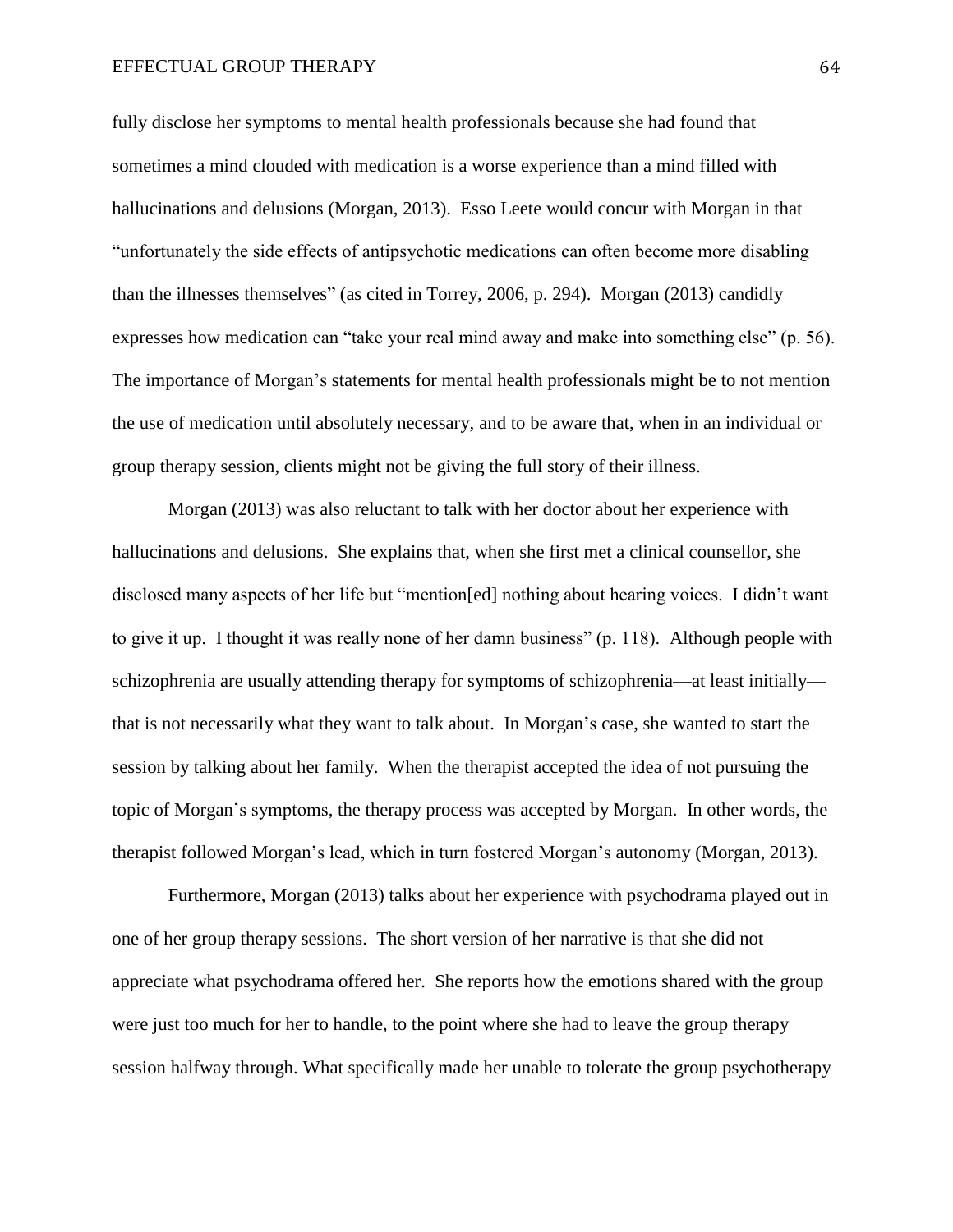session was that "the staff would push the patient into reliving past horrors, like sexual abuse" (Morgan, 2013, p. 63).

Another incident Morgan found unhelpful for her well-being was when one doctor told her father she "would be in and out of institutions for the rest of [her] life" (2013, p. 64). These types of definitive statements can leave a person feeling helpless, hopeless, and discouraged about life in general. For Morgan (2013), mental health workers have the ability to remove a person's dignity, and she openly states, "My voice is one of the things that is still mine. The hospital stole my dignity" (Morgan, 2013, p. 67). Also, when a mental health professional is in either an individual or a group therapy setting, it is not helpful to attack the family of the person who is living with schizophrenia, even subtly. On one occasion, Morgan's father was verbally attacked by a mental health professional, and Morgan responded accordingly, she got angry and lost respect for the doctor (Morgan, 2013). "The doctor in Phoenix subtly attacked my father one too many times, insinuating that he had something to do with my emotional problems" (Morgan, 2013, p. 70). As a result, Morgan's father was furious and they ended up attending only two therapy sessions together (Morgan, 2013).

Morgan (2013) shared in her book how sometimes she talks unintelligible and irrational at group meetings and will exhibit what many consider to be bizarre behaviour in attempting to deal with her hallucinations. For instance, in one group session, she told "the members of the group that [her] clock was talking to [her], so [she] threw it against the wall to stop it" (Morgan, 2013, p. 73). There is one more important aspect of group work that Morgan mentions in her book and that is how she was able to keep her sobriety from alcohol by belonging to the cohesive AA group at her church (Morgan, 2013). Often alcoholism goes hand-in-hand with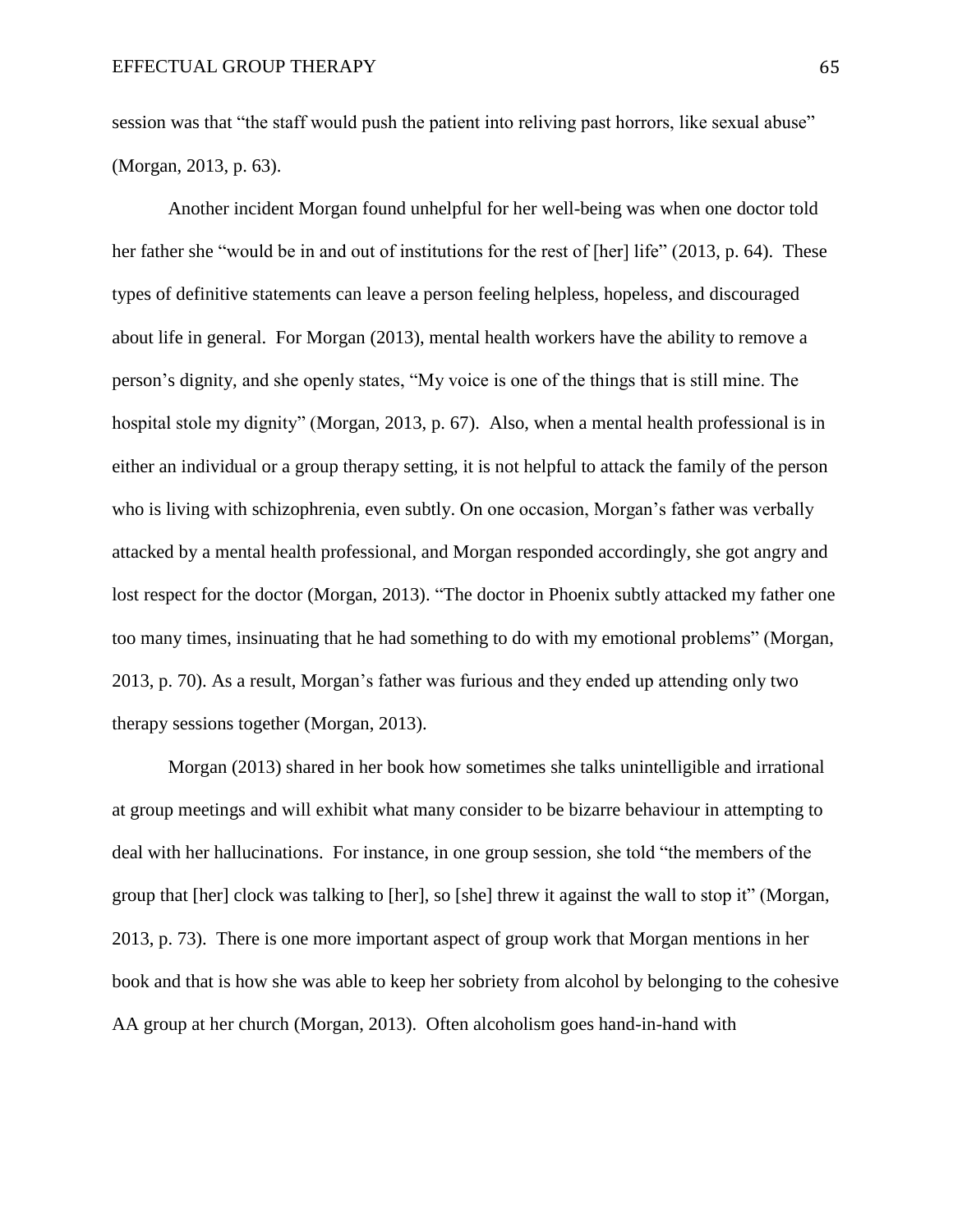### EFFECTUAL GROUP THERAPY 66

schizophrenia; it is one way to try to deal with an altered reality in the form of hallucinations and

delusions, social exclusion, and the impact of illness-associated stigma.

Table 8

*Morgan (2013): Helpful and Unhelpful Individual Therapy Components: Client's Perspective*

| Theme                                                      | Examples                                                                                                                                                                                                                                                                                                                                                                                                       |
|------------------------------------------------------------|----------------------------------------------------------------------------------------------------------------------------------------------------------------------------------------------------------------------------------------------------------------------------------------------------------------------------------------------------------------------------------------------------------------|
| <b>Active Listening</b>                                    |                                                                                                                                                                                                                                                                                                                                                                                                                |
| Autonomy                                                   | Helpful: "Mention nothing about hearing voices I don't want<br>to give it up."<br>Helpful: I might want to talk about my family versus the<br>symptoms.<br><b>Helpful:</b> "My voice is one of the things that is still mine."<br>$\bullet$<br><b>Unhelpful:</b> Discounted as a human being.<br><b>Unhelpful:</b> "The doctor  never asks me what is wrong."<br>Unhelpful: Doctor and mother talked over her. |
| <b>Client Successes of the</b><br>Past                     |                                                                                                                                                                                                                                                                                                                                                                                                                |
| Communication                                              |                                                                                                                                                                                                                                                                                                                                                                                                                |
| Compassion/Indifference                                    |                                                                                                                                                                                                                                                                                                                                                                                                                |
| Dignity                                                    | <b>Unhelpful:</b> "The hospital stole my dignity."                                                                                                                                                                                                                                                                                                                                                             |
| Identity                                                   |                                                                                                                                                                                                                                                                                                                                                                                                                |
| Insight                                                    |                                                                                                                                                                                                                                                                                                                                                                                                                |
| <b>Isolation prevention</b>                                |                                                                                                                                                                                                                                                                                                                                                                                                                |
| <b>Medications Awareness</b>                               | Unhelpful: A mind clouded with medication is worse than<br>$\bullet$<br>experiencing hallucinations.<br>Unhelpful: Medication can take your mind away.                                                                                                                                                                                                                                                         |
| <b>Mental Health</b><br>professional's Demeanor            |                                                                                                                                                                                                                                                                                                                                                                                                                |
| <b>Mental Health</b><br>Professional's<br>Knowledge        |                                                                                                                                                                                                                                                                                                                                                                                                                |
| Prognosis Details Said<br>by Mental Health<br>Professional | Unhelpful: Doctor said Morgan "would be in and out of<br>$\bullet$<br>institutions for the rest of her life."                                                                                                                                                                                                                                                                                                  |
| Psychoeducation                                            |                                                                                                                                                                                                                                                                                                                                                                                                                |
| <b>Shared Meaning</b>                                      |                                                                                                                                                                                                                                                                                                                                                                                                                |
| <b>Support Group</b><br>(External)                         |                                                                                                                                                                                                                                                                                                                                                                                                                |
| <b>Trust</b>                                               |                                                                                                                                                                                                                                                                                                                                                                                                                |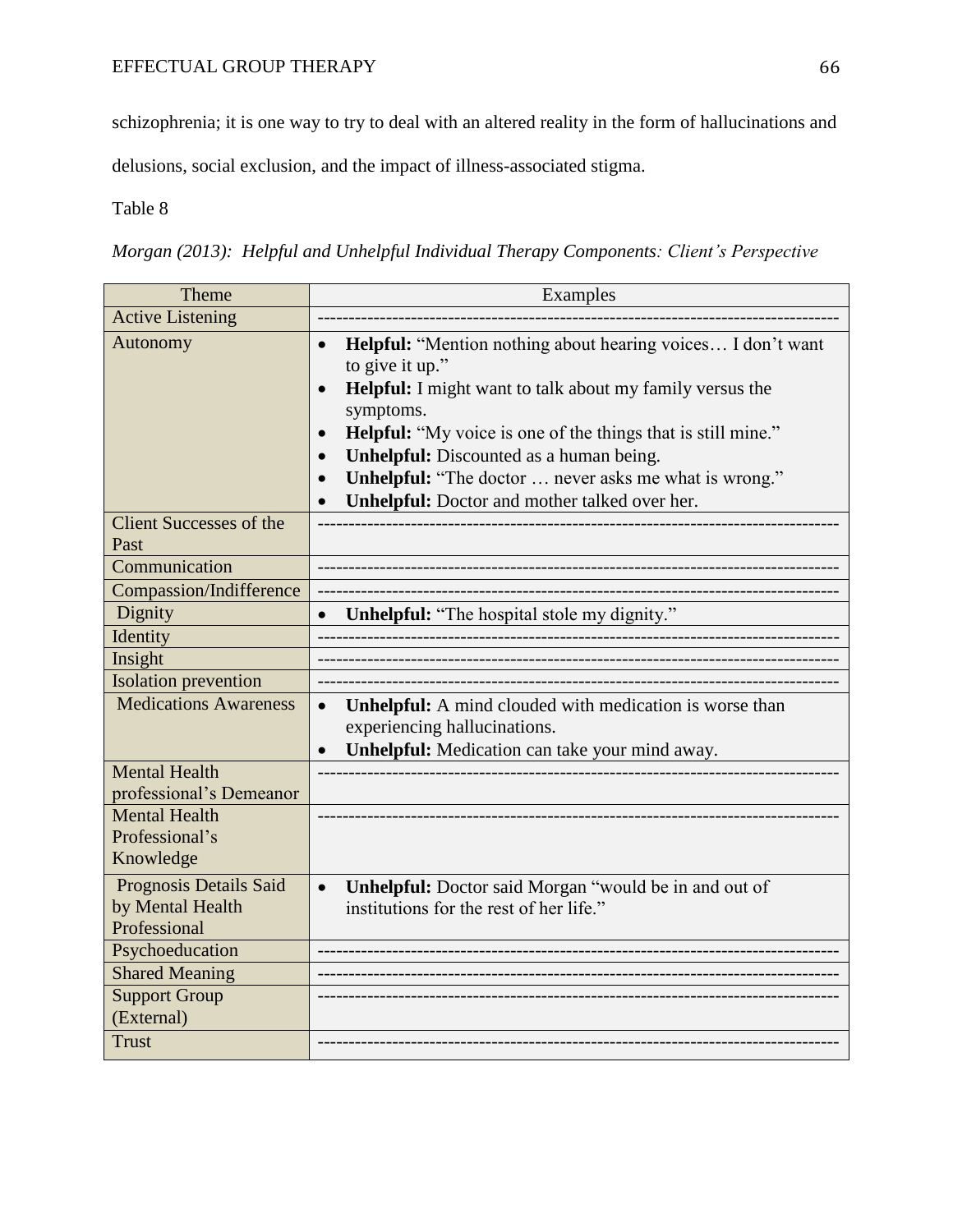Note: Dashed line -----------means there was no available data to record for that particular theme.

Table 9

*Morgan (2013): Helpful and Unhelpful Group Therapeutic Components: Client's Perspective*

| Theme                                           | Examples                                                                                                        |
|-------------------------------------------------|-----------------------------------------------------------------------------------------------------------------|
| <b>Active Listening</b>                         |                                                                                                                 |
| Autonomy                                        | <b>Helpful:</b> Sharing emotions was too difficult and Morgan left the<br>$\bullet$<br>session halfway through. |
| <b>Client Successes of the</b><br>Past          |                                                                                                                 |
| Communication                                   |                                                                                                                 |
| <b>Compassion/Indifference</b>                  |                                                                                                                 |
| Dignity                                         |                                                                                                                 |
| Identity                                        |                                                                                                                 |
| <b>Insight Towards</b>                          | <b>Helpful &amp; Unhelpful:</b> "[her] clock was talking to [her], so [she]                                     |
| Symptoms & Illness                              | threw it against the wall to stop it."                                                                          |
| <b>Isolation</b> prevention                     |                                                                                                                 |
| <b>Medications Awareness</b>                    |                                                                                                                 |
| <b>Mental Health</b><br>professional's Demeanor | <b>Unhelpful:</b> "Staff would push the patient into reliving past<br>$\bullet$<br>horrors."                    |
| <b>Mental Health</b>                            |                                                                                                                 |
| Professional's                                  |                                                                                                                 |
| Knowledge                                       |                                                                                                                 |
| Prognosis Details Said                          |                                                                                                                 |
| by Mental Health                                |                                                                                                                 |
| Professional                                    |                                                                                                                 |
| Psychoeducation                                 |                                                                                                                 |
| <b>Shared Meaning</b>                           |                                                                                                                 |
| <b>Support Group</b>                            | <b>Helpful:</b> Morgan was able to maintain her sobriety by regularly<br>$\bullet$                              |
| (External)                                      | attending AA meetings.                                                                                          |
| <b>Trust</b>                                    |                                                                                                                 |

Note: Dashed line (--------) means there was no available data to record for that particular theme.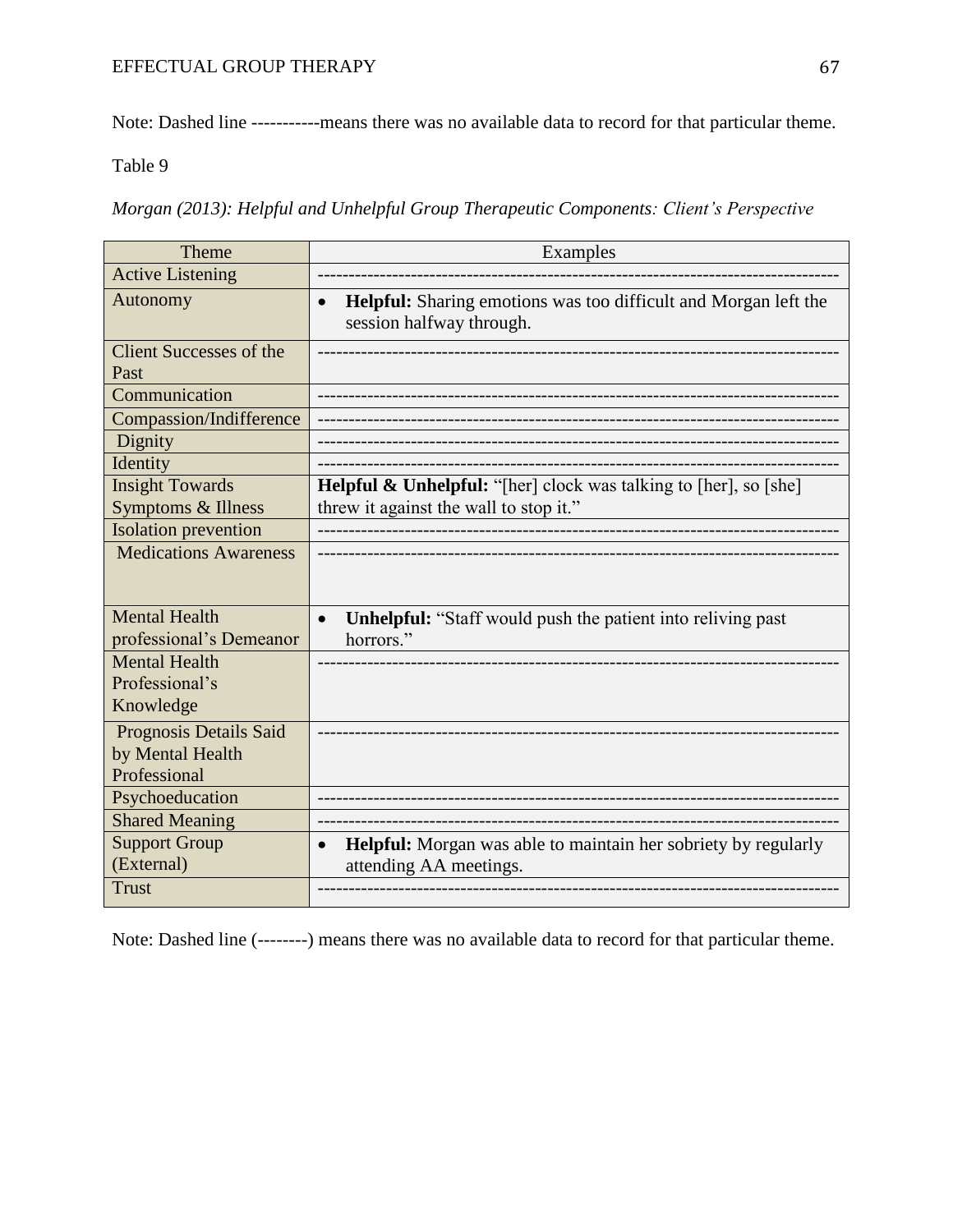# **Research Data Containing Client Perspectives of what Constitutes Helpful and Unhelpful Group Therapeutic Practice**

# **Resource 7: Sigman and Hassan (2006). Helpful and Unhelpful Group Therapy Components: The Client's Perspective.**

Sigman and Hassan (2006) investigated the benefits of long-term group therapy with individuals with schizophrenia in a seven-year longitudinal study. For their research, Sigman and Hassan (2006) recruited 66 participants who were considered to be low-functioning adults due to mental illness and who were suffering from schizophrenia, schizoaffective disorder, or bipolar illness. All participants had to have occurrences with psychotic features such as hallucinations or delusions. Mental health professionals considered most participants as not functioning at a "normal" level and most members exhibited cognitive impairment. Additionally, all participants were on pharmacotherapy in attempts to treat/control schizophrenia and/or schizoaffective and bipolar illness symptomology.

The intentions of Sigman and Hassan (2006) were to carefully explain the purpose of the group in addition to their hypotheses. The group purpose was to provide structure to participants by providing "a consistent time and place each week—noon on Thursdays—where individuals suffering severe and chronic mental illness can come together to talk about whatever they choose, or to simply be together for 45 minutes" (Sigman and Hassan, 2006, p. 273). As for their hypotheses, the structures of the group in and of itself would afford participants an opportunity to increase interpersonal skills. Group meetings never had an agenda or plan in place. Part of the "no agenda" purpose was to strengthen the relationships between the individual participants who, as a result of living with a psychosis-based illness, had a propensity to isolate themselves from the rest of society. The isolation characteristic familiar to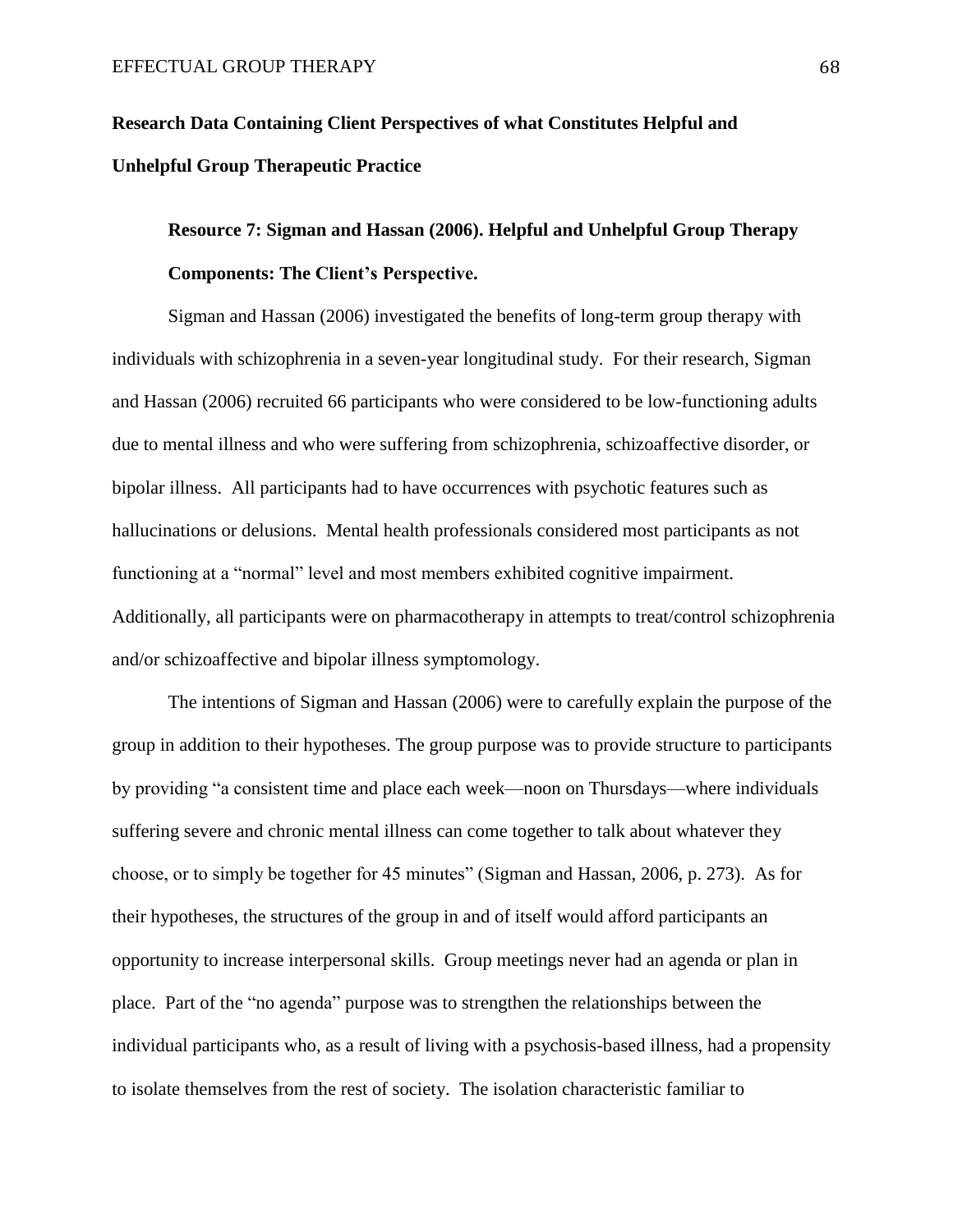schizophrenia was present in most of the participants. Participants and researchers on average spent a total of "308 weekly sessions from January 1999 to December 2005" (Sigman and Hassan, 2006, p. 275) together in group sessions.

#### *Examples of selected applicable themes: Active listening, Shared meaning, and trust,*

Results from the Sigman and Hassan's (2006) study suggest there are certain characteristics that can aid effectual group therapy sessions. First, in this case, active listening was valued. In addition, group therapy afforded the participants an understanding that they do not have to endure their illness alone. More importantly, having others around to just listen is beneficial for people experiencing psychosis. "As Brett told the group recently: 'An ear to listen is better than a person telling you what to do'" (as cited in Sigman and Hassan, 2006, p. 280).

Paul (alias), one of the research participants cited in Sigman and Hassan (2006), reports, "it helps to know others have the same issue with sisters"  $(p. 276)$ . This comment demonstrates how one individual can connect with other individuals in realizing their issue is not isolated, that other people have similar experiences. Shared meaning within the group setting is beneficial for the individual, giving them a chance to view themselves as part of a larger context.

Both the researchers and participants agreed not to tape-record the sessions because that might have hindered trust and comfort within the group. In many cases when there is psychosis present, individuals can also experience paranoia. Paranoia belongs to the positive symptom of delusions in the category of psychosis and, according to Mueser and Gingerich (1994), can present to the client as someone from the outside—often an organization like the FBI or CIA gathering information via surveillance in order to use it against the individual at a later date.

Overall, Sigman and Hassan (2006) believe that group therapy affords the attending individuals the therapeutic space to grow and develop through other people's experiences and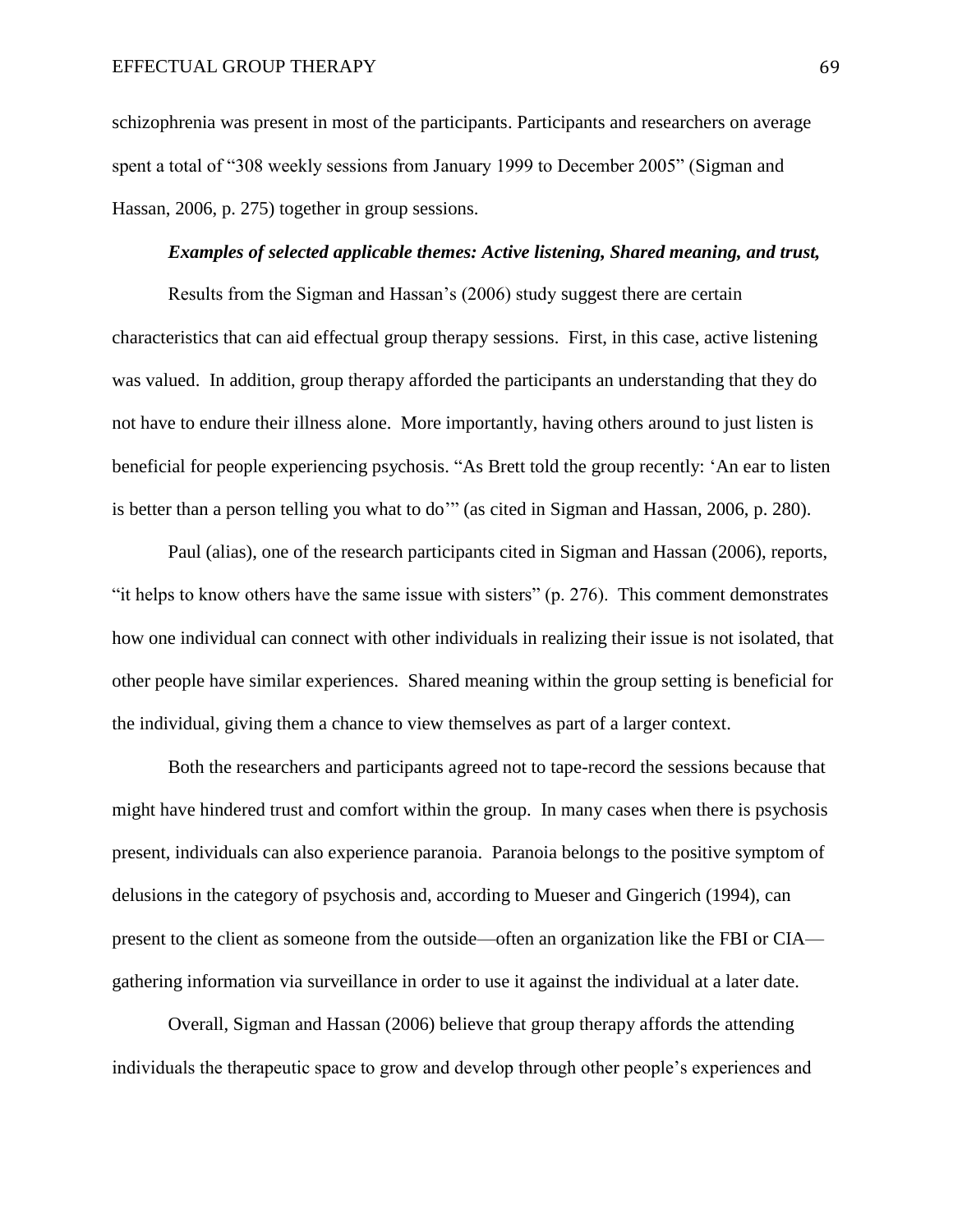social inclusion. Also, group therapy affords "the development of humor, insight, support, and engagement occurs over time and that each member, given enough time and support, can increase his or her own level of maturation and functioning" (Sigman and Hassan, 2006, p. 280). Table 10 illustrates condensed data as it pertains to effectual group therapy as declared by the clients who utilize group therapy as a means of enhancing quality of life.

Table 10

| Sigman and Hassan (2006): Effective Group Therapy Components: Client's Perspective |  |  |  |  |
|------------------------------------------------------------------------------------|--|--|--|--|
|                                                                                    |  |  |  |  |

| Theme                          | Examples                                                  |
|--------------------------------|-----------------------------------------------------------|
| <b>Active Listening</b>        | <b>Helpful:</b> A person listening is better than someone |
|                                | telling you what to do.                                   |
| Autonomy                       |                                                           |
| <b>Client Successes of the</b> |                                                           |
| Past                           |                                                           |
| Communication                  |                                                           |
| Compassion/Indifference        |                                                           |
| Dignity                        |                                                           |
| Identity                       |                                                           |
| Insight                        |                                                           |
| <b>Isolation</b> prevention    | Helpful: Group therapy counteracts isolation.             |
| <b>Medication Awareness</b>    |                                                           |
| <b>Mental Health</b>           |                                                           |
| Professional's Demeanor        |                                                           |
| <b>Mental Health</b>           |                                                           |
| Professional Knowledge         |                                                           |
| Prognosis Details Said by      |                                                           |
| <b>Mental Health</b>           |                                                           |
| Professional                   |                                                           |
| Psychoeducation                |                                                           |
| <b>Shared Meaning</b>          | Helpful: Other people diagnosed with schizophrenia        |
|                                | experience similar family problems.                       |
| <b>Support Groups</b>          |                                                           |
| <b>Trust</b>                   | Helpful: Researchers and clients agreed there would       |
|                                | be no audio or visual recording.                          |

Note: Dashed line (--------) means there was no available data to record for that particular theme.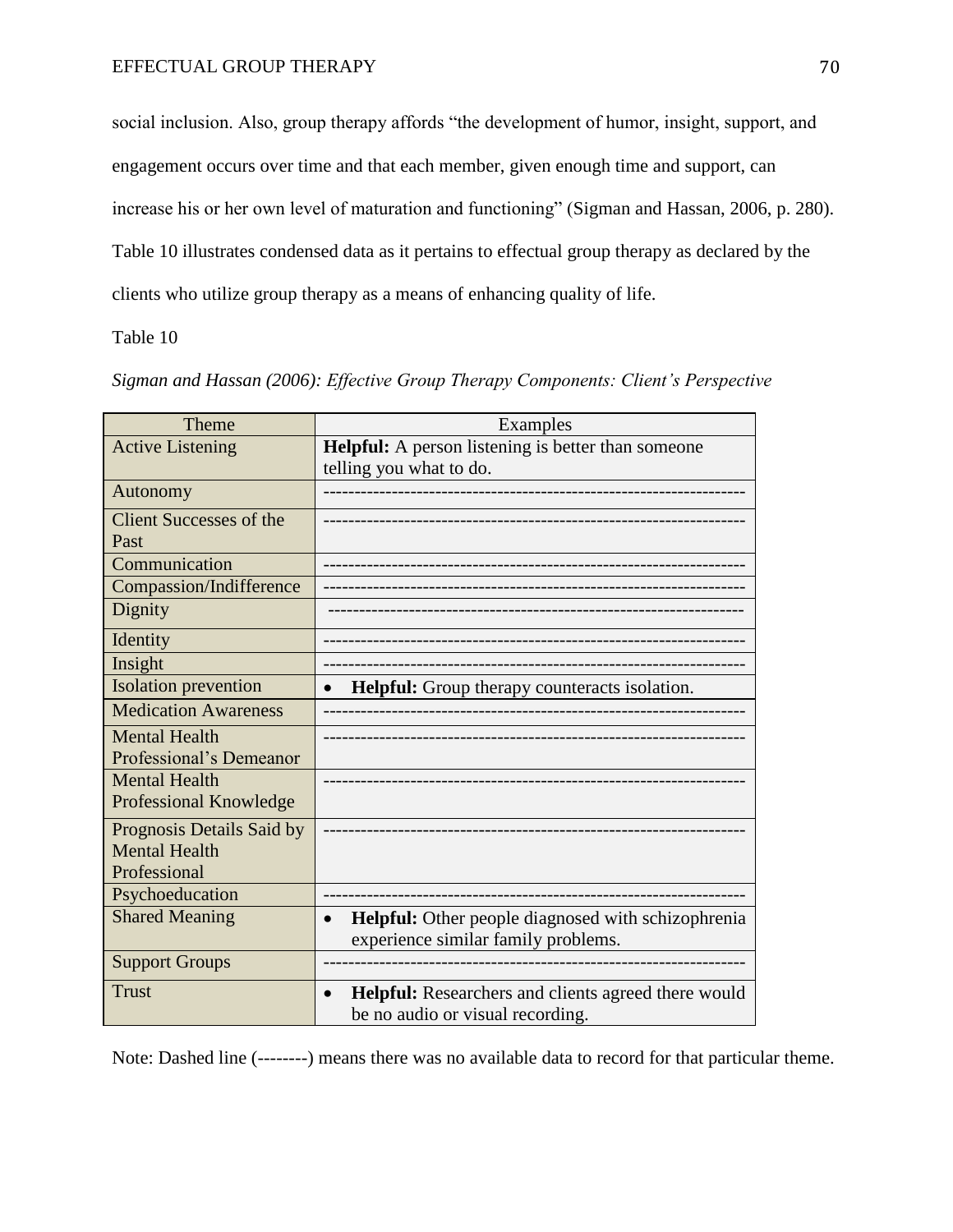## **Resource 8: Spiro-Wagner and Spiro's (2006) Helpful and Unhelpful Group Therapy Components: The Client's Perspective**

Although this next section of data is short, it still holds valuable insight into what is helpful and unhelpful when someone diagnosed with schizophrenia is experiencing group therapy. Additionally, the available information of what constitutes effective versus ineffective therapy is lacking, therefore this resource lends to the evidence strengthening this thesis. In an autobiographical narrative, twins Pamela Spiro-Wagner and Caroline Spiro (2006) recount what it is like living in a reality touched by the diagnosis of schizophrenia. Spiro-Wagner was diagnosed with schizophrenia, and her twin sister experienced the illness secondhand through her. Although they do not go into too much detail about individual or group therapeutic help, they do offer valuable insight into the shared meaning that group therapy can afford (see Table 11). In their experience, attending members who often experience parallel symptoms can discuss them with each other. In addition, Spiro-Wagner and Spiro (2006) notes, members can voice and share the confusion that often accompanies communication.

### Table 11

*Spiro-Wagner and Spiro (2006): Effective Group Therapy Components: Client's Perspective*

| Theme                 | Example                                            |
|-----------------------|----------------------------------------------------|
| <b>Shared Meaning</b> | Members can share parallel symptoms and confusion. |

Note: Dashed line (--------) means there was no available data to record for that particular theme.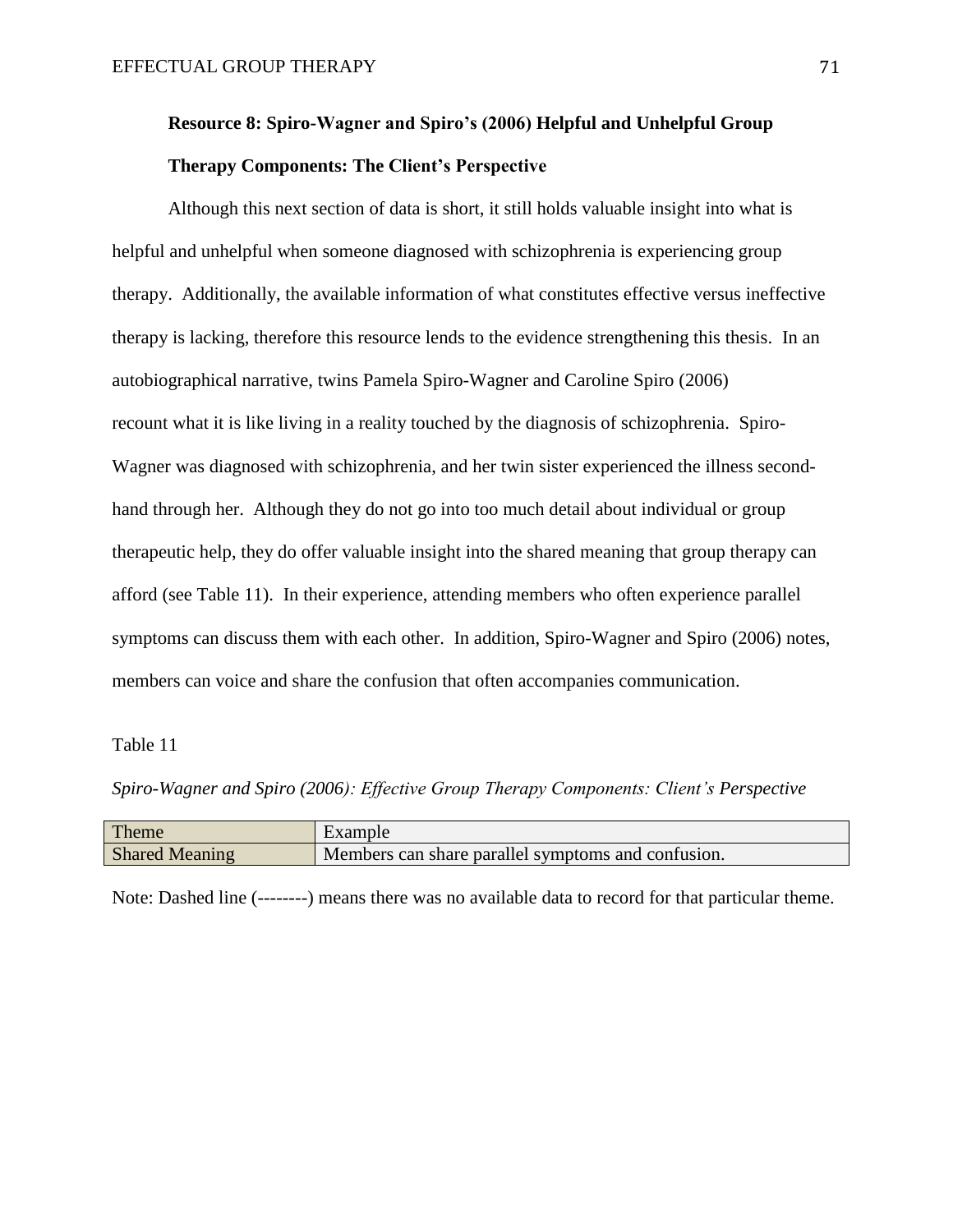# **Resource 9: Goodliffe, Hayward, Brown, Turton, and Dannahy (2010.) Helpful and Unhelpful Group Therapy Components: The Client's Perspective.**

British researchers Goodliffe, Hayward, Brown, Turton, and Dannahy (2010) conducted a qualitative study utilizing grounded theory principles to obtain clients' perspectives on how they experienced group therapy based on person-based cognitive therapy (PBCT). The hearing of voices component was determined by the criteria in the ICD-10 classification of schizophrenia or schizoaffective disorder (see Appendix B). Additionally, participants of this study had to have been determined as having medication-resistant symptoms but receiving standard psychiatric care. Participants were not excluded if taking medication or experimenting with medication under medical guidance. After receiving an average of eight sessions of group-based PBCT, the participants were asked to attend focus groups consisting only of people who were part of their original group therapy. Each focus group discussion was on average 90 minutes in length and consisted of three to five participants per focus group. The emphasis of the focus group was to discuss five main areas, according to Goodliffe et al (2010):

- 1. The circumstance(s) that prompted them to join the therapy group.
- 2. Their expectations of therapy and how this contrasted with their actual experience.
- 3. Their understanding of the therapeutic process.
- 4. Their perspectives of the formation of relationships among group members and with the facilitators.
- 5. Their current well-being following therapy (p. 449).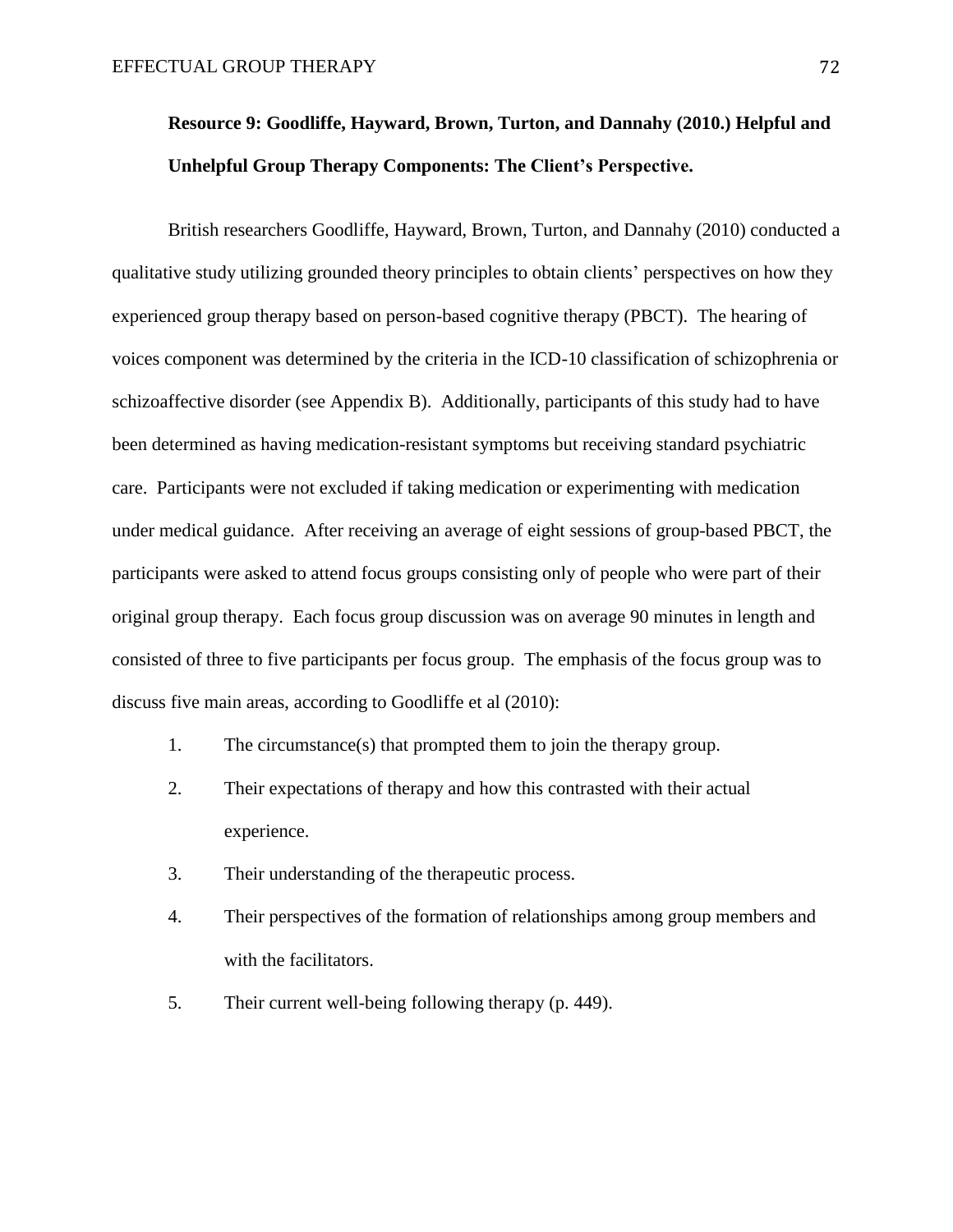### *Examples of selected applicable themes: Isolation prevention and shared meaning.*

After categorically sorting the data received from the focus groups, the researchers gained the following insight from 18 participants on their experience of this particular (PBCT) group therapy as it pertains to the research question of this thesis—that is, the effective/helpful and ineffective/unhelpful components of group therapy. According to Goodliffe et al. (2010), participants reported the following in regards to sharing experiences of voices and developing group identity, coping skills, and a sense of self other than being identified only as a voice hearer. (For a comprehensive look at the results from this study, see Appendix G.) In regards to social support, one participant explained, "When I first started getting voices … I felt so isolated because there was no one I could talk to. I didn't know what was happening to me, and I thought I was going crazy" (Goodliffe et al., 2010, p. 450). This point has direct implications in regards to the purpose of this thesis. As with other studies examined in this thesis, shared experience and isolation avoidance are two important factors contributing to a person's quality of life when faced with schizophrenia. The issue of social inclusion was also touched upon by another participant:

It was good because you didn't feel isolated. Which I had been four years—I felt really isolated …. I had no idea of other people suffering, and it made it better for me because I would, sort of, relate to them. (Goodliffe, et al., 2010, p. 453)

In regards to shared meaning, one participant commented, "I've never met anyone else who is a schizophrenic. You just think they're mad and don't want to be associated with them anyway" (Goodliffe, et al., 2010, p. 452). Additionally, when it came to developing a group identity, it was reported by one participant that group therapy afforded her the sense that she was not alone with her illness. Normalization and validation was "what I found most helpful, was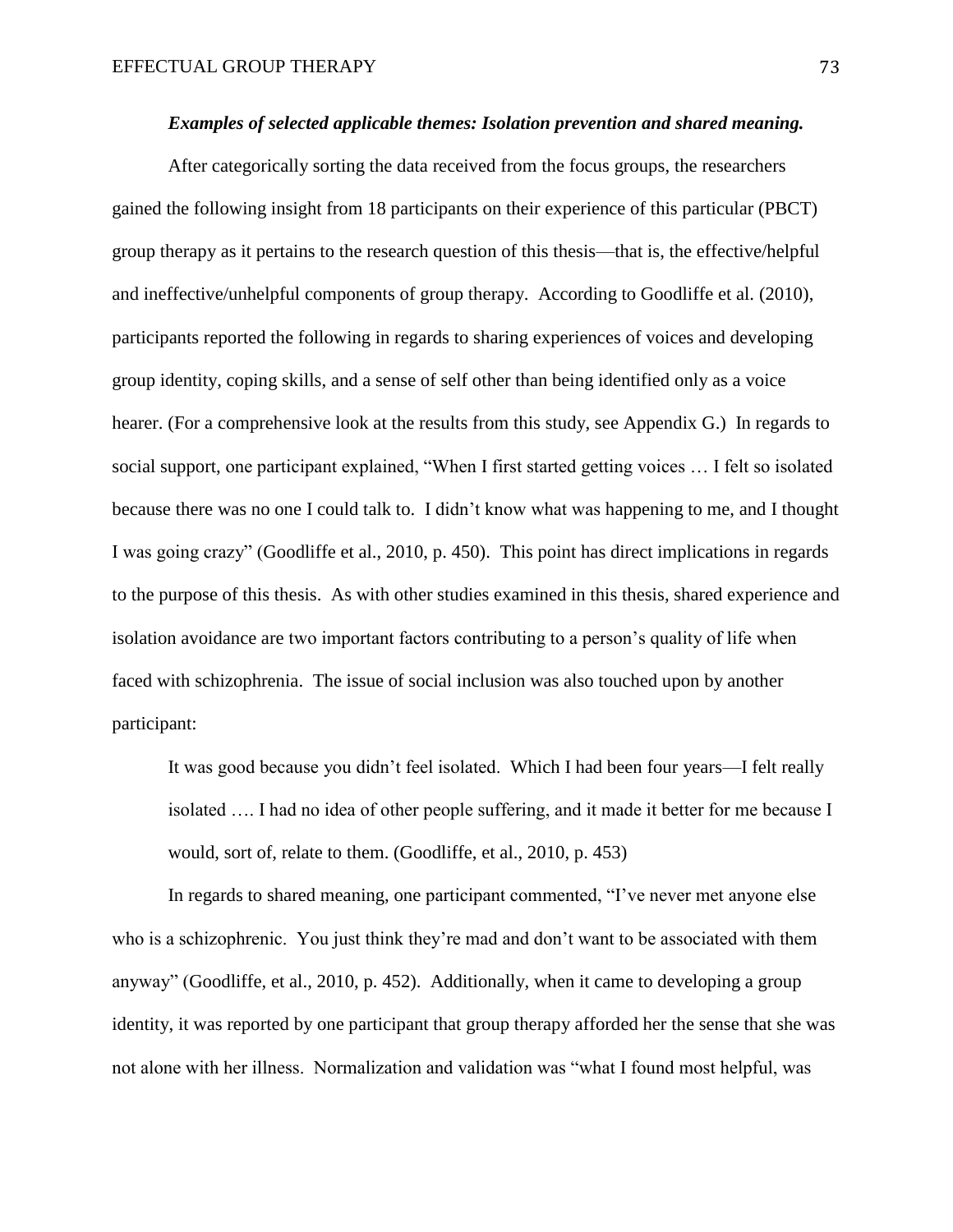you lot being the same as me. That's what I found most comforting" (Goodliffe, et al., 2010, p. 453). Moreover, in the realm of normalizing the illness and shared meaning about the symptoms, one person said "I'm just surprised that everyone was so normal [...] I thought if they seemed all right, they looked, you know, normal, perhaps I did as well" (Goodliffe, et al., 2010, p. 453). The final comment, which proved particularly enlightening for this thesis topic of effective group therapy, was

It wasn't until we were in the group that we started to realize that you haven't done anything bad. You know? At all of them were saying, "yeah, well, I must've done something to make me have these voices" […]. We can't all be evil. We can't all be wrong. (Goodliffe, et al.,

2010, p. 456)

Table 12

*Goodliffe, Hayward, Brown, Turton and Dannahy (2010): Helpful and Unhelpful Group* 

| Theme                             | Example                                                                                                                                                                                                                                                                                                                                                                                                                                                                                                                                                     |  |  |  |  |  |  |
|-----------------------------------|-------------------------------------------------------------------------------------------------------------------------------------------------------------------------------------------------------------------------------------------------------------------------------------------------------------------------------------------------------------------------------------------------------------------------------------------------------------------------------------------------------------------------------------------------------------|--|--|--|--|--|--|
| <b>Active Listening</b>           |                                                                                                                                                                                                                                                                                                                                                                                                                                                                                                                                                             |  |  |  |  |  |  |
| Autonomy                          | <b>Helpful:</b> "I wasn't expecting to be able to cope with the<br>$\bullet$<br>voice still there. I wasn't expecting to, just be in control. I<br>was expecting to either have to voice our not have to voice."<br><b>Helpful:</b> "I learned that  it was still my will that overcame<br>$\bullet$<br>the voice that was extremely powerful. I still was more<br>powerful than the voice at the end of the day."<br><b>Helpful:</b> "It wasn't until we were in the group that we<br>$\bullet$<br>started to realize that you haven't done anything bad." |  |  |  |  |  |  |
| <b>Client Success of the Past</b> |                                                                                                                                                                                                                                                                                                                                                                                                                                                                                                                                                             |  |  |  |  |  |  |
| Communication                     |                                                                                                                                                                                                                                                                                                                                                                                                                                                                                                                                                             |  |  |  |  |  |  |
| Compassion/Indifference           |                                                                                                                                                                                                                                                                                                                                                                                                                                                                                                                                                             |  |  |  |  |  |  |
| Dignity                           | <b>Helpful:</b> "I am not the illness. I am a person with a certain<br>$\bullet$<br>illness."                                                                                                                                                                                                                                                                                                                                                                                                                                                               |  |  |  |  |  |  |
| Identity                          | <b>Unhelpful:</b> "I've never met anyone else who is a<br>$\bullet$<br>schizophrenic."                                                                                                                                                                                                                                                                                                                                                                                                                                                                      |  |  |  |  |  |  |
| Insight Towards Illness and       | <b>Helpful:</b> "I just thought, well, anything might help,<br>$\bullet$                                                                                                                                                                                                                                                                                                                                                                                                                                                                                    |  |  |  |  |  |  |
| <b>Symptoms</b>                   | anything. Any type of therapy or psychology or talk might                                                                                                                                                                                                                                                                                                                                                                                                                                                                                                   |  |  |  |  |  |  |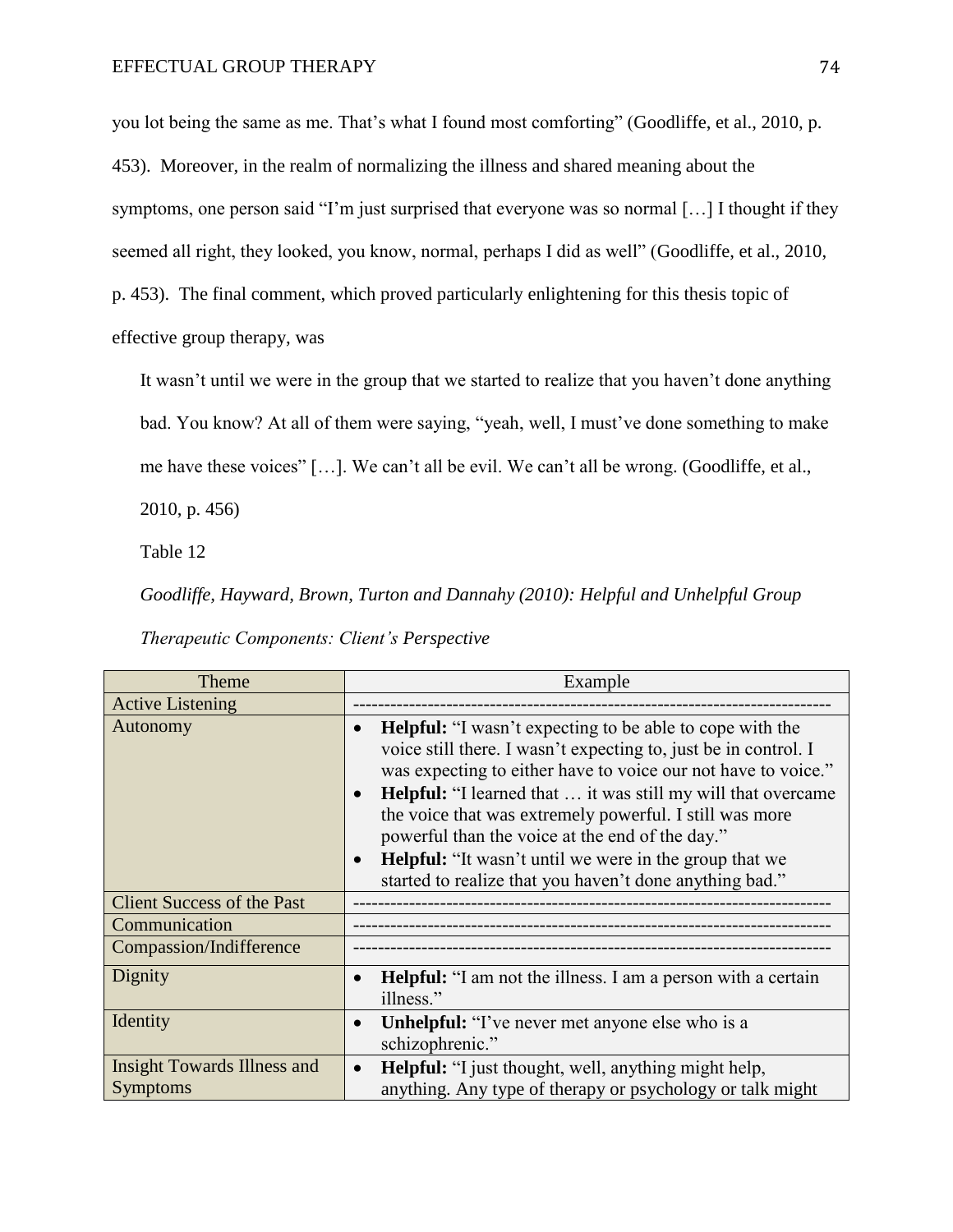|                                                                | help."<br><b>Helpful:</b> "Coming here [group therapy] my stress went<br>$\bullet$<br>down."                                                                                                                                                                                                                                                                                                                                                                                                                                                                                                                                                                                        |
|----------------------------------------------------------------|-------------------------------------------------------------------------------------------------------------------------------------------------------------------------------------------------------------------------------------------------------------------------------------------------------------------------------------------------------------------------------------------------------------------------------------------------------------------------------------------------------------------------------------------------------------------------------------------------------------------------------------------------------------------------------------|
| <b>Isolation Prevention</b>                                    | <b>Helpful:</b> "We can't all be evil. We can't all be wrong."<br>$\bullet$<br>Unhelpful: "When I first started getting voices  I felt so<br>$\bullet$<br>isolated because there was no one I could talk to."<br>Helpful: "It was good because you didn't feel isolated."<br>$\bullet$<br><b>Unhelpful:</b> "[The voices] make me lose self-esteem and<br>$\bullet$<br>self-confidence, and they even get the point sometimes when<br>I don't want to walk out of the front of the flats, be anywhere<br>near any people."<br><b>Helpful:</b> "We went to a club, for the first time in about 10<br>$\bullet$<br>years  I wouldn't have done that had I not come to this<br>group." |
| <b>Medication Awareness</b>                                    |                                                                                                                                                                                                                                                                                                                                                                                                                                                                                                                                                                                                                                                                                     |
| Mental Health Professional's<br>Demeanor                       |                                                                                                                                                                                                                                                                                                                                                                                                                                                                                                                                                                                                                                                                                     |
| Mental Health Professional's<br>Knowledge                      |                                                                                                                                                                                                                                                                                                                                                                                                                                                                                                                                                                                                                                                                                     |
| Prognosis Details Said by<br><b>Mental Health Professional</b> |                                                                                                                                                                                                                                                                                                                                                                                                                                                                                                                                                                                                                                                                                     |
| Psychoeducation                                                | <b>Helpful:</b> "That's why they group has been so good, because<br>$\bullet$<br>there is a bit of  this and what you can try, or you can do,<br>whereas before you were on your own."<br>Helpful: "I found it very hard to understand why I couldn't<br>$\bullet$<br>stop [the voices] if it was me doing them. And the groups<br>helped me understand that, yes, it is me, but also it's not<br>really me, it's my mind."                                                                                                                                                                                                                                                         |
| <b>Shared Meaning</b>                                          | <b>Helpful:</b> "I had no idea of other people suffering, and it<br>$\bullet$<br>made it better for me because I would, sort of, relate to<br>them."<br><b>Helpful:</b> "What I found most helpful was you lot being the<br>same as me. That's what I found most comforting."<br>Helpful: "I'm just surprised that everyone was so normal<br>$\bullet$                                                                                                                                                                                                                                                                                                                              |
|                                                                | I thought if they seemed all right, they looked, you know,<br>normal, perhaps I did as well."<br>$\bullet$                                                                                                                                                                                                                                                                                                                                                                                                                                                                                                                                                                          |
| <b>Support Group (External)</b>                                |                                                                                                                                                                                                                                                                                                                                                                                                                                                                                                                                                                                                                                                                                     |
| <b>Trust</b>                                                   | <b>Helpful:</b> "Whereas with this group you know how many<br>there are all the time. You get to know each other as well."                                                                                                                                                                                                                                                                                                                                                                                                                                                                                                                                                          |

Note: Dashed line (--------) means there was no available data to record for that particular theme.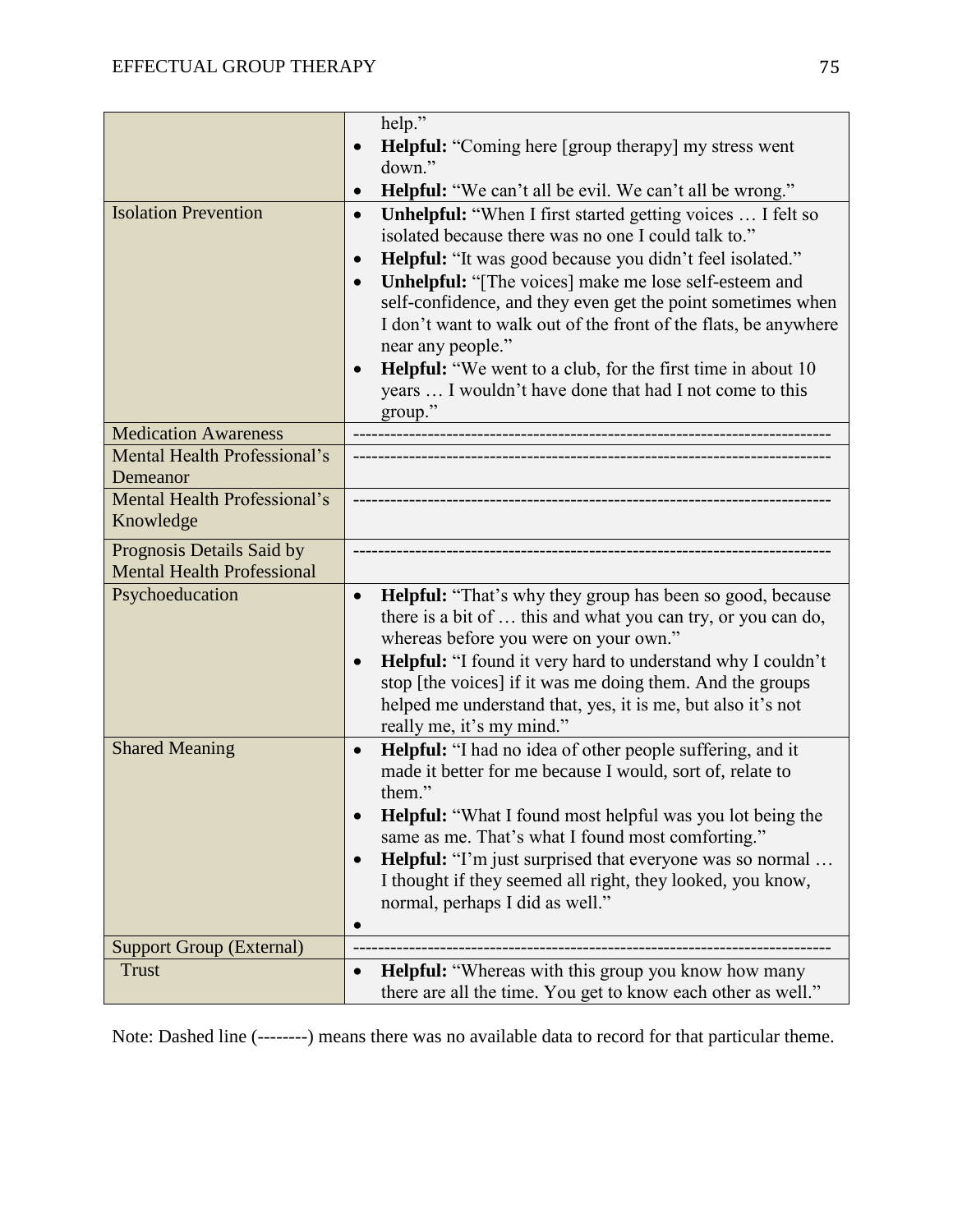# **Resource 10: Hanley (2015). Helpful and Unhelpful Group Therapy Components: Client's Perspective**

An altered reality experienced by people diagnosed with schizophrenia is something therapists can remain aware of when in an individual or group therapeutic setting. Like Kristina Morgan, Dominic Hanley (2015) reports the difficulties that arise from attempting to keep hallucinations and delusions under control. One way to address the intrusiveness of an altered state is to have a structured, routine life. Hanley (2015) explains that

The routine of playing sport, learning, and socializing at specific times on specific days were the structures of my life. Yes, I embraced this life and did so willingly, but once these routines no longer existed, I was left behind. (p. 1)

From this testimony, it appears that the concept of routine plays a large role in maintaining stability. The stability of structure within a group or individual therapeutic session could also play a part in someone's well-being and mental health. For example, therapists could always have group sessions at the same time on the same day, ensuring that sessions are also all of the same duration.

In addition to noting the importance of routine, Hanley (2015) says that the anxiety he experienced from a plethora of things caused him great discomfort. For example, when Hanley was hospitalized, he was told he had drug-induced psychosis, which later developed into schizophrenia. This, combined with the doctors saying he might never recover, produced great anxiety in him. "The anxiety was overwhelming to the point where I had to take part in the activities in hospital just to keep my mind distracted" (Hanley, 2015, p. 3). In keeping with the theme of this thesis, the statements by Hanley (2015) coincide with the importance of socialization and activity distraction when attempting to balance what is perceived as "normal"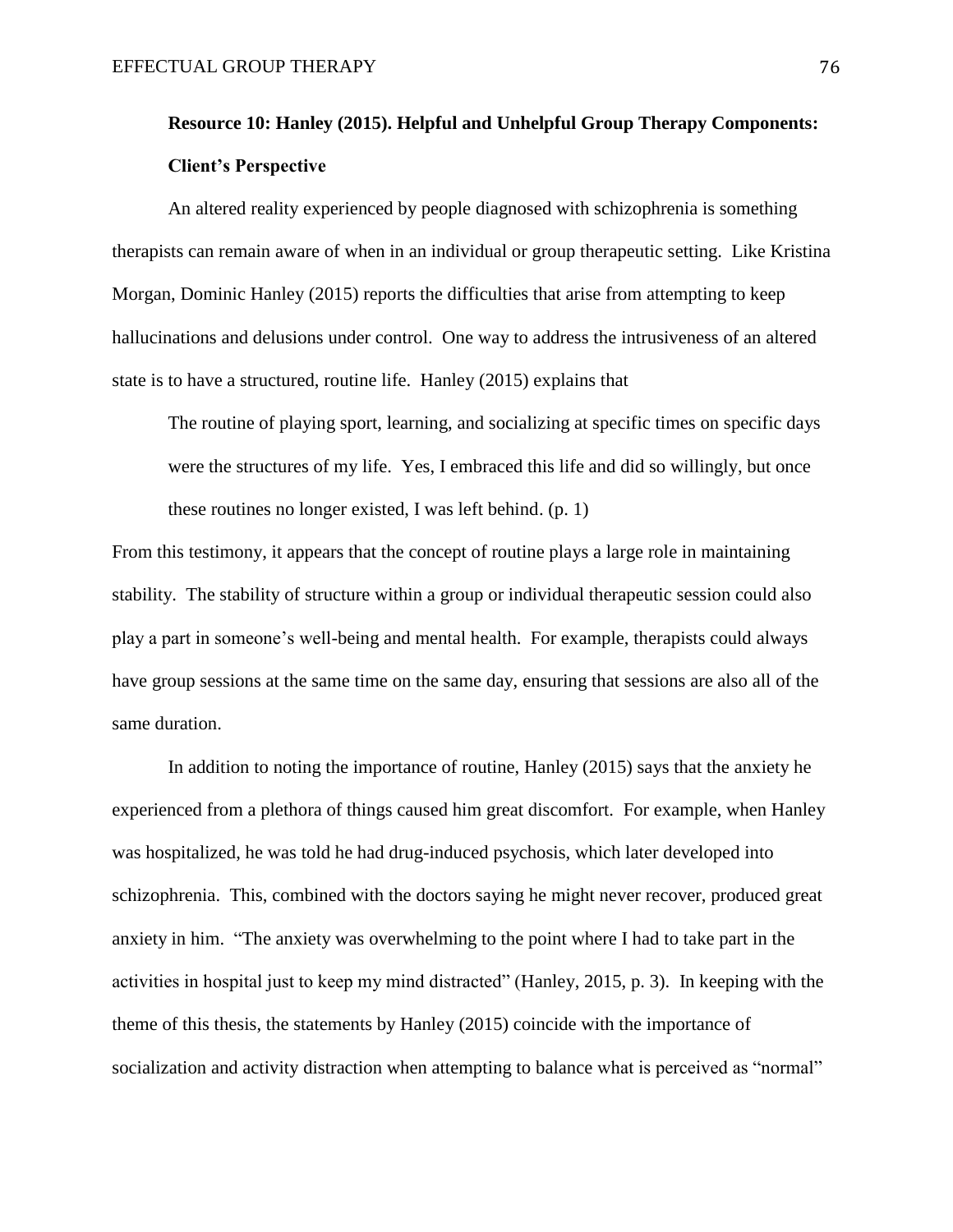reality versus an altered reality. Even though Hanley (2015) was partaking in activities in a therapeutic group environment, he reports how anxious he felt about the prospect of having to talk to the other participants. This aspect of group work is important to keep in mind when one of the participants in a group or individual therapy session is not speaking. Hanley (2015) did not want to speak with other patients because he did not want to get into a detailed account of his illness until he could sort through new ways of having to exist in the world. He was held back by fear (Hanley, 2015).

Table 13

| <b>Theme</b>                      | Example                                                                                                                                                         |
|-----------------------------------|-----------------------------------------------------------------------------------------------------------------------------------------------------------------|
| <b>Active Listening</b>           |                                                                                                                                                                 |
| Autonomy                          |                                                                                                                                                                 |
| <b>Client Success of the Past</b> | Helpful: It is important to have a structured daily life.<br>$\bullet$<br>Helpful: "Once these routines no longer existed, I was left<br>$\bullet$              |
|                                   | behind."                                                                                                                                                        |
|                                   | <b>Helpful:</b> "I had to take part in the activities in hospital just<br>$\bullet$<br>to keep my mind distracted."                                             |
| Communication                     | Helpful: He reports how anxious he felt about the prospect<br>$\bullet$<br>of having to talk to the other participants.                                         |
|                                   | Helpful: He did not want to get into a detailed account of<br>$\bullet$<br>his illness until he could sort through new ways of having to<br>exist in the world. |
| Compassion                        |                                                                                                                                                                 |
| Dignity                           |                                                                                                                                                                 |
| Identity                          |                                                                                                                                                                 |
| <b>Insight Towards Symptoms</b>   |                                                                                                                                                                 |
| <b>Isolation Prevention</b>       |                                                                                                                                                                 |
| <b>Medication Awareness</b>       |                                                                                                                                                                 |
| Mental Health Professional's      |                                                                                                                                                                 |
| Knowledge                         |                                                                                                                                                                 |
| Prognosis Details Said by         | <b>Unhelpful:</b> Doctors said he might never recover.                                                                                                          |
| <b>Mental Health Professional</b> |                                                                                                                                                                 |
| Psychoeducation                   |                                                                                                                                                                 |
| <b>Shared Meaning</b>             |                                                                                                                                                                 |
| <b>Support Group (External)</b>   |                                                                                                                                                                 |
| <b>Trust</b>                      |                                                                                                                                                                 |

*Hanley (2015): Helpful and Unhelpful Group Therapeutic Components: Client's Perspective*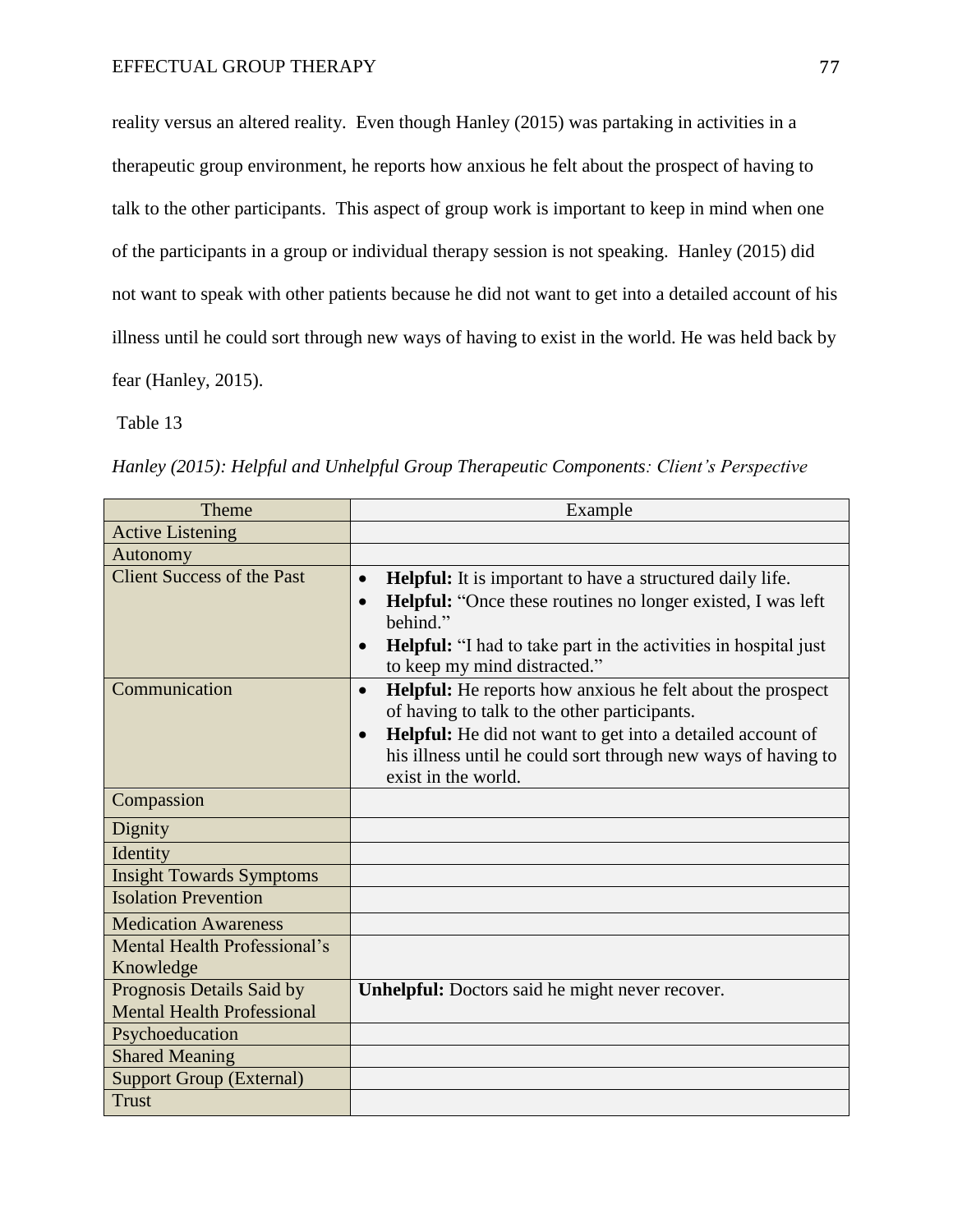Note: Dashed line (--------) means there was no available data to record for that particular theme.

Overall, results indicate the most valued theme for effective group or individual (one-onone) therapy is that the client/mental health professional relationship fosters autonomy. For instance, eight out of the 10 data resources analyzed for this thesis revealed that autonomy is valued. Three data resources valued active versus passive listening skills on the part of the mental health professional, upholding or fostering dignity, and establishing trust. All other themes were valued equally within either individual or group therapy. (For a comprehensive analysis of the data resources, see Table 14 below).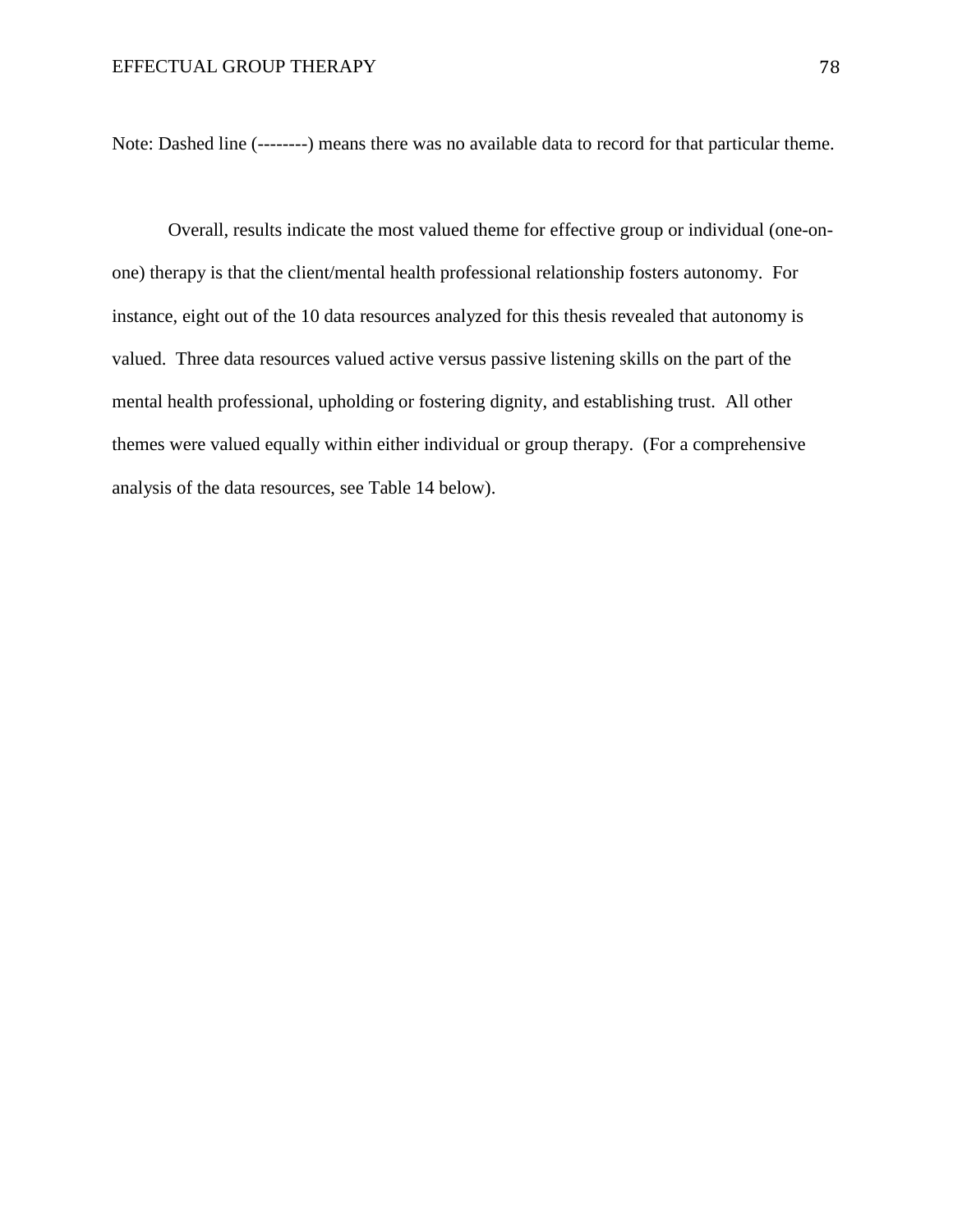| <b>DATA SOURCE (Table 14)</b> |                             |                         |                         |                   |                              |                         |                         |                         |                         |                                    |                         |                               |                         |
|-------------------------------|-----------------------------|-------------------------|-------------------------|-------------------|------------------------------|-------------------------|-------------------------|-------------------------|-------------------------|------------------------------------|-------------------------|-------------------------------|-------------------------|
| Theme<br>↓                    | Coursey<br>et al.<br>(1995) | Longden<br>(2013)       | Mackler<br>(2014)       | Mackler<br>(2014) | Mead &<br>Copeland<br>(2000) | McLean<br>(2003)        | McLean<br>(2003)        | Morgan<br>(2013)        | Morgan<br>(2013)        | Sigman<br>$\&$<br>Hassan<br>(2006) | Spiro<br>(2006)         | Goodliffe<br>et al.<br>(2010) | Hanley<br>(2015)        |
| Active/Passive                | $\overline{\mathbf{X}}$     | $\overline{\mathbf{X}}$ | $\overline{\mathbf{X}}$ | ----              | ----                         | $\overline{\mathbf{X}}$ | $\frac{1}{2}$           | ----                    | ----                    | $\mathbf{X}$                       | ----                    | ----                          | ----                    |
| Listening                     |                             |                         |                         |                   |                              |                         |                         |                         |                         |                                    |                         |                               |                         |
| Autonomy                      | $\overline{\mathbf{X}}$     | $\overline{\mathbf{X}}$ | $\overline{\mathbf{X}}$ | ----              | $\overline{\mathbf{X}}$      | $\overline{\mathbf{X}}$ | ----                    | $\overline{\mathbf{X}}$ | $\overline{\mathbf{X}}$ | ----                               | ----                    | $\overline{\mathbf{X}}$       | $\mathbf X$             |
| <b>Client Success of</b>      | ----                        | ----                    | $\overline{\mathbf{X}}$ | ----              | $\overline{\mathbf{X}}$      | $\overline{\mathbf{X}}$ | $\overline{\mathbf{X}}$ | ----                    | ----                    | ----                               | ----                    | ----                          | $\overline{\mathbf{X}}$ |
| the Past                      |                             |                         |                         |                   |                              |                         |                         |                         |                         |                                    |                         |                               |                         |
| Communication                 | $\mathbf X$                 | ----                    | $\mathbf X$             | ----              | ----                         | $\mathbf{X}$            | $\mathbf X$             | ----                    | ----                    | $---$                              | ----                    | ----                          | $---$                   |
| Compassion/                   | $\overline{\mathbf{X}}$     | $\mathbf X$             | $\overline{\mathbf{X}}$ | ----              | $\mathbf X$                  | $\overline{\mathbf{X}}$ | $\frac{1}{2}$           | ----                    | ----                    | ----                               | ----                    | ----                          | ----                    |
| Indifference                  |                             |                         |                         |                   |                              |                         |                         |                         |                         |                                    |                         |                               |                         |
| Dignity                       | $---$                       | ----                    | $\overline{\mathbf{X}}$ | $---$             | $\overline{\mathbf{X}}$      | $\overline{\mathbf{X}}$ | $\frac{1}{2}$           | $\overline{\mathbf{X}}$ | $\cdots$                | $---$                              | ----                    | $\overline{\mathbf{X}}$       | $---$                   |
| Identity                      | $---$                       | ----                    | $\mathbf X$             | ----              | ----                         | $\overline{\mathbf{X}}$ | $\cdots$                | ----                    | ----                    | ----                               | ----                    | $\overline{\mathbf{X}}$       | ----                    |
| <b>Insight Towards</b>        | $\mathbf X$                 | ----                    | ----                    | ----              | ----                         | $\overline{\mathbf{X}}$ | $- - - -$               | ----                    | $\mathbf{X}$            | $---$                              | ----                    | $\overline{\mathbf{X}}$       | ----                    |
| Symptoms                      |                             |                         |                         |                   |                              |                         |                         |                         |                         |                                    |                         |                               |                         |
| Isolation                     | $---$                       | ----                    | $\overline{\mathbf{X}}$ | ----              | ----                         | $\overline{\mathbf{X}}$ | $\overline{\mathbf{X}}$ | ----                    | ----                    | $\overline{\mathbf{X}}$            | ----                    | $\overline{\mathbf{X}}$       | ----                    |
| Prevention                    |                             |                         |                         |                   |                              |                         |                         |                         |                         |                                    |                         |                               |                         |
| Medication                    | $\mathbf X$                 | ----                    | ----                    | $\mathbf X$       | ----                         | X                       | $\frac{1}{2}$           | $\mathbf X$             | ----                    | ----                               | ----                    | ----                          | ----                    |
| Awareness                     |                             |                         |                         |                   |                              |                         |                         |                         |                         |                                    |                         |                               |                         |
| Mental Health                 |                             |                         |                         |                   |                              |                         |                         |                         |                         |                                    |                         |                               |                         |
| Professional's                | $\mathbf X$                 | ----                    | ----                    | $\mathbf X$       | ----                         | ----                    | ----                    | ----                    | $\mathbf X$             | ----                               | ----                    | ----                          | $\mathbf X$             |
| Demeanor                      |                             |                         |                         |                   |                              |                         |                         |                         |                         |                                    |                         |                               |                         |
| Mental Health                 |                             |                         |                         |                   |                              |                         |                         |                         |                         |                                    |                         |                               |                         |
| Professional's                | $\mathbf X$                 | ----                    | X                       | ----              | $\mathbf X$                  | X                       | ----                    | ----                    | ----                    | ----                               | ----                    | ----                          | ----                    |
| Knowledge                     |                             |                         |                         |                   |                              |                         |                         |                         |                         |                                    |                         |                               |                         |
| Prognosis Details             |                             |                         |                         |                   |                              |                         |                         |                         |                         |                                    |                         |                               |                         |
| Said by Mental                | $---$                       | $\mathbf X$             | ----                    | ----              | $\mathbf{X}$                 | ----                    |                         | $\mathbf{X}$            |                         | ----                               | ----                    | ----                          |                         |
| Health                        |                             |                         |                         |                   |                              |                         |                         |                         |                         |                                    |                         |                               |                         |
| Professional                  |                             |                         |                         |                   |                              |                         |                         |                         |                         |                                    |                         |                               |                         |
| Psychoeducation               | $---$                       | $\overline{\mathbf{X}}$ | ----                    | ----              | $\overline{\mathbf{X}}$      | $\overline{\mathbf{X}}$ | $\frac{1}{2}$           | ----                    | ----                    | ----                               | ----                    | $\overline{\mathbf{X}}$       | ----                    |
| <b>Shared Meaning</b>         | $---$                       | ----                    | ----                    | ----              | ----                         | ----                    | $\overline{\mathbf{X}}$ | ----                    | ----                    | $\overline{\mathbf{X}}$            | $\overline{\mathbf{X}}$ | $\overline{\mathbf{X}}$       | ----                    |
| <b>Support Group</b>          | $---$                       | ----                    | ----                    | ----              | $\overline{\mathbf{X}}$      | $\overline{\mathbf{X}}$ | $\overline{\mathbf{X}}$ | ----                    | $\mathbf{X}$            | ----                               | ----                    | ----                          | ----                    |
| (External)                    |                             |                         |                         |                   |                              |                         |                         |                         |                         |                                    |                         |                               |                         |
| <b>Trust</b>                  | $\mathbf X$                 | ----                    | $\mathbf X$             | ----              | ----                         | $\mathbf{X}$            | ----                    | ----                    | ----                    | $\mathbf X$                        | ----                    | $\mathbf X$                   | ----                    |

Data from Individual Therapy

**Legend**<br> **D**<br> **D**<br> **D**<br> **D** Data from Combined Individual and Group Therapy

□ Data from Group Therapy

X Theme Present in Data Source

---- No Available Data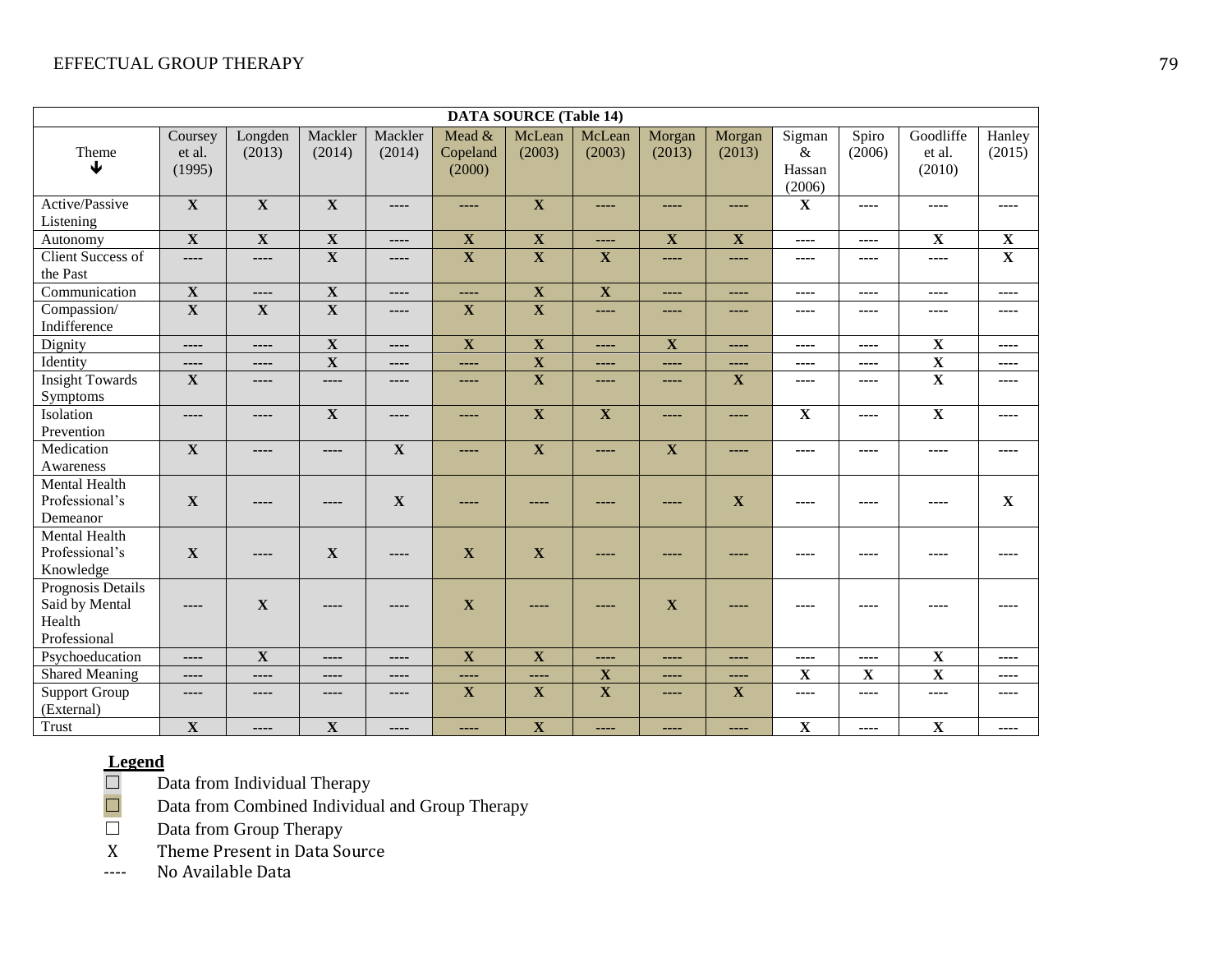#### **Discussion**

This qualitative examination of past and current data sought to establish a client perspective on what makes effectual individual and group therapy dynamics between a client and a mental health care professional (or professionals).In essence, what characteristics of therapeutic intervention(s) are helpful in the treatment of their symptoms of psychosis and their recovery? Recovery is dynamic and is defined by the person experiencing schizophrenia spectrum symptoms—not by friends, family, or mental health professionals.

The process of scaffolding the data from individual to group therapy components can begin to solidify the ideas put forth by users of mental health services with a view to gently reminding the micro and macro mental health systems of what can constitute effective versus ineffective group therapy.

In addition to defining the diagnostic criteria and mental health professional titles and labels, what constitutes the descriptive *Themes*—active/passive listening, autonomy, client successes of the past, communication, compassion /indifference, dignity, identity, insight towards symptoms, isolation, medication awareness, mental health professional's demeanor, mental health professional's knowledge, prognosis details said by mental health professional, psychoeducation, shared meaning, support group (external), and trust—had to be clarified in order to understand more clearly the perspective from which this analysis was being drawn.

Themes were deduced according the testimony expressed by the clients within the independent studies. From the very beginning of this content analysis there were no preconceived ideas about what themes or concepts would be found threaded throughout the data. Themes only came into being if the data resources clearly stated there was either a therapeutic benefit or some aspect of therapy was shown to be ineffective in regards to a desired client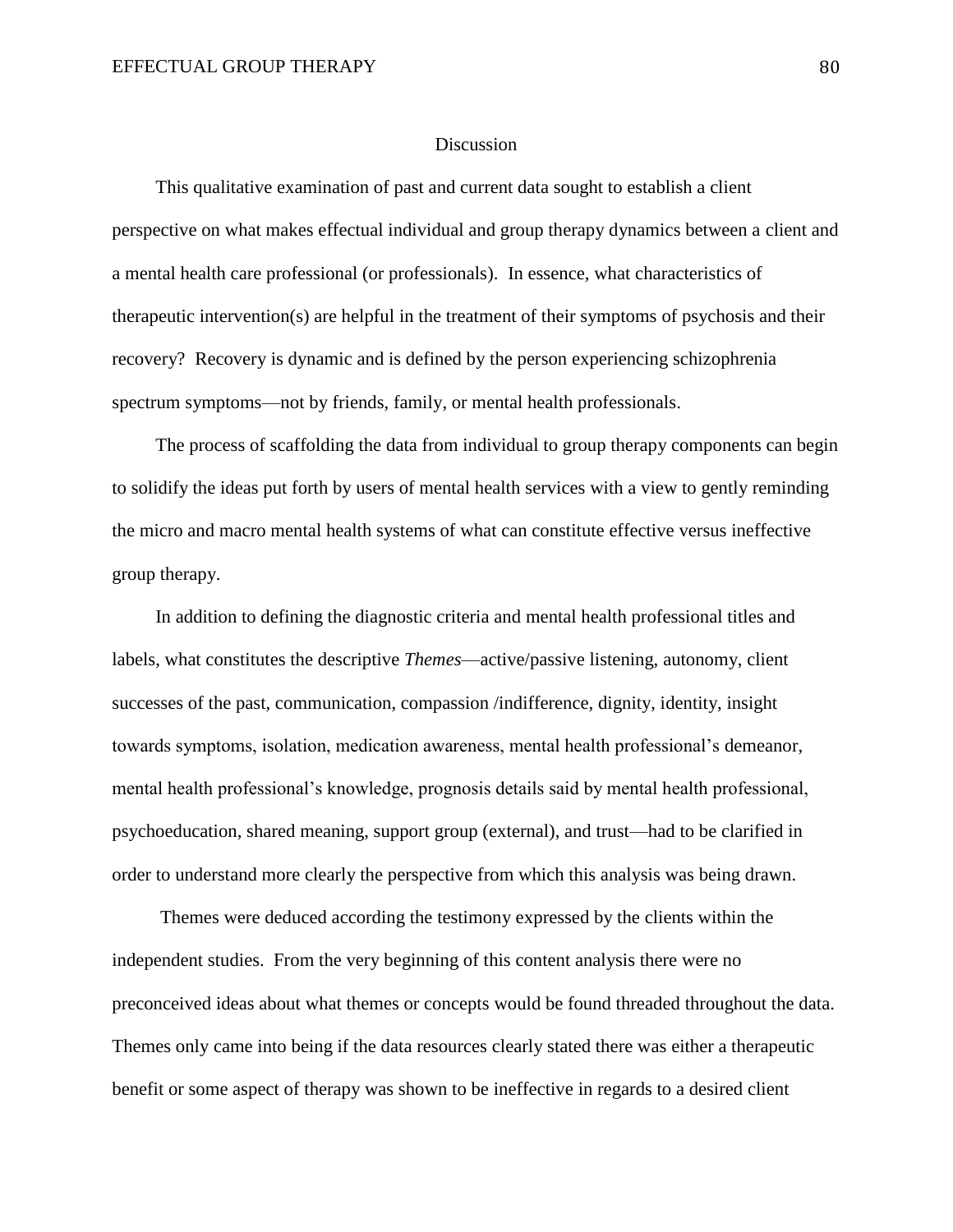#### EFFECTUAL GROUP THERAPY 81

outcome. Again, participants in the various studies had to clearly indicate the concept. For example, "I had gained insight towards my mental illness," or "the doctor did not communicate effectively, or "the hospital failed to uphold my dignity." Although the aim is to draw themes from the literature, there is no way of verifying if meaning is perceived the same or differently. What one person may perceive as a close relationship might be perceived as something completely different by another individual. It is at this point where my personal synthesis, biases, and perception come into play. Additionally, it must be mentioned that once a theme was established this affected all following theme searches in the data. For instance, once a client, person, or research participant defined the theme of active listening through personal narrative, I could not merely dismiss this acquisition of new information and therefore sought this theme in other analyzed bodies of data.

More importantly, and rather unfortunately, the descriptive terms and themes are without context, which gives additional perception and description to interpretation of the words utilized to describe the phenomenon as experienced by the clients/participants. The context in this situation went from a general broad narrative to the specific. Although the rich backdrop of people's testimony is missing, words such as *autonomy*, *dignity*, *active listening*, and *trust* can speak volumes in and of themselves. Isolated words are powerful, and like a photograph can tell a story simply and without distraction. Krippendorff (2013) believes deductive inference, such as the process used to inform this analysis, is logical in its own right. Through careful examination, and in essence seeing different perspectives through the same lens, I was able to cohesively and comfortable derive at the common themes utilized in this analysis, which in turn supported this thesis.

Results isolated common themes (see Table 14). All the studies analyzed for what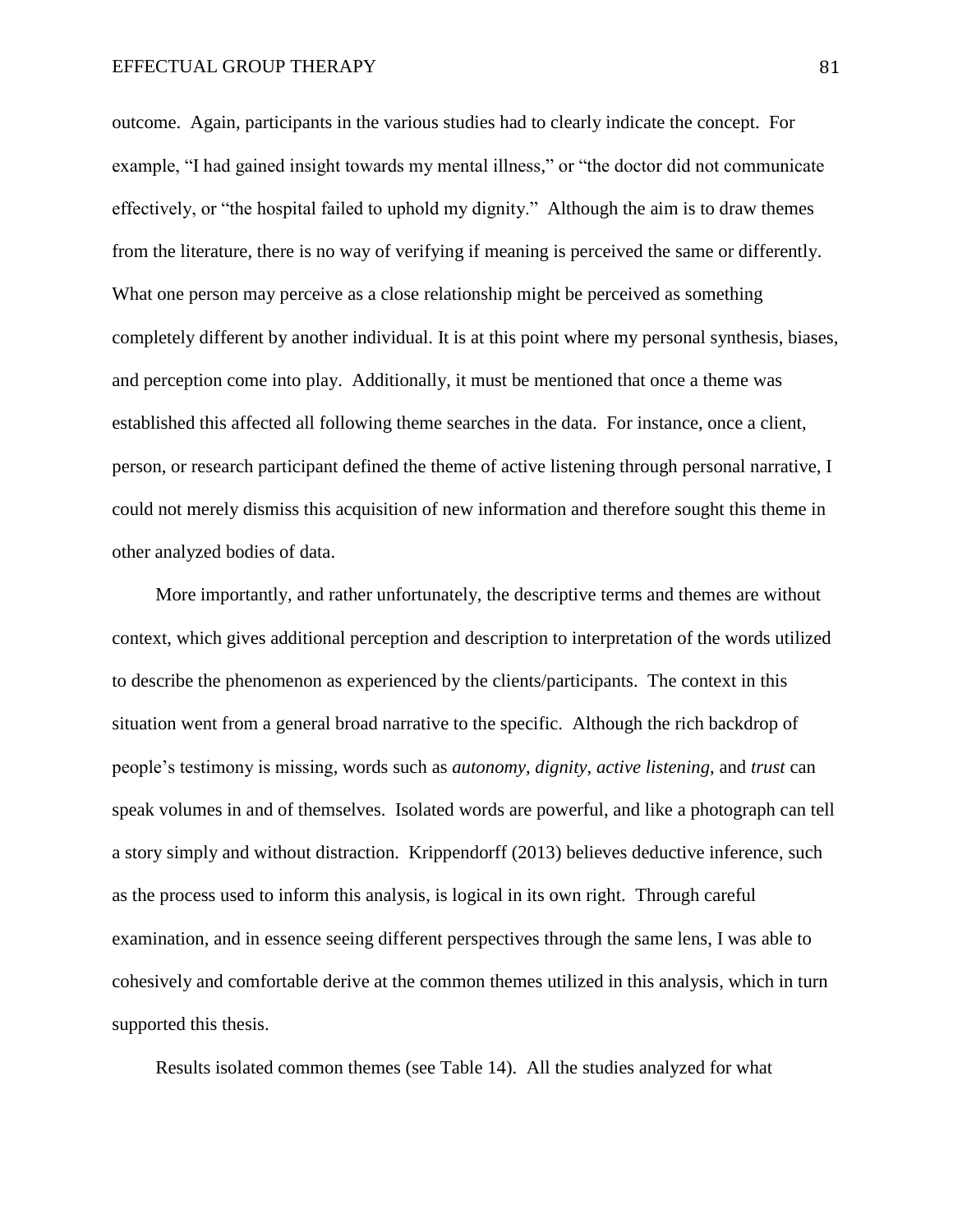#### EFFECTUAL GROUP THERAPY 82

individuals diagnosed with schizophrenia or a related schizophrenia spectrum illness found helpful/effective in therapy revealed the importance of autonomy. An environment or interaction fostering autonomy was the most client-valued concept in both individual and group therapy, as illustrated by the following participant statement: "My voice is one of the things that is still mine" (Morgan, 2013, p. 67). Of the 10 data resources used for this analysis, eight found autonomy to be important for well-being and effective therapeutic intervention.

Active listening, client successes of the past, compassion, and the preservation of dignity were all also considered important factors in both individual and group therapy encounters (see Table 14), following autonomy. Closely following on these characteristics of /helpful/effective therapy, are communication, client insight towards their illness or symptoms, awareness about medication, mental health professional's demeanour and knowledge, psychoeducation, shared meaning between clients, and external support groups such as Alcoholics Anonymous.

 Lastly, the least relevant qualities for effective therapy were revealed to be preserving identity or shifts in identity of the client, prognosis details, and finally, trust issues. It must be noted that just because the characteristics are listed from most relevant to least relevant does not mean that they are not important to people who experience schizophrenia or a schizophrenia spectrum illness. To elaborate, if questions in the independent studies, the videos, etc., do not address the topics included in this piece of research as themes, they will not be brought into conscious awareness. For instance, if questions were raised about what the doctor said about the prognosis of the illness, the response might be different than the one reported in this content analysis. For example, if someone was diagnosed with diabetes, the doctor might look at all the different lifestyle options and how changing them might not only increase the person's physical health but their overall quality of life, even possible recovery. The same response does not tend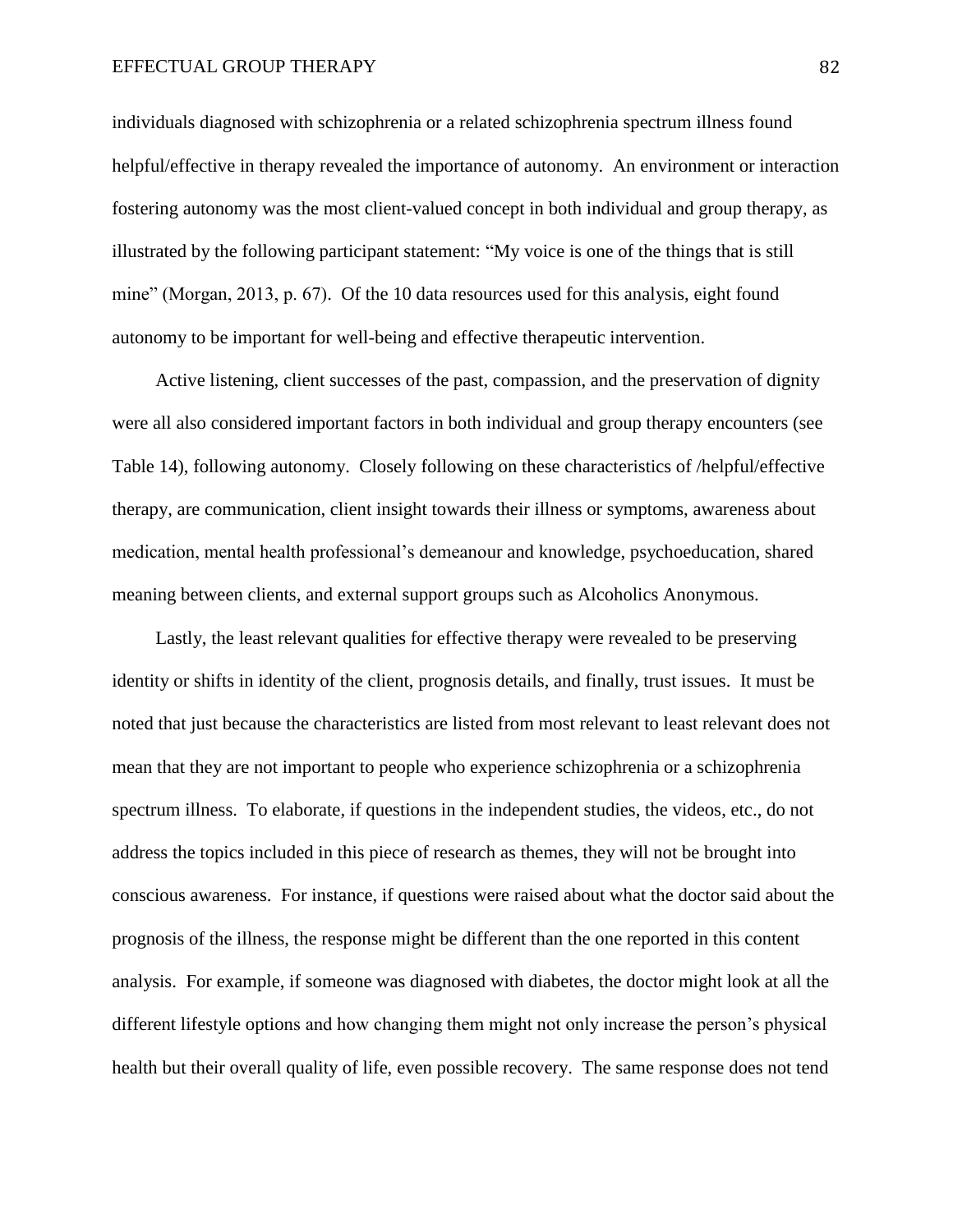to follow a diagnosis of schizophrenia. One of the theories as to why it is considered to have a negative prognosis is because mental health professionals and scientists are still attempting to understand the illness and the possible treatments. There are many life issues circulating around an illness at any given time and to touch on them all would take an extended period of time that goes beyond the scope of the data resources used for this report and beyond the scope of this report itself. Again, what has been reported within the text of this report remains crucial to the well-being of people diagnosed with schizophrenia and a schizophrenia spectrum illness. Any piece of insight or information can help another. It also plays the crucial role of guiding mental health professional through a world they do not experience first-hand.

To conclude, in order to curtail the negative outcomes of illness and societal-based stigma, it is helpful to first empower vulnerable populations, in this case people who have been diagnosed with a mental illness of schizophrenia or schizophrenia related illnesses. Schizophrenia is sometimes classified as the cancer of mental illness (Longden, 2013), so this is a good place to begin the client/person empowerment journey: a wellness journey embarking on collective recovery that nurtures and implements a client perspective. Healthy, autonomous human beings make for a healthy, diverse community. When we see ourselves as being part of a bigger whole, we see ourselves as not existing without others. As human beings, we compare, sympathize, hypothesize, and rationalize about human and worldly phenomena. This is no different for people who have experienced schizophrenia or schizophrenia spectrum illness. As this analysis of literature demonstrates, people can view themselves as being part of the much larger concept or context. They can be active participants in their wellness and contributing members of society and it can happen within a therapeutic group setting.

The intention of this study is to present counsellors with client testimonials so that they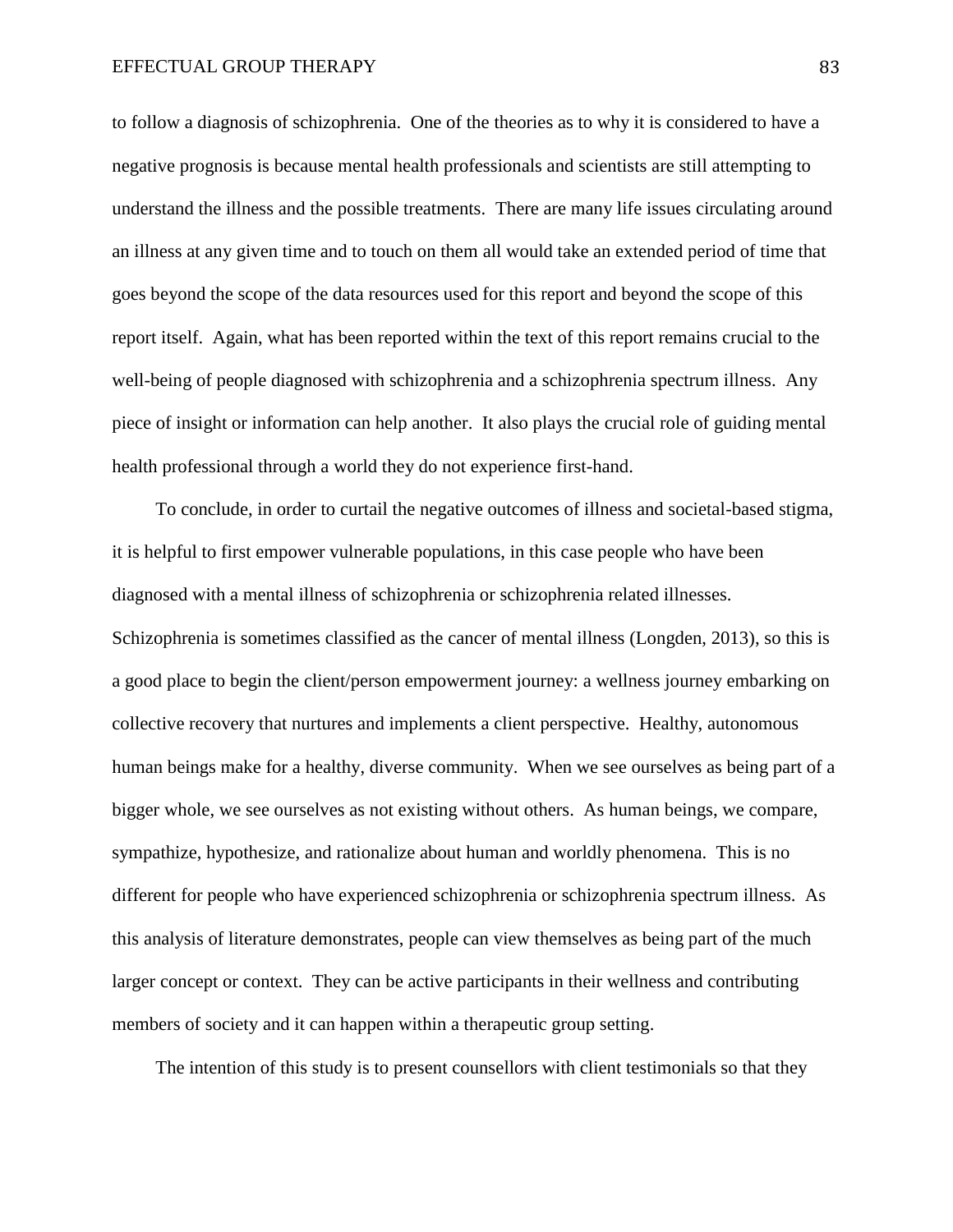may utilize this information in their practice. It is my belief that in order to truly adopt a therapeutic stance in a group setting, a counsellor might benefit from recognizing that the client is the expert on their own existence. Furthermore, carefully thought-out group therapy for those living with schizophrenia spectrum illness is greatly needed within communities. Because of the stigma associated with mental illness, the societal wedge is growing between cohorts of those diagnosed with a schizophrenia spectrum illness and the remaining majority of the collective considered as functioning "normally." Also, what better way to develop a group therapy than to draw upon the experience of those who would potentially utilize the service? According to Topor et al. (2009), people experiencing mental health difficulties "are not just a collection of symptoms, failings and shortcomings; they are individuals who have acquired a wealth of experience and knowledge about their condition and what could help to improve it or make it worse" (p. 97).

The proposed content analysis research is only the first instalment in a series of research endeavours. My long-term aim is to develop a model of group therapy designed by individuals diagnosed with a schizophrenia spectrum illness. In my role as researcher, I have no vested interest beyond helping to improve the quality of life for people living with a schizophrenia spectrum illness.

*"There is no single deed or thought that lies fully outside the experience of other people." (Yalom & Leszcz, 2005, p. 6)*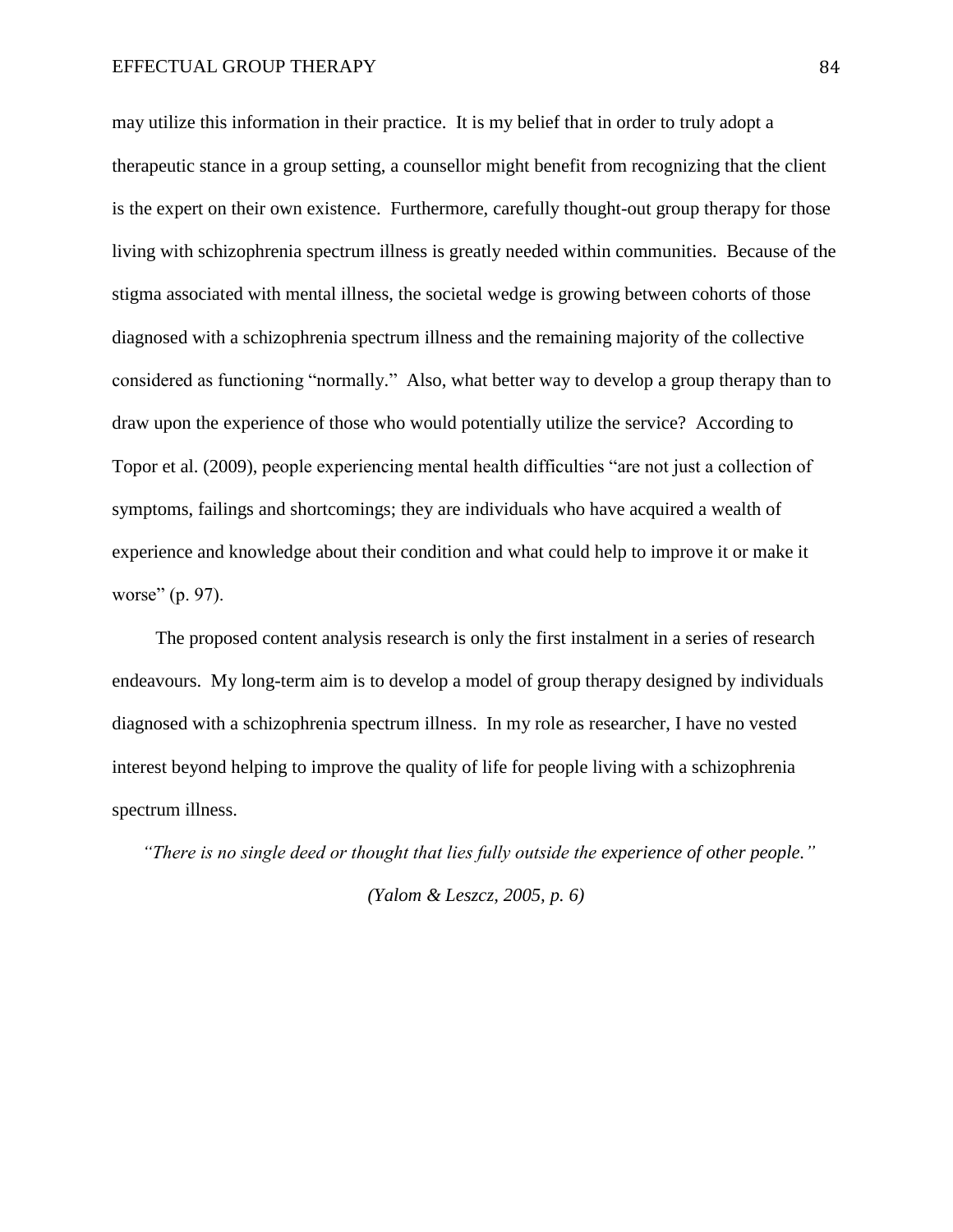#### References

- American Psychiatric Association (2013). *Diagnostic and statistical manual of mental disorders,* (5th ed.). Arlington, Virginia: Author.
- Bechdolf, A., Knost, B., Nelson, B., Schneider, N., Veith, V., Yung, A.R., & Pukrop, R. (2010). Randomized comparison of group cognitive behaviour therapy and group psychoeducation in acute patients with schizophrenia: Effects on subjective quality of life. *Australian and New Zealand Journal of Psychiatry, 44*, 144-150.
- British Columbia Association of Clinical Counsellors. (2008). *Code of ethical conduct: Using the code of ethical conduct and practice standards: Explanation of principles*. Retrieved from <http://bc-counsellors.org/wp-content/uploads/2011/02/2011-11-22BCACC> CodeGuidelinesApprovedOct161.pdf
- Burke, R. D. (1996). *When the music's over: My journey into schizophrenia*. New York, New York: Plume/Penguin.
- Canadian Psychiatric Association & Schizophrenia Society of Canada (2007). *The Journey to Recovery: A consumer and family guide to assessment and treatment.*

Retrieved from http://www.schizophrenia.ca/docs/RoadtoRecoveryschzhioph-web.pdf

- Corrigan, P. (2006). *On the stigma of mental illness: Practical strategies for research and social change*. Washington, DC: American Psychological Association.
- Coursey, R. D., Keller, A. B., & Farrell, E. W. (1995). Individual psychotherapy and persons with serious mental illness: The clients' perspective. *Schizophrenia Bulletin, 21*(2). Retrieved from

http://schizophreniabulletin.oxfordjournals.org/content/21/2/283.long

Creswell, J. W. (2014). *Research design: Qualitative, quantitative, and mixed methods*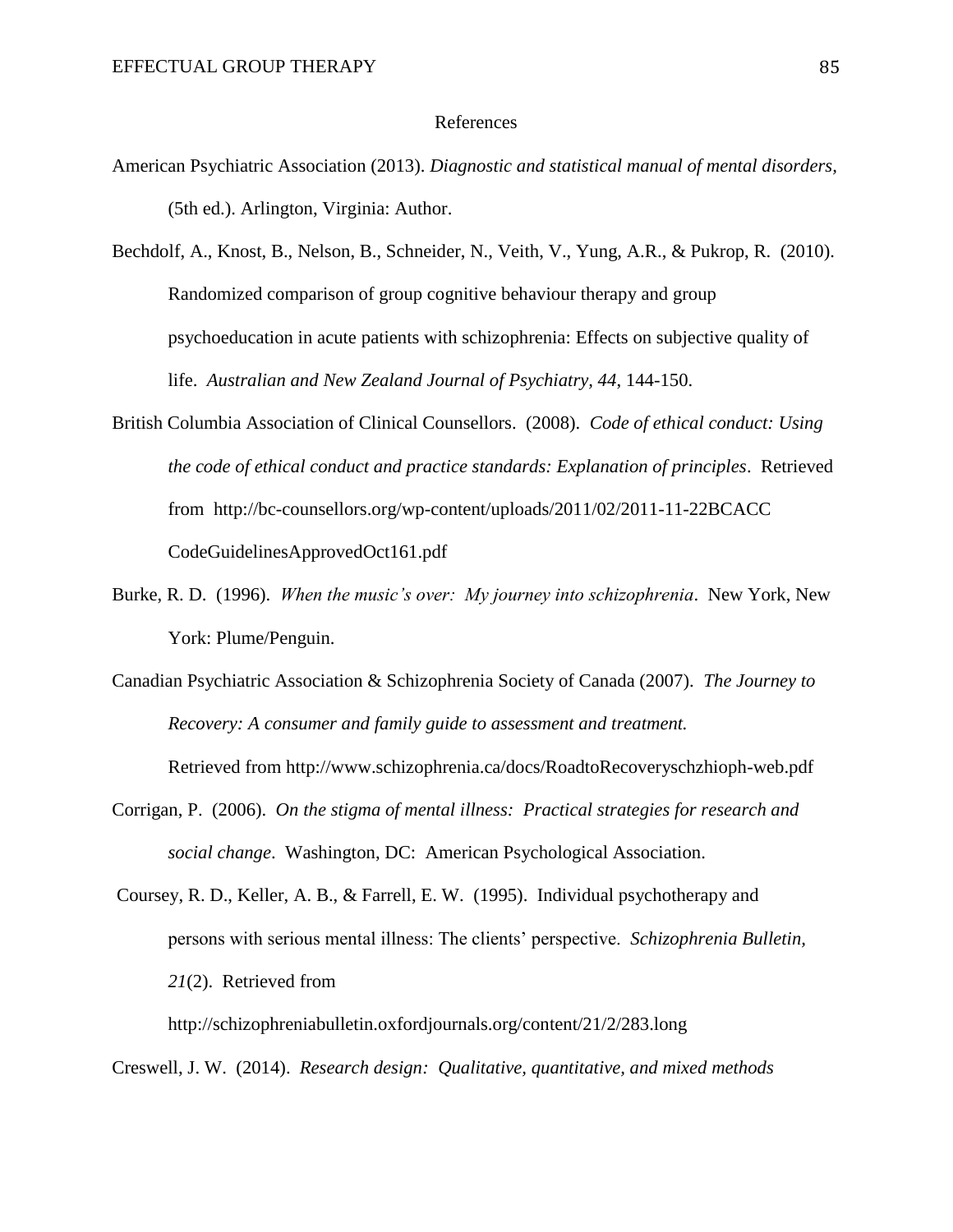*approaches* (4<sup>th</sup> ed.). Thousand Oaks, California: Sage.

- Creswell, J. W. (1998). *Qualitative inquiry and research design: Choosing among five traditions*. Thousand Oaks, California: Sage.
- Elo, S., & Kyngäs. (2007). The qualitative content analysis process. *Journal of advanced nursing, 62*(1) 107-115. doi: 10.1111/j.1365-2648.2007.04569.x
- France, M. H., Rodriguez, M. D. C., & Hett, G. G. (2004). *Diversity, culture and counselling: A Canadian perspective.* Calgary, Alberta: Detselig Enterprises LTD.
- Goodliffe, L., Hayward, M., Brown, D., Turton, W., & Dannahy, L. (2010). Group personbased cognitive therapy for distressing voices: Views from the hearers. *Society for Psychotherapy Research, 20*(4). doi 10.1080/10503301003671305.
- Goodman, J. H., & Santangelo, G. (2011). Group treatment for postpartum depression: A systematic review. *Archives Women's Mental Health, 14,* 277-293. doi: 10.1007/s00737-011-0225-3
- Halperin, S., Nathan, P., Drummond, P., & Castle, D. (2000). A cognitive-behavioural, groupbased intervention for social anxiety in schizophrenia. *Australian and New Zealand journal of psychiatry, 34*, 809-813.
- Hanley, D. (2015). First person account: The journey. *Schizophrenia Bulletin*. doi: 10.1093/schbul/sbu145
- Kadam, U. T., Croft, P., McLeod, J., & Hutchinson, M. (2001). A qualitative study of patients' views on anxiety and depression. *British Journal of General Practice, 51*, 375-380.
- Khandkar, S. H. (2009). Open coding. Retrieved from http://pages.cpsc.ucalgary.ca/~saul/wiki/uploads/CPSC681/open-coding.pdf
- Krippendorff, K. (2013). *Content analysis: An introduction to its methodology*  $(3<sup>rd</sup>$  ed.).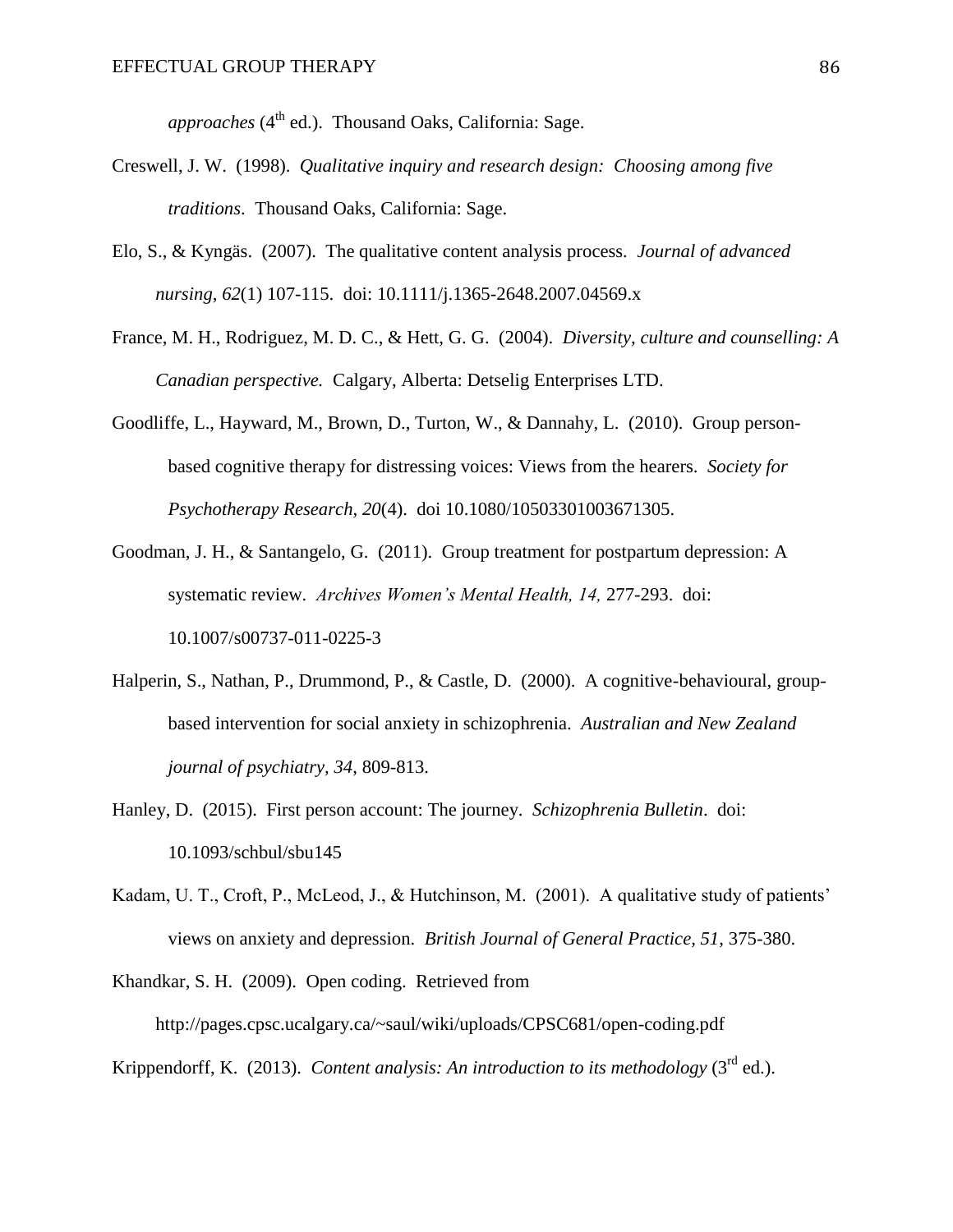Thousand Oaks, California: Sage.

- Longden, E. (2013, February). The voices in my head. [Video File]. Retrieved from [http://www.ted.com/talks/eleanor\\_longden\\_the\\_voices\\_in\\_my\\_head?language=en#t-](http://www.ted.com/talks/eleanor_longden_the_voices_in_my_head?language=en#t-)644973
- Mackler, D. (Director). (April 08, 2014). Healing homes: recovery from psychosis without medication. Retrieved from<https://www.youtube.com/watch?v=JV4NTEp8S2Q>
- Mackler, D. (Director). (April 08, 2014). Take these broken wings: Recovery from schizophrenia without medication [Video File]. Retrieved from <https://www.youtube.com/watch?v=EPfKc-TknWU>
- McLean, R. (2003). *Recovered not cured: A journey through schizophrenia*. Crows Nest, Australia: Allen & Unwin.
- Mead, S. (2010). Intentional peer support: A personal retrospective [online commentary]. Retrieved from http://www.intentionalpeersupport.org/about-us/
- Mead, S., & Copeland, M. E. (2000). What recovery means to us. *Community Mental Health Journal, 36*(3), 315-328.
- Morgan, K. (2013). *Mind without a home: A memoir of schizophrenia*. Center City, Minnesota: Hazelden
- Mueser, K. T., & Gingerich, S. (1994). Coping with schizophrenia: A guide for families. Oakland, California: New Harbinger Publications, INC.
- O'Brien, C. P. (1975). Group therapy for schizophrenia: a practical approach. *Schizophrenia Bulletine* (13).
- Pitt, L., & Killbride, M. (2006). Researching recovery from psychosis. *Mental Health Practice, 9*(7).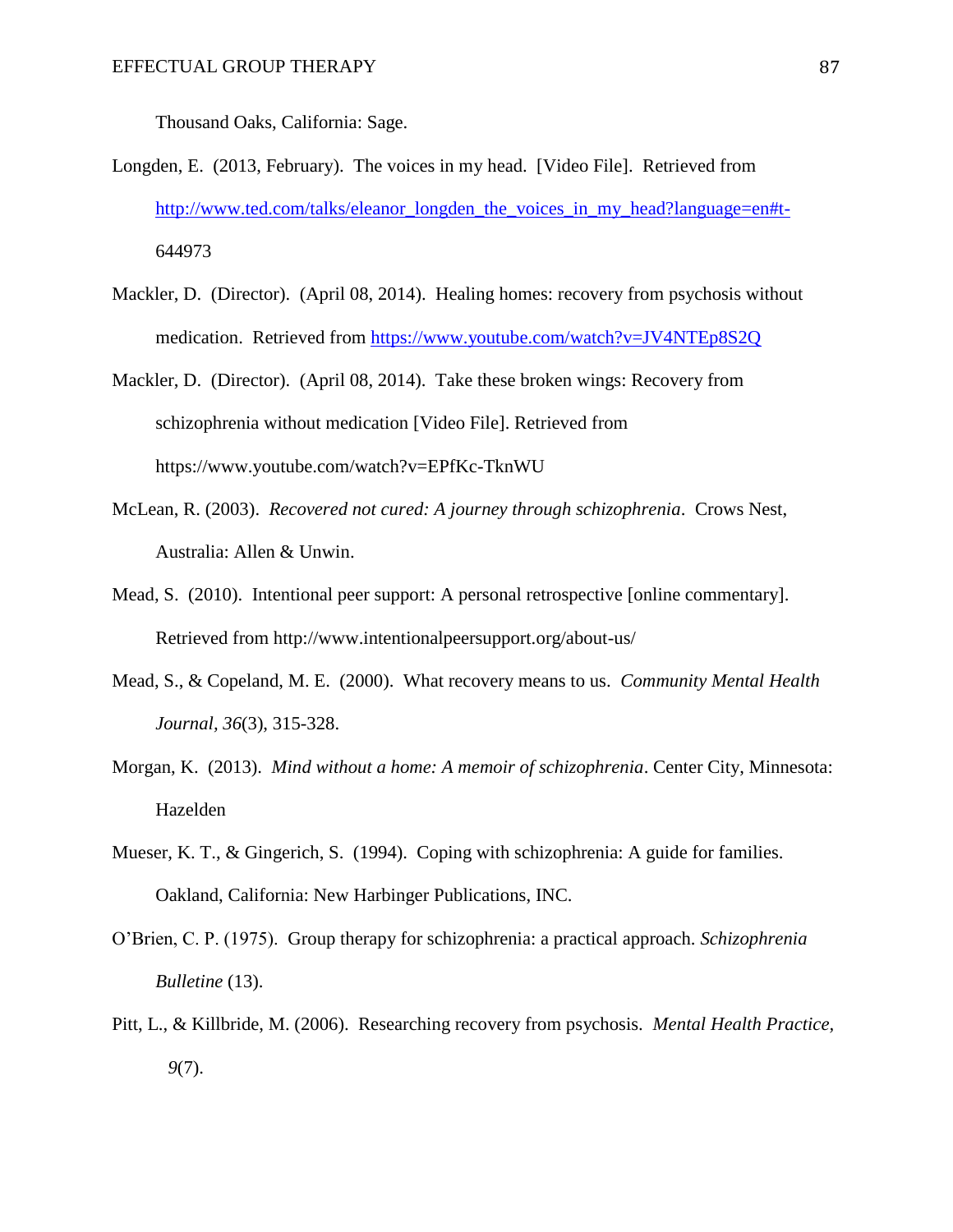- Roder, V., Mueller, D. R., & Schmidt, S. J. (2011). Effectiveness of integrated psychological therapy (IPT) for schizophrenia patients: A research update. *Schizophrenia Bulletin, 37* (2), S71-S79. doi: 10.1093/schbul/sbr072
- Sajatovic, M., Davies, M., Bauer, M. S., Bride, L., Hays, R. W., Safavi, R., & Jenkins, J. (2005). Attitudes regarding the collaborative practice model and treatment adherence among individuals with bipolar disorder. *Comprehensive Psychiatry, 46*, 272-277. doi: 10.1016/j.comppsych.2004.10.007
- Schizophrenia Society of Canada. (2013). Education: Learn more about schizophrenia. Retrieved from [http://www.schizophrenia.ca/learn\\_more\\_about\\_schizophrenia.php](http://www.schizophrenia.ca/learn_more_about_schizophrenia.php)
- Sigman, M., & Hassan, S. (2006). Benefits of long-term group therapy to individuals suffering schizophrenia: A prospective 7-year study. *Bulletin of the Menninger clinic, 70* (4).
- Topor, A., Borg, M., DiGirolamo, S., & Davidson, L. (2009). Not just an individual journey: Social aspects of recovery. *International Journal of Psychiatry*, *57*. doi: 10.1177/0020764009345062
- Torrey, E. F. (2006). *The indispensible guide to today's most misunderstood illness: Surviving schizophrenia: A manual for families, patients, and providers* (5<sup>th</sup> ed.). New York, New York: HarperCollins.
- Wagner-Spiro, P., & Spiro, C. S. (2006). *Divided Minds: Twin sisters and their journey through schizophrenia.* New York, New York: St. Martin's Press.
- World Health Organization (2013). Programs and projects: Mental health: Schizophrenia: What is schizophrenia? Retrieved from http://www.who.int/mental\_health/management/schizophrenia/en/

World Health Organization (1993). The ICD-10 classification of mental and behavioural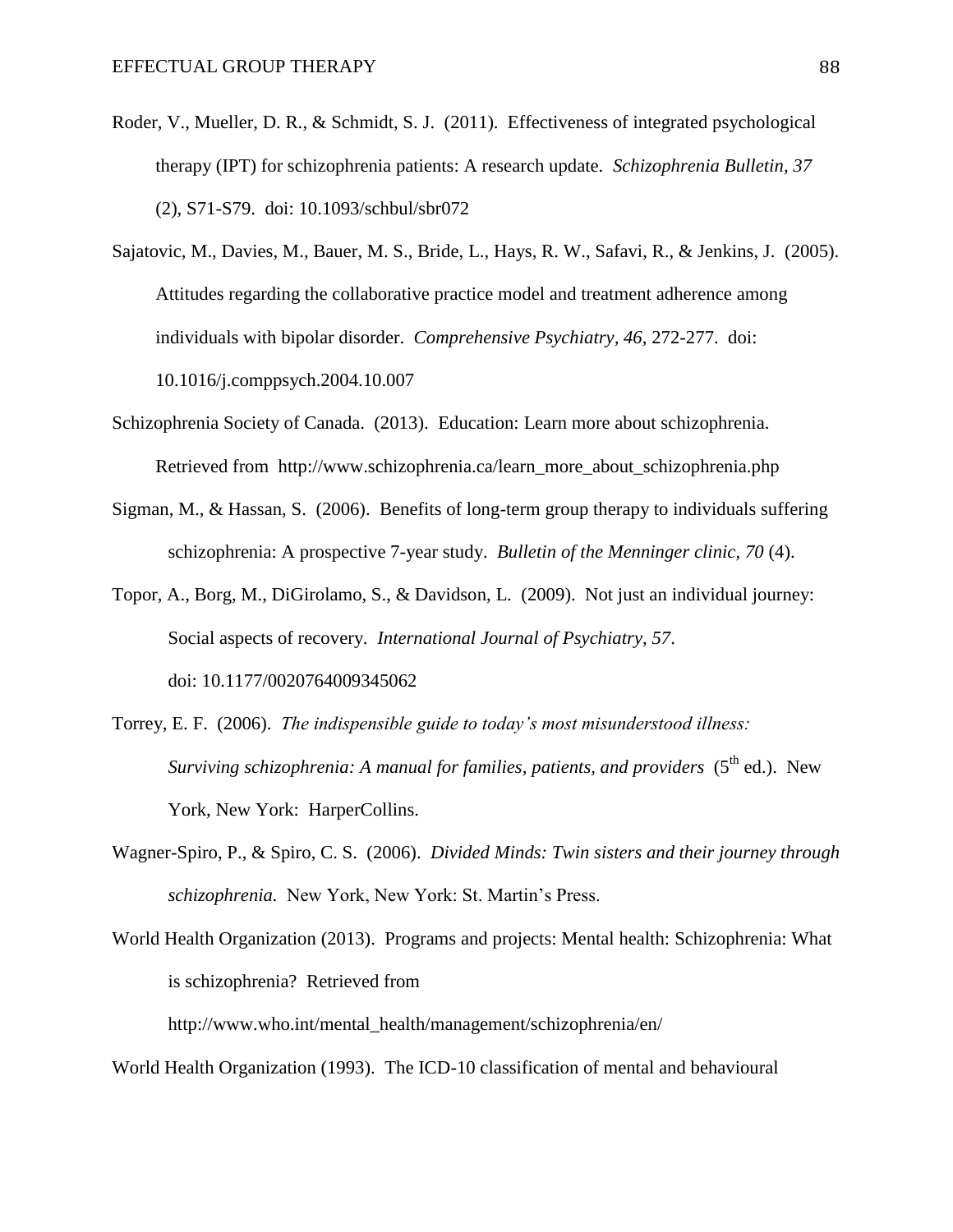disorders: Diagnostic criteria for research. Retrieved from http://www.who.int/classifications/icd/en/GRNBOOK.pdf

Yalom, I. D., & Leszcz, M. (2005). *The theory and practice of group psychotherapy* (5th ed.). New York, New York: Basic Books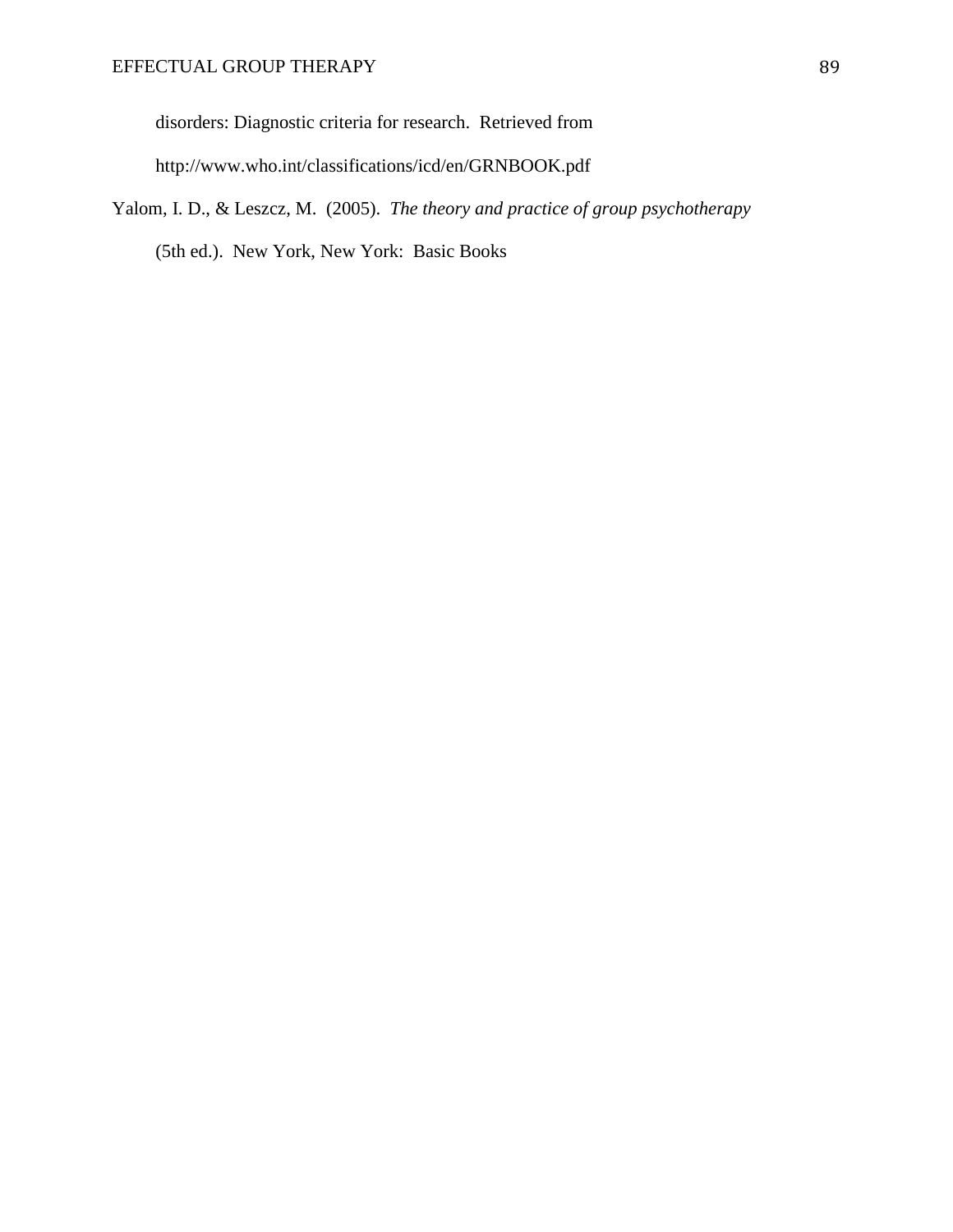#### Appendix A

The following diagnostic criteria have been directly quoted from the *Diagnostic Statistical* 

*Manual Fifth Edition* (2013).

#### **SCHIZOPHRENIA DIAGNOSIS**

- A. Two (or more) of the following, each present for a significant portion of time during a one-month period (or less, if successfully treated). At least one of these must be (1), (2), or  $(3)$ :
	- 1. Delusions.
	- 2. Hallucinations.
	- 3. Disorganized speech (e.g., frequent derailment or incoherence).
	- 4. Grossly disorganized behaviour.
	- 5. Negative symptoms (i.e., diminished emotional expression or avolition).
- B. For a significant portion of the time since the onset of the disturbance, the level of functioning in one or more major areas, such as work, interpersonal relations, or selfcare, is markedly below the level achieved prior to it.
- C. Signs of the disturbance persist for at least six months. This period must include at least one month of symptoms (or less, if successfully treated) that meet criterion A (i.e., activephase symptoms) and may include periods of prodromal or residual symptoms. During these prodromal or residual periods, the signs of the disturbance may be manifested by only negative symptoms or by two or more symptoms listed in Criterion A present in an attenuated form (e.g., odd beliefs, unusual perceptual experiences).
- D. Schizoaffective disorder and depressive or bipolar disorder with psychotic features have been ruled out because either 1) no major depressive or manic episodes have occurred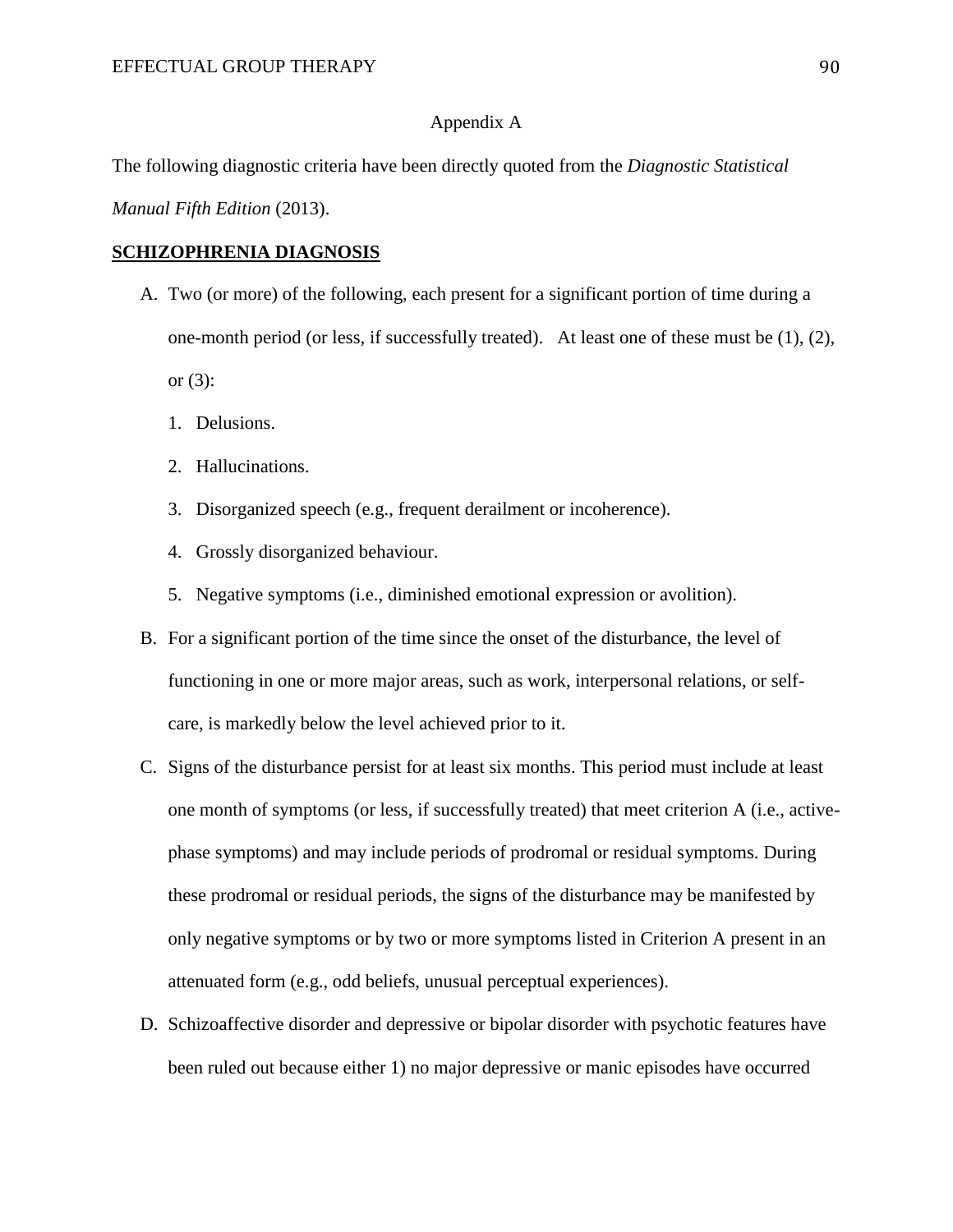concurrently with the active phase symptoms, or 2) if mood episodes have occurred during active-phase symptoms, they have been present for a minority of the total duration of the active and residual periods of the illness.

- E. The disturbance is not attributable to the physiological effects of a substance (e.g., a drug of abuse, a medication) or another medical condition.
- F. If there is a history of autism spectrum disorder or a communication disorder of childhood onset, the additional diagnosis of schizophrenia is made only if delusions or hallucinations, in addition to other required symptoms of schizophrenia, are also present for at least one month (or less, if successfully treated).

#### **SHIZOAFFECTIVE DIAGNOSIS**

- A. An uninterrupted period of illness during which there is a major mood episode (major depressive or manic) concurrent with Criterion A of schizophrenia.
- B. Delusions or hallucinations for two or more weeks in the absence of a major mood episode (depressive or manic) during the lifetime duration of the illness.
- C. Symptoms that meet criteria for a major mood episode are present for the majority of the total duration of the active and residual portions of the illness.
- D. The disturbance is not attributable to the effects of a substance (e.g., a drug of abuse, a medication) or another medical condition.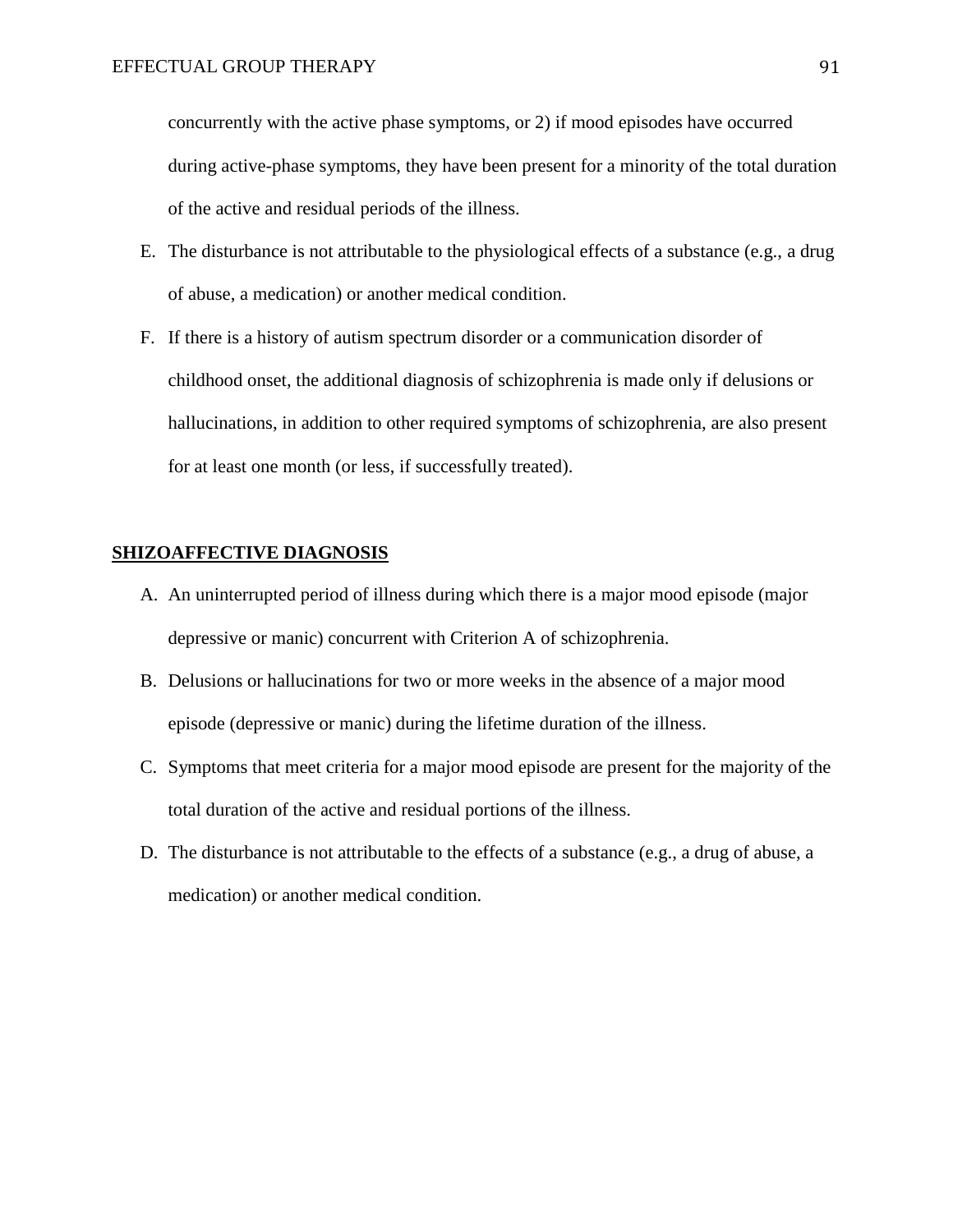#### Appendix B

The following diagnostic criterion are from the World Health Organization (ICD-10) description of schizophrenia, schizotypal, and delusional disorders.

#### **CODE F20 SCHIZOPHRENIA**

This overall category includes the common varieties of schizophrenia, together with some less common varieties and closely related disorders.

G1. Be there at least one of the syndromes, symptoms and signs listed below under (1), or at least two of the symptoms and signs listed under (2), should be present for most of the time during an episode of psychotic illness lasting for at least one month (or at sometime during most of the days stop it).

- (1) At least one of the following:
	- a) Thought echo, thought insertion or withdrawal, or thought broadcasting.
	- b) Delusions of control, influence or passivity, clearly referred to body or limb movements or specific thoughts, actions, or sensations; delusional perception.
	- c) Hallucinatory voices giving a running commentary on the patient's behaviour, or discussing him/her between themselves, or other types of hallucinatory voices coming from some part of the body.
	- d) Persistent delusions of other kinds that are culturally inappropriate and completely impossible (e.g. being able to control the weather, or being in communication with aliens from another world).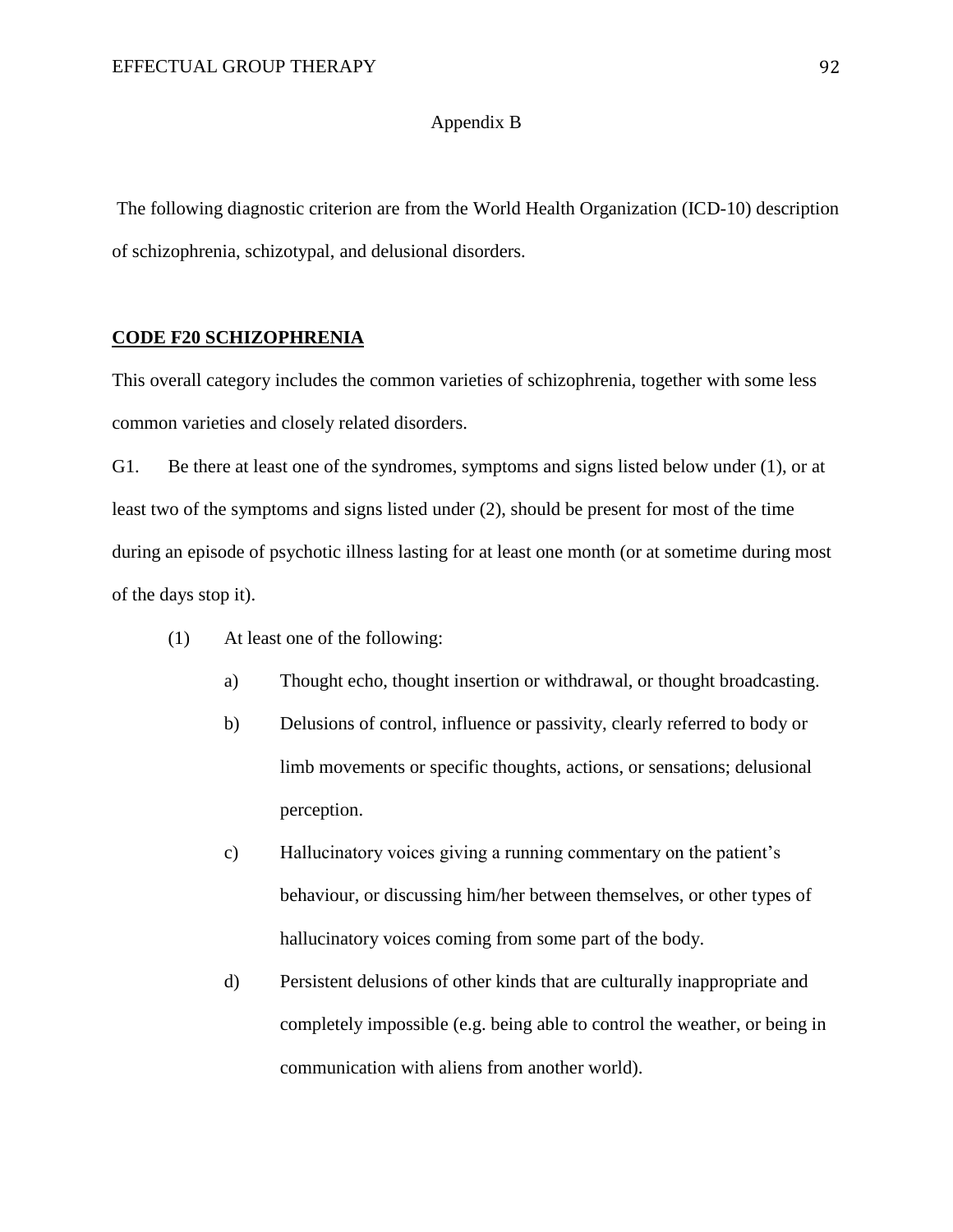- (2) Or at least two of the following:
	- e) Persistent hallucinations in any modality, when occurring every day for at least one month, when accompanied by delusions (which may be fleeting or half-formed) without clear affective content, or when accompanied by persistent over-valued ideas.
	- f) Neologism, breaks or interpolations in the train of thought, resulting in incoherence or irrelevant speech.
	- g) Catatonic behaviour, such as excitement, posturing or waxy flexibility, negativism, mutism and stupor.
	- h) "Negative" symptoms such as marked apathy, paucity of speech, and blunting or incongruity of emotional responses (it must be clear that these are not due to depression or neuroleptic medication).

Note: subtypes of schizophrenia such as paranoid, hebephrenic, catatonic, undifferentiated, Postschizophrenic depression, residual, simple, and other unspecified is not posted in this section. All of the subtypes of schizophrenia just mention require an initial diagnosis of general schizophrenia. Excluded from this schizophrenia criterion is organic brain disease, or alcohol or drug related psychosis and intoxication.

#### **CODE F21 SCHIZOTYPAL DISORDER**

A. The subject must have manifested, over a period of at least two years, at least four of the following, either continuously or repeatedly: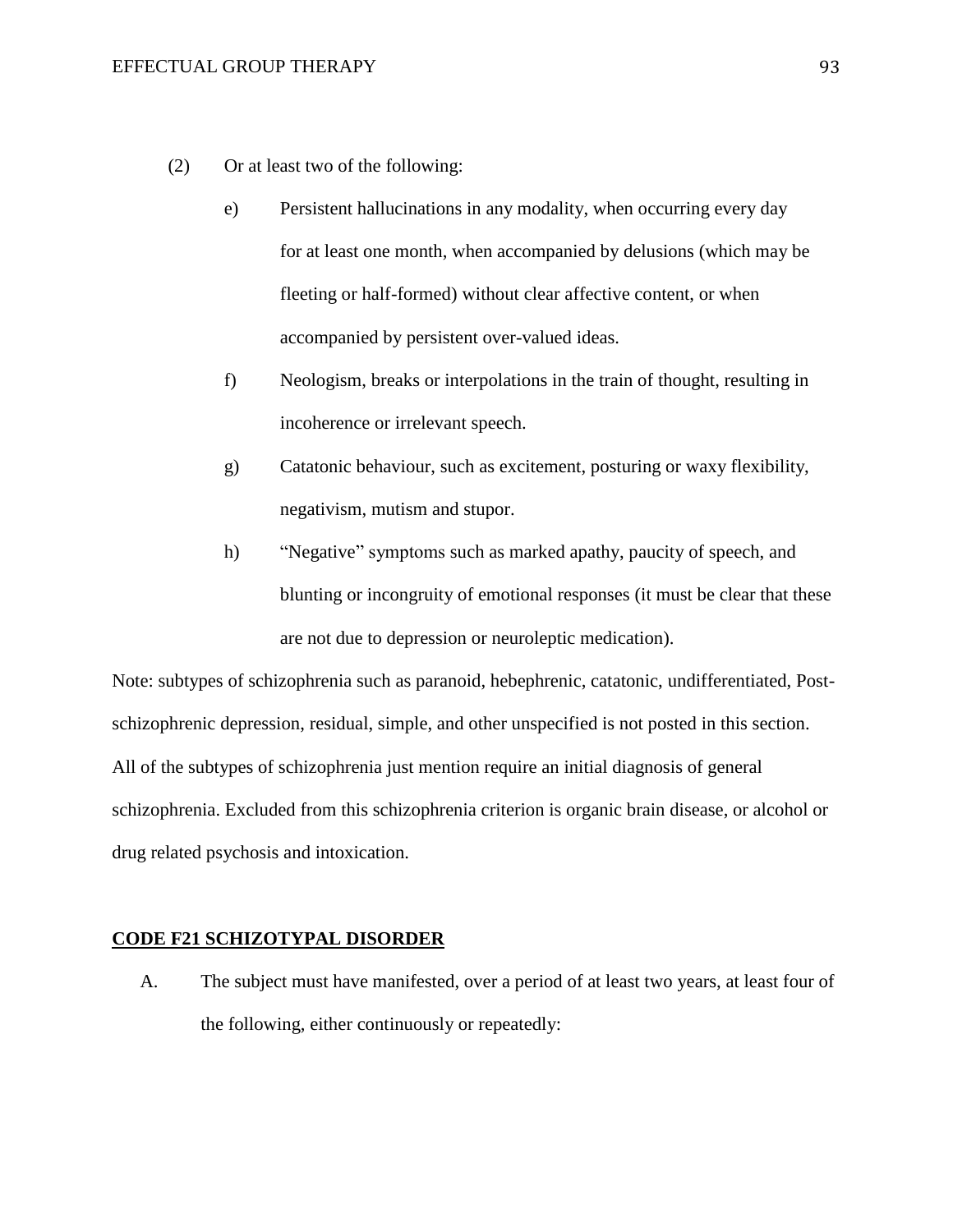- 1) Inappropriate or constricted affect, subject appears cold and aloof;
- 2) Behaviour or appearance which is odd, eccentric or peculiar;
- 3) Poor rapport with others and a tendency to social withdrawal;
- 4) Odd beliefs or magical thinking influencing behaviour and inconsistent with subcultural norms;;
- 5) Suspiciousness or paranoid ideas;
- 6) Ruminations without inner resistance, often with dysmorphophobic, sexual or aggressive contents;
- 7) Unusual perceptual experiences including somatosensory (bodily) or other illusions, depersonalization or derealization;
- 8) Vague, circumstantial, metaphorical, over elaborate or often stereotyped thinking, manifested by odd speech or in other ways, without gross incoherence;
- 9) Locational transient quasi psychotic episodes with intense illusions, auditory or other hallucinations and delusion-like ideas, usually occurring without external provocation.
- B. The subject must never have met the criteria for any disorder and schizophrenia.

#### **CODE F22 PERSISTENT DELUSIONAL DISORDERS**

- A. The presence of a deletion or a set of related delusions other than those listed as typical schizophrenic. The commonest examples are persecutory, grandiose, hypochondriacal, jealous or erotic delusions.
- B. Delusion(s) in A must be present for at least three months.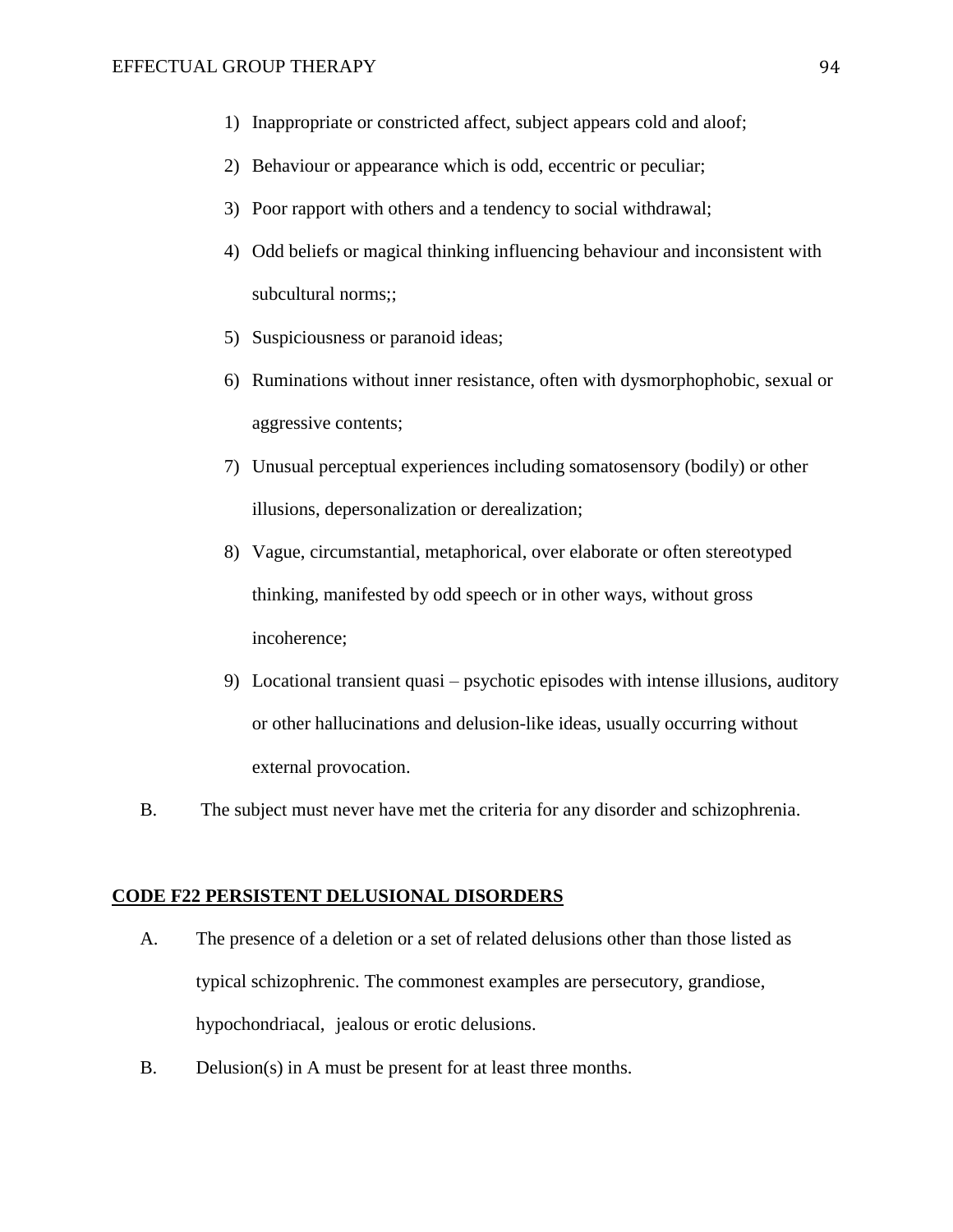- C. The general criteria for schizophrenia are not fulfilled.
- D. Persistent hallucinations in any modality must not be present (but transitory or occasional auditory hallucinations that are not in the third person are giving a running commentary, maybe present).
- E. Depressive symptoms (or even a depressive episode) may be present and intermittently, provided that the delusions persist at times when there is no disturbance of mood.
- F. Most commonly used exclusion criteria: it must be no evidence of primary or secondary brain disease, or a psychotic disorder due to psychoactive substance.

Note: delusional subtypes will not be listed here but they include the following: persecutory, litiginous, self-referential, grandiose, hypochondriacal, jealous or erotomanic.

#### **CODE F25 SCHIZOAFFECTIVE DISORDERS**

Note: this diagnoses depends upon an approximate "balance" between the number, severity and duration of the schizophrenic and affective symptoms. The disorder meets the criteria of one of the affective disorders listed in the ICD– 10 of moderate or severe degree, as specified for each subtype. Also, symptoms from at least one of the symptom groups listed below, clearly present for most of the time during a period of at least two weeks (these groups are almost the same as for schizophrenia).

- 1. Thought echo, thought insertion or withdrawal, thought broadcasting
- 2. Delusions of control, influence or capacity, clearly referred to body or limb movements or specific thoughts, actions or sensations.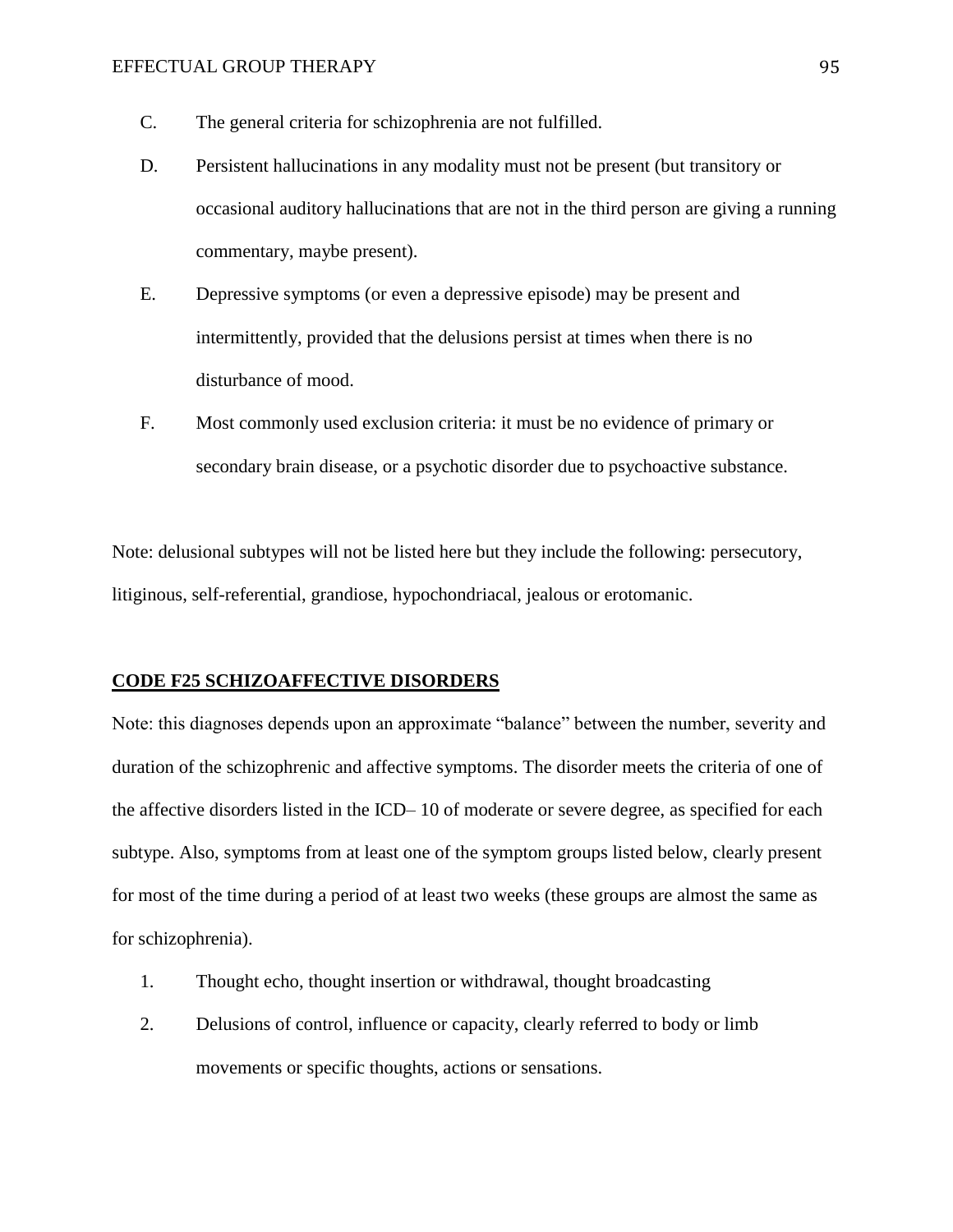- 3. Hallucinatory voices giving a running commentary on the patient's behaviour, or discussing him between themselves; or other types of hallucinatory voices coming from some part of the body.
- 4. Persistent delusions of other kinds that are culturally inappropriate and completely impossible, but not nearly grandiose or persecutory, for example has visited o other worlds; can control the clouds by breathing in and out; can communicate with plants or animals without speaking and so on.
- 5. Grossly irrelevant or incoherent speech, or frequent use of neologisms.
- 6. The Internet but frequent appearance of some forms of catatonic behaviour, such as posturing, waxy flexibility and negativism.

Note: the most common exclusion criteria are: The disorder is not attributable to organic brain disease, Or to psychoactive substance– related intoxication, dependence or withdrawal also, not included in this description is the subtypes of schizoaffective disorder and they are as follows: manic, depressive, mixed, and unspecified.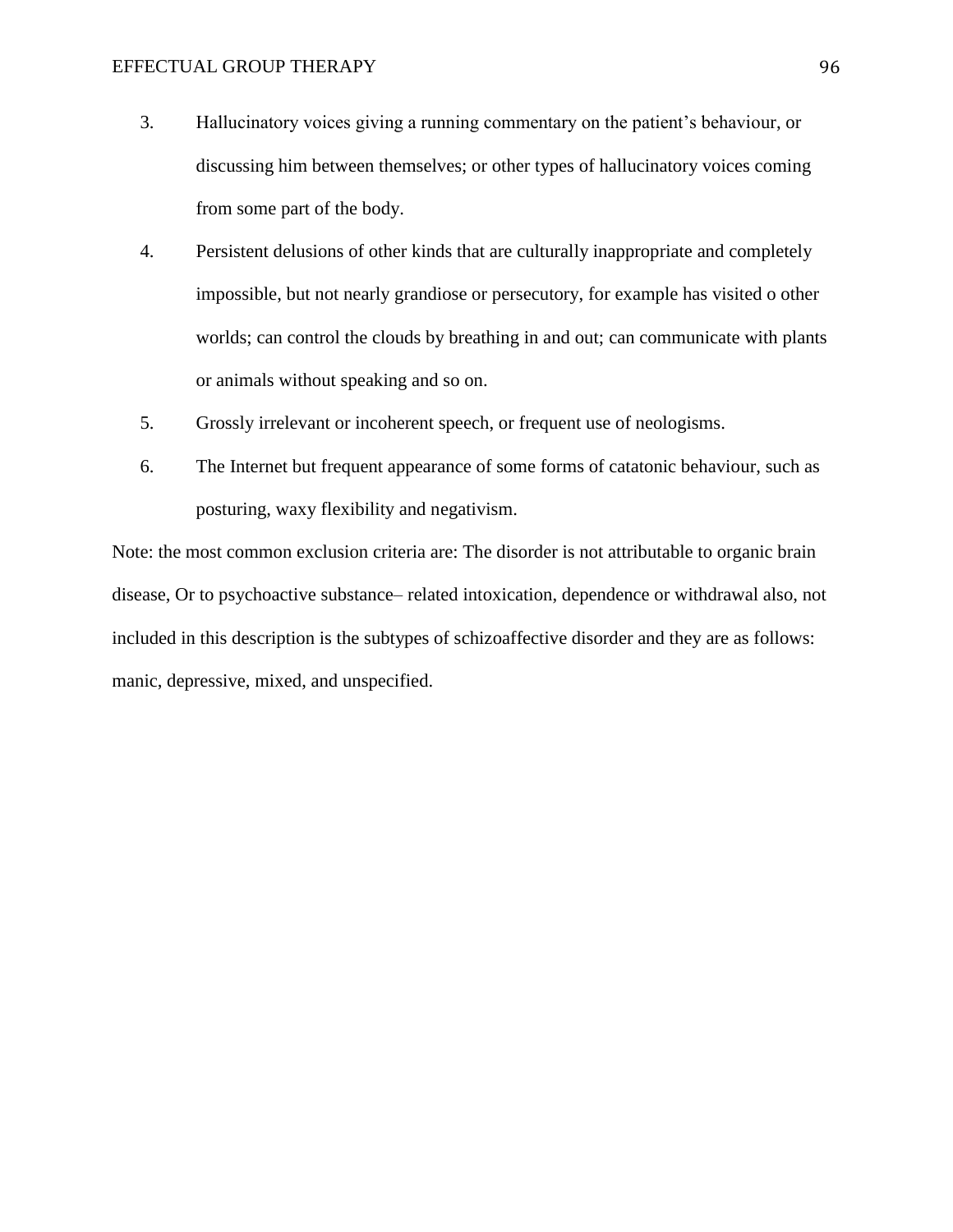#### Appendix C

## Coursey, Keller, & Farrell (1995)—Characteristics of Therapy that Can Improve the

### Therapeutic Experience

The following information has been gathered from Coursey, Keller, & Farrell (1995) and from what clients say they need from mental health professionals and what characteristics can improve the therapeutic experience.

#### **Helpful and Unhelpful Characteristics of Individual Therapy**

- 93% of 191 participants of this study we're taking medications and out of the 93% participants 80% conveyed their regular physicians did "a good job helping me with my medication needs."
- "Sometimes I was just downright ornery and stubborn, but they came across, they made me feel like, 'Look, here's my hand– take it– I'll help you.'" "It was like these people are here to help you… and are also here to show you that they care and try to get you to start caring again– about yourself."
- A large part of the therapeutic exchange is dependent on the duration of the individual therapy session. Coursey et al. (2015) determined through their data that the opinion on the time of the desired session is mixed, in other words opinions varied greatly. For instance, 57.2% of the 191 participants preferred 30 minutes sessions and 42.8% preferred 50 minutes or longer sessions. Additionally, 61.3% of people preferred to have therapeutic session about once a month versus 32.7% who preferred weekly sessions. Interestingly, 84% of people with a diagnosis of schizophrenia preferred therapeutic session shorter in time and frequency when compared to other individuals within Coursey et al. (1995) study.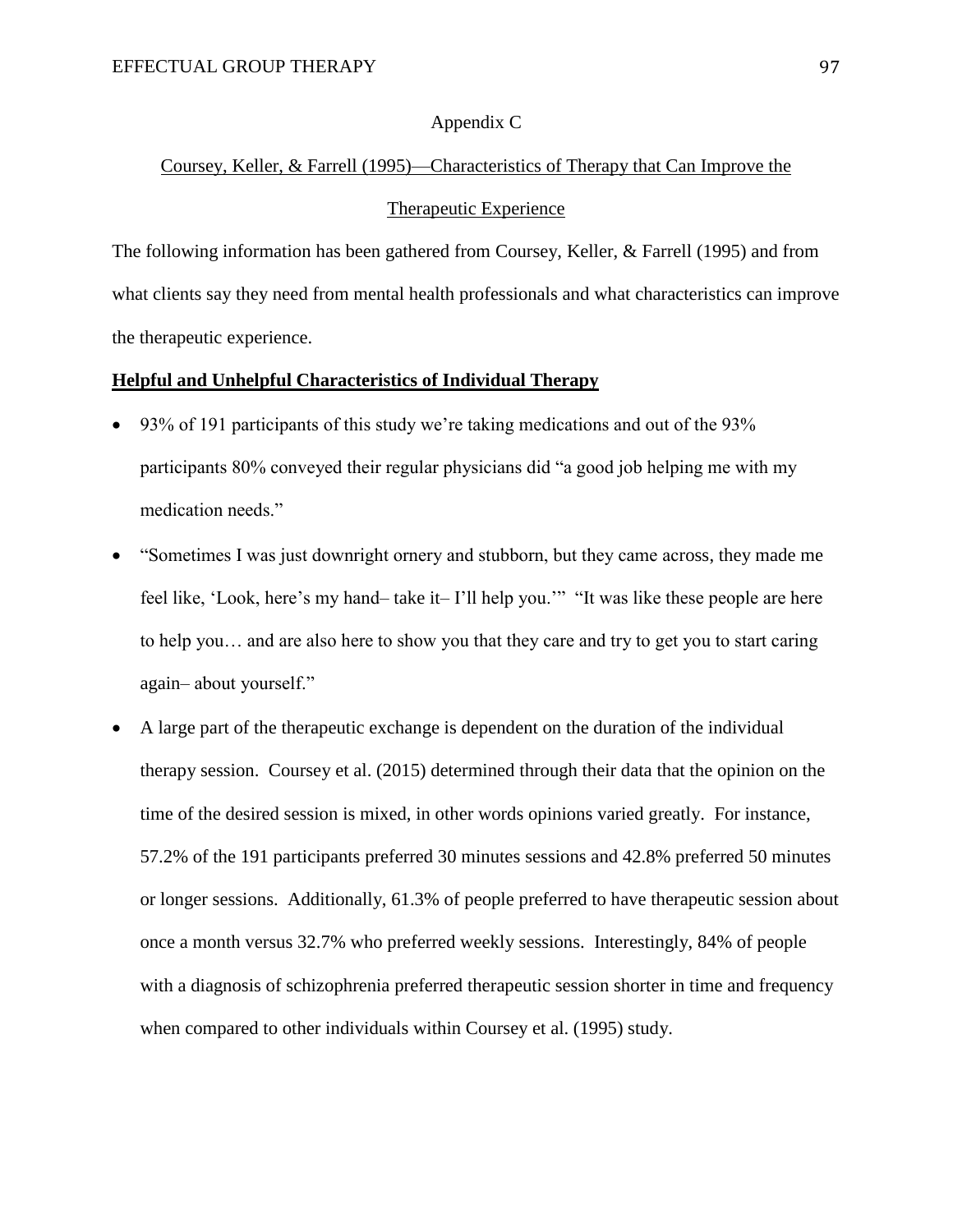- "My former doctor hurt me in away he would always focus on my bad qualities. I listen to him and I learned from him, but he didn't help me much for myself."
- "He did a lot of talking. I think he did more talking than me and I'm a talker. And I got the feeling sometimes that he wasn't very compassionate."
- "I'd get the feeling that I was just another number on the wall. I just got the impression that he really didn't care–it was just another job."
- "He really never put himself in your place and said, 'Now I wonder, if I wasn't her place, what would I do.""
- "The bad ones wouldn't listen. They'd listen to my mother though."
- A very high percentage of those who had seen a therapist reported that they believed their therapist had learned quite a bit (51.1%) or a little (21.7%) from them…. Nevertheless, over a quarter of the sample said they did not know whether their therapist had learned anything from them.

Additionally, the following issues where taken from the 191 persons diagnosed with severe mental illness as being the most important topics to discuss with the therapist during a session (Coursey et al., 1995, p. 291):

- Illness-intensified life issues
	- $\triangleright$  Independence
	- $\triangleright$  Developing self-esteem
	- $\triangleright$  Achievement and hope
	- $\triangleright$  Relationships
	- $\triangleright$  Feelings (depression, anxiety, and anger)
	- Adverse secondary consequences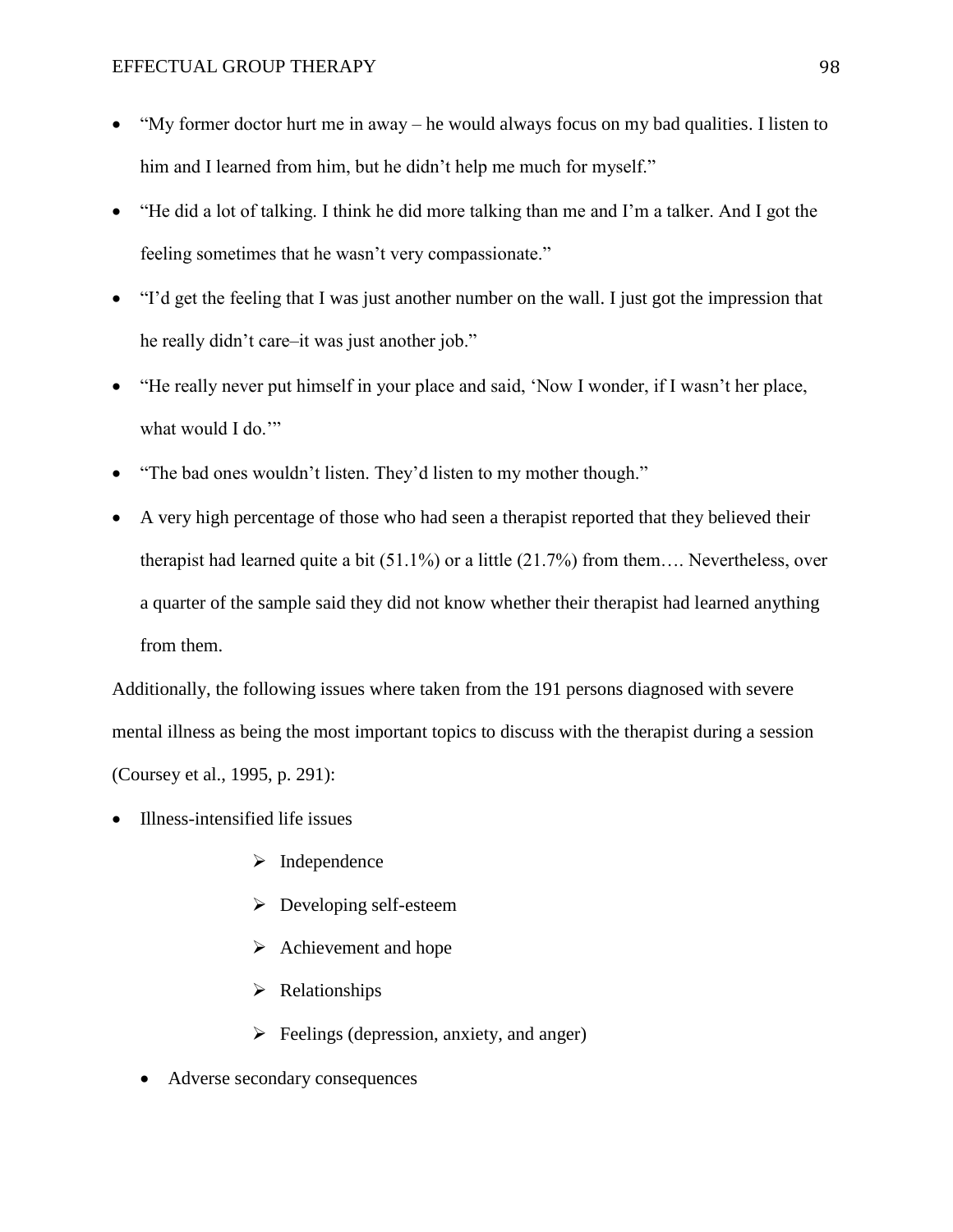- $\triangleright$  Lack of work
- $\triangleright$  Poverty
- $\triangleright$  Stigma
- Self-management of the disorder (handling relapse, hospitalization, side effects of medication).
- Coming to terms with the disability
	- $\triangleright$  Grieving the loss
	- $\triangleright$  Understanding the disorder
	- $\triangleright$  Discovering a new identity
	- $\triangleright$  Seeking alternative values
- Specific schizophrenia symptoms (staying focused, knowing what's real, feeling terror).
- Normal developmental issues
	- $\triangleright$  Dealing with sexual relationships
	- $\triangleright$  Dealing with a troubled past
	- $\triangleright$  Dealing with family

Coursey et al. discuss additional qualities the 191 participants preferred in their therapists:

• The number one quality chosen by the participants was friendliness (70.5%). Two elaborate, participants made comments such as; "she was like a good friend… She is still a good friend… I still go over and talk to her once in a while even though it's not on my plan anymore." Additionally, comments were made like, "she gives me a warm feeling, a warm caring feeling… They are like my leaning post… He's very professional about the doctor – patient relationship, but we often take a few minutes to just joke around."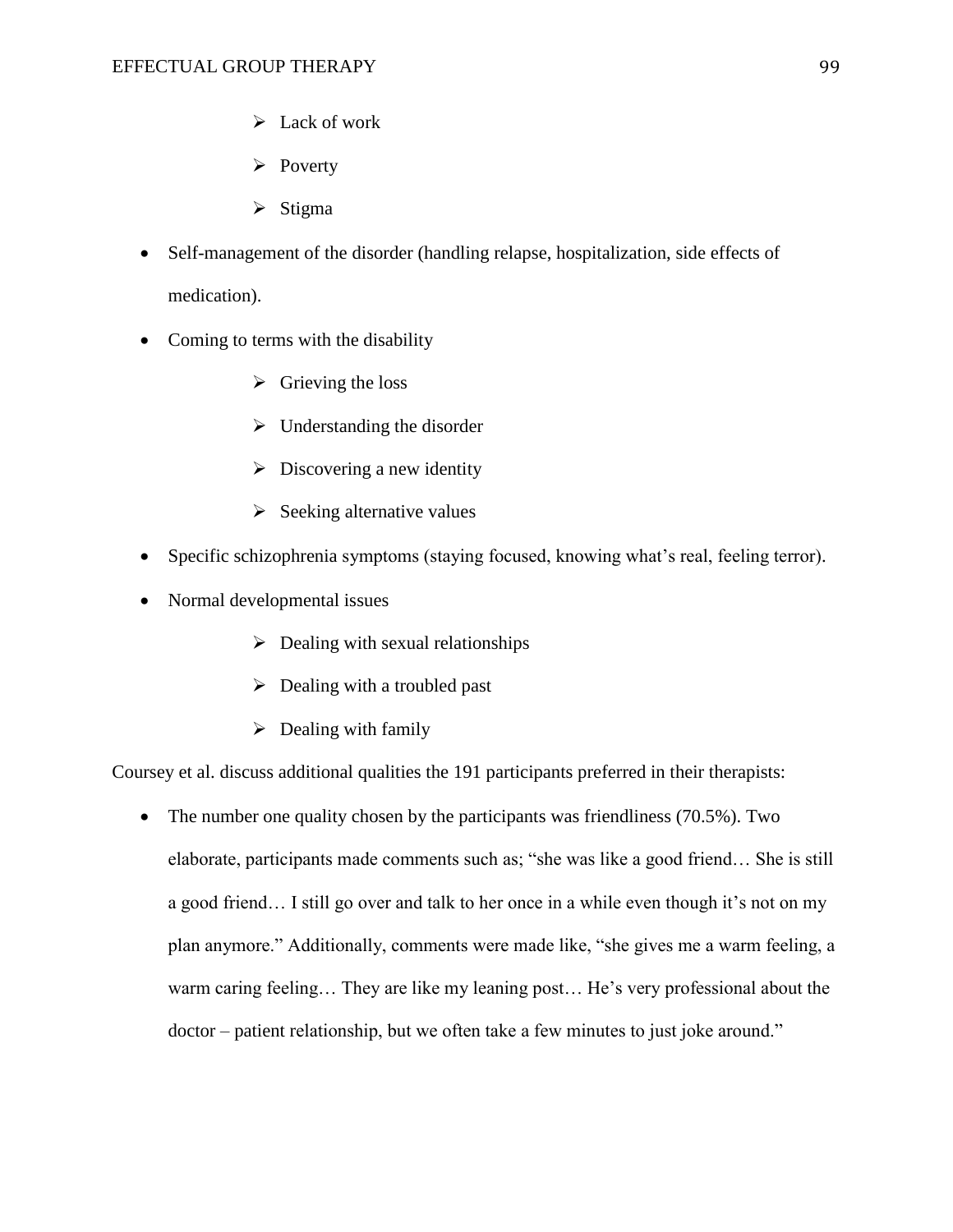- The next most common response from the participants was they appreciate the therapist understand their illness, "someone who will motivate me"… "an advice giver"… "and unbiased a listener" and "A problem solver."
- "Someone who teaches me how to handle my problems."
- "Someone who tells me things I need to hear even if I don't like it."
- "Someone who listens empathetically."
- Prefer "a medical doctor."
- "Flexibility of the therapist in allowing them to adjust the length of their sessions" was not a major concern.
- "[Session] flexibility would be helpful in an emergency."
- Many of the participants expressed a preference "for a therapist of the same age or older."
- It in regards to therapist disclosure most of the participants didn't mind deal occasional self-disclosure and about half said it did just didn't matter and "14.4% preferred that the therapist not talk about him or herself."
- "46.8% of participants said that they would not prefer therapist who had a mental illness."
- When it came to gender preference of the therapist just under half said that it did not matter however, within that other 50% more women than men preferred a same-sex therapist.
- In relation to changing from a familiar therapist to a new one 23.2% said it took three months to adjust, 12.7% said it took a good six months before they felt comfortable, and 42% of the participants needed only one month to feel comfortable and an astonishing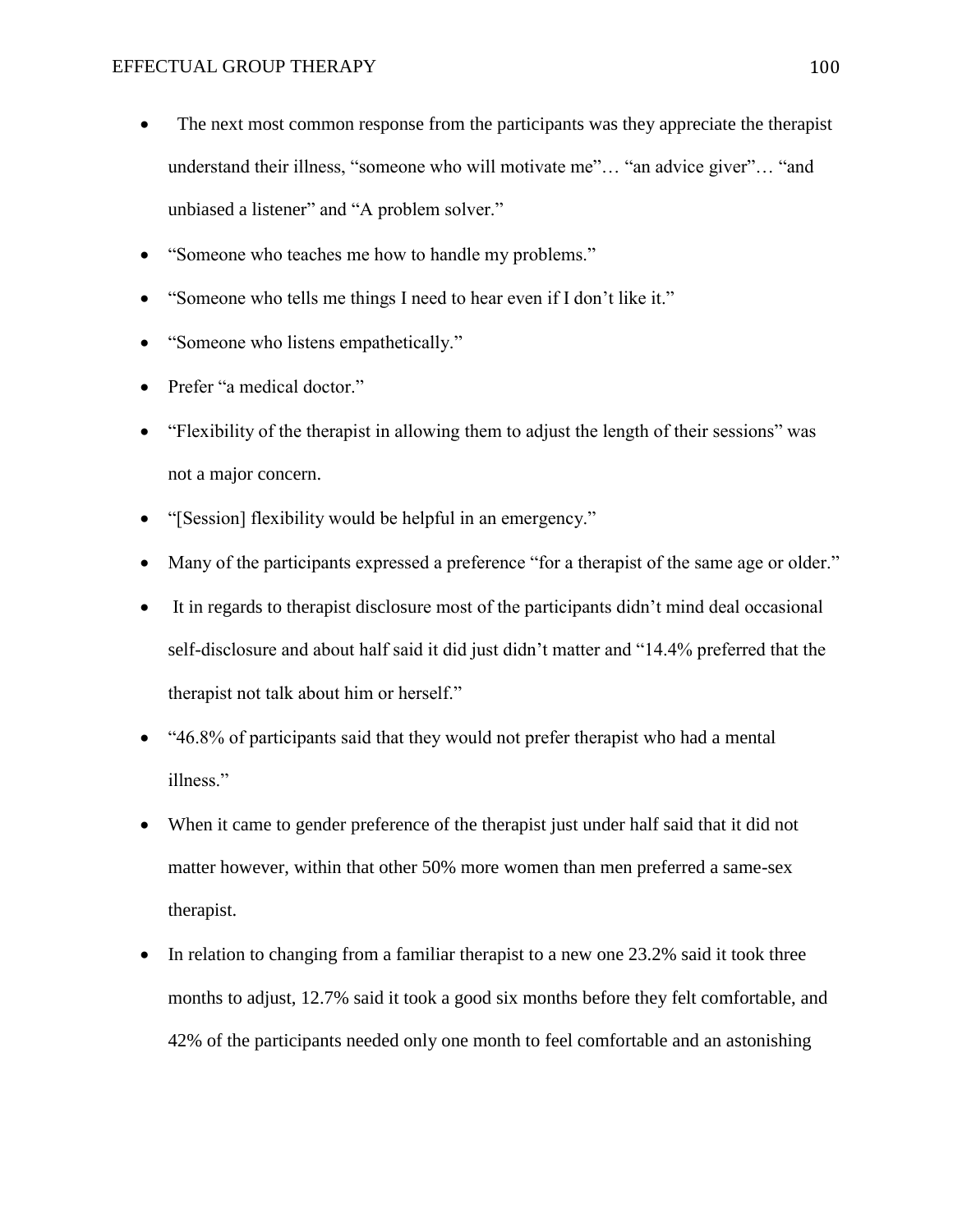22% of participants reported they need at least one year or longer to adjust to a new therapist (p. 293).

- Most of the participants in the study were not bothered when this therapist was away on vacation for more than a week.
- When it comes to the issue confidentiality most of the participants in the study 54% reported that therapist had indeed kept up the confidentiality agreement. However, 35% of the participants felt some disease around the therapist keeping confidentiality and 11% believe that their therapist was not careful about confidentiality. "42% of the clients reported having had a therapist that sometimes failed to keep confidentiality private, and of those, over half reported being either very upset at 45% or so upset that they left therapy 10%."
- With reference to the subject of autonomy, one participant of the Coursey et al. study explained how his therapist gave "advice in a way where if I don't see what he's talking about, usually I tell him why and… he's accepting of that. If I tell him I can do this, I really believe I can do this, he'll give me credit for that too." Also in regard to the subject of autonomy the same participant recalls a moment with another mental health professional. He replies, "The other psychologist I had in the hospital, if I told him I could do something, he'd say, "I'm not really sure you can do that" to the point to where it was discouraging sometimes, because a lot of things that I told him that I wanted to do or things that I thought were very small steps… and it seems that he put a limit on what kind of progress I could do. The majority of people that he dealt with will probably never be productive in society and will probably be limited. This therapist that I have now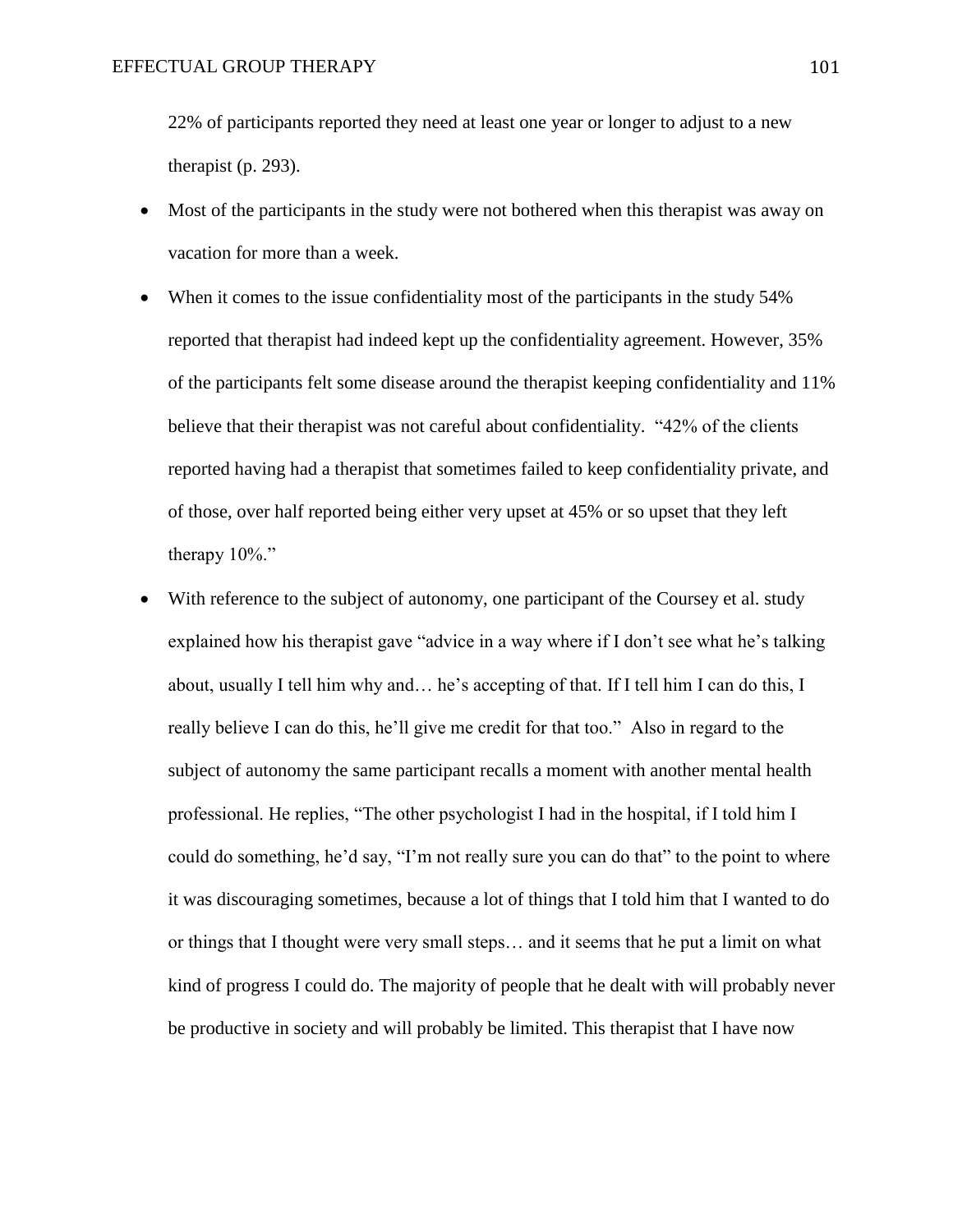thoroughly believes that I can live my own life within a very short period of time" (p. 294).

 "Large percentages of clients in both samples reported positive life changes from psychotherapy, endorsed similar views of illness and treatment, and selected friendliness as the most desired quality in a therapist" (p. 294).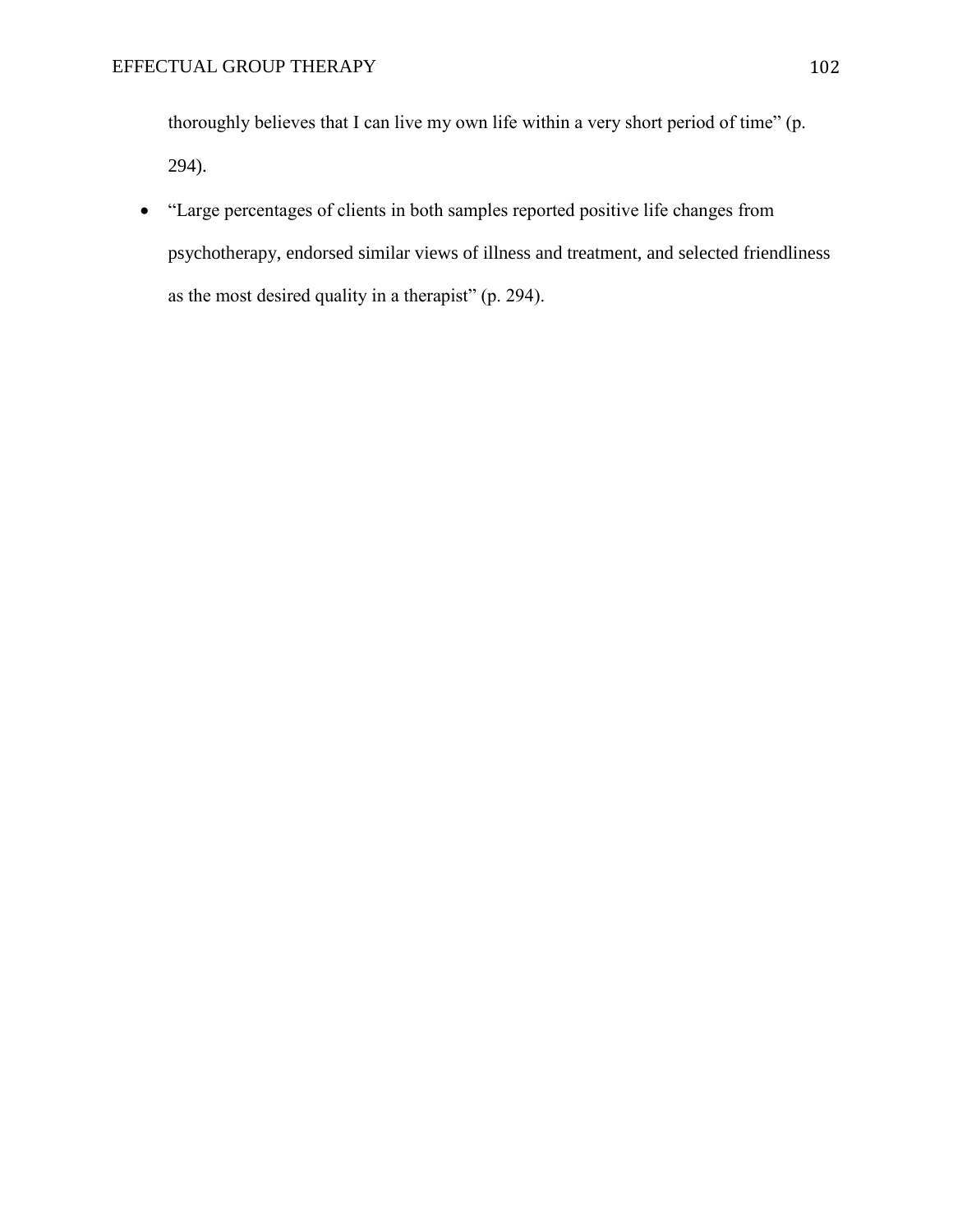#### *Appendix D*

#### Mackler (2014)—Documentary Information on what

#### Clients Need to Improve the Therapeutic Experience

The following information has been compiled from Mackler (2014) and from what clients say they need from mental health professionals, along with characteristics that can improve the therapeutic experience.

#### **Helpful and Unhelpful Characteristics of Individual Therapy**

Catherine Penney is first of the two women interviewed for Mackler's documentary. She describes the following helpful and unhelpful attributes of the mental health profession.

- Don't talk about me like I'm not there or here.
- Trust needs to be fostered.
- The therapist needs to have patients because healing and recovery could take a while.
- It's important that the therapist plant a seed, to address what is under the delusion, "appeal to the part of me that is healthy…. There is always a healthy part no matter how small" (32:16).
- "Challenge the psychosis" (34:44).
- When the patient tells the therapist you have some aspect of their life wrong, for example, believing there is a bad mother-daughter relationship when it is actually good, the therapist needs to listen and talk about it. Penney (39:46) reports, "she started to feel like somebody when her therapist would listen and talk about it."
- "The therapist and myself had an 'I, Thou' relationship … I was a human being. It wasn't 'I, Thou' versus [an] 'I, It' relationship" (40:16).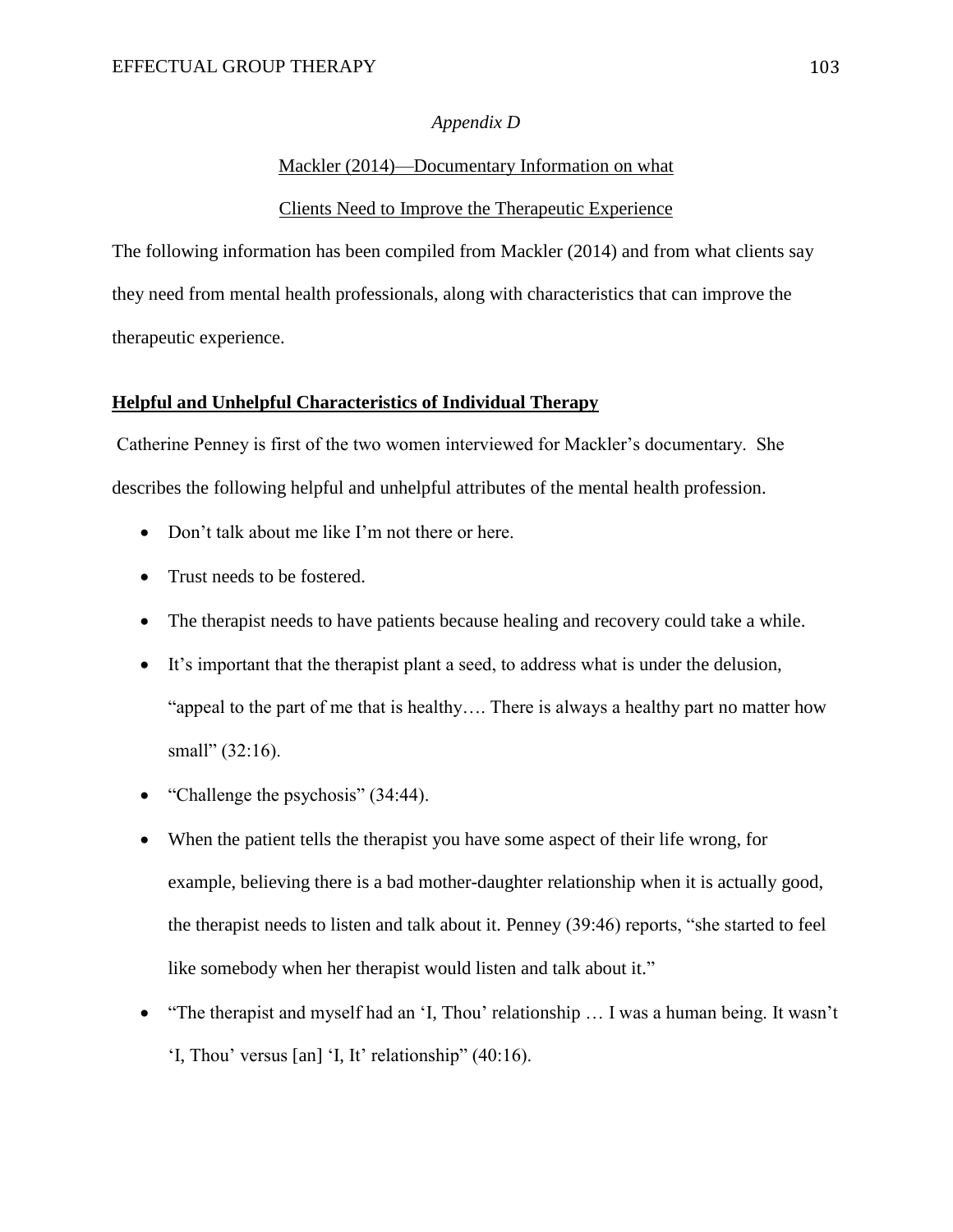- Penney (46:00): "The best thing my therapist said to me was, Cathy it is not good to isolate yourself."
- "The more I stayed in the room with the four other talkative women, the more and more the stuff in my head became less and I started becoming interested in the topics they were talking about"  $(46:39)$ .
- The therapist can "talk about curiosities around human existence. Talk about boyfriends and process, the new feelings that come along with the stages of recovery" (47:09).
- Penney clearly states, "Give yourself time. I held onto this like a life raft because I was starting to feel suicidal" (52:13)
- Understand that we are acquiring and assimilating a new identity. Just as it was new and scary taking on the identity of schizophrenia, it is just a scary letting go of the old ways of being and letting the new ways flourish (52:25)
- According to Penney, "the greatest gift is wanting to be with people [1:03:09] … Really loving the contact with people [1:04:01] … Seeing the sacred in each one of us [1:04:10].

The following are recommendations and insight provided by Joanne Greenberg, the other woman in the documentary, in regards to helpful and unhelpful characteristics of therapeutic interaction.

- What people need to know is that schizophrenia saved me from real-world trauma (6:46).
- What doesn't help is dressing up the illness, for example, she's just creative or she's just different (6:46).
- When Greenberg was asked by Mackler, "Could you describe the best qualities that your therapist had that helped you?" she replied, "Courage, humor, the whole thing that set up the rest of my life, we were miners [such as coal-miners], I had the map and she [Dr.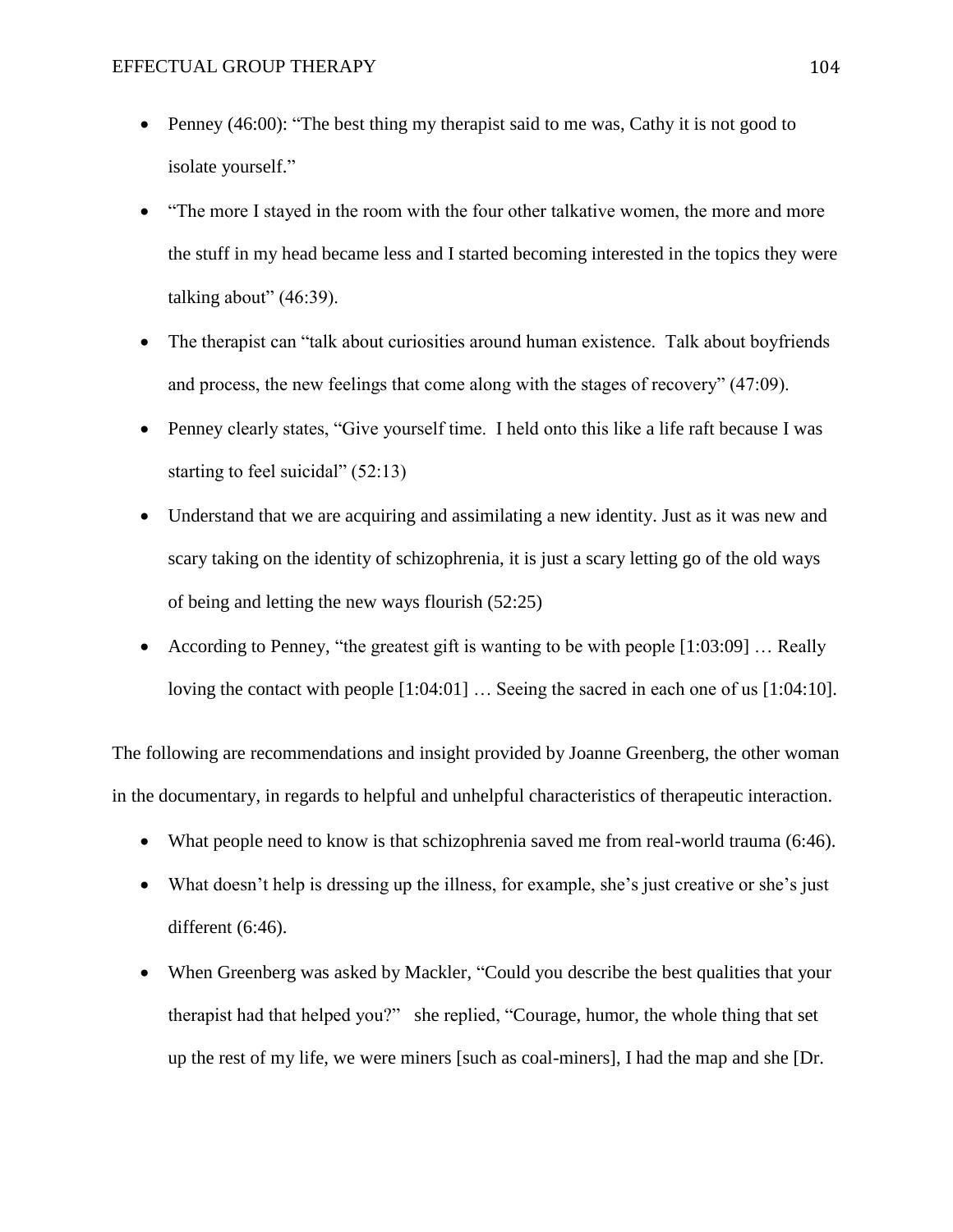Frieda Fromm-Reichmann] had the light … We were minors together and she kept saying take me along, take me along" (27:50).

- Greenberg also explains how Fromm-Reichmann would say that she has never had a mental illness and it is Greenberg's job to tell her all about it (28:48).
- Love the health in the person.
- Love the strength in the person; loving the health and the strength are the weapons needed to heal (32:42).
- Greenberg comments (39:50), "She never stripped me without my consent … She knew the difference between problems and symptoms, the difference between being creative and being crazy."
- "Convalescence takes a hell of a long time" (46:52).
- Greenberg met friends in the hospital. She is still in contact with them up today  $(1:06:30)$ .
- Greenberg comments that it takes hard work to recover from schizophrenia (1:07:34).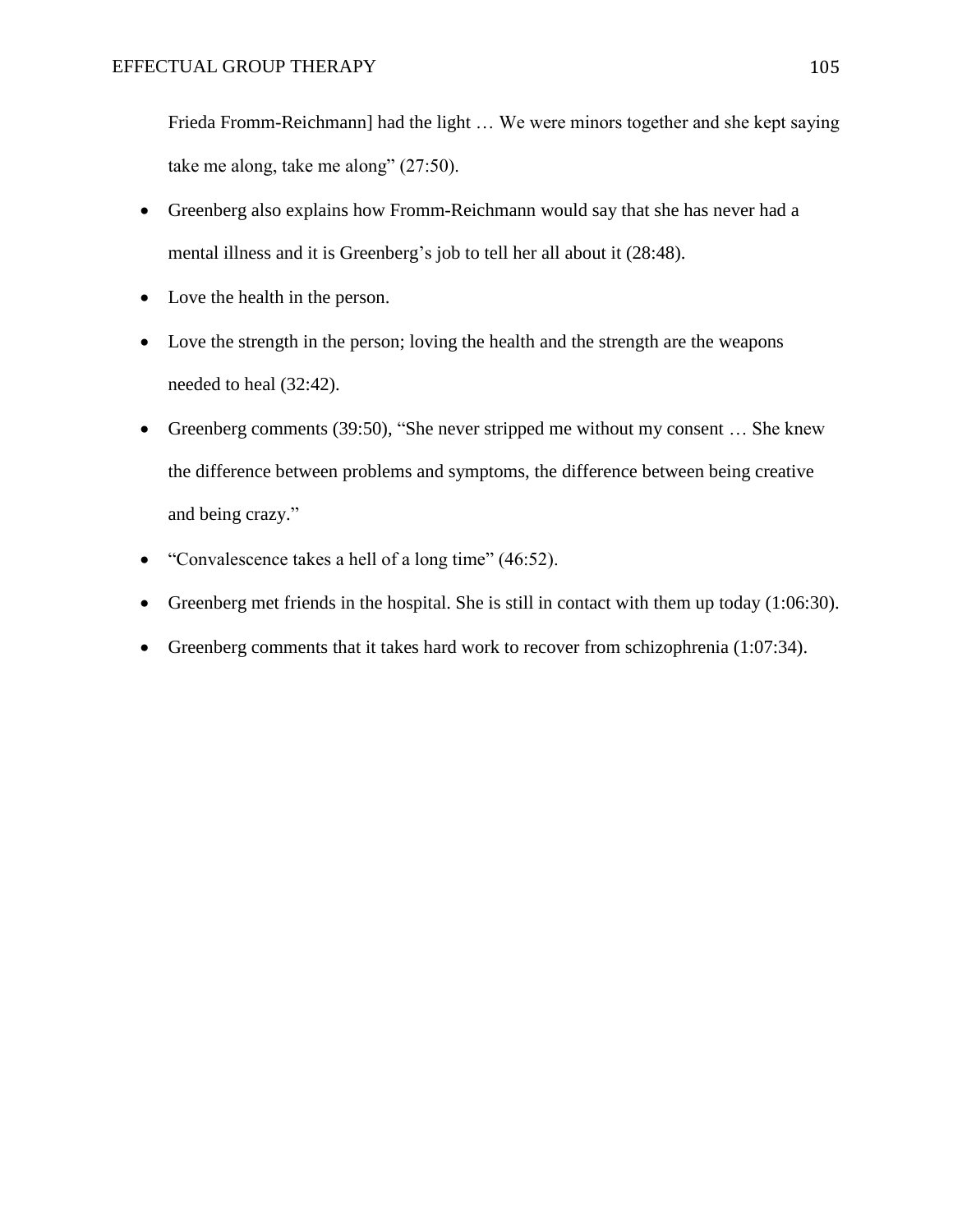#### Appendix E

# Mead & Copeland (2000)—What Is Needed from the Therapeutic Profession to Help Recover from Schizophrenia

Through Mead's experience of schizophrenia and the experience of many other individuals who live with a diagnosis of schizophrenia, Mead and Copeland compiled qualitative data on what is needed from the therapeutic profession and from loved ones in order to heal and recover from schizophrenia symptoms. Mead and Copeland (2000) state:

- "We don't need dire predictions about the course of our symptoms– Something that no one else, regardless of their credentials, can never know" (p. 317).
- "We need assistance, encouragement, and support as we work to relieve the symptoms and get on with our lives" (p. 317).
- "We need a caring environment without feeling the need to be taken care of" (p. 317).
- When the symptoms are really bad we need our mental health professionals to guide us and take small steps into helping us out of the distressing situation.
- Education is a necessary element of them recovery process. It is helpful if the mental health professional can guide us to relevant resources that fit our needs. Not every person is the same so resources will be dependent on the individual's experience.
- In accordance with upholding individual autonomy, it is important to advocate for people in making their own choices on crisis and treatment plans, medication and medication side effects, informed consent, having access to personal records, relationships and spiritual practices, and upholding "dignity, respect, and compassion" (p. 319).
- "We need to be fully supported in taking the steps toward re-creating our own sense of self and be challenged to continue to grow" (p. 321).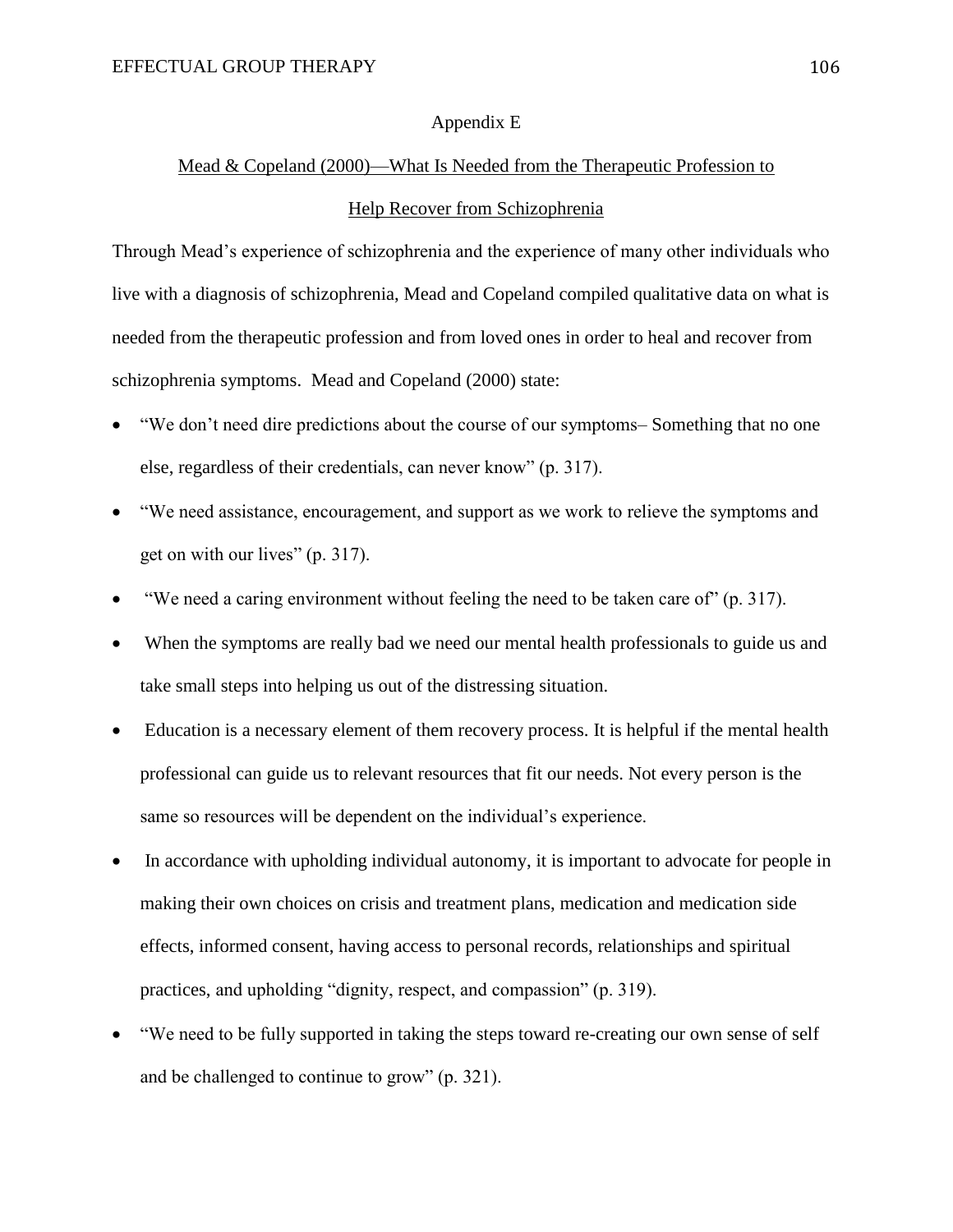- "It is not up to the provider to determine when a person is ready to make progress, it is up to the person"  $(p. 322)$ .
- "In self-help recovery groups, people who experience symptoms are working together to redefine the meaning of these symptoms, and to discover skills, strategies, and techniques that have worked for them in the past and that could be helpful in the future" (p. 323).
- "When people who have shared similar experiences get together, they begin to talk about their concerns about medication and alternatives that could be helpful. They build up a kind of group empowerment that begins to challenge the notion of medications as the only way to address her symptoms" (p. 324)
- "We want to be respected by healthcare professionals for having these fears and for sometimes choosing not to use medications that are compromising the quality of our lives" (p. 324).
- "It must be recognized that risk is inherent in the experience of life. It is up to us to make choices about how we will live our lives; it is not up to the health care professionals to protect us from the real world. We need healthcare professionals to believe that we are capable of taking risks and to support us as we take them" (p. 325).
- It is important to define wellness and illness individually.
- "If the symptoms should become that severe, people may have developed their own personal crisis plan—a comprehensive plan that would tell close supporters when they need to step in and take over responsibility for their care, and exactly what the supporters need to do to keep the situation from becoming a disaster" (p. 326).

The following are recommendations put forth by (Mead and Copeland 2000, p. 320) to foster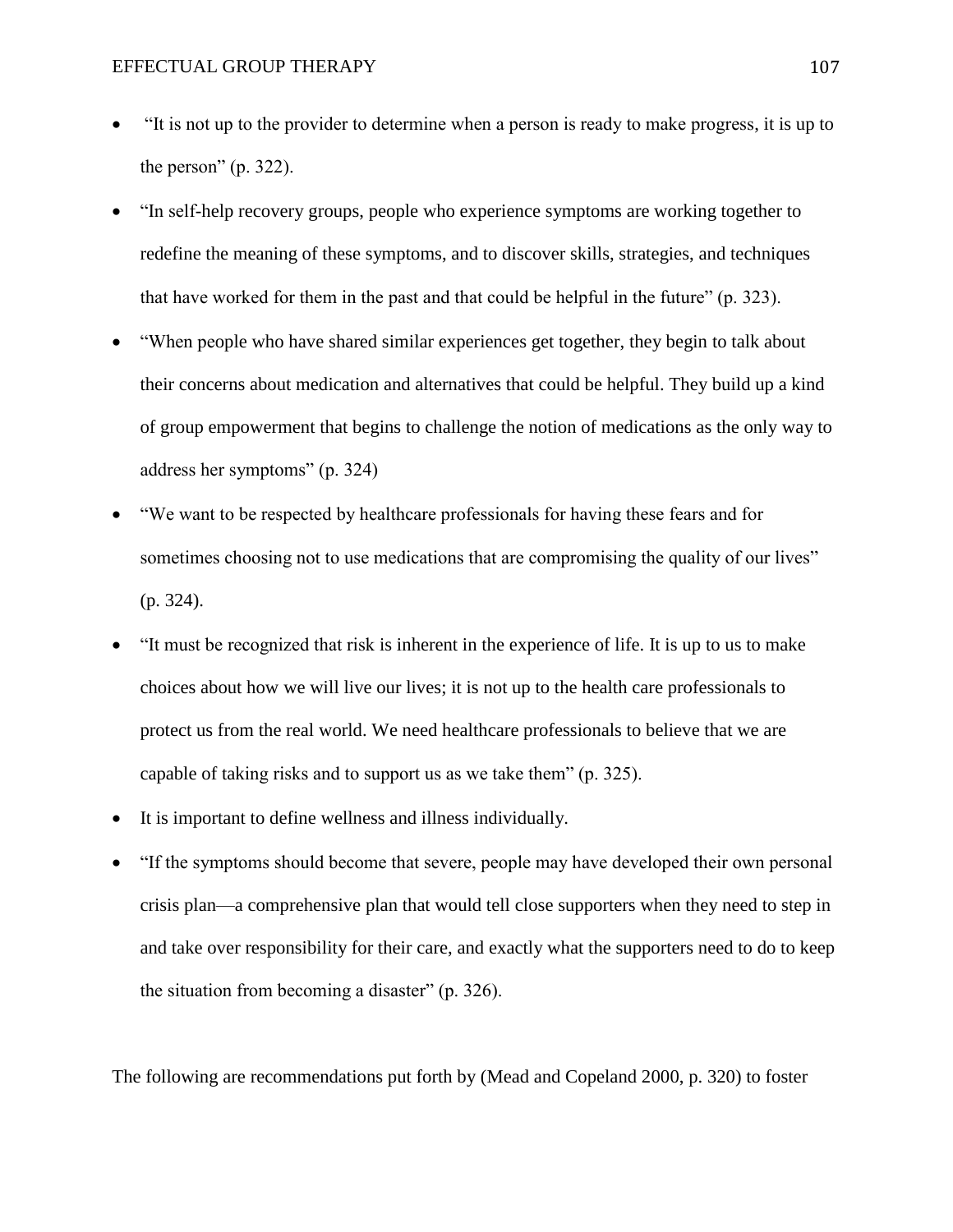#### EFFECTUAL GROUP THERAPY 108

growth within the mental health professional:

- How much of our own discomfort are we willing to sit with well someone is trying out new choices?
- How are our boundaries continuously being redefined as we struggle to deepen each individual relationship?
- What are the assumptions we have about this person, by virtue of his/her diagnoses, history, and lifestyle? How can we put aside our assumptions and predictions in order to before we present to the situation and open to the possibility for the other person to do the same?
- What are the barriers that might prevent both of us from stretching and growing?

Mead and Copeland (2000) Guidelines For Recovery– Orientated Services (p. 327).

- Treat the person as a fully competent equal with the equal capacity to learn, change, make life decisions, and take action to create life change, no matter how severe the symptoms.
- Never scold, threaten, punish, patronize, judge or condescend to the person, while being honest about how you feel when that person threatens or condescends to you.
- Focus on how the person feels, what the person is experiencing, and what the person wants rather then on a diagnoses, labeling, and predictions about the course of the person's life.
- Share simple, safe, practical, noninvasive and inexpensive or free self-help skills and strategies that people can use on their all own or with the help of their supporters.
- When necessary, break tasks down into the smallest steps to ensure success.
- Limit the sharing of ideas and advice. One piece of advice a day or visit is plenty. Avoid making an overwhelming the person with feedback.
- Pay close attention to individual needs and preferences, excepting individual differences.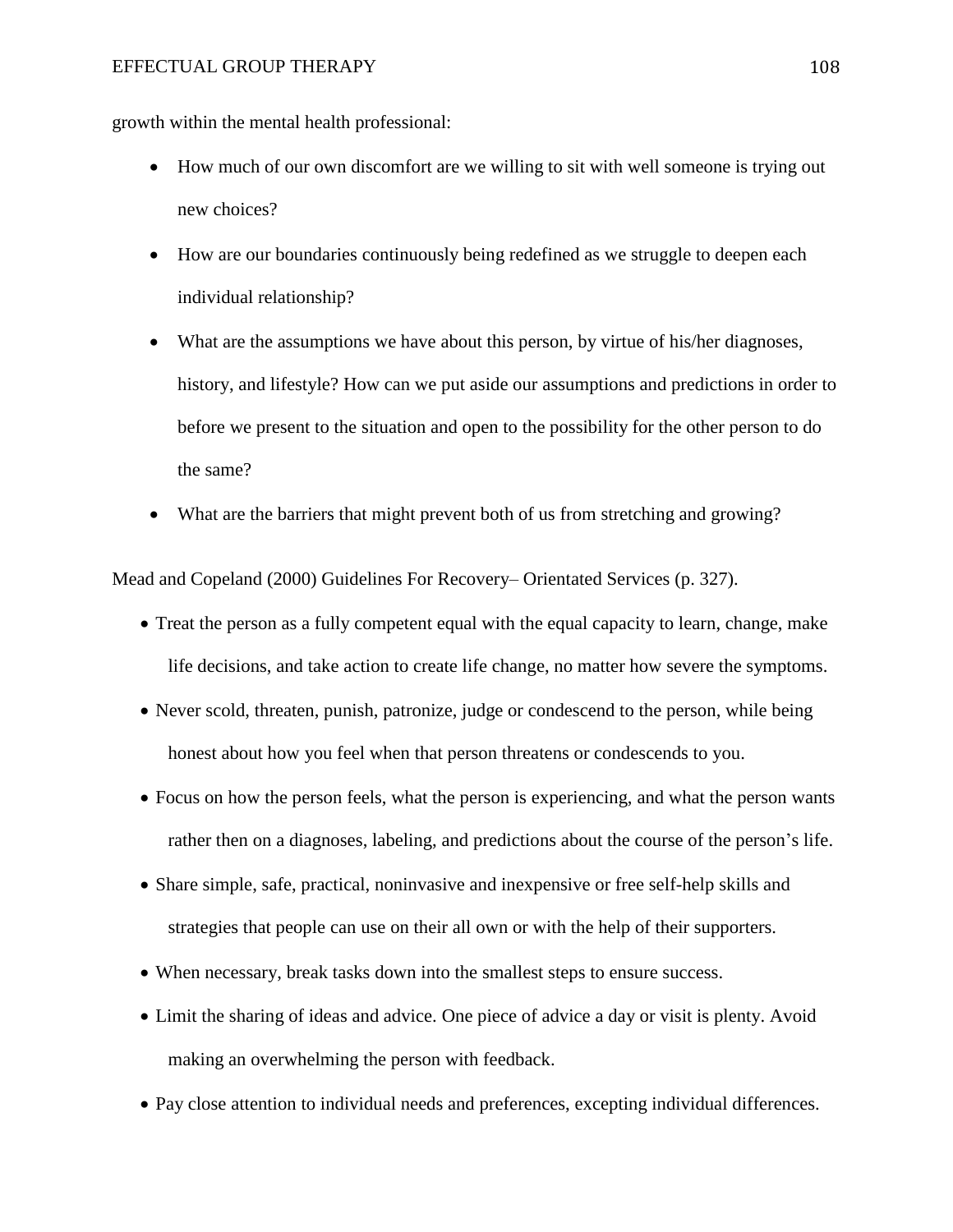- Assure that planning and treatment is a truly collaborative process with personal choice as the bottom-line.
- Recognize strengths and even the smallest bit of progress without being paternalistic.
- Except that a person's life path is up to them.
- Ask the first step toward recovery, listen to the person, let them talk, hear what they say and what they want, making sure their goals are truly theirs and not yours– understanding that what you might see as being good for them may not be what they really want.
- Ask yourself, "Is there something going on in the individual's life which is getting in the way of change or moving toward wellness, e.g. learned helplessness?
- Encourage and support connection with others who experience psychiatric symptoms.
- Ask yourself, "Would this person benefit being in a group led by others who have experienced psychiatric symptoms?" (p. 327).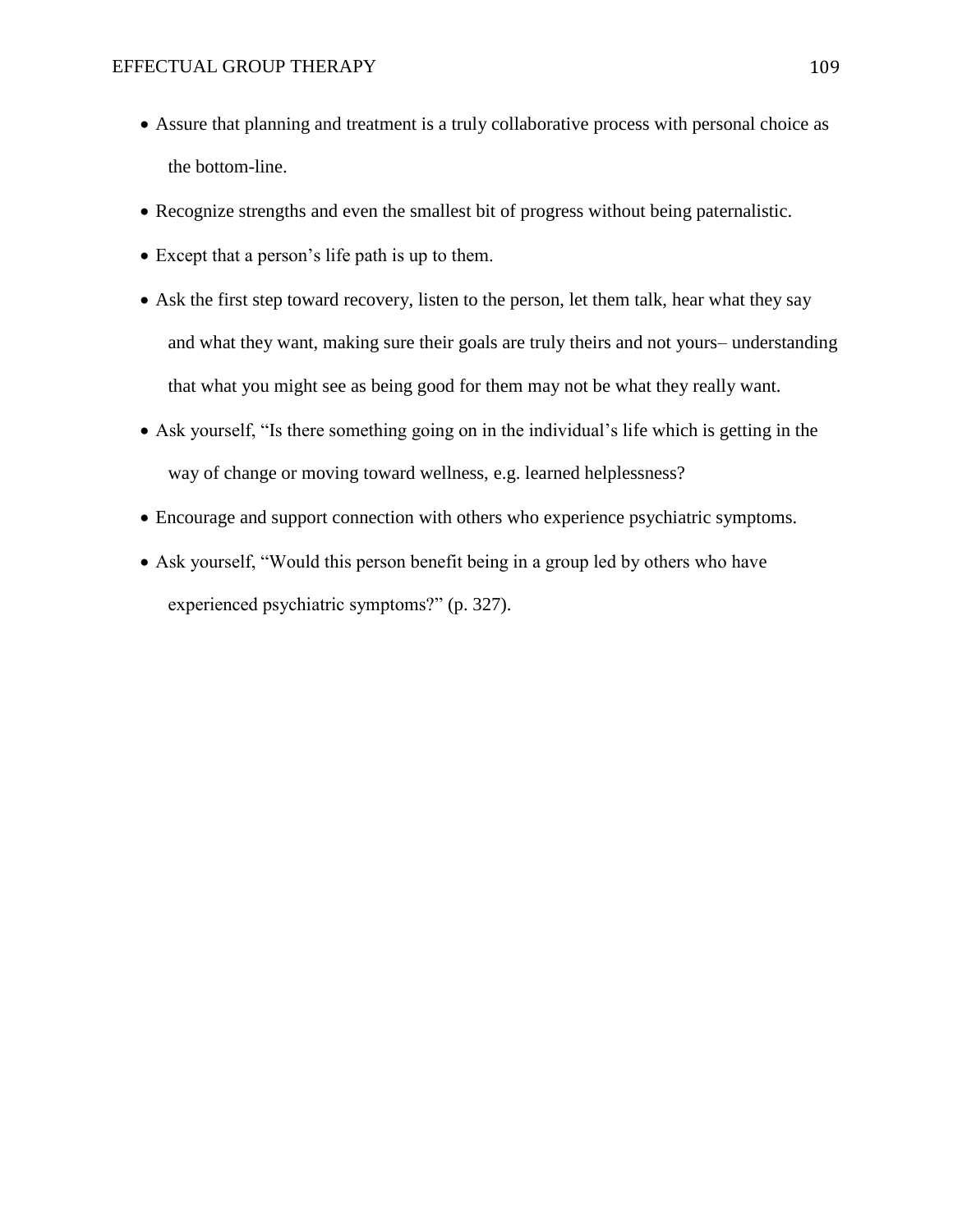## Appendix F

## McLean—Information on What Is Helpful in Therapy

The following information provides some insight into what McLean (2003) found helpful from mental health professionals and therapy and how this information is applicable towards this thesis.

- "My delusions were amplified by the fact that I was by myself, and had no support to "reality-check" with. I had no real anchor to actuality" (p.43).
- "The internet provides great resources, support and freedom for its users" (p. 123).
- "Good support networks are also critical" (p. 214).
- **"**Years later I have met people who are running from treatment because their idea of being mentally ill is such a part of who they are that they don't know any alternative. It is hard to give up the idea of who you are" (p. 102).
- "People in the grip of mental illness often have to hit rock bottom before any action is taken. "It took me months to get to a point where I knew I had to seek treatment, and more months before I penetrated the medical system to get the help I needed" (p. 212).
- **"**He [doctor] was friendly but I got the impression that he was leading me away from the story I wanted to tell him. I took this as confirmation that the conspiracy had liaised with the doctor, that he thought I deserve to be punished. He knew damn well what was going on. The fact that he hadn't questioned theories that even I thought [were] ridiculous proved it. I didn't know then that a lot of doctors were not that well-versed in psychiatry– I didn't even know the difference between psychology and psychiatry at that point. This doctor saw a person who was a little odd maybe, but generally well mannered, and he sent me on my way. I felt confused. I had had enough feedback to make me think there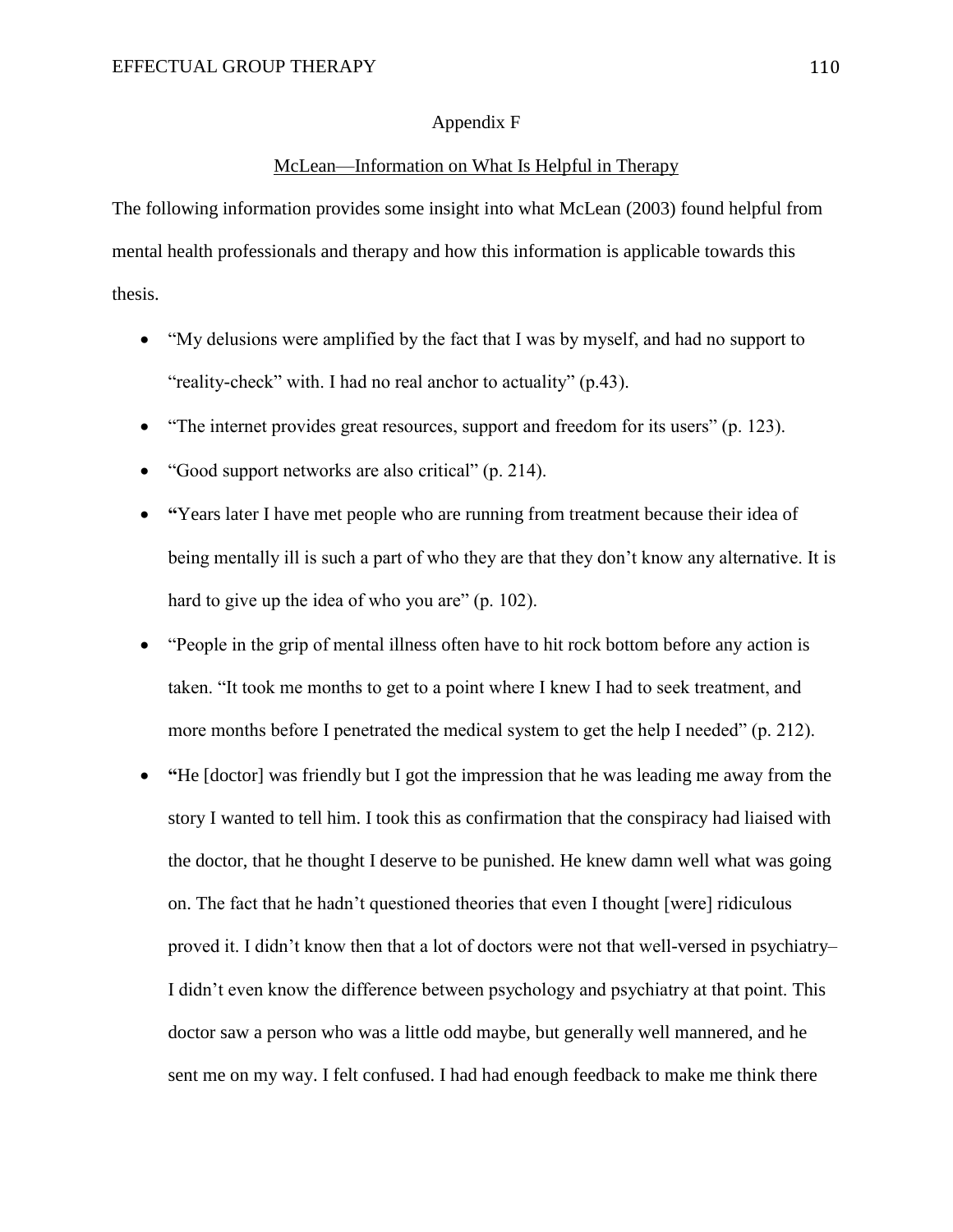really was something wrong with my mind, but underneath was unshakable conviction that there really was something fast and threatening out there. I chose to put the whole episode to the back of my mind. Stuff doctors" (pp. 168–169).

- **"**At this point my life, I felt as if I could not concentrate. I was sensitive to every nuance of social hierarchy, and talking to people was hard work. My thirst for social contact had been extinguished. My pleasure and enjoyment was always tainted by suspicion of ulterior motives" (p. 62).
- "Dr. X turned to face me. 'What brings you here?' He asked. In tense situations, I sometimes resort to terseness. In response to his question, I replied, 'I'm fucked.' It was a huge effort, but strangely a relief to say it. He asked me to elaborate. I thought, 'It's now or never,' and told him of the things I've been going through, and a stark and retrospective way. I felt emotionally flat, and talking about my experiences and ideas out loud made them seem ridiculous. It was a leap of faith to confide in him, I had in mind he was the enemy. In the back of my mind I thought the meeting serve two purposes: to talk to him honestly, and to show the conspirers what pain they were causing—it might make them call the whole thing off. I thought he might confide in me either way" (p.188).
- "During the past 10 years I made a terrible mistake (twice) of thinking I was well and stopped taking my medication. I got sick again and was hospitalized. I didn't want to think that I had schizophrenia. I have to confess that I am not over the shame I feel. It's not something I can talk to people about so I feel I have a dirty little secret. It affects my relationships with women, as I can't tell them of the shame I feel. I probably seem weak but I really want to be accepted by people for what I am (which includes having schizophrenia)" (p. 207).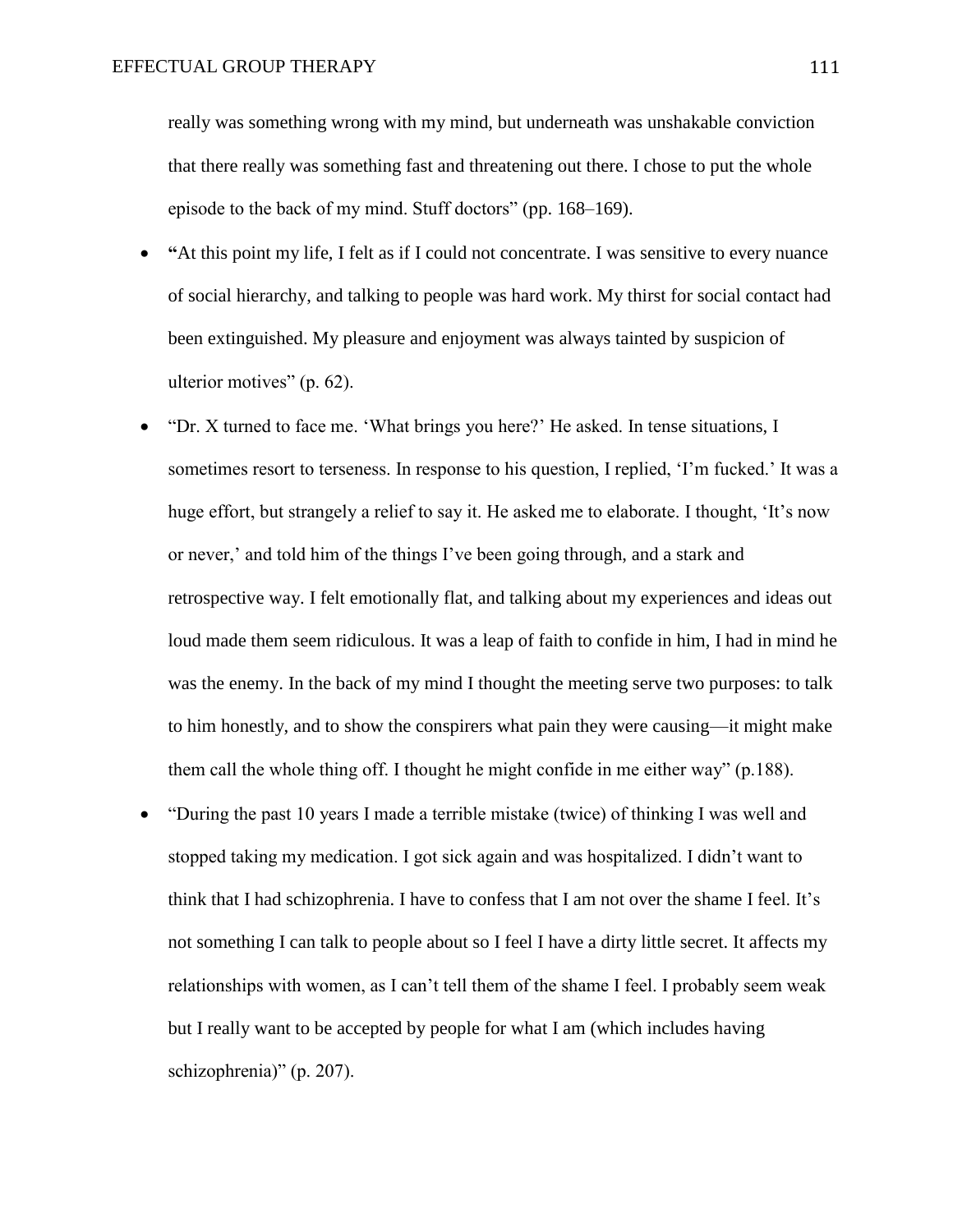- "Of course, friends can't do much if you don't tell them what's going on. Apart from the occasional 'reality check,' I didn't confide much in my friends or my parents, partly because I didn't really believe I was sick. My psychosis developed so gradually and affected my reason to such a degree that I didn't see it, and I didn't know anyone else who had suffered similar delusions. Once I realized, and was open about it, I came across plenty of examples: neighbors, relatives, friends, and friends of friends. If such things had been talked about more openly, I might not have felt so alone, and I might have recognized symptoms in myself" (p.214).
- "Talking to a friend who also has schizophrenia, I decided it was a beneficial experience in many respects. We have learned humility, are open to a lot more ideas, and have a respect for reason. We also know how lucky we are to live in the age of medication. Our psychoses have revealed parts of us we might never otherwise have integrated" (pp. 219– 220).
- "This illness is a battle and anyone with it is a fighter with the potential of recovery. The problem is we are our own worst enemies. You have got to stand up to your fears to overcome them" (p. 202).
- "The great tragedy of psychosis is that (by definition) it precludes awareness that something is going wrong—which means it's vital for others to show insight. I often wonder how much suffering could be prevented if the general public's awareness of mental illness was greater" (p. 212).
- "They were mostly 'messages' from auditory hallucinations, and I put them down and diagrams to help make sense of my distorted perceptions" (p. 66).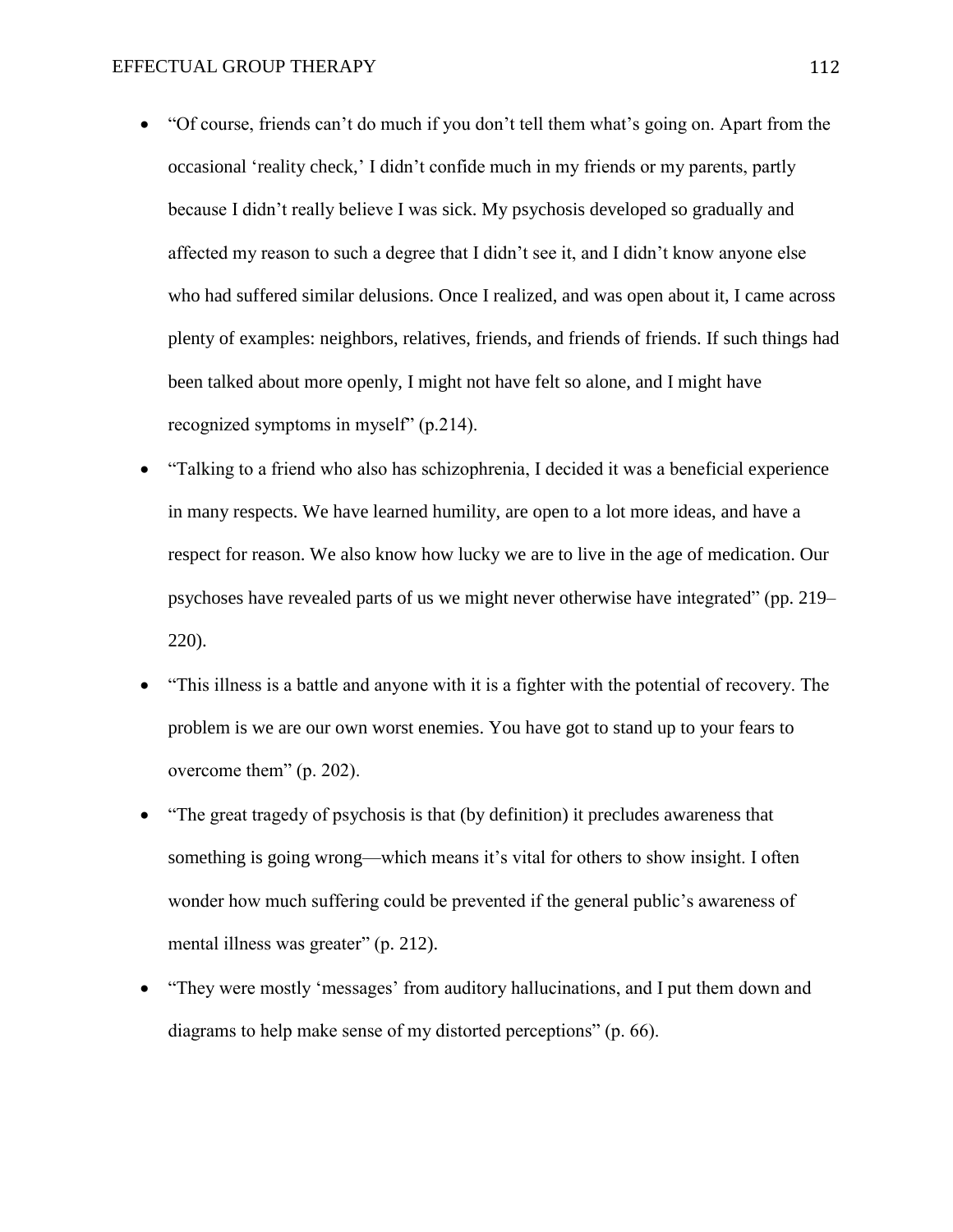- In regards to a support/group therapy environment it is important for it to be alcohol and drug-free.
- "I have had mistrust of my psychiatrist—this is very difficult because she/he is the one person who can help you. I started to think that he was in on the whole conspiracy against me. It was awful, because really he's a sweetie. I have also thought that my psychiatrist was recording me, or that people were listening in on our conversations. I told him that I was having these thoughts and it helps to know that he knows somehow" (p. 193).
- "As the weeks passed, I started to trust that Dr. X really was trying to help" (p. 197).
- "[The illness of schizophrenia] not only destroy[s]…. Dignity but also [his] life. I don't know what to do. Please, please help" (p. 206).
- "I was once intelligent and full of life but have been reduced to live a life that's not worth living. I can't stand it. I don't feel safe on my own but when around others I freak out. I can't eat, sleep or even think. Does anyone understand what I'm saying? Please, if anyone else there does can you offer me some advice or even just a little bit of hope, something that I can hang onto until my doctor figures out a way to help if there's a way to help" (p. 208). According to McLean (2003), when someone is considering designing support/group therapy for individuals suffering from schizophrenia it is important to recognize that sometimes it takes months before enough trust is built and the individual decides to attend the support/group therapy. Also, McLean believes it is important to not "wait until a person hit hits rock-bottom before getting help" (p. 208).
- McLean emphasizes that prescribing medication alone is not offering help.
- "These kinds of wayward connections are classic symptoms of schizophrenia. And make it hard for someone who is psychotic to engage in things that might be commonplace for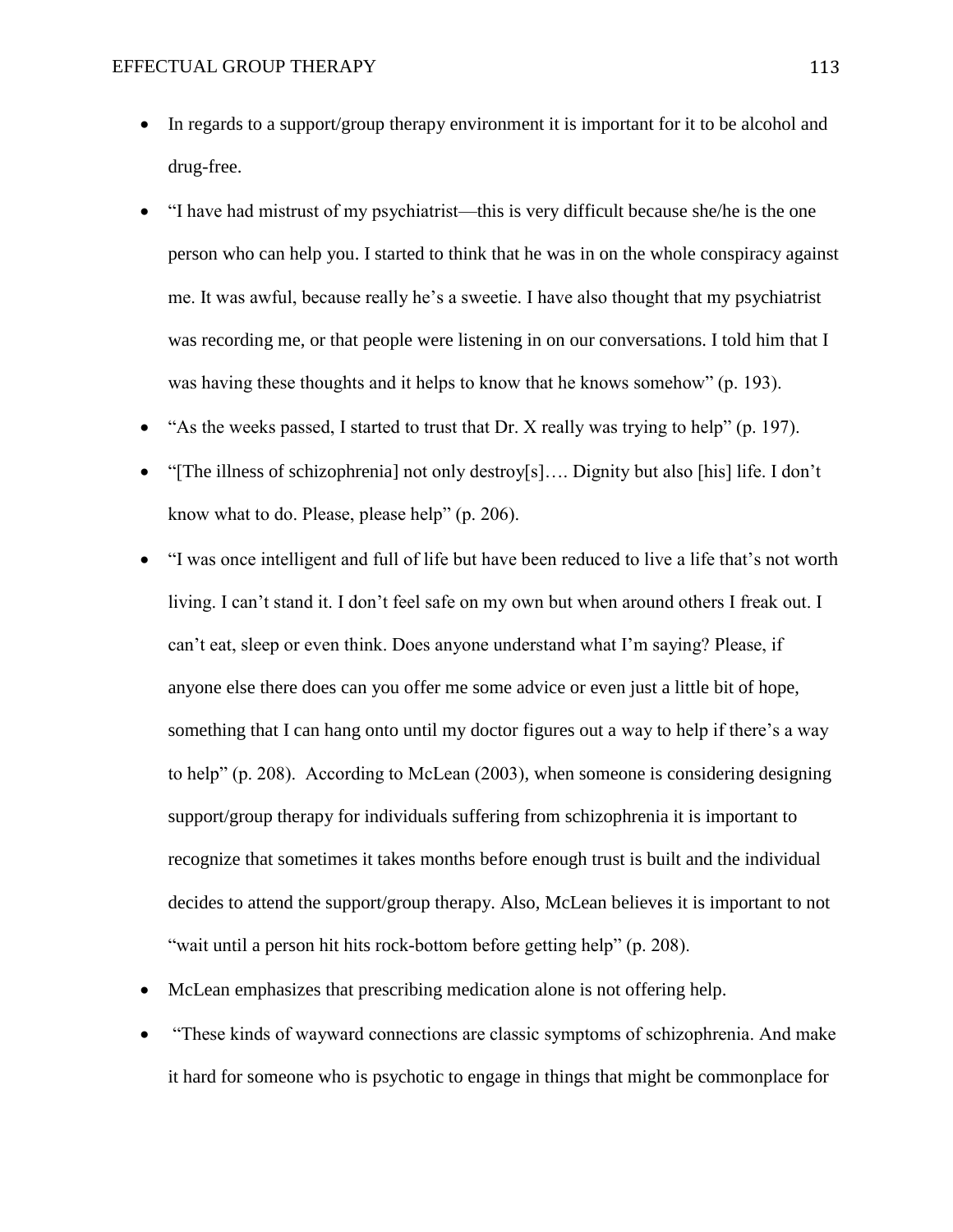others. For example, I found it uncomfortable at this stage to listen to the radio or watch television. After a spell of radio or TV I would sometimes go and lay down, out of mental exhaustion and anguish" (p. 56).

- One thing to keep in mind when creating a support/group therapy is that many people who have been diagnosed with schizophrenia in Canada are left without an acting psychiatrist due a shortage of professionals. According to McLean (2003), "I have excellent insurance but cannot find a site doctor who is taking new patients" (p. 80).
- McLean comments, that there are moments in time when he would hurt himself but would not report it to his parents, psychiatrist, or social worker because he was afraid they would be upset with him.
- "'Insight' and awareness is dynamic, one day it is present and the next day it is covered up by beliefs such as, 'thanks, but no thanks, I'm fine'" (p. 91).
- Psychosis becomes the new normal.
- "The world can speak to the psychotic person in many ways throughout analogies, metaphor or symbols. Not long ago I did an IQ test, with varied results: in math I got 8%, in analogies I got 95%. It makes me wonder if there is a predisposition for a delusional personality" (p. 120).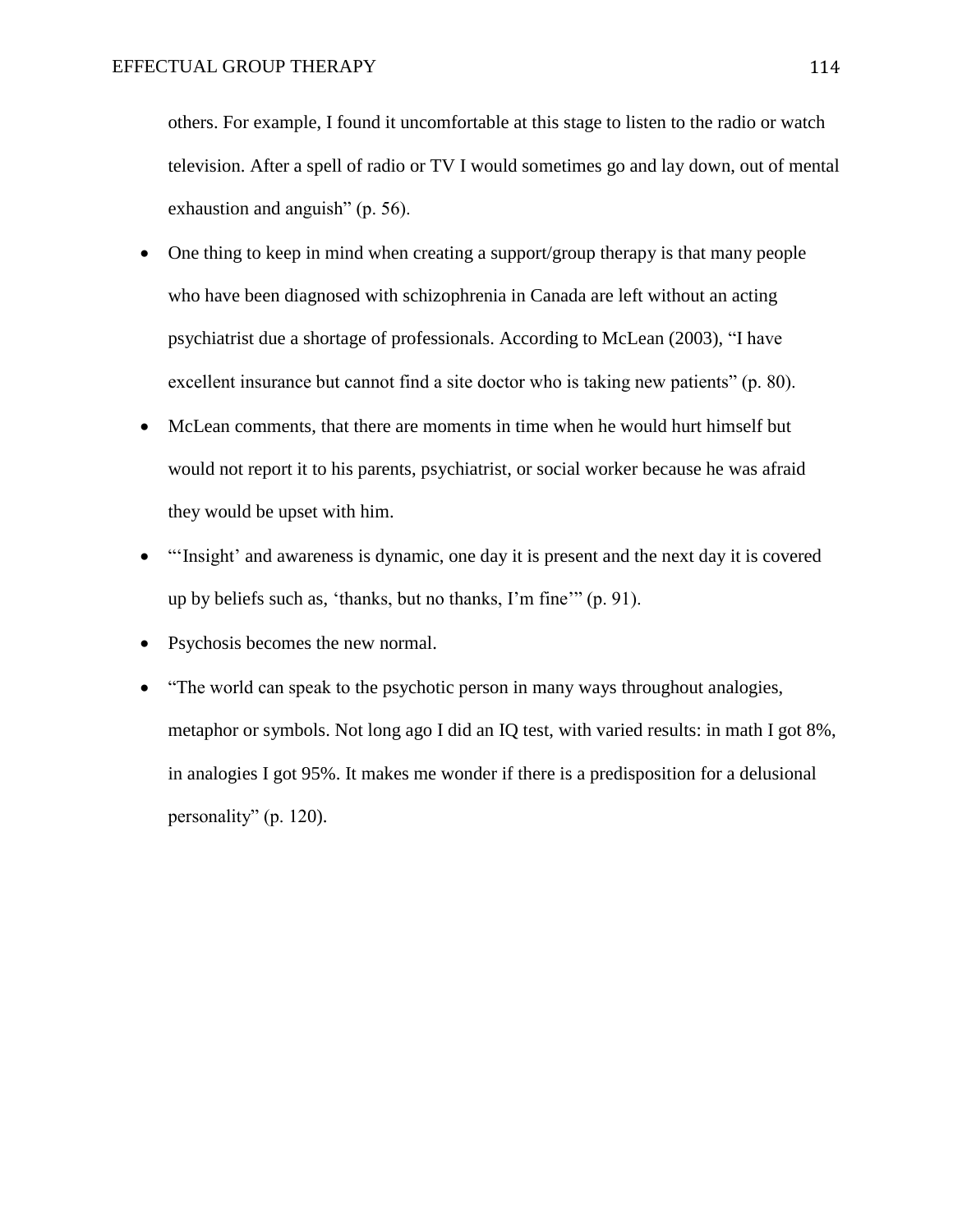## Appendix G

## Helpful Advice to Improve Quality of Life for Those Who Hear Voices

According to Goodliffe, Hayward, Brown, Turton, & Dannahy (2010), participants reported the following in regards to sharing experiences of voices, developing group identity, coping skills and a sense of self other than being identified only as a voice hearer:

- In regards to social support one participant explained, "When I first started getting voices [...] I felt so isolated because there was no one I could talk to. I didn't know what was happening to me, and I thought I was going crazy" (p. 450).
- The issue of social inclusion was also touched upon by another participant in their comment, "it was good because you didn't feel isolated. Which I had been four years—I felt really isolated … I had no idea of other people suffering, and it made it better for me because I would, sort of, relate to them" (p. 453).
- When it came to the voices controlling one participant and her attendance in group therapy she noted, "They allowed me to come to these groups and the reason for that was that they could laugh at me and what I was doing here … I should be grateful to them for allowing me to come" (p. 451).
- Another participant describes how the loss of control over her voices helped her seek out any kind of therapy, which included joining group therapy: "I just thought, well, anything might help, anything. Any type of therapy or psychology or talk might help" (p. 451).
- "[The voices] make me lose self-esteem and self-confidence, and they even get the point sometimes when I don't want to walk out of the front of the flats, be anywhere near any people" (p. 452).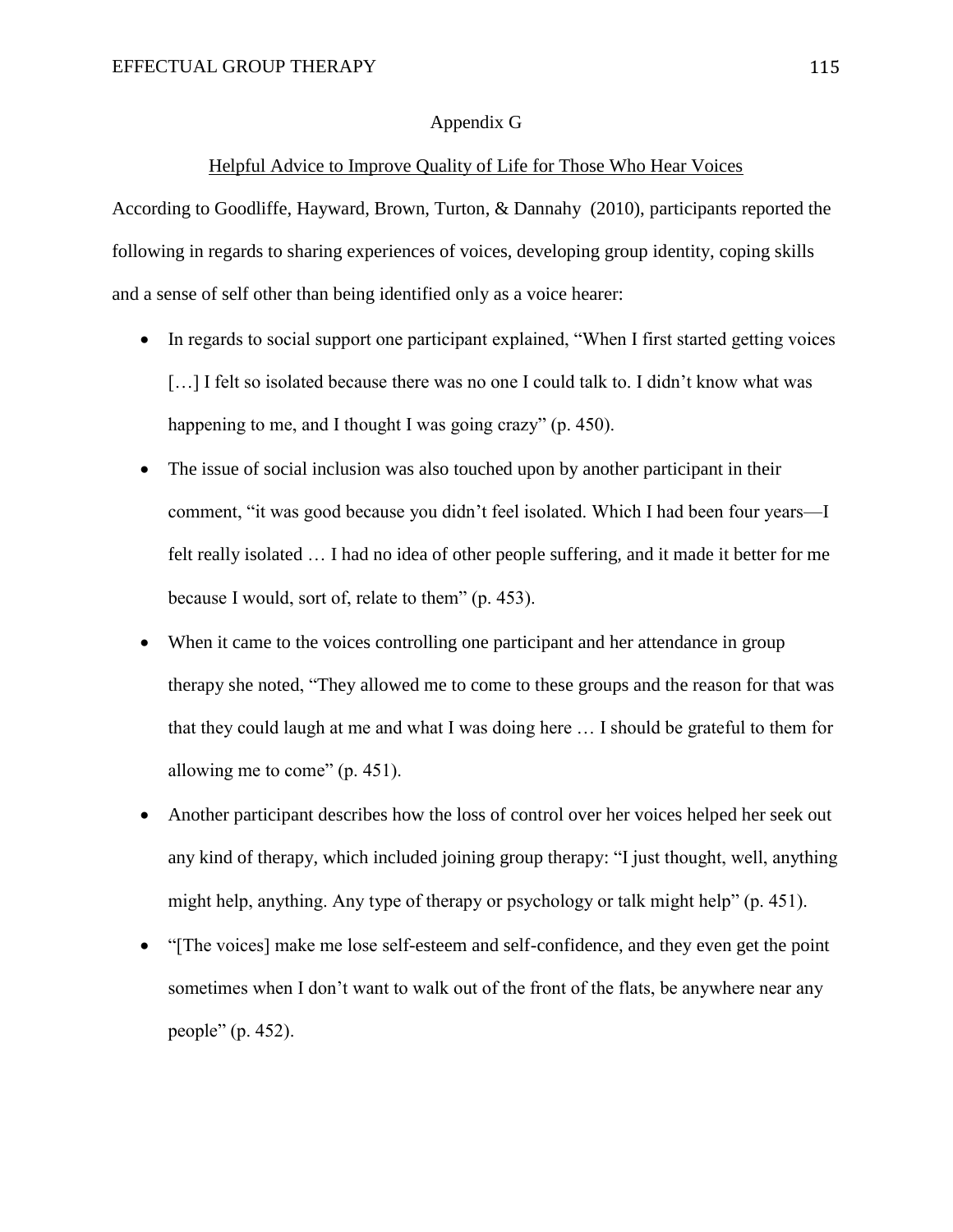- In regards to developing a concept of what constitutes psychosis/madness in a group therapy setting, one participant commented, "I've never met anyone else who is a schizophrenic. You just think they're mad and don't want to be associated with them anyway" (p. 452).
- When it came to developing a group identity, it was reported by one participant that group therapy afforded her the sense that she was not alone with her illness. "What I found most helpful, was you lot being the same as me. That's what I found most comforting" (p. 453).
- Also in the realm of normalizing the illness and shared meaning about the symptoms, one person said, "I'm just surprised that everyone was so normal … I thought if they seemed all right, they looked, you know, normal, perhaps I did as well" (p. 453).
- Structure and consistency of attendance in group therapy was also reported as an appealing characteristic. "Sometimes there might only be two or three of you, and other times there would be lots of you, and it's very difficult because you don't know how many. Whereas with this group you know how many there are all the time. You get to know each other as well" (p. 453).
- Another participant reports, "We went to a club, for the first time in about 10 years … I wouldn't have done that had I not come to this group" (p. 454).
- It was reported, "I wasn't expecting to be able to cope with the voice still there. I wasn't expecting to, just be in control. I was expecting to either have to voice or not have to voice" (p. 454).
- Group therapy afforded one individual insight into what stress can do to the mind and body: "When I've got a lot of stress I've got voices. When less stress, less voices. And